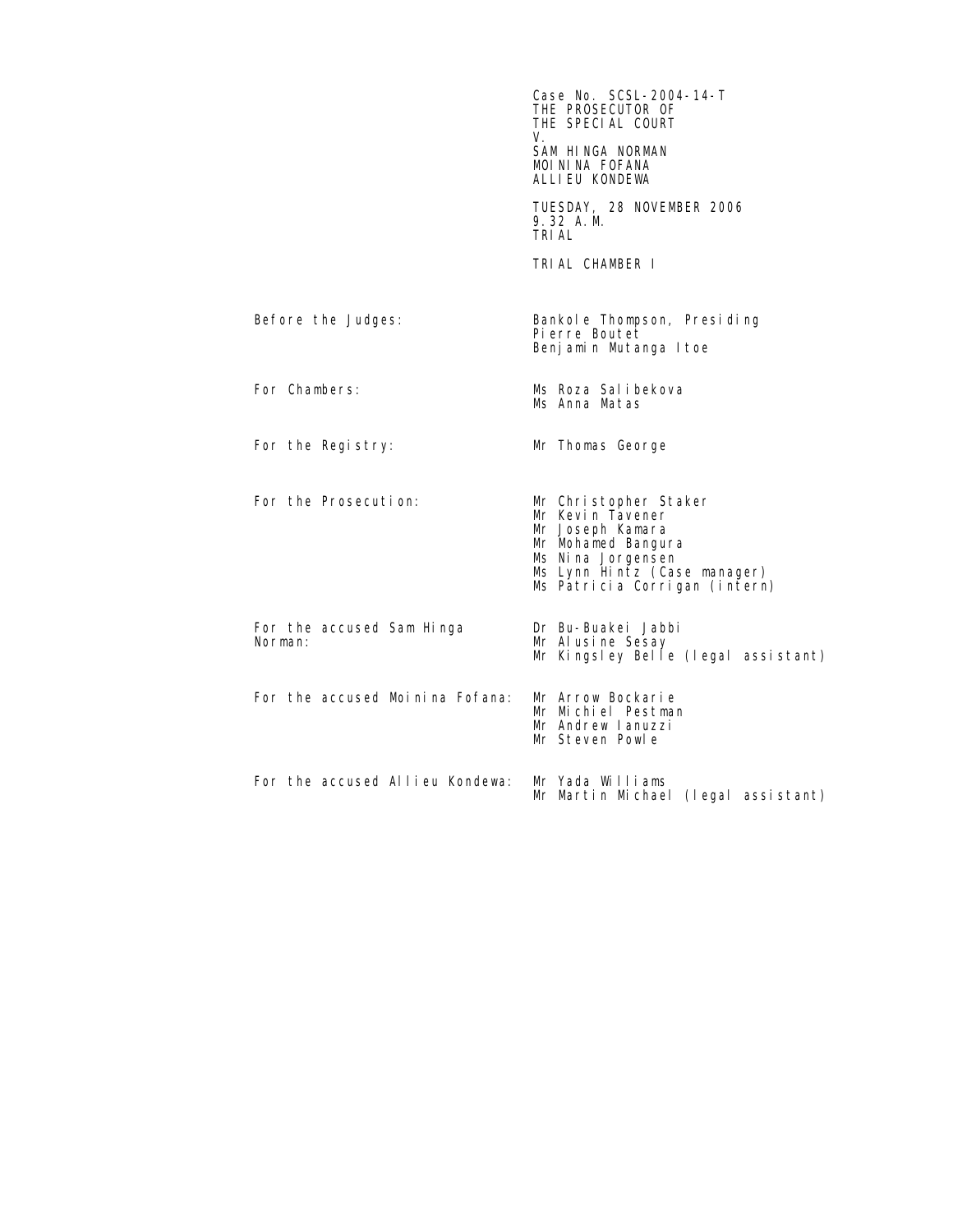1 [CDF28NOV06A - CR] 2 Tuesday, 28 November 2006 3 [Closing Statements] 4 [Open session] 5 **[The accused Fofana and Kondewa present]**  6 [The accused Norman not present] 7 [Upon commencing at 9.32 a.m.] 8 PRESIDING JUDGE: Good morning, learned counsel. This 9 Chamber is convened today for the purpose of hearing the closing 10 arguments for the Prosecution and each of the Defence teams in 11 the CDF trial. May I have representations, please; for the 12 Prosecution? 13 MR STAKER: May it please the Chamber, for the Prosecution, 14 Christopher Staker. With me today, Joseph Kamara, Kevin Tavener, 15 Mohamed Bangura, Nina Jorgensen, Lynn Hintz and Patricia 16 Corrigan. 17 PRESIDING JUDGE: Thank you. For the first accused? 18 MR JABBI: Good morning, Your Honours. For the first 19 accused, Dr Bu-Buakei Jabbi, Mr Alusine Sesay, and Mr Kingsley 20 Belle, legal assistant. 21 PRESIDING JUDGE: Thank you. For the second accused? 22 MR PESTMAN: Good morning, Your Honours. For Mr Fofana, 23 Arrow Bockarie, Stephen Powles and Andrew Ianuzzi and myself, 24 Michiel Pestman. 25 PRESIDING JUDGE: Thank you. For the third accused. 26 MR WILLIAMS: May it please Your Lordships, YH Williams and 27 Martin Michael for the third accused. 28 PRESIDING JUDGE: Thank you. This proceeding is being 29 conducted -- I have just been reminded that the first accused is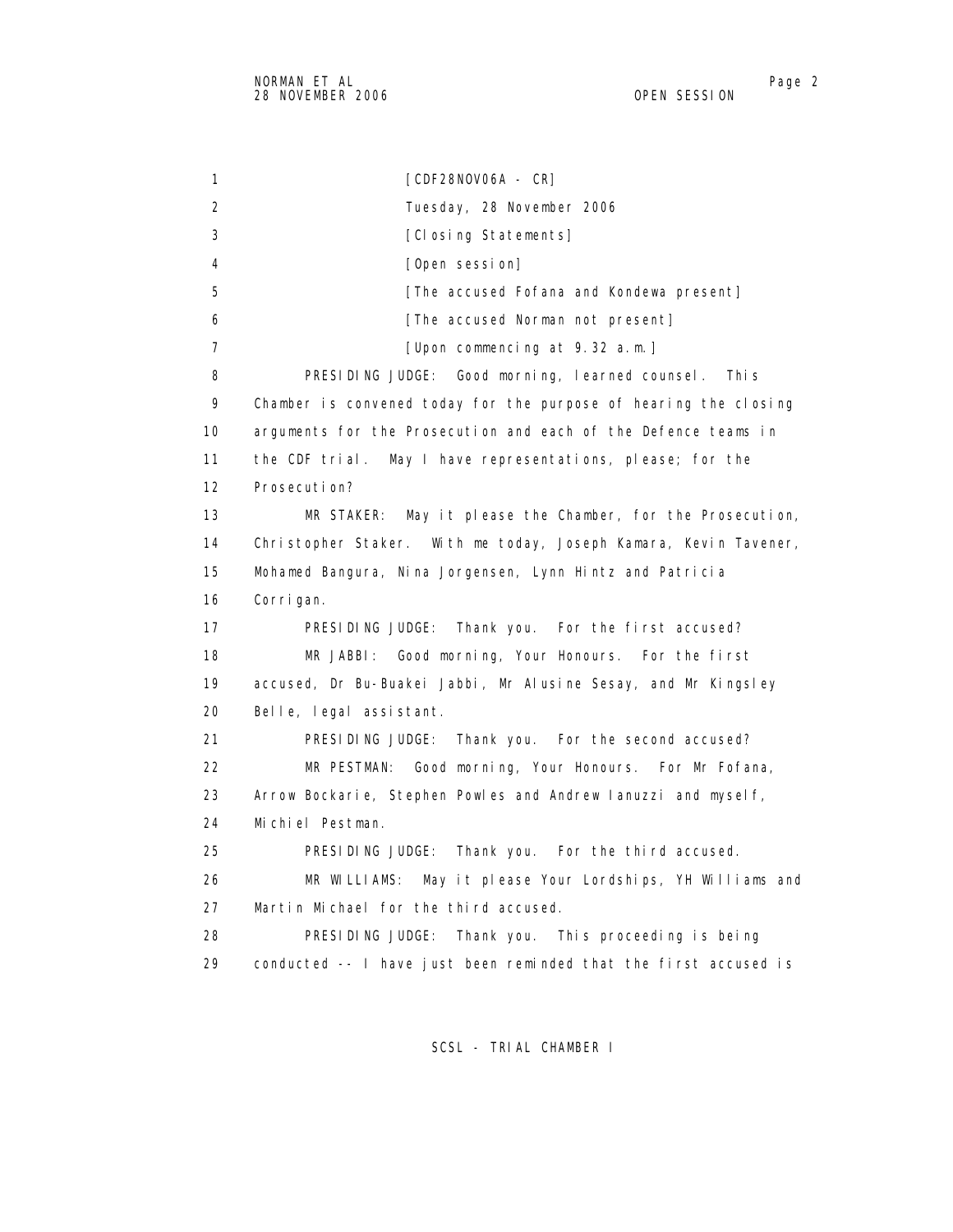1 not in court; does Dr Jabbi have anything to say about that? 2 MR JABBI: My Lord, I was just informed whilst we were 3 already in court that he called for the chief of detention and 4 requested that the other co-accused might proceed to the Court 5 whilst they wait for the chief of detention. I have no idea why. 6 PRESIDING JUDGE: At this point in time, we'll expect -- I 7 think we'll proceed with the business of today and expect you to 8 give us some further information on that question. 9 MR JABBI: Later on. 10 PRESIDING JUDGE: Right. This proceeding is being 11 conducted pursuant to Rule 86 of the Court's Rules of Procedure 12 and Evidence and this Trial Chamber's scheduling order for filing 13 trial briefs and presenting closing arguments, dated the 18th day 14 of October 2006. Rule 86 provides as follows, and I quote: 15 "(A) After the presentation of all the evidence, the 16 Prosecutor shall and the Defence may present a closing 17 argument. 18 (B) A party shall file a final trial brief with the Trial 19 Chamber not later than five days prior to the day set for 20 the presentation of that party's closing argument. 21 (C) The parties shall inform the Trial Chamber of the 22 anticipated length of closing arguments; the Trial Chamber 23 may limit the length of those arguments in the interests of 24 justice." 25 The aforementioned scheduling order ordered as follows: 26 "1. The Prosecution and Court Appointed Counsel for each 27 accused shall file their respective final briefs 28 simultaneously on the 22nd of November 2006 by 4 p.m. 29 "2. The Prosecution shall and the Court Appointed Counsel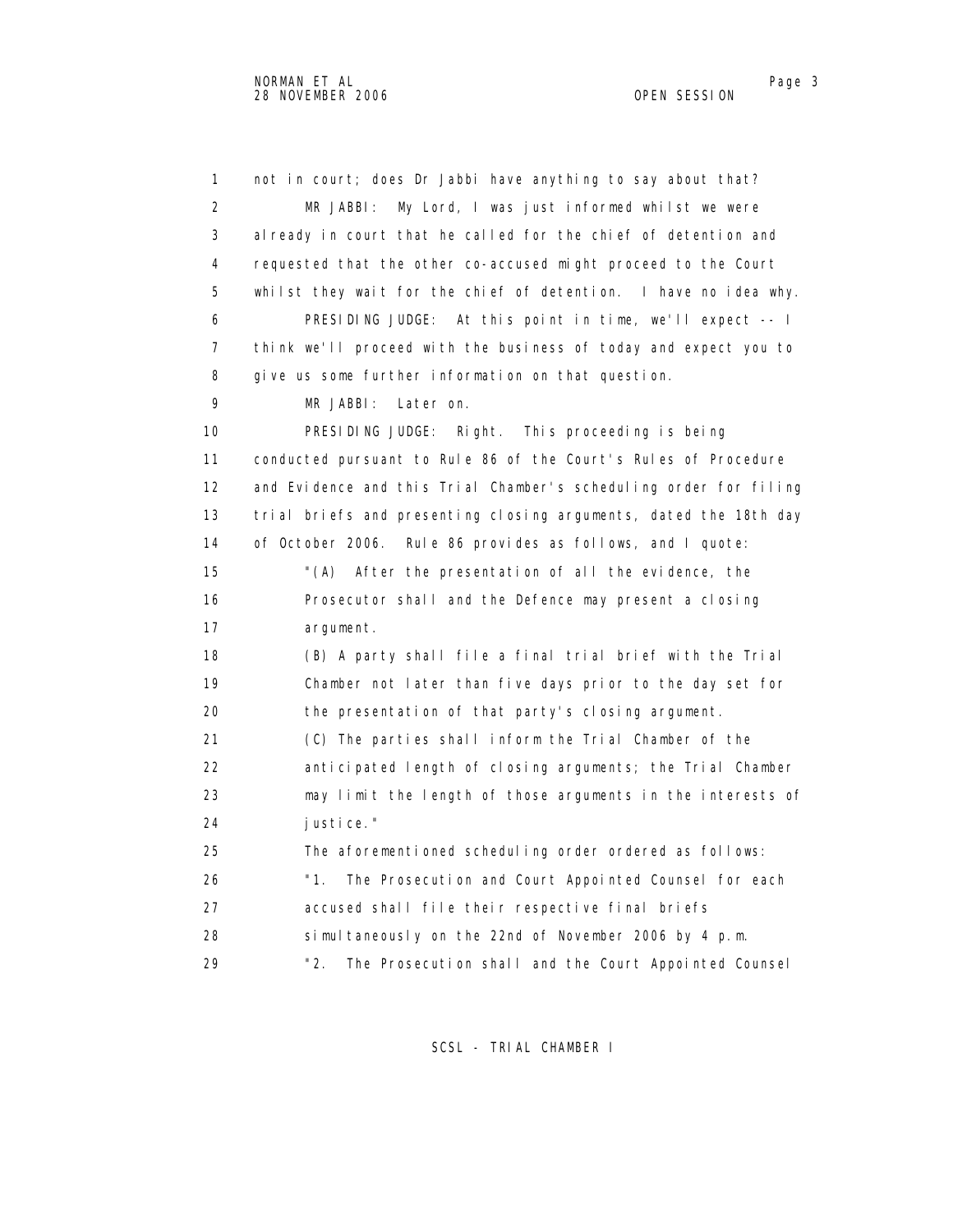1 for each accused may present their respective closing 2 arguments commencing on the 28th November 2006 at 9.30 a.m. 3 and continuing, if necessary, on 29th November 2006 in 4 Courtroom 1. 5 "3. The Parties shall inform the Chamber of the 6 anticipated length of their closing arguments on 7 27th November 2006 by 1 p.m., which may thereafter be 8 limited by the Chamber in the interests of justice." 9 In compliance with the aforesaid orders, the Chamber notes 10 in respect of the anticipated lengths of the closing arguments as 11 follows: 12 1. That the Prosecution's estimate is two hours. 13 2. That the first accused estimate is two hours. 14 3. That the second accused estimate is between 15 two-and-a-half to three hours. 16 4. That the third accused estimate is three hours. 17 We also note that the Prosecution did indicate that should 18 the Defence seek a significantly disproportionate amount of time, 19 the Prosecution will seek leave for additional time. It is the 20 Chamber's disposition to be guided by these indicated maximum 21 time limits. It is the Chamber's further disposition to 22 encourage the parties to conserve as much valuable time as 23 possible and not seek to adhere strictly to those estimates 24 without good reason or to exceed them unreasonably. 25 Following inquiries as to what methodology or methodologies 26 the parties will be adopting in presenting their closing 27 arguments, the Chamber was advised as follows: 28 The Prosecution indicated that they will follow this 29 sequence: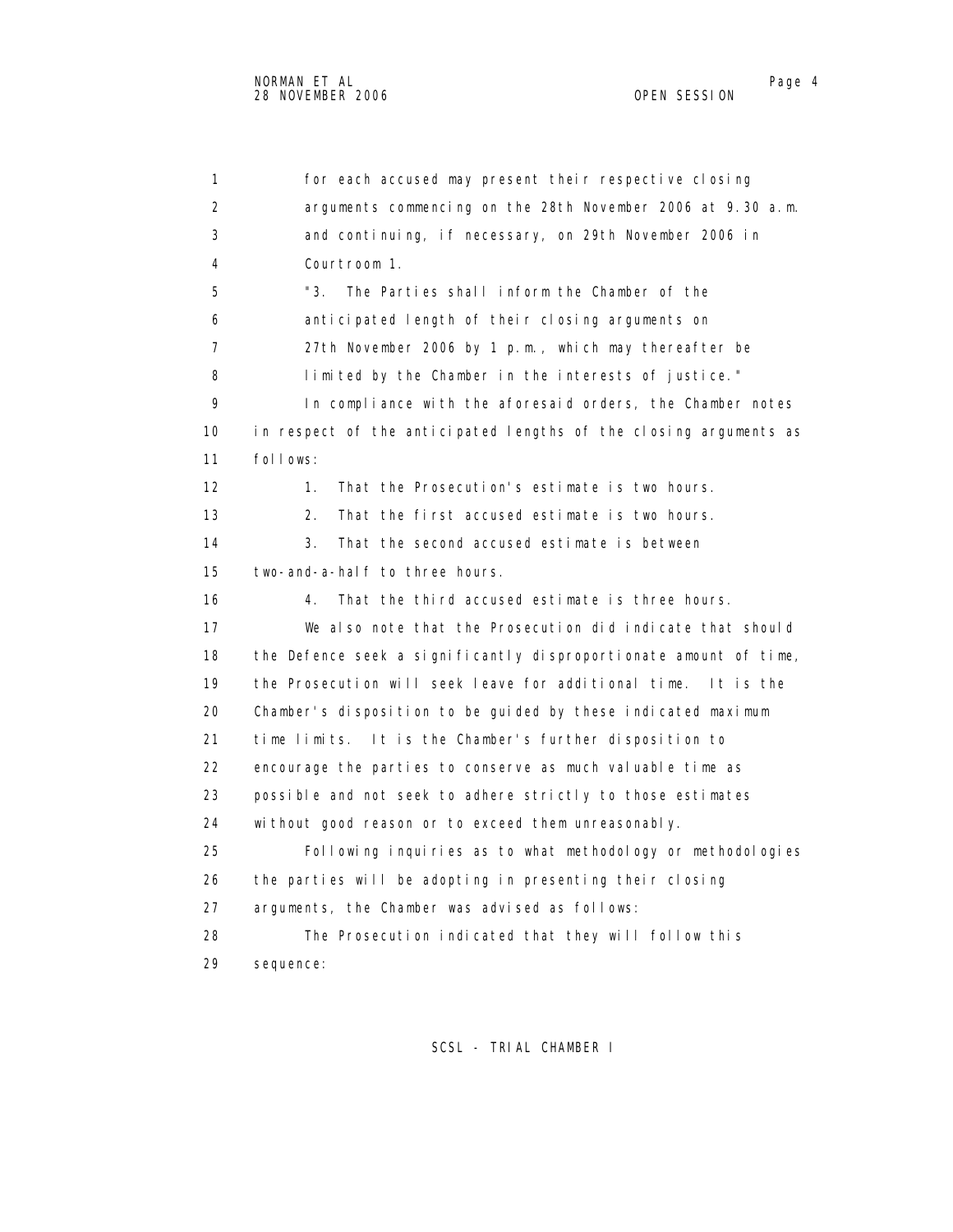1 1. Presentation of their legal analysis under three 2 themes; namely: 3 (a) Prosecution's theory. 4 (b) General overview of applicable law and. 5 (c) responses to Defence legal issues. 6 2. Evidentiary analysis under five rubrics: 7 (a) Overview of the evidence. 8 (b) The case against the first accused. 9 (c) The case against the second accused. 10 (d) The case against the third accused. 11 (e) Responses to Defence evidentiary challenges. 12 The Defence team for the first accused indicated that they 13 will adopt this approach, presenting their arguments under the 14 following themes: 15 1. Presentation of general comments. 16 2. Brief history. 17 3. Insider witnesses. 18 4. Crimes against humanity. 19 5. CDF strategic command. 20 6. Counts 1 and 2. 21 7. Counts 3 and 4. 22 8. Count 5. 23 9. Count 6. 24 10. Joint criminal enterprise. 25 The Defence team for the second accused advised that their 26 address will cover these things: 27 1. Introductory remarks. 28 2. Prosecution's introduction. 29 3. Prosecution's brief history.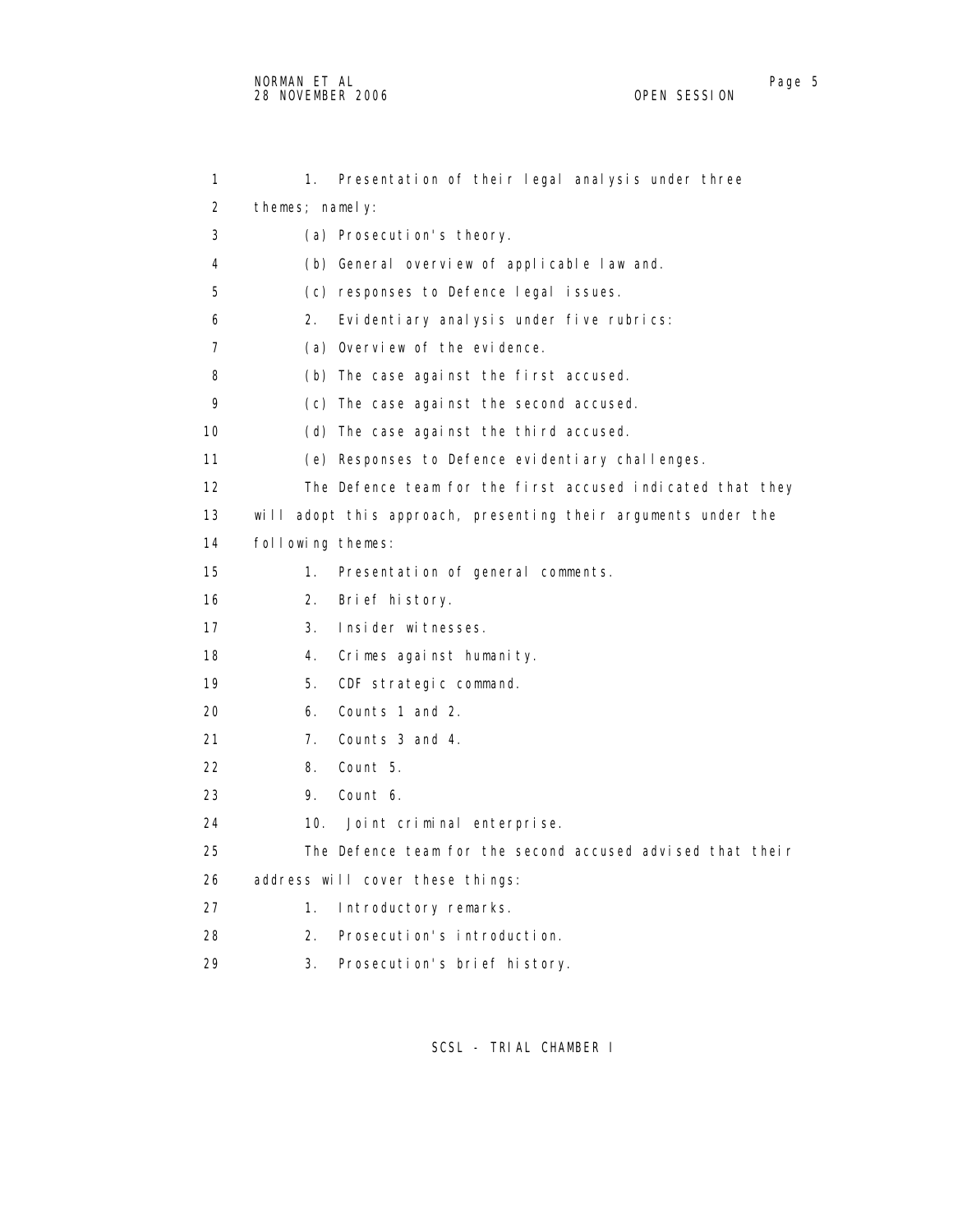1 4. Crimes against humanity. 2 5. Second accused's alleged responsibility under Article  $3 \t 6(1)$ : 4 (a) Second accused's position of authority. 5 (b) Unlawful killings. 6 (i) Tongo. 7 (ii) Koribundu. 8 (iii) Kenema. 9 (iv) Nallo's assertions. 10 (c) Physical violence and mental suffering. 11 (d) Pillage. 12 (e) Terrorising the civilian population. 13 (f) Use of child soldiers. 14 6. Joint criminal enterprise. 15 (a) Plurality of persons. 16 (b) Common plan, design or purpose. 17 (c) Participation in the execution of common plan. 18 (d) Shared intention. 19 7. Command responsibility. 20 8. Comments on Defence case. 21 9. Closing remarks. 22 Up to the time of coming to court, this Chamber had not 23 been advised as to the methodology of the third accused. I 24 assume, therefore, that their methodology will follow the 25 sequence, thematic or otherwise, as indicated in their final 26 trial brief. 27 On the assumption that there are no last minute variations 28 in methodologies, we will now commence the proceeding. Let the 29 Prosecution begin.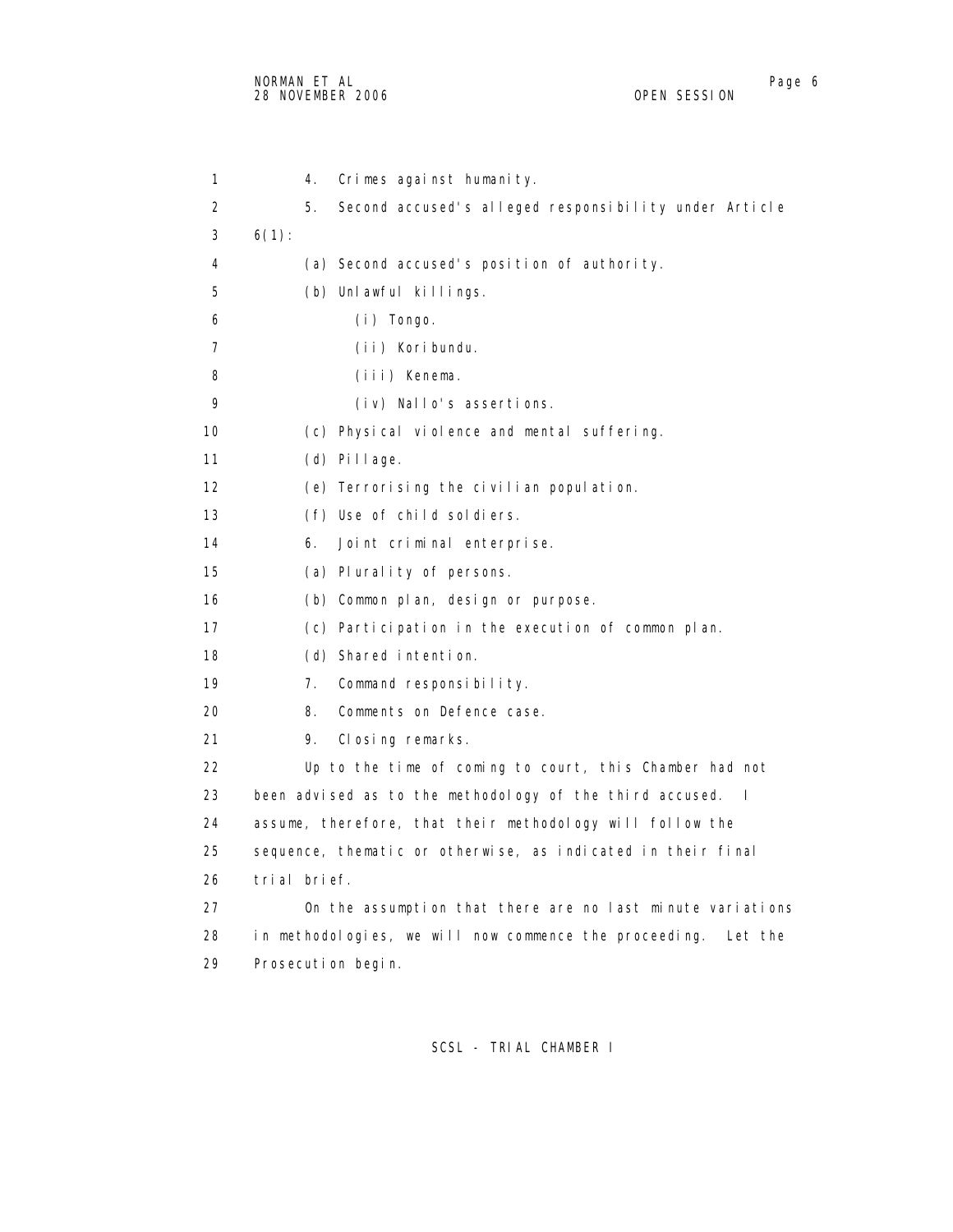1 MR JABBI: My Lord, with your leave, I just want to raise 2 an issue before we start. My Lord, yesterday, the Prosecution 3 was granted leave to file two annexures to the final trial brief. 4 Some of the implications for that for the Defence, and also the 5 implication of Rule 86(B) for that decision, I thought needed 6 some attention.

 7 My Lord, Rule 86(B), which was amended in May last year, 8 has made certain aspects of that Rule mandatory. The Rule reads, 9 86(B):

 10 "A party shall file a final trial brief with the Trial 11 Chamber not later than five days prior to the day set for the 12 presentation of that party's closing argument."

13 It is our understanding, My Lord, that the filing of the 14 annexures by the Prosecution yesterday effectively completes the 15 filing of the final trial brief by the Prosecution, and that that 16 was done only yesterday.

 17 My Lord, we would like to be guided as to whether, by force 18 of Rule 86(B), the closing arguments are not thereby implicitly 19 deferred to five days later; at least five days later.

 20 Furthermore, My Lords, the Prosecution has obviously filed 21 those annexures some six days after the filing of the final trial 22 briefs by the Defence teams and, quite understandably, must have 23 benefited from those processes.

 24 The Defence are not thereby given an opportunity to 25 consider whether there is need to respond or, indeed, whether 26 they need as much time as the Rule seems to imply for considering 27 the annexures.

 28 So, My Lord, as I say, obviously there are implications as 29 to whether the Defence may be entitled to consider whether to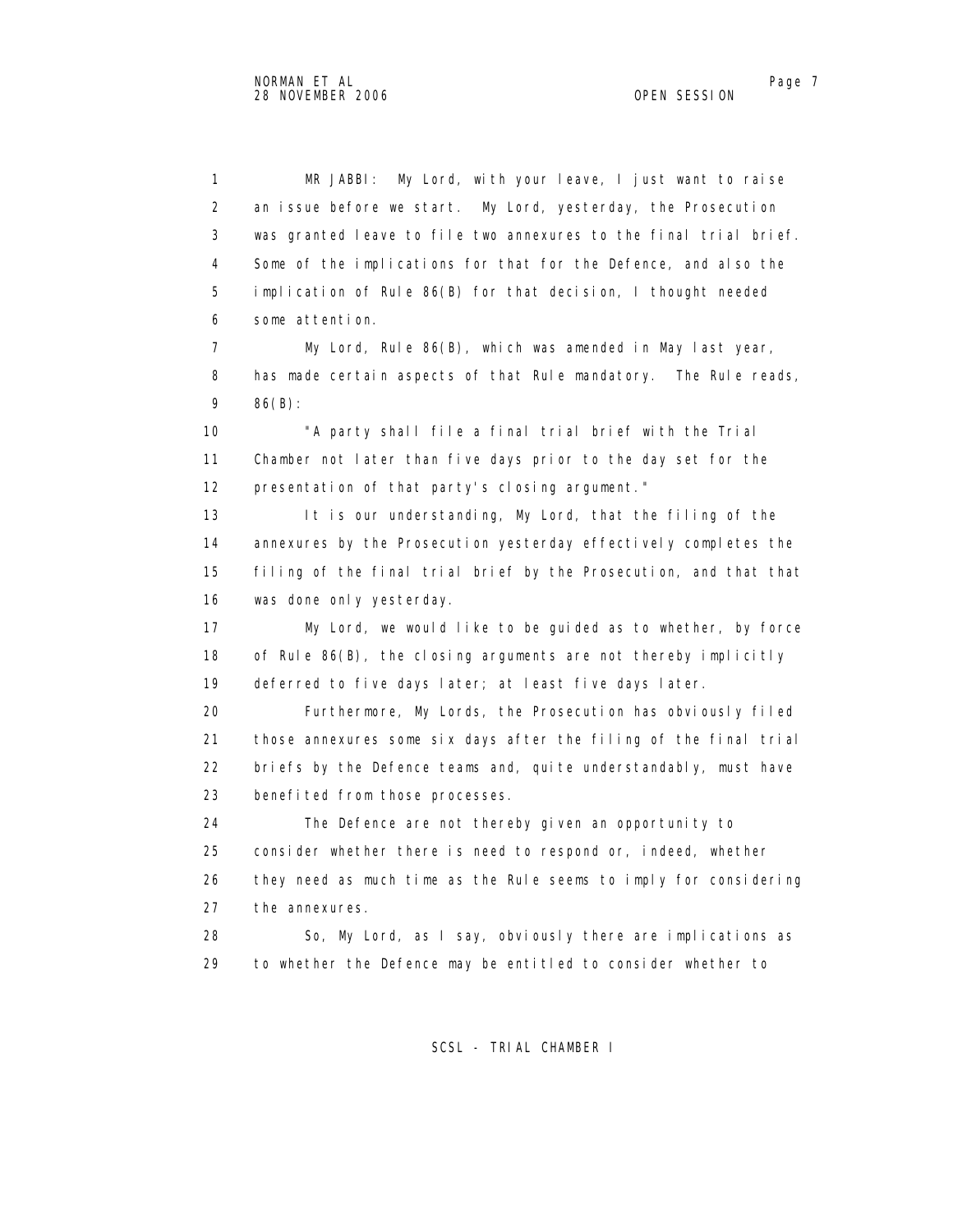1 apply to file any document as part of the trial brief or, indeed, 2 whether, as the result of the final trial brief for the 3 Prosecution having been completed only yesterday, the necessary 4 implication for the oral arguments are stipulated in Rule 86(B). 5 Thank you very much. 6 PRESIDING JUDGE: Before I ask the Prosecution to respond, 7 probably I need to, as I hear that observation and also the 8 reference to the Rule, I am reminded of a maxim in law which I 9 learned some several years ago at law school lex de minimis non 10 curat. But, having said that, let me ask the Prosecution to 11 respond. 12 JUDGE ITOE: But before that, Dr Jabbi, what are you really 13 seeking? Are you saying that because the Prosecution, as you 14 allege, filed lately, that you reserve the right to respond to 15 those late filings that have been annexed to the Prosecution's 16 final brief? Is that what I understood you to be saying at a 17 certain point in time when you were making your observations, 18 your submissions on this issue? 19 MR JABBI: My Lord, the first point I'm making is the 20 implication of Rule 86(B), for that, and also the entitlement to 21 seek the sort of clarification that I am seeking. Also, if I may 22 just say before the Prosecution speaks, I do not know whether 23 other Defence teams may have anything to say about this or not. 24 But I am seeking clarification on those issues. 25 PRESIDING JUDGE: But if counsel for the other accused 26 persons wanted to, as the Americans say, weigh in on this, they 27 probably would have indicated that and they would be given 28 audience, but I would pass on the baton to the Prosecution and 29 please ignore my own intervention with my Latin maxim and respond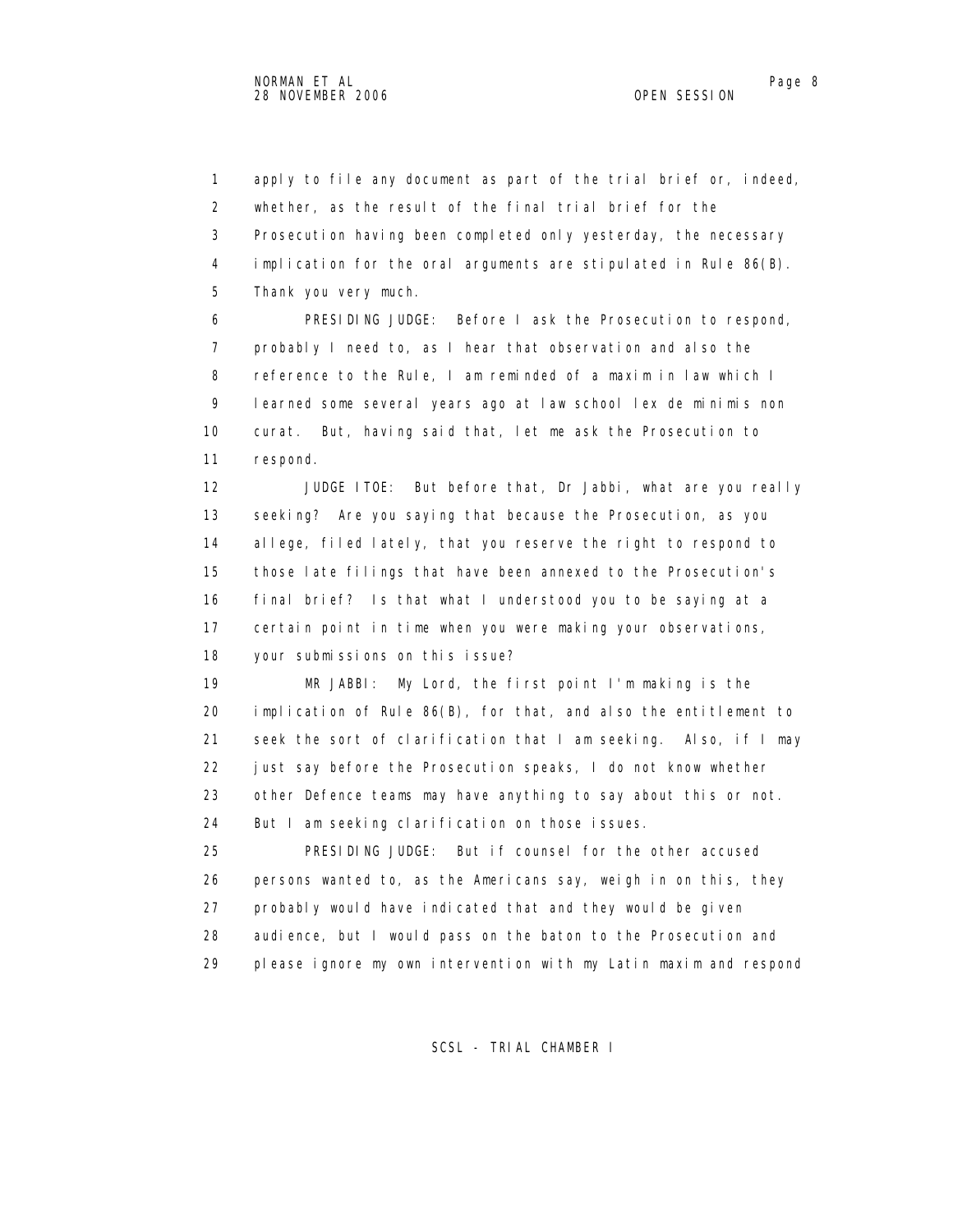1 to counsel's observation. Because it's not in the form of an 2 objection; it's an observation. But before you do that, Justice 3 Boutet would like to intervene on this. 4 JUDGE BOUTET: Dr Jabbi. 5 MR JABBI: Yes, My Lord. 6 JUDGE BOUTET: Why is it that you are raising this matter 7 this morning only when you knew of this yesterday and all of a 8 sudden you are springing this on the Court at the very last 9 moment, as such? I mean, this is not news to you; it happened 10 yesterday. 11 MR JABBI: My Lord, it happened -- it was filed yesterday 12 11 minutes after 3.00 p.m., and I personally got to know of it 13 some minutes to 6.00 p.m. I was not in a position to make this 14 sort of representation until this morning. 15 JUDGE BOUTET: Are you suggesting that this motion was 16 filed yesterday? Is anything new to you and so new to you that 17 you are taken by surprise and, therefore, cannot deal with these 18 matters today? Is that part of your suggestion? I mean, you are 19 saying you are asking for clarification. What is it you are 20 seeking exactly? Is it clarification as to the meaning of Rule 21 86(B). 22 MR JABBI: As to the effect of Rule 86(B) on the filing of 23 the annexures in question as a completion of the final trial 24 brief for the Prosecution. 25 JUDGE BOUTET: For what purpose are you seeking this, more 26 specifically? I mean, we don't give explanation and information 27 just for the purpose of giving information. What is it you are 28 seeking this morning, more precisely? 29 MR JABBI: Well, My Lord, there is, of course, the need for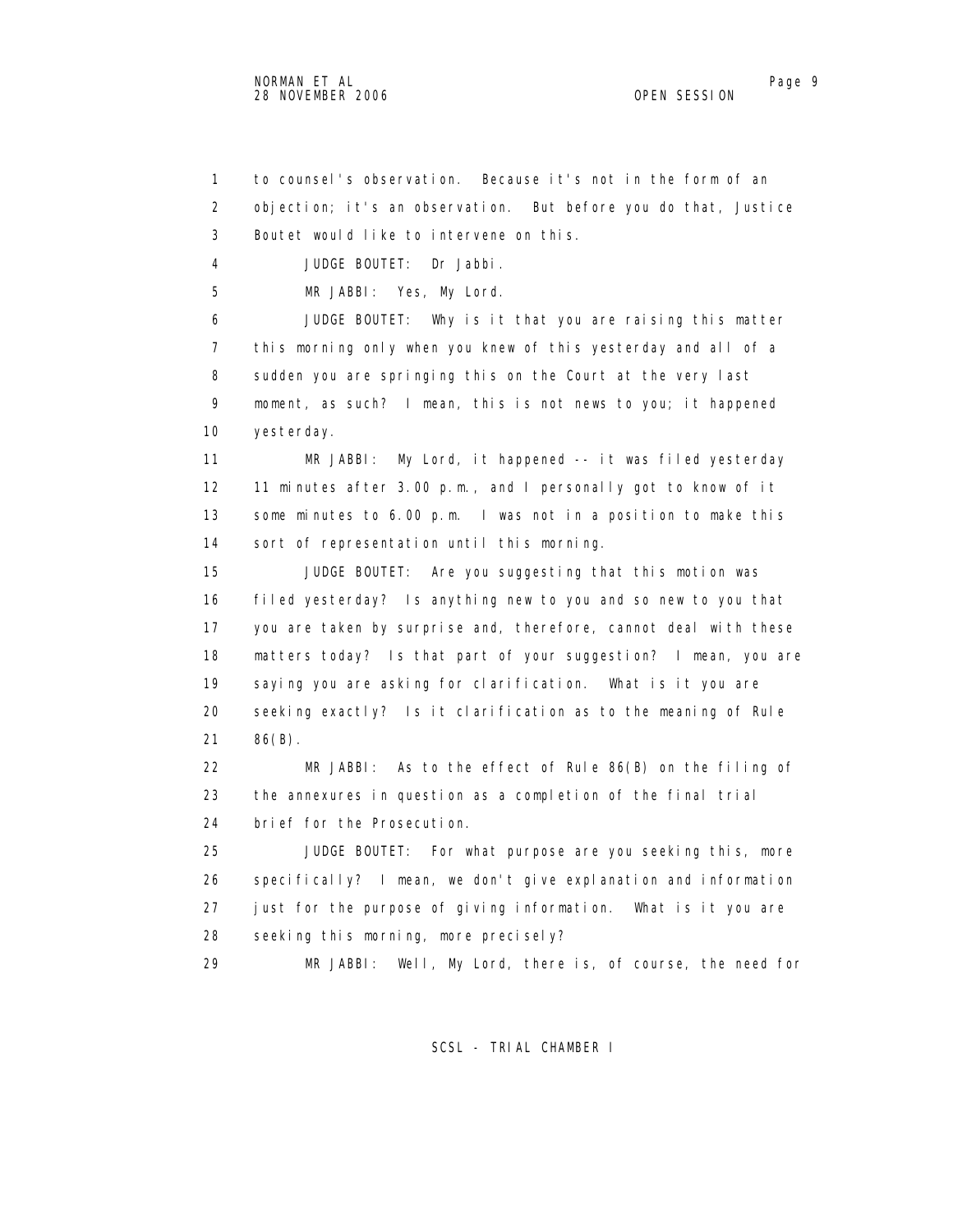1 constant complete compliance with the Rules, especially when 2 those Rules are framed in mandatory terms, and when events take 3 place which may appear to be slightly at variance with such 4 rules. It is necessary that the attention of the Chamber be 5 called to it with the relevant implications.

 6 JUDGE BOUTET: I understand that and I appreciate that you 7 brought this to the attention of the Court. But my question to 8 you was: What is it you are seeking this morning, other than the 9 fact you are trying to bring this to the attention of the Court? 10 Are you seeking any particular remedy? I mean, what is it you're 11 asking?

 12 MR JABBI: Well, My Lord, I believe that if, indeed, the 13 final trial brief of the Prosecution was completely filed only 14 yesterday then, in accordance with Rule 86(B), either it has been 15 filed contrary to the not later than five days before the order 16 argument, or that the five days may begin to be counted from the 17 filing of the final trial brief yesterday. Only Your Lordships 18 can clarify that issue, and I thought it was necessary to raise 19 that.

 20 JUDGE BOUTET: Just the last comment, I am informed that 21 that document was filed with Court Management yesterday morning 22 at 9.05, and the public portion of it was filed in the afternoon 23 at 15:00. So this information was available to you as of 9:00 24 yesterday morning and not yesterday afternoon at 3.00. Thank 25 you.

 26 MR JABBI: My Lords, with respect, My Lords, the document 27 that was filed at 9.05 yesterday was a request, a Prosecution 28 request. It was not --

29 JUDGE BOUTET: With the documents.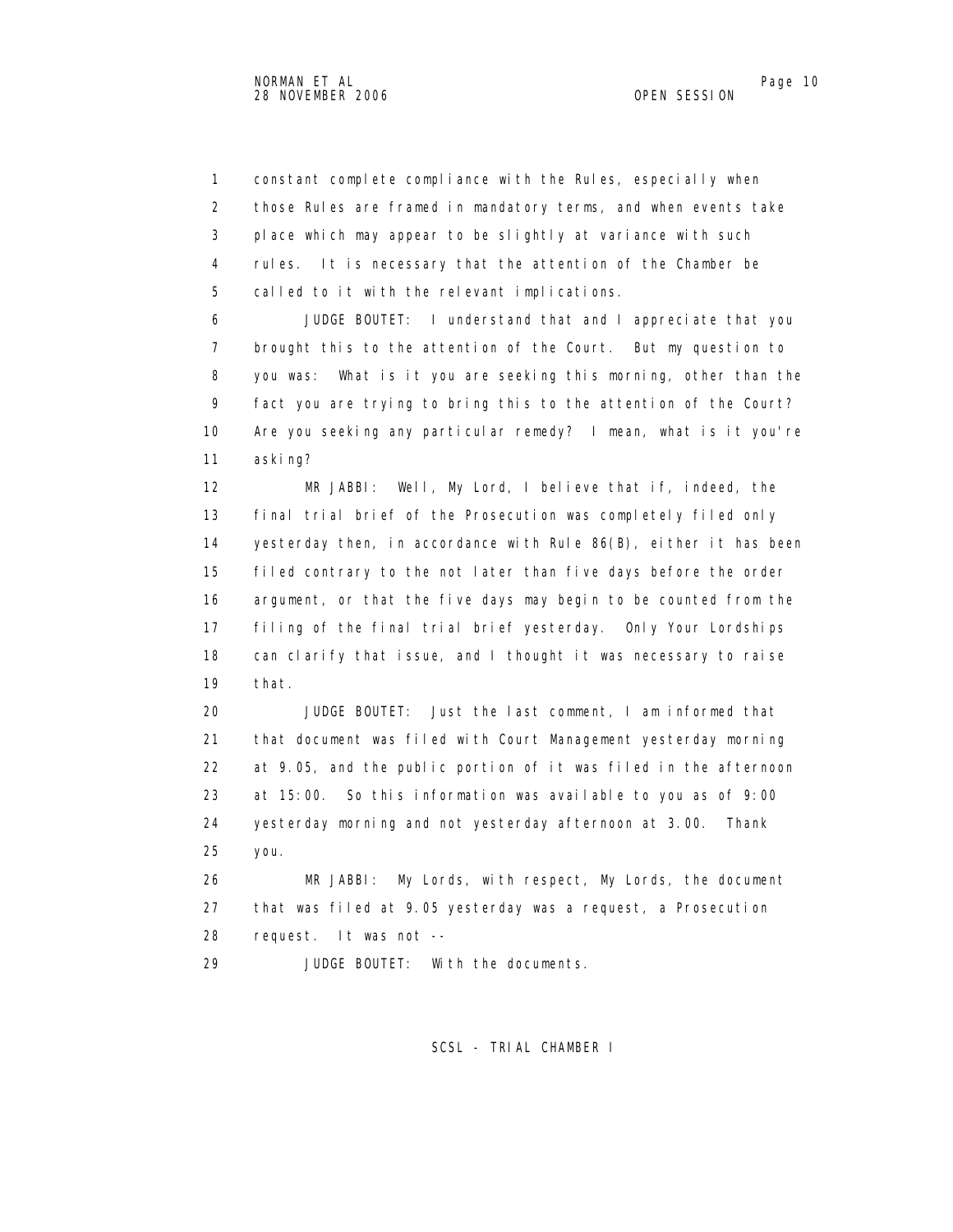1 MR JABBI: Yes, indeed, My Lord, but at that stage, 2 obviously the Court had not ruled on it, and it was not a 3 substantive authentic filing of the documents in question. 4 PRESIDING JUDGE: Mr Prosecutor, please, respond. 5 MR STAKER: Well, Your Honour, we would submit that it's 6 self-evident that the five-day time limit in Rule 86(B) is what 7 might be called directory rather than mandatory. I think the 8 Trial Chamber always has the power to grant an extension of time 9 or, indeed, to curtail any time limit prescribed under the rules, 10 and, indeed, I think that's expressly provided for in Rule 7bis 11 which also states that a time limit can be extended without 12 hearing the other party if the Chamber thinks that that's not 13 necessary. So I think it always remains the case that the other 14 side, if they feel they have suffered some prejudice as a result 15 of this, can bring an appropriate motion. Perhaps what Defence 16 counsel is raising now could be construed as an oral motion, but 17 we would also submit that no specific prejudice has been shown 18 and no specific relief has been sought and that if a motion in 19 proper form is brought, of course, the Trial Chamber would 20 consider it. Thank you. 21 PRESIDING JUDGE: Learned counsel, what's your response -- 22 reply to that? 23 MR JABBI: Your Honour, first of all, the rule in question 24 does not yield to a construction of being merely directory, 25 rather than mandatory. The language is very, very clear and, in 26 fact, when it is compared with its former version up to the 27 amendment, the former version of Rule 86(B) reads, "A party may 28 file a final trial submissions with a Trial Chamber before the

SCSL - TRIAL CHAMBER I

29 day set for the presentation of that party's closing argument."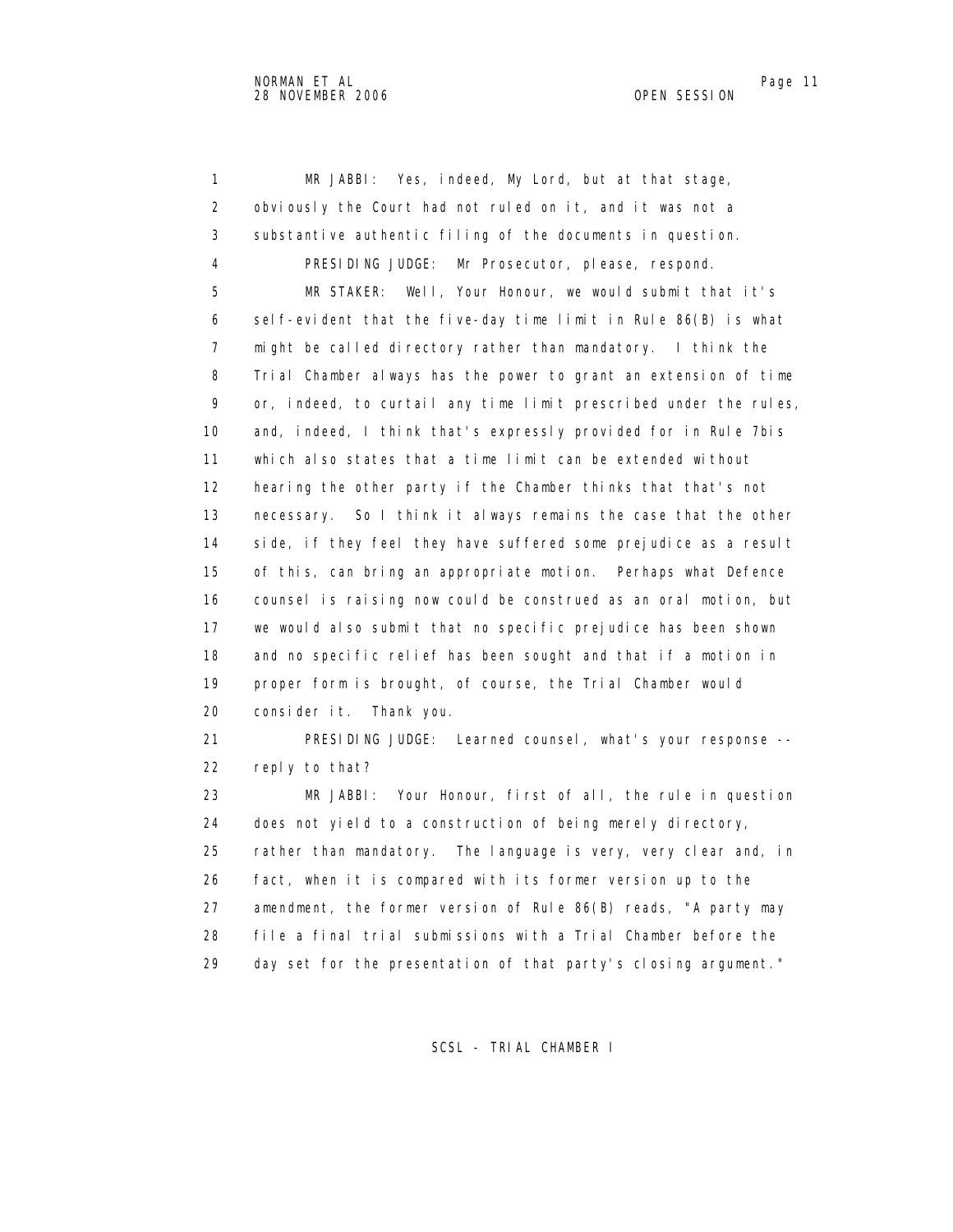1 That is obviously quite optional and directory but that is the 2 rule that was amended into the present form which reads, "A party 3 shall file a final trial brief -- shall file a final trial brief 4 with the Trial Chamber not later than five days prior to the day 5 set for the presentation of the party's closing argument."

 6 PRESIDING JUDGE: But isn't it the case that, perhaps the 7 question of whether the rule is mandatory or directory and goes 8 to the issue of the option to file a final trial brief rather 9 than the question of the time within which the final brief should 10 be filed; isn't that the mischief, so to speak, that the plenary 11 was trying to cure? In other words, whereas before the rule was 12 amended, it was optional, legally, to the party to file a final 13 trial brief. But that, in fact, this was not considered to be a 14 satisfactory state of affairs, so the plenary, in its wisdom, 15 decided that it should be mandatory. How do you respond to that 16 random thinking, on my part?

 17 MR JABBI: My Lord, that is very constructive thinking, in 18 fact, and I agree with it, but that is only one element of the 19 optionality that has been addressed in that explanation. The 20 other element is the timing as distinct from whether or not a 21 filing may be made.

 22 PRESIDING JUDGE: Let me concede that ex arguendo and then 23 let me ask then, but then how do you construe that Rule 86(B) 24 with the rule that provides and vests the Trial Chamber with 25 authority to order filings to be made out of time?

 26 MR JABBI: Well, My Lord, that, of course, is not implicit. 27 That is to say, it will not be assumed that the Chamber has 28 ordered the filing of trial briefs out of time.

29 PRESIDING JUDGE: No. I'm not assuming that, but I'm only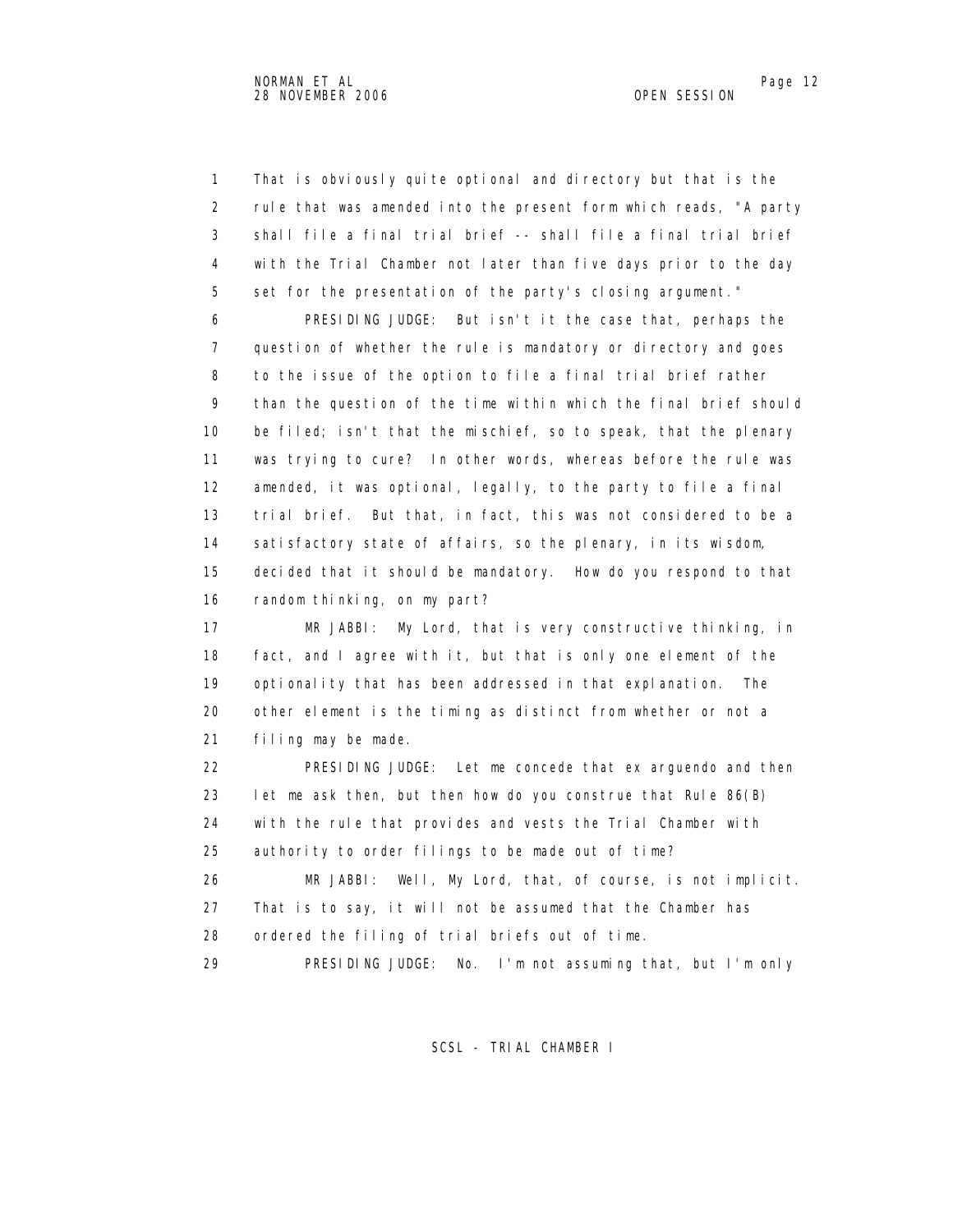1 saying that doesn't that rule give the Trial Chamber statutory 2 authority to order that time limitations could be, in fact, 3 exceeded when the justice of the case so demands? 4 MR JABBI: Yes, indeed, My Lord. But before that -- 5 PRESIDING JUDGE: Well, let me further complicate the issue  $6 - -$ 7 MR JABBI: -- by the necessary -- 8 PRESIDING JUDGE: But Let me further complicate the issue 9 by saying that would you concede even if there was no such 10 statutory authority that, in fact, the Court will have, pursuant 11 to its inherent jurisdiction, such a power? 12 MR JABBI: My Lord, yes, indeed. But what I'm saying is 13 that if that were the case, that power would be expressly invoked 14 for a certain purpose, especially when it is against a rule that 15 is stated in such clearly mandatory terms. 16 I do not understand whether there has been any application 17 for the invocation of the inherent jurisdiction of the Court. 18 So, of course, if, in those circumstances, an event does take 19 place which seems not to be in complete accord with such a clear 20 cut mandatory rule, obviously the concern of any parties should 21 be raised and the relevant clarifications made and, if any, 22 indeed, prejudice is alleged then perhaps, that also will be 23 attended to. 24 PRESIDING JUDGE: But has a prejudice been alleged? 25 MR JABBI: So far, no. 26 PRESIDING JUDGE: Well, wouldn't that be the one -- 27 wouldn't that be the overriding factor that could dispose of this 28 argument? Because, indeed, we don't come to court merely just to 29 raise hypothetical issues, and, of course, I'm not suggesting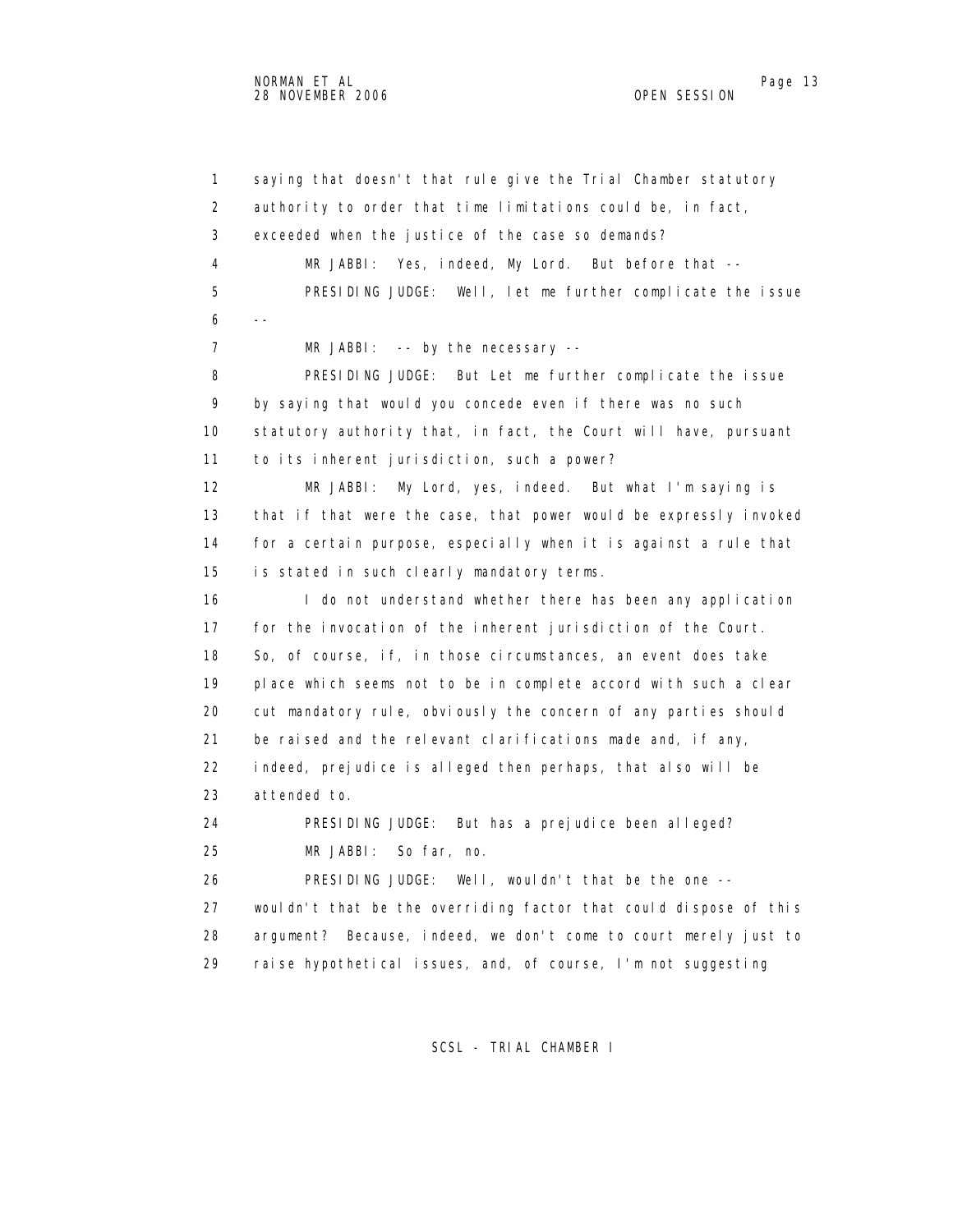1 that you're raising hypothetical issues. There can be 2 non-compliances with rules and the courts, in their wisdom, have 3 decided how to deal with that kind of situation. If it were in a 4 civil court, probably some compensation, in monetary terms, would 5 take care of this in terms of costs. But what's the prejudice to 6 your side that has now been alleged? 7 MR JABBI: My Lord, I do not wish to -- 8 PRESIDING JUDGE: Remember, these are annexures to the 9 final brief. They are annexures that were filed late. In other 10 words, I'm assuming they were inadvertently left out. So what's 11 the prejudice from your perspective? 12 MR JABBI: The subject matter of the so-called annexures is 13 said that, in fact, they are of substantive nature. They are 14 inadvertently left out as part of the final trial brief, and it 15 is by virtue of their being requested to be filed late that they 16 are now being called annexures. That is very clear from the 17 subject matter. They are dealing with counts 7 and 8 of the 18 indictment, and it is not as if it is a mere attachment to the 19 final trial brief. 20 PRESIDING JUDGE: So what would be your -- 21 MR JABBI: If all the circumstances -- 22 PRESIDING JUDGE: But what would be the remedy? Assuming 23 that you've been prejudiced, what would be the remedy that you 24 are seeking from the Court at this point in time? 25 JUDGE ITOE: Because we have two documents. We have the 26 final trial brief, which was filed within time, and then the 27 annexures, which were inadvertently left out of what was filed 28 within time. 29 What would be your approach? I mean, what's the remedy you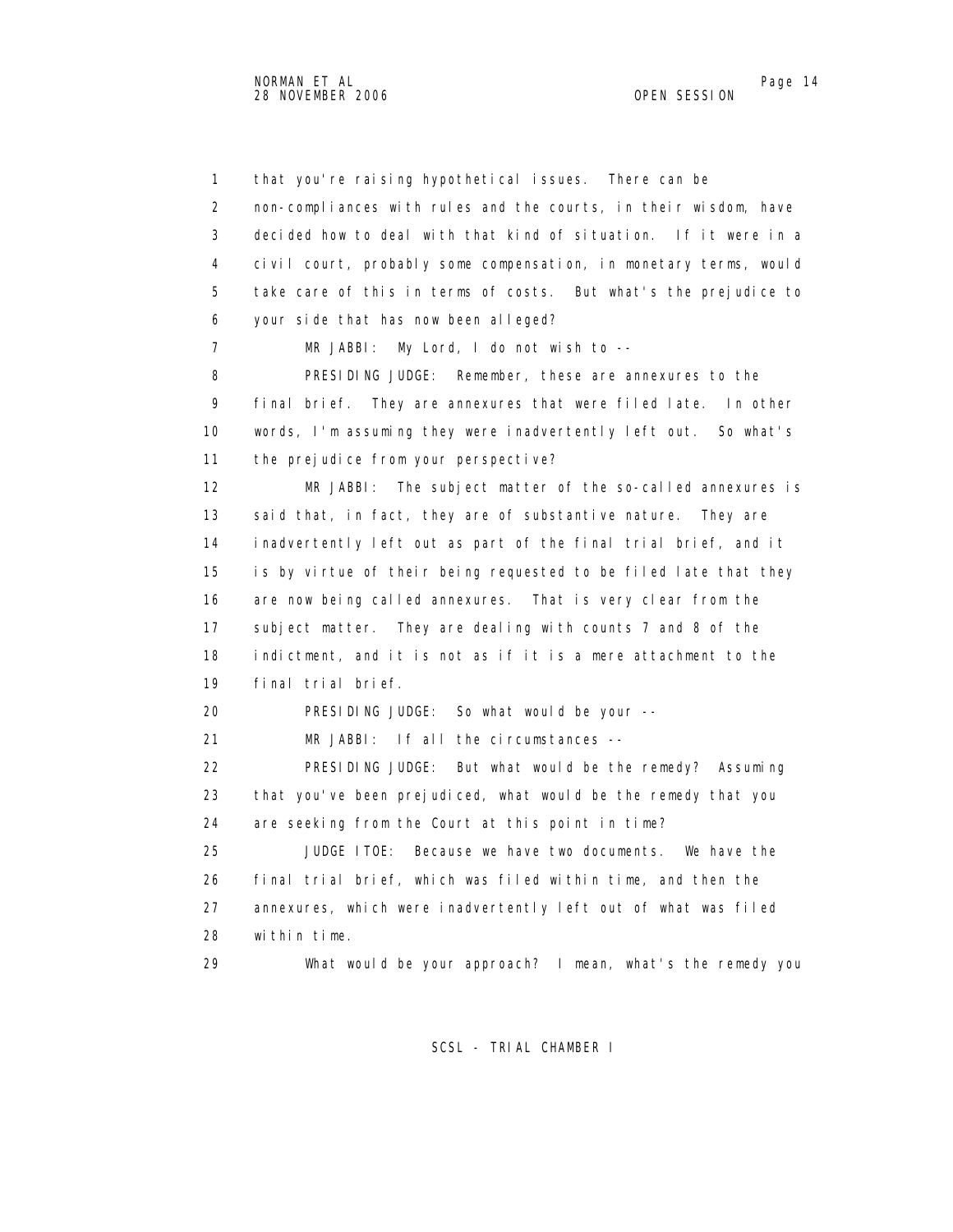1 are seeking in terms of these two documents which -- I mean, one 2 is part of the other, the other is in time, and the other one was 3 introduced after the time limits that are provided for, and given 4 the fact that the Court has, at least the powers, you know, to -- 5 in circumstances like this, to grant an extension of time 6 implicitly like we did by granting the leave for these annexures 7 to be accepted as part of the Prosecution's final brief. 8 MR JABBI: My Lord, I would want the Court to grant the 9 Defence time, both to consider if there is a need to respond to 10 it and also to ensure that the five days following the filing of 11 the final trial brief is not tampered with. 12 JUDGE ITOE: A question was put to you by my colleague, 13 Honourable Justice Boutet. The question was: What is so new in 14 the annexures, which have been introduced by the Prosecution and 15 which may have taken you by surprise? What is so new in the 16 submissions that appear in those annexures that you're 17 complaining about? And if you're asking for time, what impacts, 18 you know, will that have on the expeditiousness of these 19 proceedings, because I think we are all committed and the Statute 20 commits us to proceed expeditiously. Giving you time, I mean, 21 would prejudice the rights of the accused; don't you think so? 22 MR JABBI: My Lord, certainly not the rights of the first 23 accused, because it is in view of the rights of the first accused 24 that this request is being made. The first accused would want to  $25 - -$  26 JUDGE ITOE: And it is not for him alone to determine 27 whether his rights to expeditiousness have been violated or not.

> 28 It is not for him, you know, to determine. It is for the Court 29 as well to determine, maybe in his place, as to whether the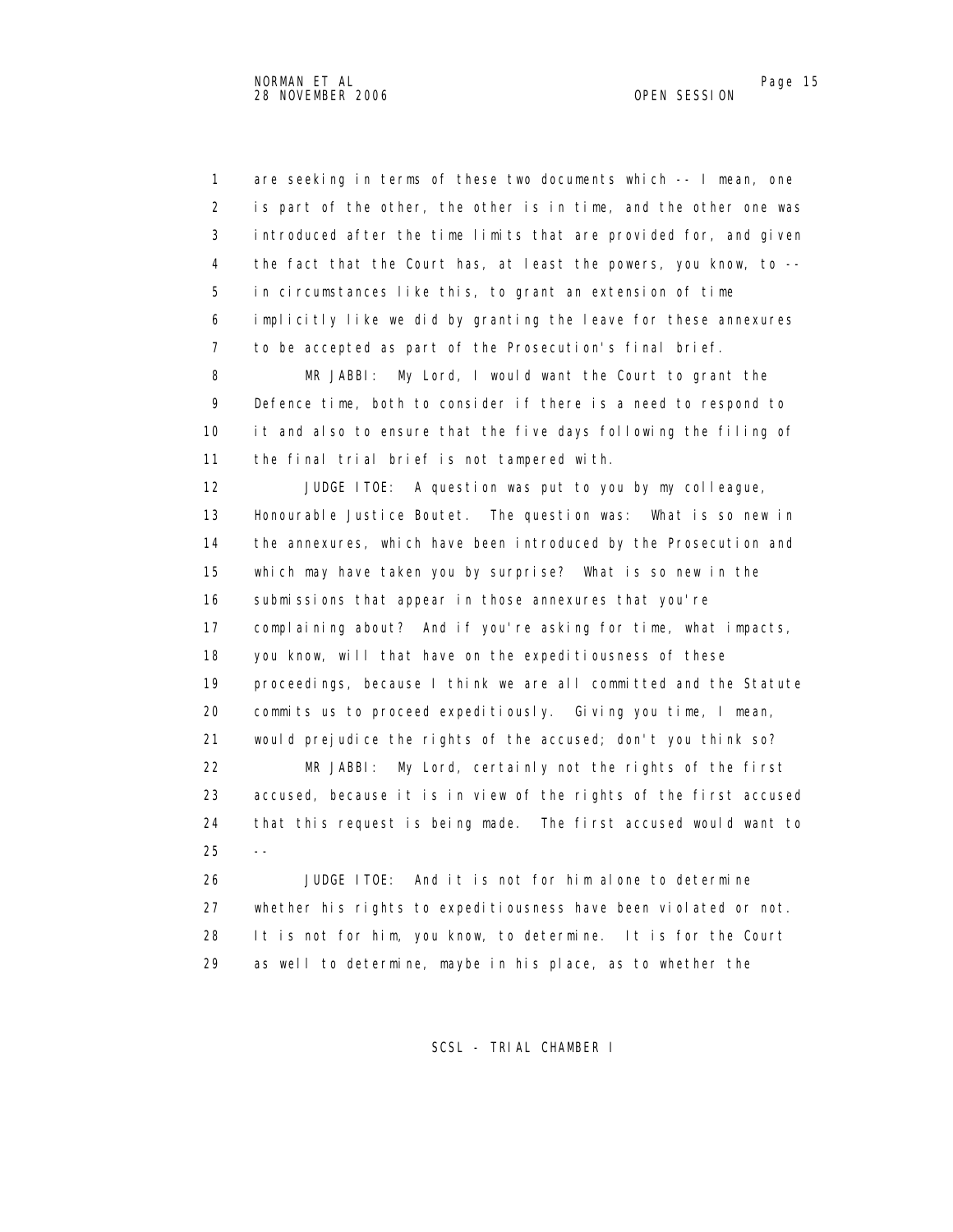1 principle -- the statutory right to expeditious trials has been 2 violated. 3 MR JABBI: My Lords -- 4 JUDGE ITOE: So it cannot be that it is not for him. It is 5 not for him to determine that alone. 6 MR JABBI: No. Not -- certainly not, My Lord. But, My 7 Lord, it is certainly for him to indicate whether a certain event 8 has tended to affect his rights, and expeditiousness, My Lord, is 9 not just a temporal phenomenon. It is certainly in respect of 10 the fair -- fairness of all processes to the accused, and one is 11 saying here that this filing, notwithstanding that 12 expeditiousness is a requirement of the proceedings, but this 13 filing has slightly affected the rights of the accused, the first 14 accused, and he would want to be sure that he responds 15 appropriately to it as soon as possible without any detriment to 16 the requirement for expeditiousness. My Lord, I think I have 17 said enough, and I will now stop and leave it to your Your 18 Lordships to decide. 19 PRESIDING JUDGE: Does the Prosecution intend to add 20 anything in response before I indicate what the disposition of 21 the Bench is? 22 MR STAKER: No, I think I've said all I can. 23 PRESIDING JUDGE: Very well. 24 MR STAKER: Other than to draw attention, again, that no 25 prejudice has been demonstrated. 26 PRESIDING JUDGE: Very well. I've not had any indications 27 from counsel for the other accused persons of their interest in 28 this matter, so we'll take a short break. 29 [Break taken at 10.08 a.m.]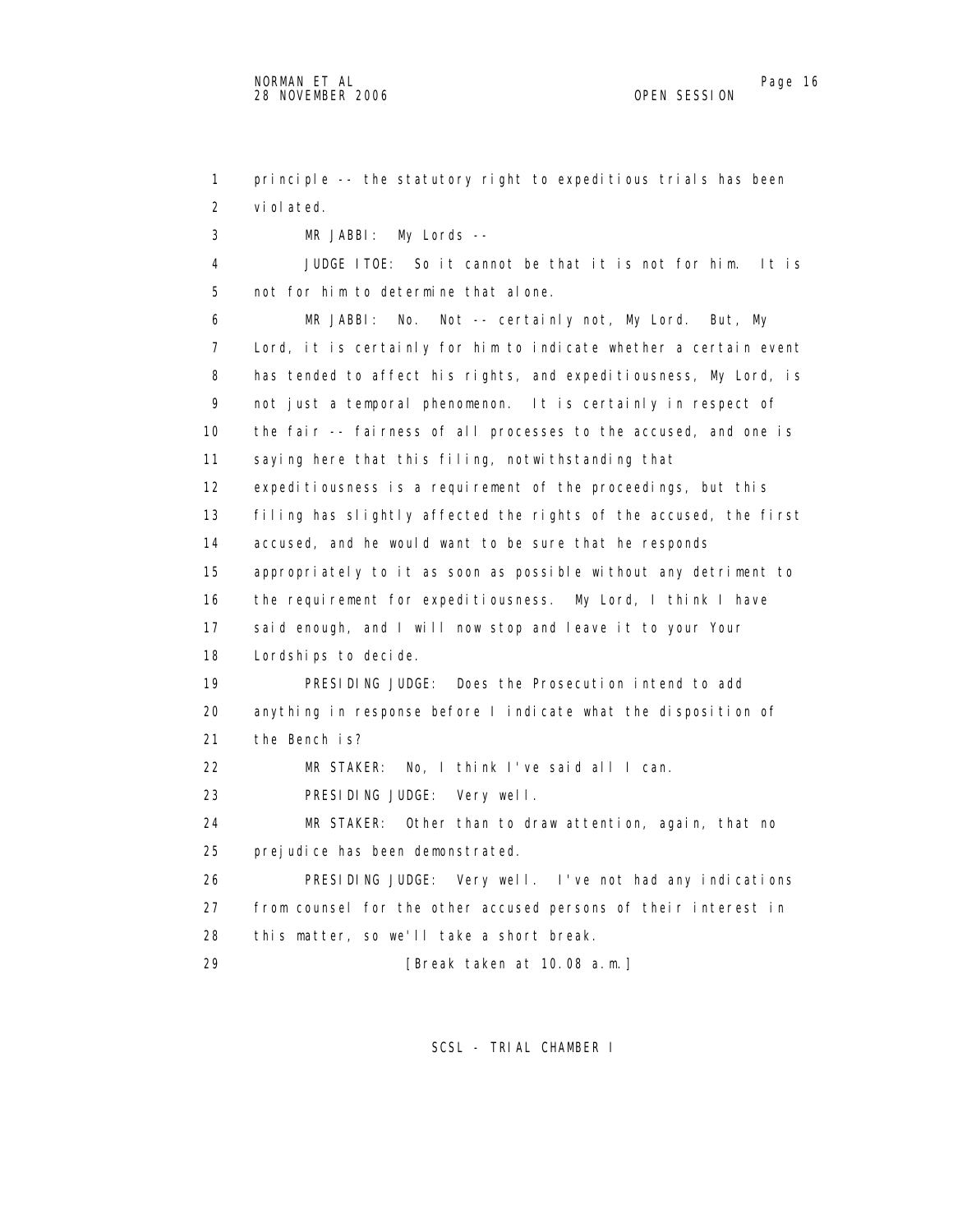1 [Upon resuming at 10.23 a.m.] 2 PRESIDING JUDGE: This is the ruling of the Chamber on 3 counsel's observation. No proper objection having been 4 formulated in respect of the observation of counsel for the first 5 accused as to the late filing of annexures to the Prosecution's 6 final trial brief, and no appropriate remedy having been sought, 7 and no prejudice demonstrated, the Chamber is unable to examine 8 the merits of the submissions at this stage. We will, 9 accordingly, proceed with the closing arguments. 10 The Prosecution will begin. 11 MR JABBI: Thank you, My Lord. 12 MR STAKER: Your Honour, I regrettably have to raise one 13 further preliminary issue before we begin, relating to the fact 14 that the first accused is not in court today. We don't know at 15 this stage the reason for his absence, and it may be material 16 whether he's not here because he doesn't wish to be here, or 17 whether he's not here because he is unable to be here. There 18 have been discussions of this issue in the past over the course 19 of the trial. We feel that for the avoidance of any difficulties 20 that might arise, perhaps we should, as an initial matter, at 21 least establish the reason why the first accused is not here 22 right now. 23 PRESIDING JUDGE: Right, thanks. Learned counsel for the 24 first accused, please provide us with some response to that. 25 MR JABBI: My Lord, unfortunately, I am not in a position 26 to explain why the first accused is not now in court. I was 27 myself informed of it only when we were already in court, and I 28 have sought to contact him in detention. Even the short break we 29 had just now, we tried to get in touch with them. We were first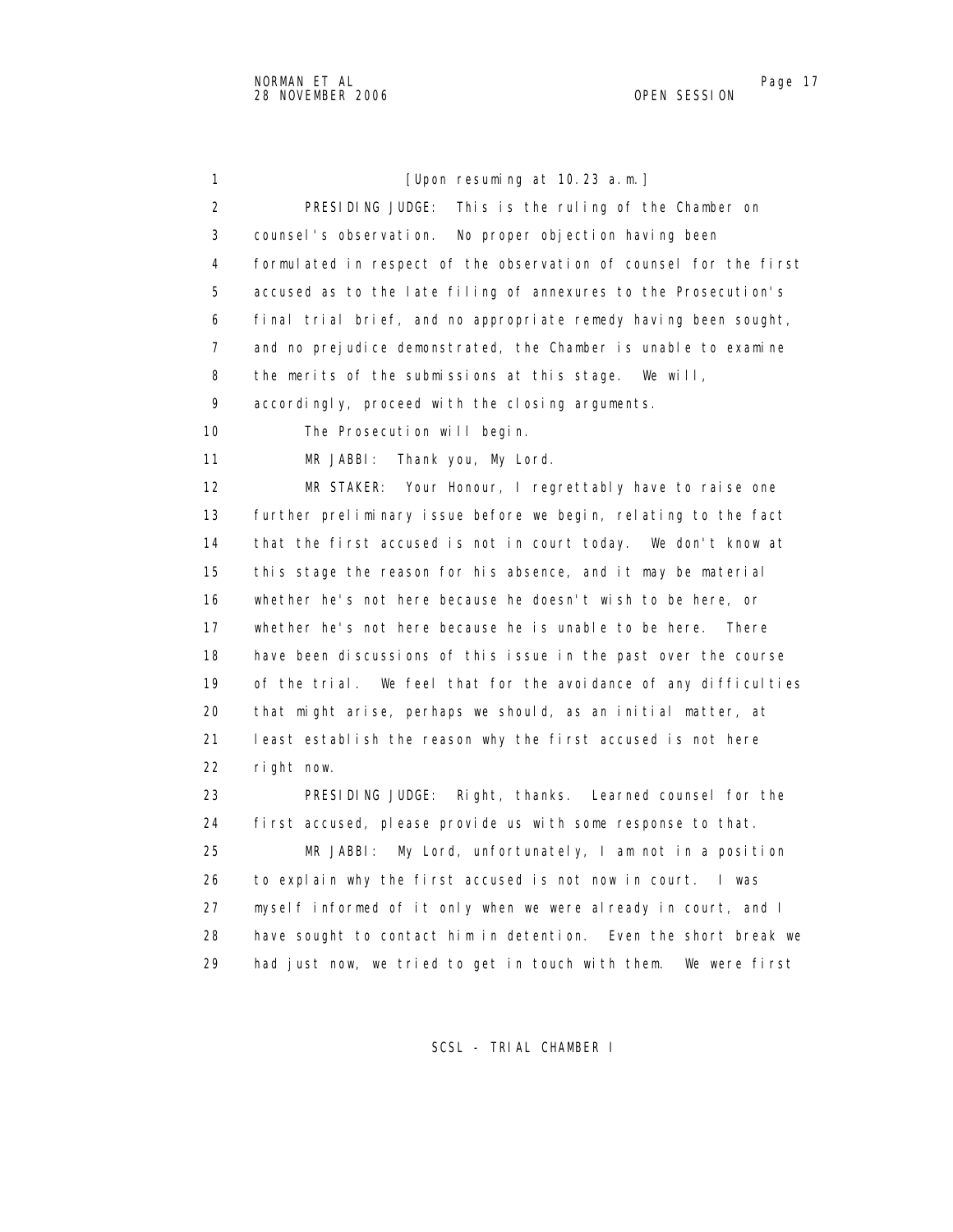1 told that he had left to come to court, but up to the time Your 2 Lordships were coming in, we have not seen him. We have no 3 explanation at all as to why he's not in court. 4 PRESIDING JUDGE: Counsel for both sides, I have in my 5 possession here a document coming from the detention facility, 6 and it's addressed, of course, to the Court. I read it: 7 "I, H Norman, will not attend court today, 28/11/06, for 8 the following reasons: I have been informed about my 9 rights under Article 17(4)(d) of the Statute for the 10 Special Court for Sierra Leone, in particular, my right to 11 be tried in my presence. 12 I have been informed that the proceedings may continue in 13 my absence pursuant to the Rules of Procedure and Evidence 14 of the Special Court for Sierra Leone. I do not waive my 15 right to be present." 16 Under the section signature there is the statement, 17 "Refuses to sign." And the date is 27/11/06. There is a 18 certificate at the bottom: 19 "I, Raymond Ewing, hereby certify that the above-mentioned 20 detainee has given the following reason for his absence: 21 Refuses to attend court as a protest for a reasons that I 22 will only reveal to the judges." 23 This certificate is signed by Raymond Ewing and also dated 24 today's date. 25 Mr Prosecutor, that's what we have by way of communication 26 to the Court. 27 MR STAKER: Your Honour, we'd submit on the basis of the 28 material that is now before the Court, that the Trial Chamber is 29 able to conclude that the accused has waived his right to be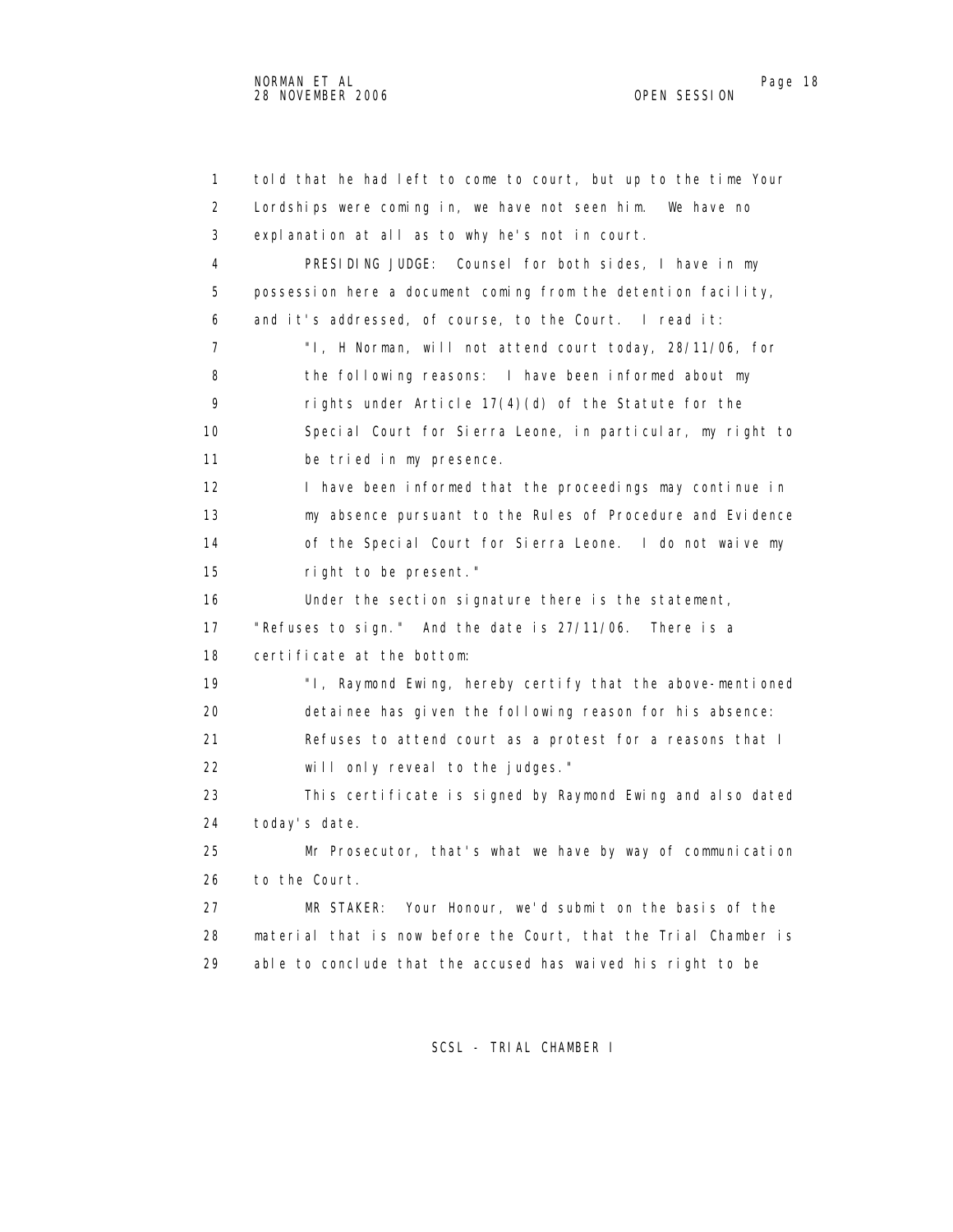1 present today. 2 PRESIDING JUDGE: Counsel for the first accused. 3 MR JABBI: My Lord, I believe it is very clear and it is, 4 in fact, expressly stated in what Your Lordship has just read, 5 that whilst there will be reasons why the first accused has not 6 come to court today, he, however, says that he is not waiving his 7 right to be present. My Lord, the message below the signature 8 where it is clearly said "refuses to sign," however says that the 9 reason is available, though it will be supplied only to the 10 Court. 11 JUDGE ITOE: To the judges. 12 MR JABBI: To the judges, sorry. 13 JUDGE ITOE: And where will he and when will he do this? 14 Is he going to meet the judges in Chambers, in their houses, or 15 in court? 16 MR JABBI: My Lord, that is written by Mr Ewing. 17 PRESIDING JUDGE: He is a supervisor for the detention 18 facility, Mr Ewing. 19 MR JABBI: Yes, he is the one who said he can supply the 20 reason, only to the judges. May be, My Lord, a way could be 21 found to ensure -- 22 PRESIDING JUDGE: He certifies that. 23 MR JABBI: Pardon me, My Lord. 24 PRESIDING JUDGE: It's a certificate. It's a certificate 25 under the hand of the supervisor for the detention facility. 26 MR JABBI: Is that to say that he is not saying he has been 27 told the reasons, and he can supply the reasons only to the 28 judge? 29 PRESIDING JUDGE: Well, I don't know. All I'm saying this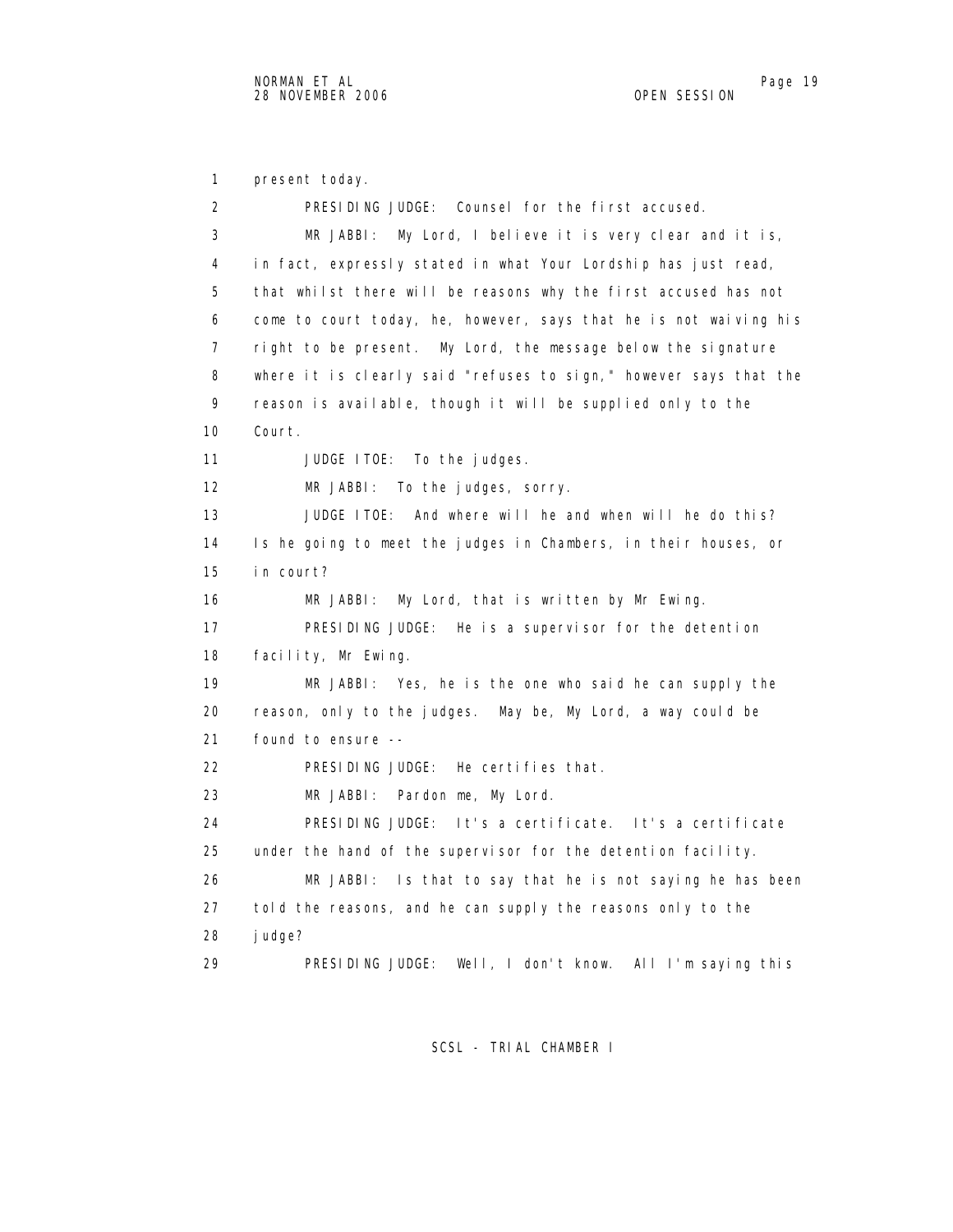1 is an official document. Mr Ewing is saying this in his official 2 capacity, certifying that the above-mentioned detainee gave him 3 the reason for his absence. That's all I'm trying to call your 4 attention to. 5 MR JABBI: My Lord, I believe my own understanding of that 6 certificate is that in fact the reason has been revealed to 7 Mr Ewing, but Mr Ewing himself is saying that he can only reveal 8 it directly to the judges. 9 PRESIDING JUDGE: I understand that the reason given to 10 Mr Ewing, as a result of a refusal, is that the first accused is 11 saying that he can only give the reasons to the judges. In other 12 words, he's refusing to attend court today as a protest for 13 reasons that he can only reveal to the judges. 14 MR JABBI: I see. 15 PRESIDING JUDGE: So, in other words, he's saying that he's 16 not come to court today as a protest. 17 MR JABBI: Yes. 18 PRESIDING JUDGE: And why he has protested, from what Ewing 19 has said, is something that he will only disclose to the judges. 20 Are we on the same radar screen? 21 MR JABBI: My understanding was slightly different. 22 PRESIDING JUDGE: Well, enlighten me. 23 MR JABBI: I thought that in the certificate, Mr Ewing was 24 saying that he was told the reason, only to be told -- 25 PRESIDING JUDGE: That's not my understanding, but I stand 26 to be enlightened. 27 JUDGE BOUTET: It's not my understanding either. My 28 understanding is the same as Justice Thompson has said, the 29 Presiding Judge. Your client has decided not to come for reasons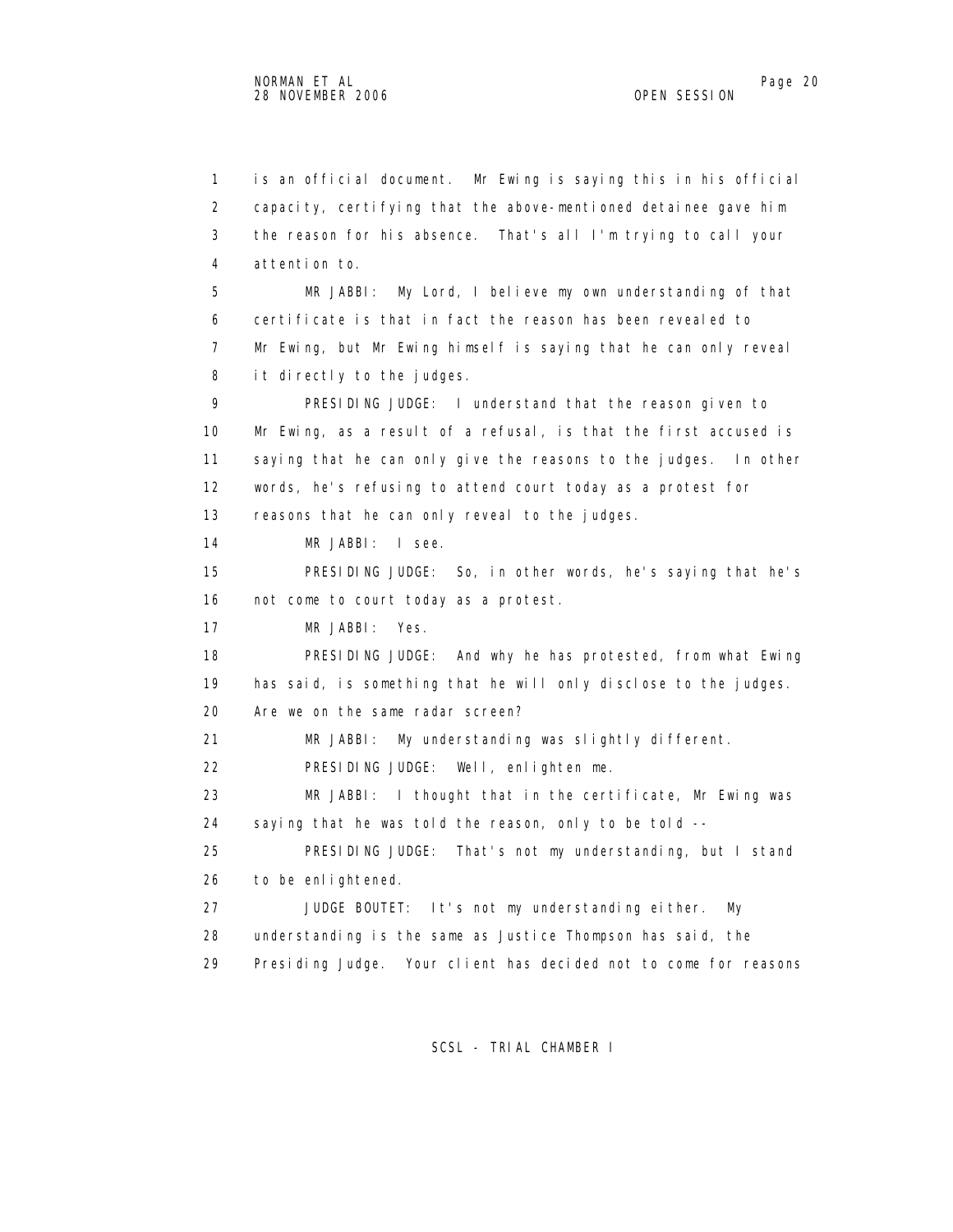1 that he, your client, will only tell the judges, to nobody else. 2 That's basically what he's saying. Whether he will speak to you 3 or not, I don't know, but certainly not to the detention people. 4 JUDGE ITOE: That is why I came in with a question, because 5 my understanding is that of my learned brothers and colleagues of 6 this Chamber. I asked: When, then, will he inform the judges? 7 Do we suspend the process and wait for him to inform the judges? 8 Where and when will he inform the judges? 9 MR JABBI: In the circumstances, My Lord -- 10 PRESIDING JUDGE: What would you advise? How would you 11 guide the Bench? Help us out of the impasse. 12 MR JABBI: May we ask for a short break, during which we 13 can contact the accused so that we are able to better inform and 14 advise the Bench? Because we are equally in the dark. Even the 15 content of the certificate that has been read, this is the first 16 time we are hearing it, and, as I said earlier on, it was only 17 when we were in court and you were about to come in that we were 18 concerned that he had not come with the other accused persons. 19 So, My Lord -- 20 PRESIDING JUDGE: The Prosecution is submitting, as a 21 matter of law, that he has impliedly waived his right to be 22 present. 23 MR JABBI: Well, My Lord, except that he has expressly said 24 in the communication that he has not waived his right. He has 25 expressly said that. 26 JUDGE BOUTET: He has also expressly stated that he is not 27 coming as a protest. 28 PRESIDING JUDGE: Isn't it is a matter for the Court to, 29 determine, as a matter of law, whether an accused person has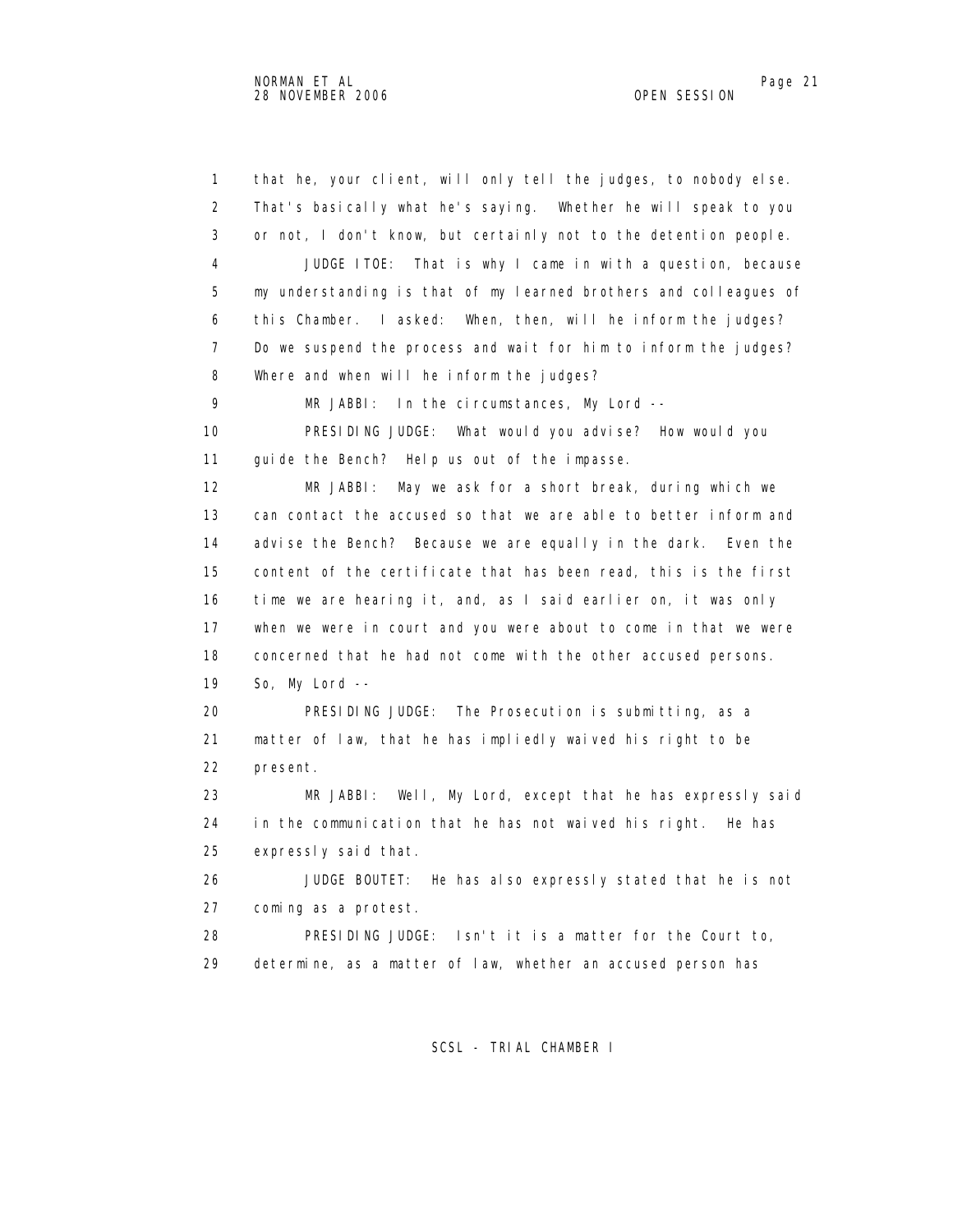1 expressly or impliedly waived his right to be present? That is 2 not a unilateral issue for the accused. 3 MR JABBI: No, My Lord. 4 PRESIDING JUDGE: I would have thought it is a question of 5 law. 6 MR JABBI: Yes, indeed, My Lord. My Lord, it is really 7 unfortunate that the situation has arisen in that way. My Lord, 8 I would have thought that a request for a short time within which 9 the Defence team can meet the first accused would not unduly 10 prejudice the proceedings. 11 PRESIDING JUDGE: Let me hear the Prosecution on that. 12 MR STAKER: Your Honour, our submission was that the Trial 13 Chamber can conclude that there has been a waiver from the fact 14 that it is expressly stated that there is a protest. The reason 15 for the protest doesn't matter and absence due to protest is a 16 waiver. However, for the avoidance of any difficulty that might 17 arise in the future, we would not object to a short adjournment, 18 perhaps 15 minutes or so, or the accused to be informed that if 19 he has reasons, he needs to make them known now, otherwise the 20 proceedings will continue in his absence, and he will be deemed 21 to have waived his right to be here. 22 PRESIDING JUDGE: We've heard both sides. Did you want to 23 a make a submission, a short point? 24 MR JABBI: A very short point, only as to the length of the 25 break which may be granted. 15 minutes is far too short for us 26 to have to contact him. I will really suggest something like 30 27 minutes, My Lord. 28 PRESIDING JUDGE: Thanks. Well, we have heard both sides 29 on this issue. We appreciate the Prosecution's willingness and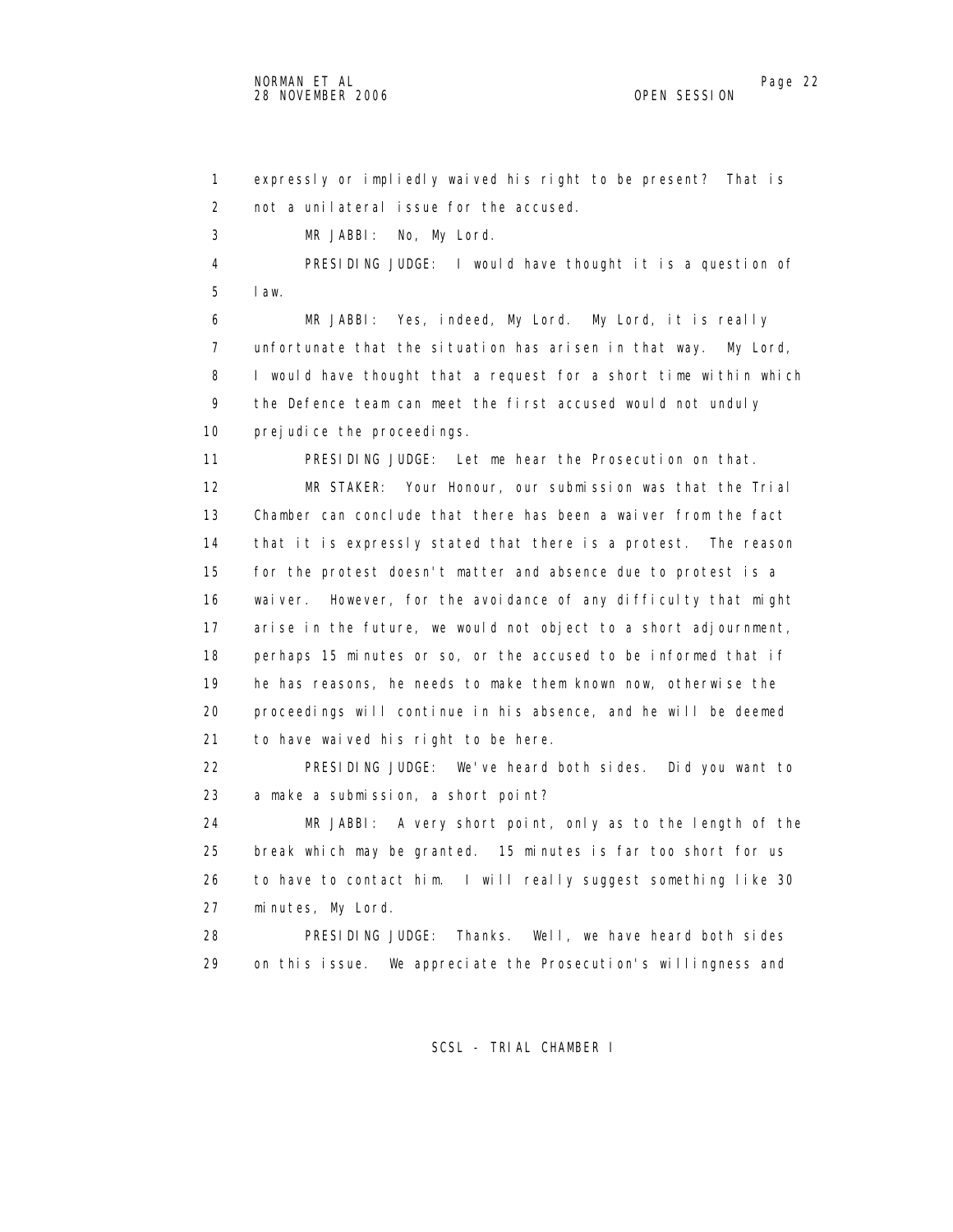1 readiness to accommodate the Defence in respect of their 2 application, but the Bench is disposed to decline the application 3 in the sense that at some point in time, the Court must act with 4 the degree of firmness and forthrightness that are the 5 quintessential elements of the judicial process. This Court, 6 undoubtedly, recognises that the rights of accused persons are 7 preeminent, but there are other considerations which compel us, 8 in the interests of justice, particularly also, the interest of 9 expediting the proceedings at this point in time when everything 10 has been prepared for closing arguments, everything painstakingly 11 done, we think it is eminently desirable that we proceed with 12 closing addresses. In fact, we deem that the accused person has 13 waived his right, the first accused, to be presently impliedly. 14 We'll hear the Prosecution.

 15 MR STAKER: May it please Your Honours, our oral 16 submissions today will be presented by myself and Mr Tavener who 17 is one of our former staff who has returned to appear before you 18 today. I should point out that Mr Kamara, who is the senior 19 trial attorney for the Prosecution on this case, was conscious of 20 the need not to burden the Trial Chamber by being addressed by 21 too many counsel in closing arguments. In consequence he has 22 insisted on relinquishing the podium today. I trust the Trial 23 Chamber will be understanding of that graciousness.

 24 Your Honours, the charges against the accused in this case 25 are set out in the indictment. In October last year, in the Rule 26 98 decision, the Trial Chamber rejected motions by all three 27 accused, seeking a judgment of acquittal at the end of the 28 Prosecution case, although it did find that there was 29 insufficient evidence in relation to certain geographic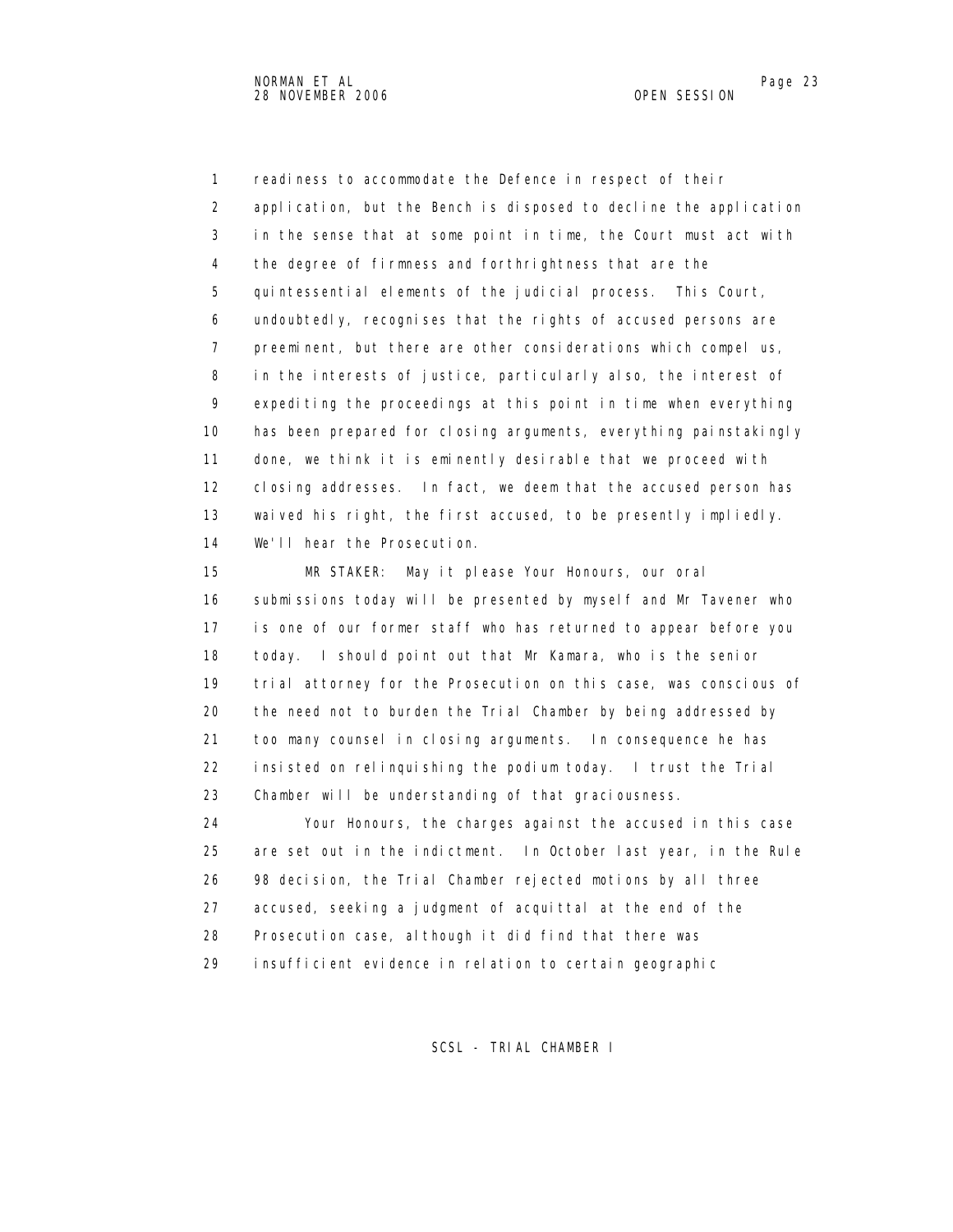1 locations. Any reference to the counts made in our closing 2 submissions are, of course, subject to the Rule 98 decision.

 3 The question now before the Trial Chamber, having heard the 4 further evidence that was presented to it on behalf of all three 5 accused in the course of the Defence case, is whether it's been 6 proved beyond a reasonable doubt that the accused are guilty of 7 the crimes with which they have been charged.

 8 The Prosecution's submission is that it has indeed been 9 proved beyond a reasonable doubt in relation to all three 10 accused. And the Prosecution case can be stated quite simply:

 11 The case is that the three accused, Norman, Fofana and 12 Kondewa established unchallenged control and authority over the 13 CDF, and that they used their unrivalled positions to create an 14 ordered framework under which the CDF operated throughout the war 15 against the so-called rebels. The three accused had a number of 16 options as to how that war would be conducted and the option 17 chosen by the three accused was to implement a strategy of 18 winning the war at all costs. And, in order to do this, of 19 adopting a policy of attacking, neutralising and/or punishing 20 anyone they considered to be a rebel or a collaborator of the 21 rebels.

 22 They defined a collaborator to include anyone who did not 23 actively oppose the rebels including, for instance, civilians who 24 stayed in their rebel-held towns. In other words, their policy 25 deliberately included attacks on civilians and captured enemy 26 combatants. These attacks involving unlawful killings, the 27 infliction of physical violence and mental suffering, looting and 28 burning of civilian property, terrorising the civilian population 29 and inflicting collective punishments and as part of this policy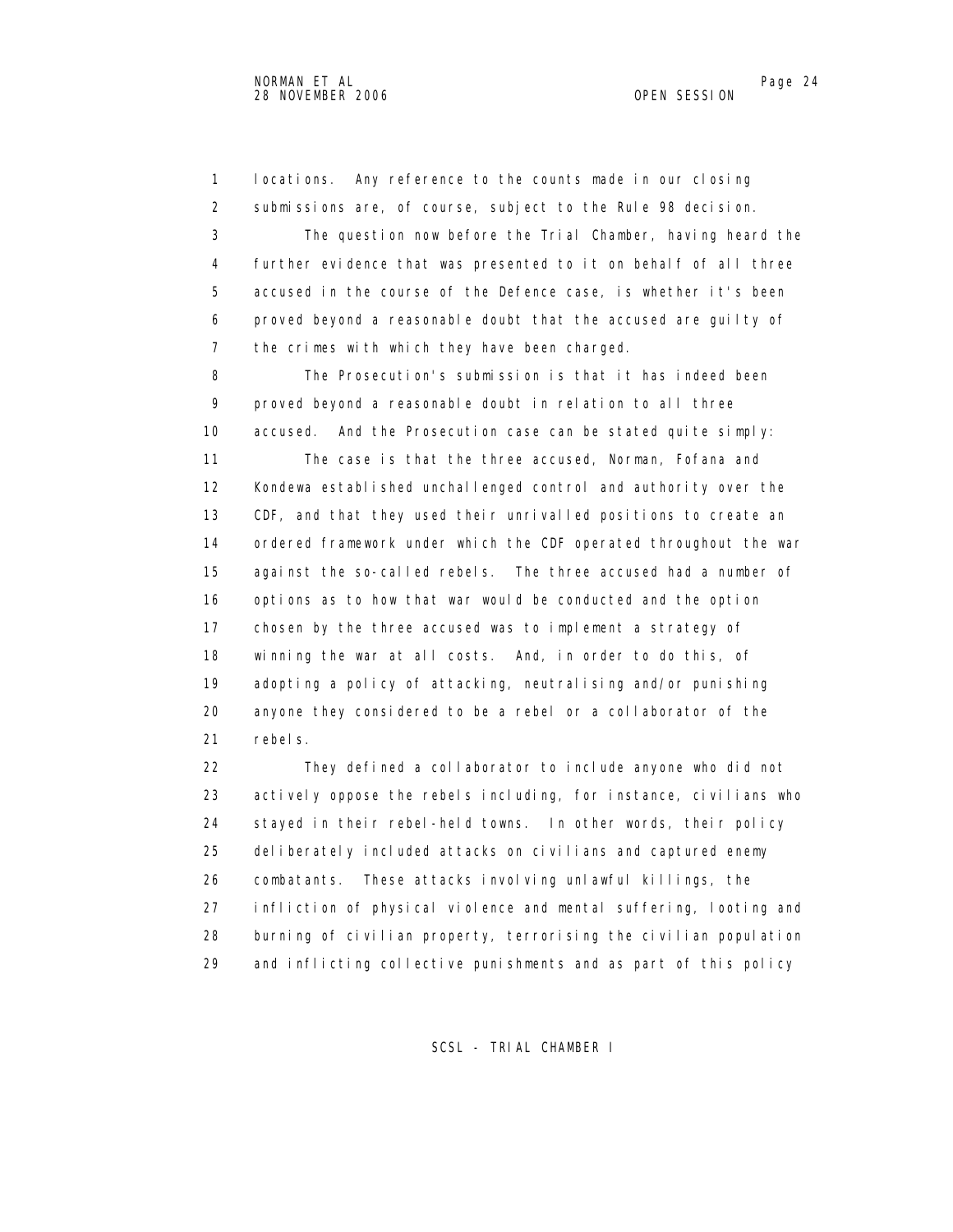1 of winning the war at all costs, they also used child soldiers. 2 Now, it is not alleged that the CDF in itself was an 3 illegal organisation. It's aim of restoring the democratically 4 elected government of Sierra Leone was not illegal. It's not 5 suggested that it was a crime under our Statute for CDF 6 combatants to engage in armed conflict with combatants of 7 opposing forces. It's not suggested that every member of the CDF 8 committed crimes within the Statute of the Special Court. 9 However, those who formulated and caused the implementation of a 10 policy that included attacks on civilians and captured 11 combatants, and the use of child soldiers, crossed the line into 12 the realm of criminality. 13 The Prosecution case is that the three accused, supported 14 by others, were acting in concert to carry out this common plan, 15 purpose or design for the CDF to win the war by any means 16 necessary, including by the commission of these crimes. In 17 causing the plan to be implemented they planned, instigated, 18 ordered, committed and aided and abetted these crimes and, at the 19 same time, they were responsible as superiors for failing to 20 prevent or punish the commission of these crimes by their 21 subordinates. 22 Now, the Prosecution's closing arguments are set out in 23 detail in the Prosecution's final trial brief. It is, of course, 24 unnecessary for me to repeat all of those arguments orally. Our 25 purpose today is to give an oral response to the arguments

26 contained in the Defence final trial briefs.

 27 Mr Tavener will address the arguments in the Defence briefs 28 that are specific to factual issues but, before he does so, I 29 will address other Defence arguments of a more general legal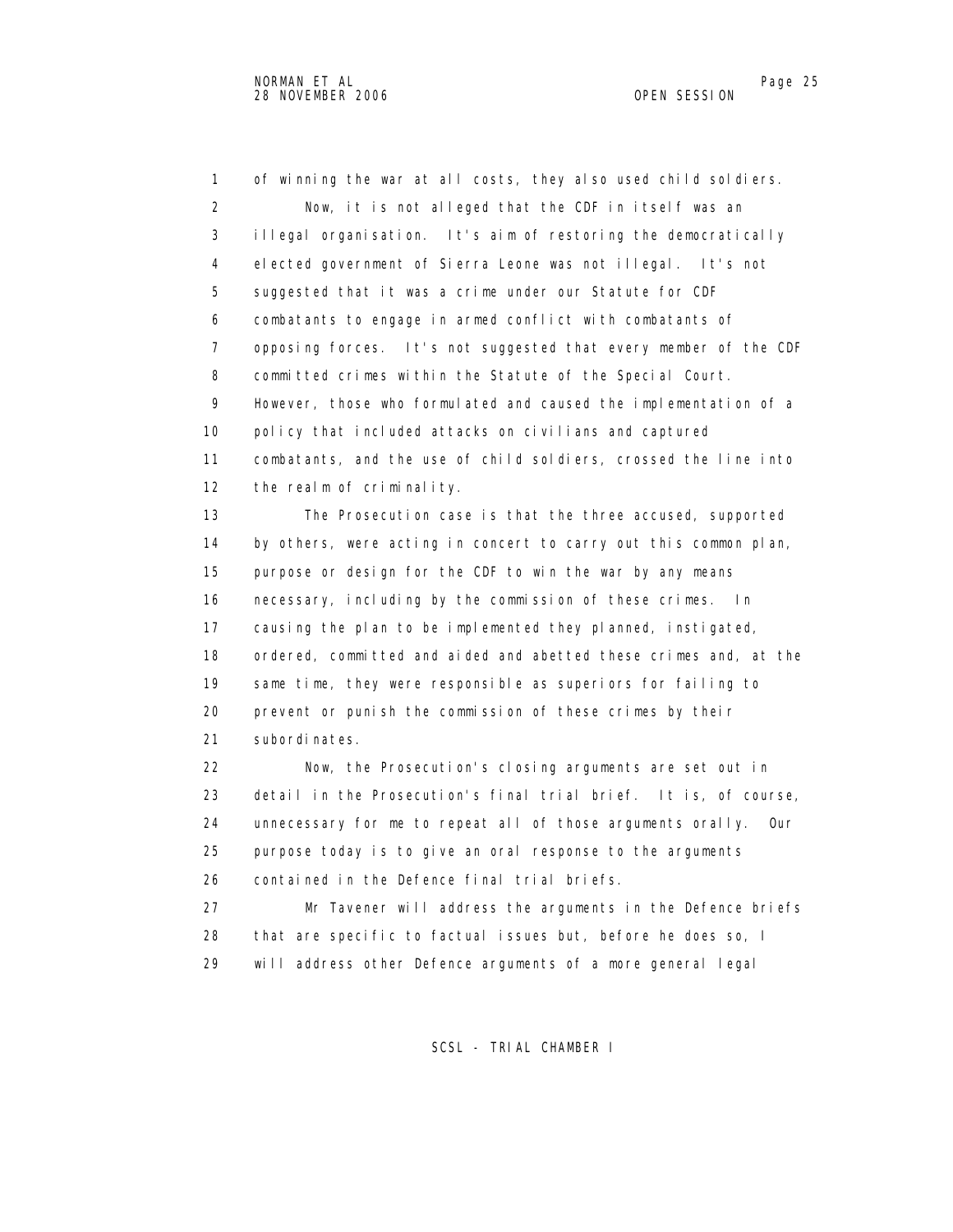1 nature.

 2 The first of the matters I address concerns the approach to 3 be taken by the Trial Chamber in the evaluation of the evidence 4 before it. This is a matter on which submissions are found in 5 the Prosecution brief at paragraphs 32 to 51, and are addressed 6 in the Norman brief at paragraphs 113 to 145; the Fofana brief at 7 paragraphs 4 to 22; and the Kondewa brief at pages 3 to 5. 8 The Prosecution's submission is that the starting point is 9 that a finder of fact must evaluate the evidence based on his or 10 her ordinary life experiences and on commonsense with a view to 11 establishing the truth. 12 It must be remembered that in many national systems the 13 ultimate findings of fact in a criminal trial are made by lay 14 members of a jury who are capable of doing this without 15 specialised legal knowledge. The question is simply whether, 16 based on all of the evidence, there can be any reasonable doubt 17 as to the guilt of the accused. 18 A reasonable doubt means that there can be no reasonable 19 doubt. The fact that they may be hypothetical, logically 20 possible, but nonetheless fanciful doubts, is not sufficient to 21 raise a reasonable doubt. 22 Perhaps to give a simple practical example, if the evidence 23 showed that an accused ordered subordinates to go and kill a 24 group of civilians, and if the evidence showed that those 25 subordinates then killed that group of civilians, in our 26 submission, without anything more, it could be established that 27 the killing was caused by the order given by the accused. 28 Now, as a matter of pure logic, it might be argued that it 29 had not been disproved that the physical perpetrators of the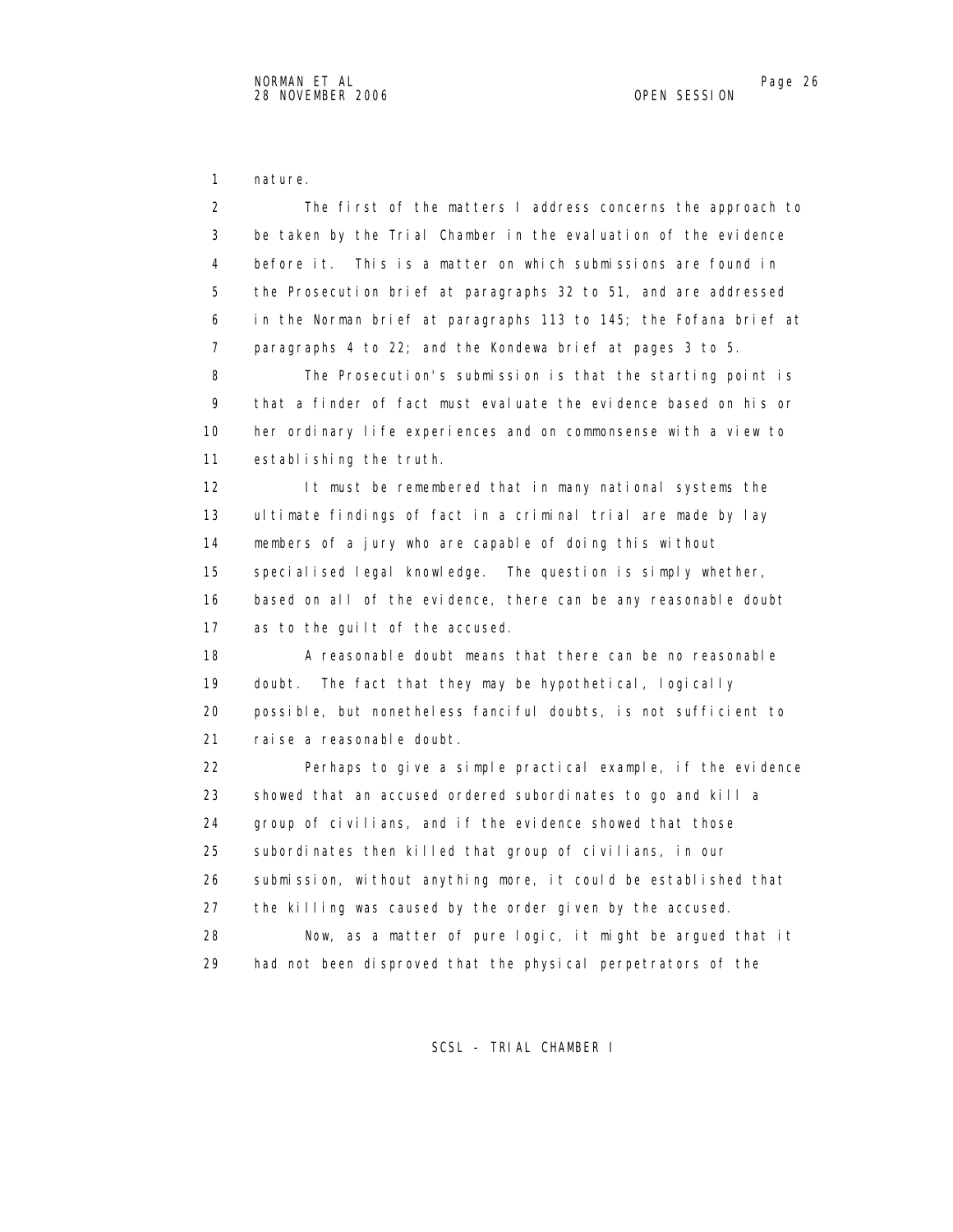1 crime bore a personal grudge against the victims, and that they 2 were going to kill them anyway, and that without such a personal 3 grudge they would have disobeyed the order and the order had 4 nothing to do with it. But absent any evidence that would tend 5 to raise that as a possibility, I would submit that it is pure 6 fanciful, technical logical thinking; we all know that is not the 7 way the real world works.

 8 The Norman brief at paragraphs 121 and 122 appears to 9 suggest that, at this stage, the Trial Chamber can decide to 10 exclude certain evidence. Our submission is that decisions on 11 whether evidence will be admitted or excluded are made during the 12 course of the trial. At the end of the trial, the Trial Chamber 13 is called upon to weigh up all of the evidence before it. It 14 must, of course, decide what weight to give certain pieces of 15 evidence. Indeed, it might decide to give no weight at all to a 16 particular item of evidence. But, at this stage, it does not 17 exclude evidence; it looks at everything before it.

18 I would add that, in looking at the evidence, each item of 19 evidence needs to be looked at in light of all of the evidence as 20 a whole. The final briefs of the parties, of course, identify 21 the issues, and identify the evidence directly relevant to each 22 of those issues. But that's not to say that each individual 23 issue can be looked at in isolation and decisions made solely on 24 the basis of the evidence relevant to that issue. In relation to 25 all issues it's necessary to look at the evidence in light of the 26 evidence as a whole.

 27 Again, to give a simple example: If the Trial Chamber is 28 looking at an attack on a particular village one doesn't look 29 just at the evidence relevant to that particular attack on that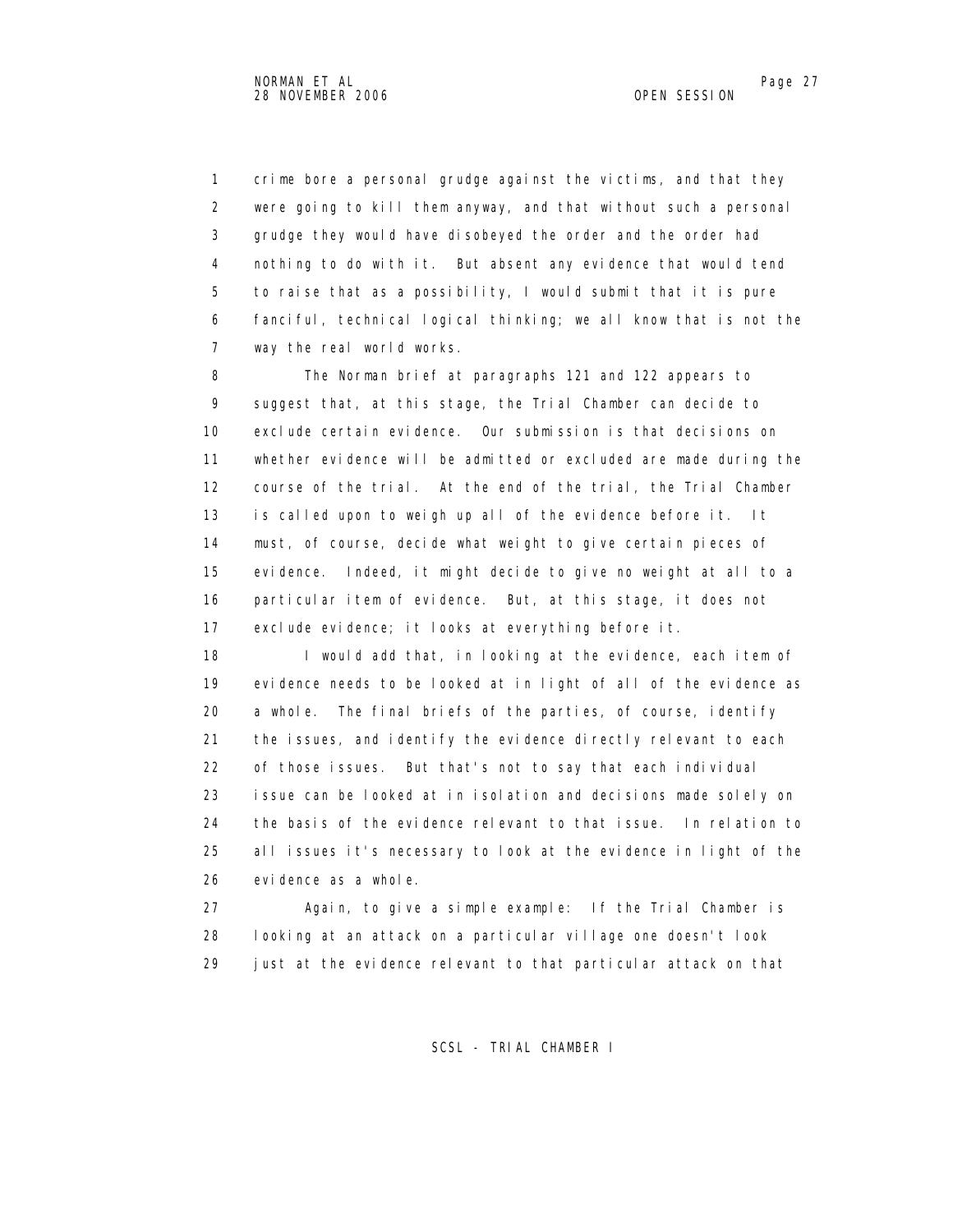1 particular village and ask the question: "Was that attack part 2 of a widespread or systematic attack against a civilian 3 population?" Of course, in deciding that question, it's 4 necessary to look at the evidence of other attacks on other 5 villages occurring according to a similar pattern, in similar 6 geographic areas, in a similar time frame.

 7 When all of the evidence is looked at, it's submitted that 8 the Defence submissions on this issue of widespread or systematic 9 attack against a civilian population appear fanciful, along the 10 lines of the example I gave before. It's been suggested, for 11 instance, that attacks on civilians committed by the CDF were 12 only against individual collaborators of the RUF, or AFRC, or 13 that they were acts of individual Kamajors, not pursuant to 14 orders but individual initiatives of individual Kamajors, or that 15 the crimes occurred because the physical perpetrators bore 16 personal grudges or disputes against the victims. When all of 17 the evidence is looked at as a whole, it's our submission that 18 doubts of that kind are not reasonable. Rather, suggestions of 19 doubts of that kind are fanciful.

 20 In paragraphs 124 to 127 of the Norman brief it's argued 21 that particular caution must be given to uncorroborated evidence. 22 It's true, of course, that if evidence is uncorroborated, that is 23 a matter that can go to weight.

 24 JUDGE ITOE: What paragraph, Mr Staker? What paragraph are 25 you saying?

26 MR STAKER: 124 to 127.

27 JUDGE ITOE: Thank you.

 28 MR STAKER: Of the Norman brief. It is, of course, the 29 case that if evidence is uncorroborated that goes to weight.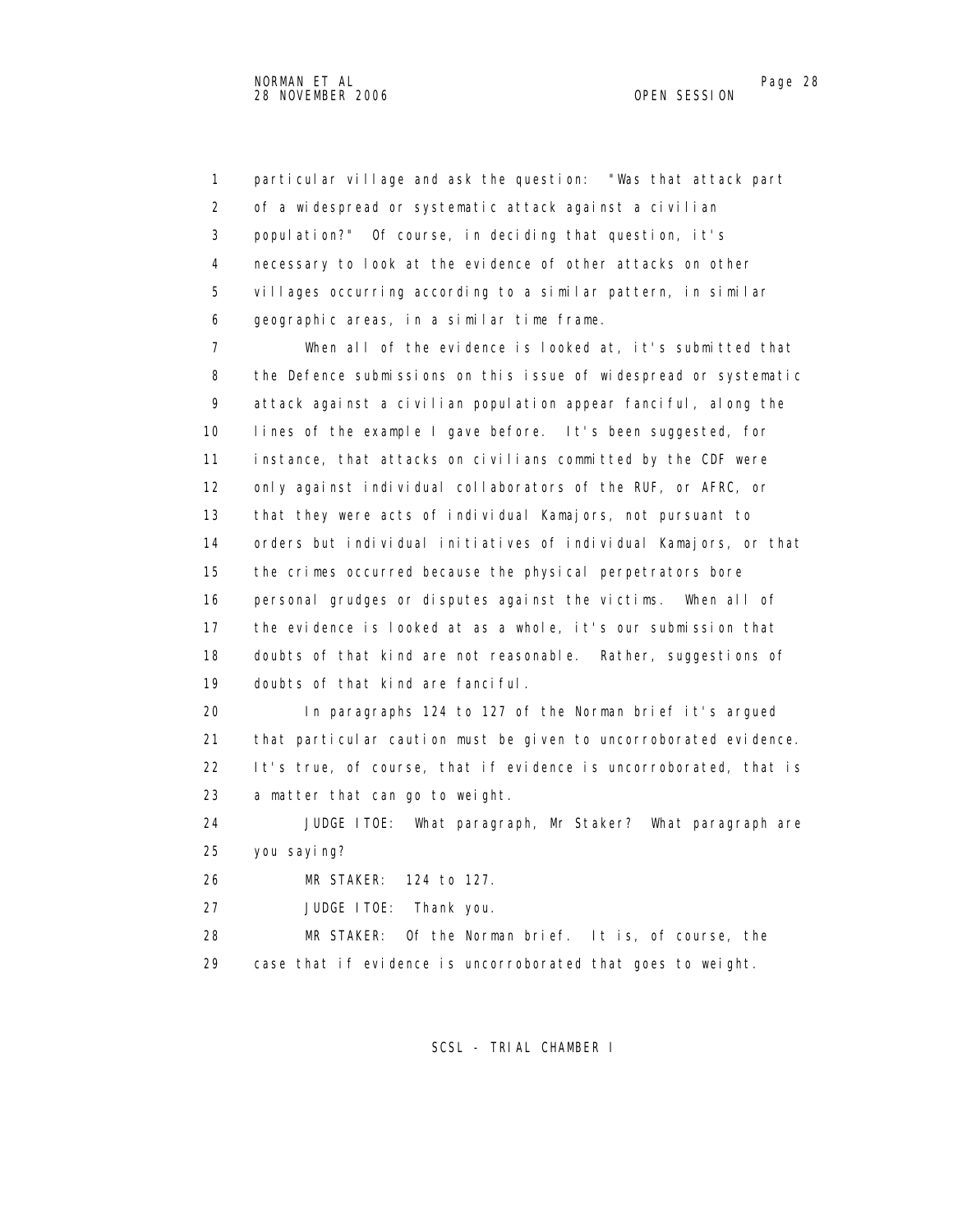1 But, again, even uncorroborated evidence must be looked at in the 2 light of the evidence as a whole. If we have, for instance, 3 uncorroborated evidence of a single witness of a particular 4 attack on a particular village, if that evidence is consistent 5 with other evidence of similar attacks on other villages at the 6 same time that can be seen, when the evidence is viewed as a 7 whole, to have been part of a single campaign fanning out to 8 various villages in the region, the totality of the evidence, in 9 itself, can be corroborative of that evidence. Certainly, the 10 fact that uncorroborated evidence is consistent with a general 11 pattern of the evidence as a whole is a matter that must also go 12 to weight.

 13 Paragraphs 127 to 131 of the Norman brief argue that 14 hearsay evidence cannot be relied upon to the prejudice of an 15 accused. The Prosecution's submission is that this argument is 16 contrary to the well-established case law of international 17 criminal tribunals. Again, the hearsay nature of evidence may 18 clearly go to weight but, again, it's necessary to examine 19 hearsay evidence in the light of the evidence as a whole.

 20 A further point of some importance is that it's not 21 necessary, in order to establish guilt beyond a reasonable doubt, 22 to prove every single fact alleged by a witness beyond a 23 reasonable doubt. Again, to give a simple hypothetical example 24 from a national system, suppose that it is alleged that two 25 accused acted in concert to murder the victim, the case being 26 that one of the accused restrained the victim while the other 27 inflicted a mortal injury on the victim. But suppose the 28 witnesses give inconsistent accounts of which accused played 29 which role in the murder, we would submit that if the Trial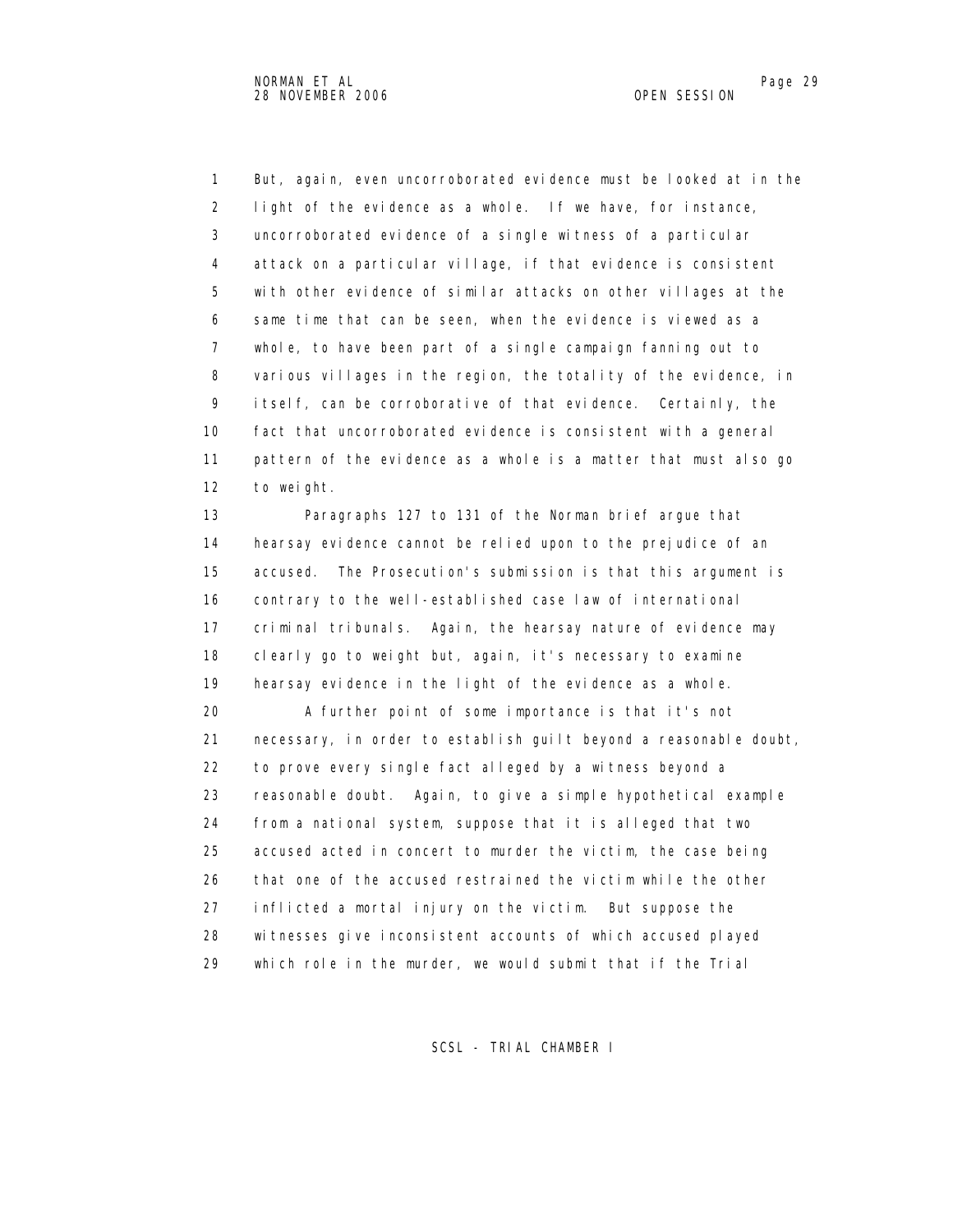1 Chamber is satisfied, or if the Court, the tribunal of fact is 2 satisfied at the end of the day that it has been proved beyond a 3 reasonable doubt that the two did commit the murder acting in 4 concert, it can enter a finding of guilty for both, even if it 5 can never establish which of the two played which of the roles in 6 the murder.

 7 This example can then be applied to the case of widespread 8 crimes against international law. If we take an example, for 9 instance, from the Second World War, the top leadership of Nazi 10 Germany carried out a concerted genocidal policy to kill the 11 Jewish people. Now, suppose the question is we have a particular 12 group of people in a particular concentration camp who were 13 killed on a particular day, were the top leadership of Nazi 14 Germany responsible for those killings of those persons on that 15 day? Now, it may be that we'll never know if the top leadership 16 of Germany knew that those people were being killed on that day, 17 whether they knew who the physical perpetrators were. It's 18 unlikely the top leadership of the country would know the names 19 of individual camp guards in a concentration camp. It's unlikely 20 they would have known that any particular killings occurred on 21 that day. They might not even know of the existence of that 22 camp. They might know there are many camps all over the conflict 23 area, but they might not know all of them. Yet, despite not 24 being able to establish any of these concrete facts, if the 25 evidence in the case is such, we submit it is possible, in an 26 example like that, to find that the top leaders were guilty 27 beyond a reasonable doubt of those murders that occurred on that 28 day.

29 A move, then, to a further argument in paragraphs 140 to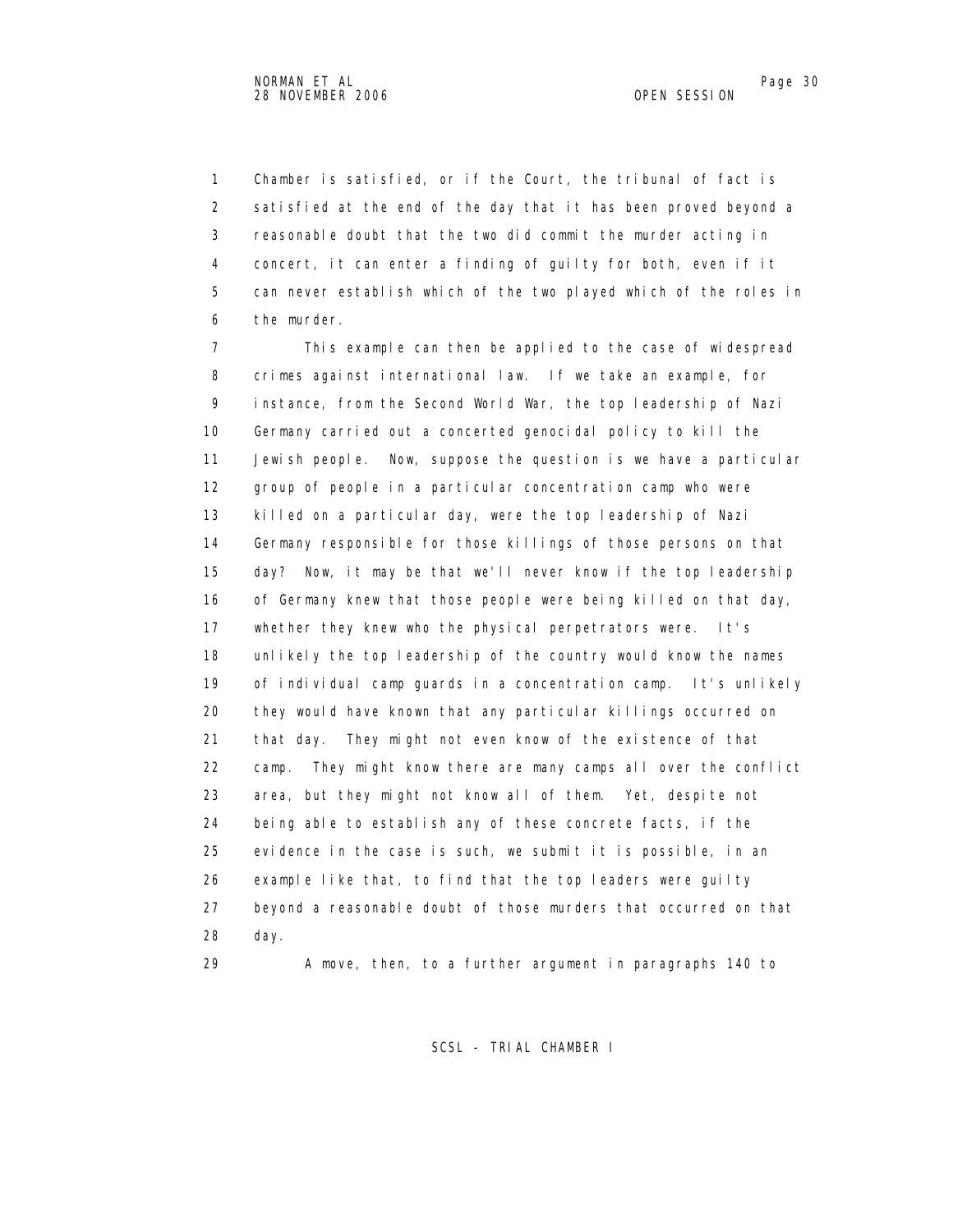1 145 of the Norman brief. It's argued that responses given by 2 Prosecution witnesses to leading questions cannot be taken into 3 account against an accused. Now, the normal procedure, we 4 submit, is that if opposing counsel thinks that 5 examination-in-chief is impermissibly leading, the normal 6 practice is to take objection at the time, and, if it's 7 warranted, to move that the answer to the question be excluded 8 from evidence. We would submit, certainly if no objection taken 9 to a question is taken at the time, and even if objection is 10 taken and the line of questioning stops, but no motion is made to 11 exclude any answer that's been given, then the answer to those 12 questions is evidence in the case. This is an aspect of a 13 general rule that issues and objections have to be raised in a 14 timely manner. We submit that counsel cannot let questions like 15 that pass and then argue at the end of the day when the evidence 16 is unfavourable that it should be disregarded by the Trial 17 Chamber.

 18 In pages 6 to 13 of the Kondewa brief, it's argued at some 19 length that some of the evidence is contradictory.

 20 JUDGE BOUTET: Mr Prosecutor, are you moving to a second 21 accused or a third accused now? I'm just trying to follow your 22 approach in this respect. Have you completed your comments 23 vis-a-vis the Norman brief or what you're dealing with now is a 24 related matter to what has been raised in the Norman brief? 25 MR STAKER: Yes. Your Honour, we don't break down our 26 argument according to the three accused, because many of these 27 issues are raised by more than one accused. We have a number of 28 separate legal issues that we propose to address in turn in 29 response to points raised in the Defence briefs. The first topic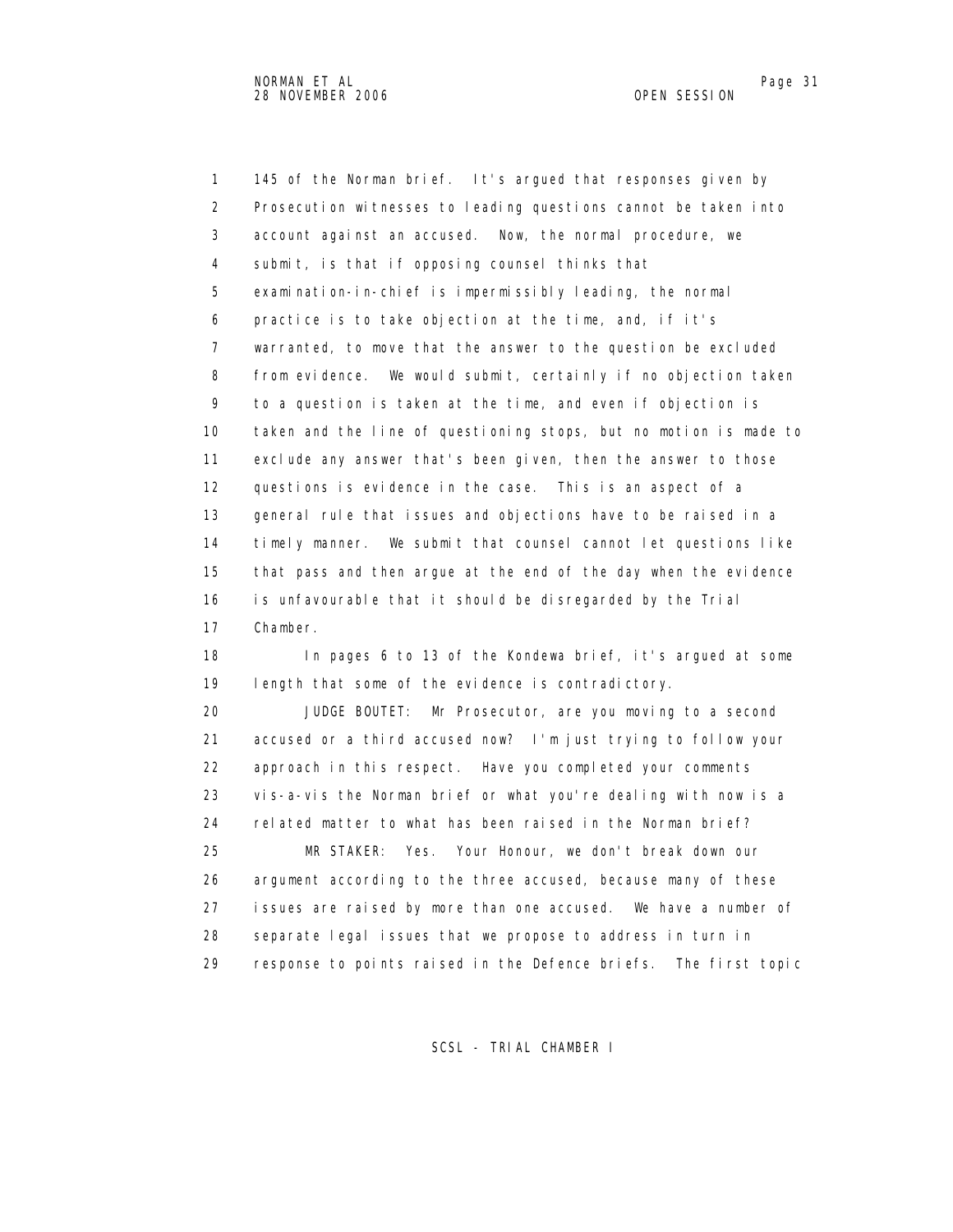1 that I'm dealing with, the first general legal issue, is the 2 approach to be taken by the Trial Chamber in the assessment of 3 the evidence before it. Within this first topic, I'm dealing 4 with a number of separate points. I freely admit they're a 5 little bit separate. They're just separate points. We jump a 6 bit from one point to another, but these are just the matters 7 that arise out of the Defence brief. 8 [CDF\_28NO06B\_MC] 9 PRESIDING JUDGE: Is that the same rubric. 10 MR STAKER: This is all under the first rubric. 11 PRESIDING JUDGE: The same rubric, yes. 12 MR STAKER: Of the approach to be taken by the Trial 13 Chamber in the assessment of the evidence before it. 14 PRESIDING JUDGE: Thank you. 15 JUDGE BOUTET: And, presumably, what you are suggesting to 16 the Court is not only based on commonsense, as you have 17 indicated, but also based on some law? And I take it that at the 18 end of your submission you will be making reference to case law 19 to support all these propositions that you are putting forward. 20 I know some of them are already included in your brief, but I 21 think some of your suggestion in your approach, the one 22 suggested, is not all included in your briefs. My question to 23 you is: Will you be providing the Court with some legal 24 authorities? 25 MR STAKER: Yes, Your Honour. The authorities we rely on I 26 think are largely contained already in our final trial brief. 27 Some of the points I am making are really an oral expansion of 28 the arguments already supported by authorities in our brief. In 29 the course of my presentation I will, indeed, be referring to a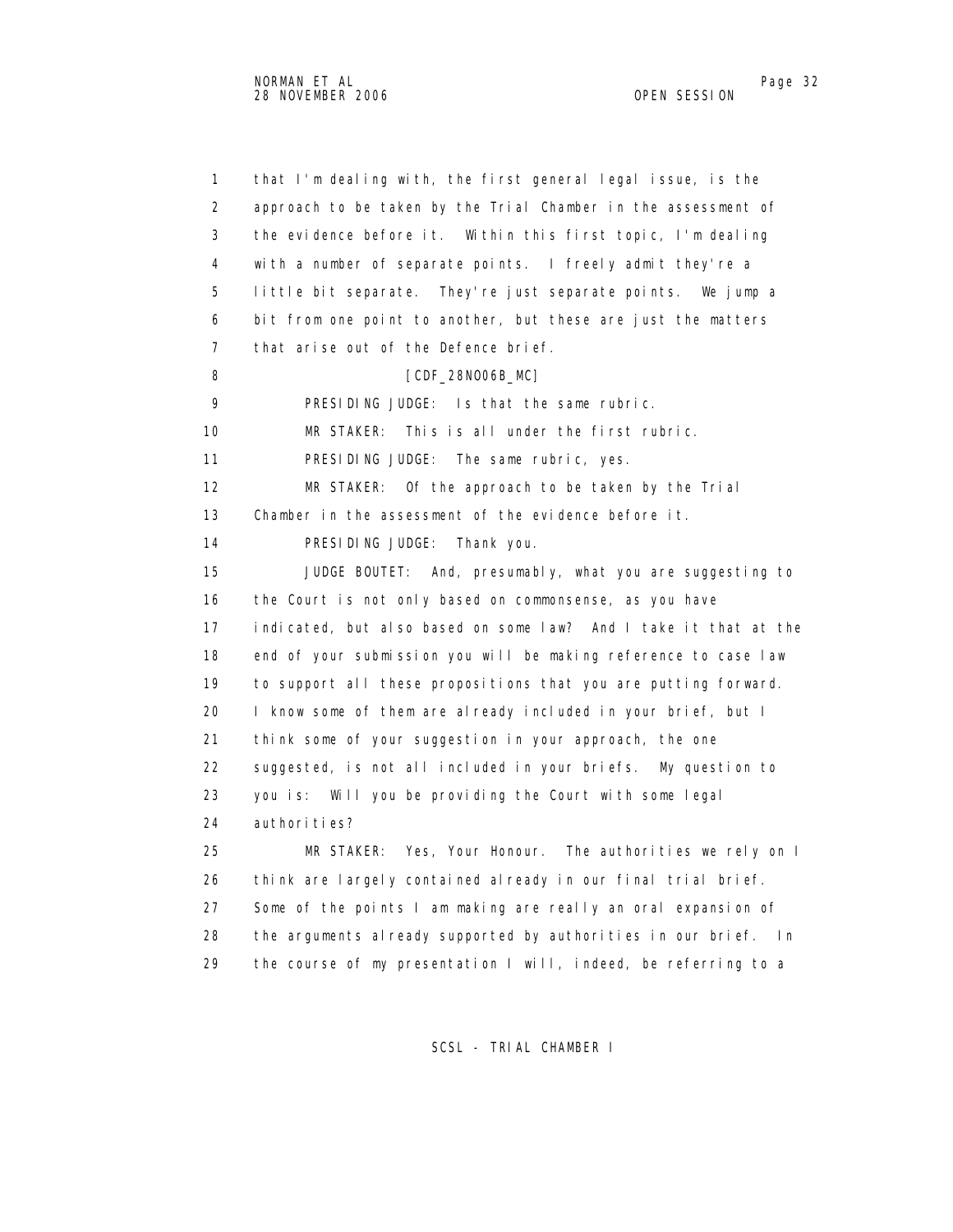1 number of additional authorities and at the conclusion of our 2 argument, we can certainly provide a document setting out precise 3 references to all of those authorities. 4 JUDGE BOUTET: Thank you. 5 PRESIDING JUDGE: For the sake of further clarity, you are 6 still on the rubric of general arguments of a legal nature as to 7 how the Chamber should approach the question of evaluating 8 evidence? 9 MR STAKER: Yes, Your Honour. 10 PRESIDING JUDGE: Right, thanks. 11 JUDGE ITOE: But the transition from the brief of the first 12 accused to the third is what intrigues me a bit. I thought you 13 would visit the briefs, you know, sequentially, unless of course, 14 you know, it is not within your mandate depending on how you have 15 distributed your respective duties. You do not want, you know, 16 to address us on the same issues as far as the trial brief of the 17 second accused is concerned? 18 MR STAKER: Your Honour, the Prosecution has taken very 19 much to heart the call of the Trial Chamber, not to unduly use 20 Court time and to confine our arguments as much as possible. 21 JUDGE ITOE: Fair enough. My comment rests there; you may 22 proceed. Thank you very much. 23 MR STAKER: I should explain: We have looked at the 24 Defence briefs. In many cases the arguments raised in them are 25 already directly dealt with in the Prosecution brief. The two 26 sides have taken issue on those matters. We have simply looked 27 for points in the Defence briefs that may not have been addressed 28 in the Prosecution brief or may require something additional to 29 be said. So, as I say, these may come across as a few isolated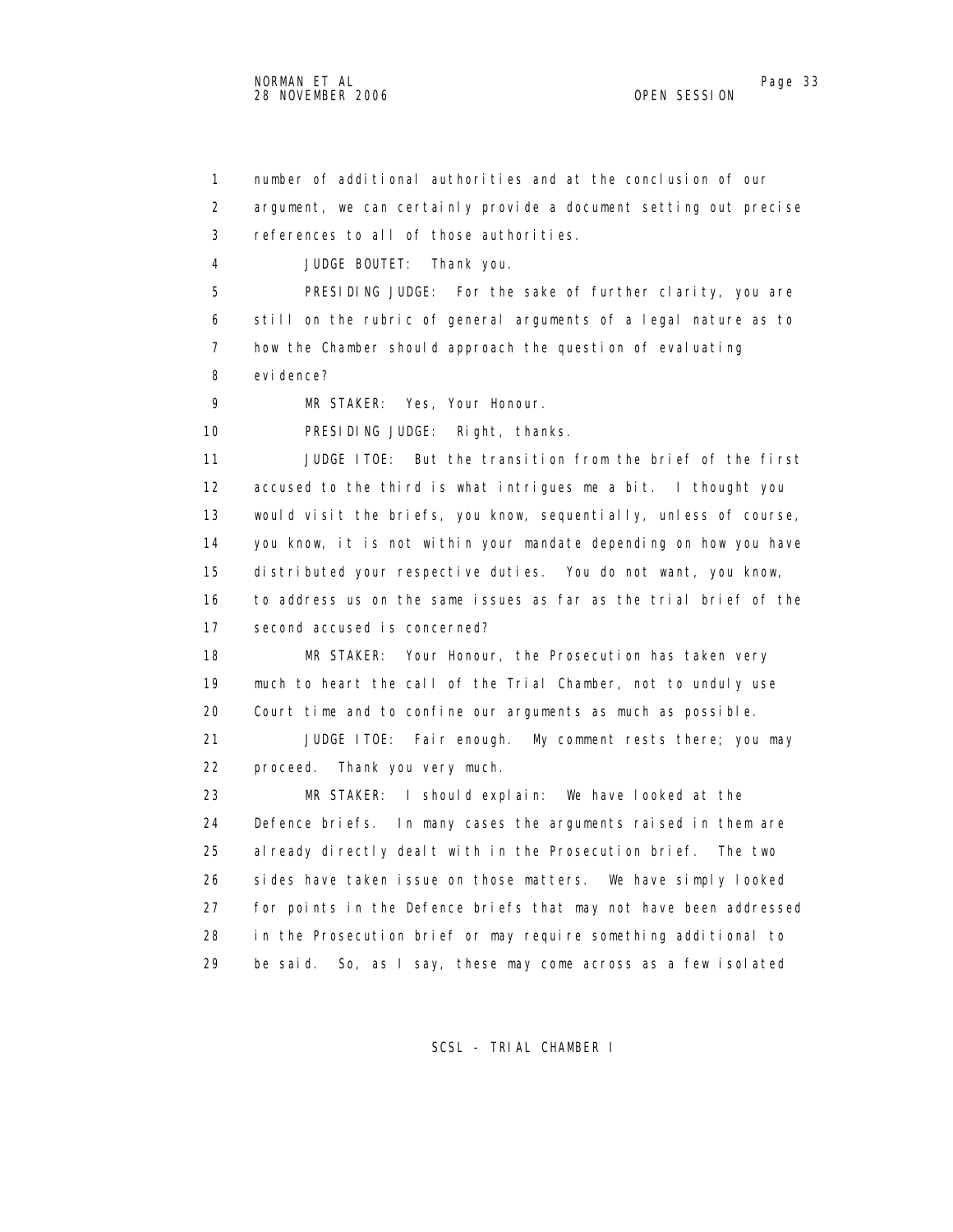1 points but confining ourselves to those we make the most 2 effective and efficient use of Court time. 3 JUDGE ITOE: Thank you. 4 MR STAKER: The argument that I was referring to in pages 6 5 to 13 of the Kondewa brief, relate to the fact that some of the 6 evidence is contradictory. Of course we freely -- 7 JUDGE ITOE: Pages what, again? 8 MR STAKER: Six to 13. 9 JUDGE ITOE: Six to 13, thank you. 10 MR STAKER: It is freely acknowledged that some of the 11 evidence is contradictory. In a case of this magnitude, 12 involving events of such turmoil that happened some time ago, one 13 would expect the evidence not to be entirely consistent. In 14 fact, it would look very unusual if it did. 15 Again, that is why these inconsistencies in evidence all 16 need to be looked at in the light of the evidence as a whole. It 17 is possible for the Trial Chamber to prefer some evidence over 18 another. It is not the case that the mere fact that there is a 19 contradiction means there must be a reasonable doubt. And it is 20 possible for the Trial Chamber to accept some parts of a 21 witness's testimony and not other parts of the witness's 22 testimony. That is also well established in the case law. It 23 doesn't mean if some parts of a witness's testimony are not 24 accepted that the witness must be considered untruthful or 25 unreliable as a whole. 26 There are two final matters that I want to mention under 27 this rubric of the approach to evaluation of evidence. The first 28 is the effect of the failure by the Defence to put its case to

SCSL - TRIAL CHAMBER I

29 Prosecution witnesses in cross-examination; I won't deal on this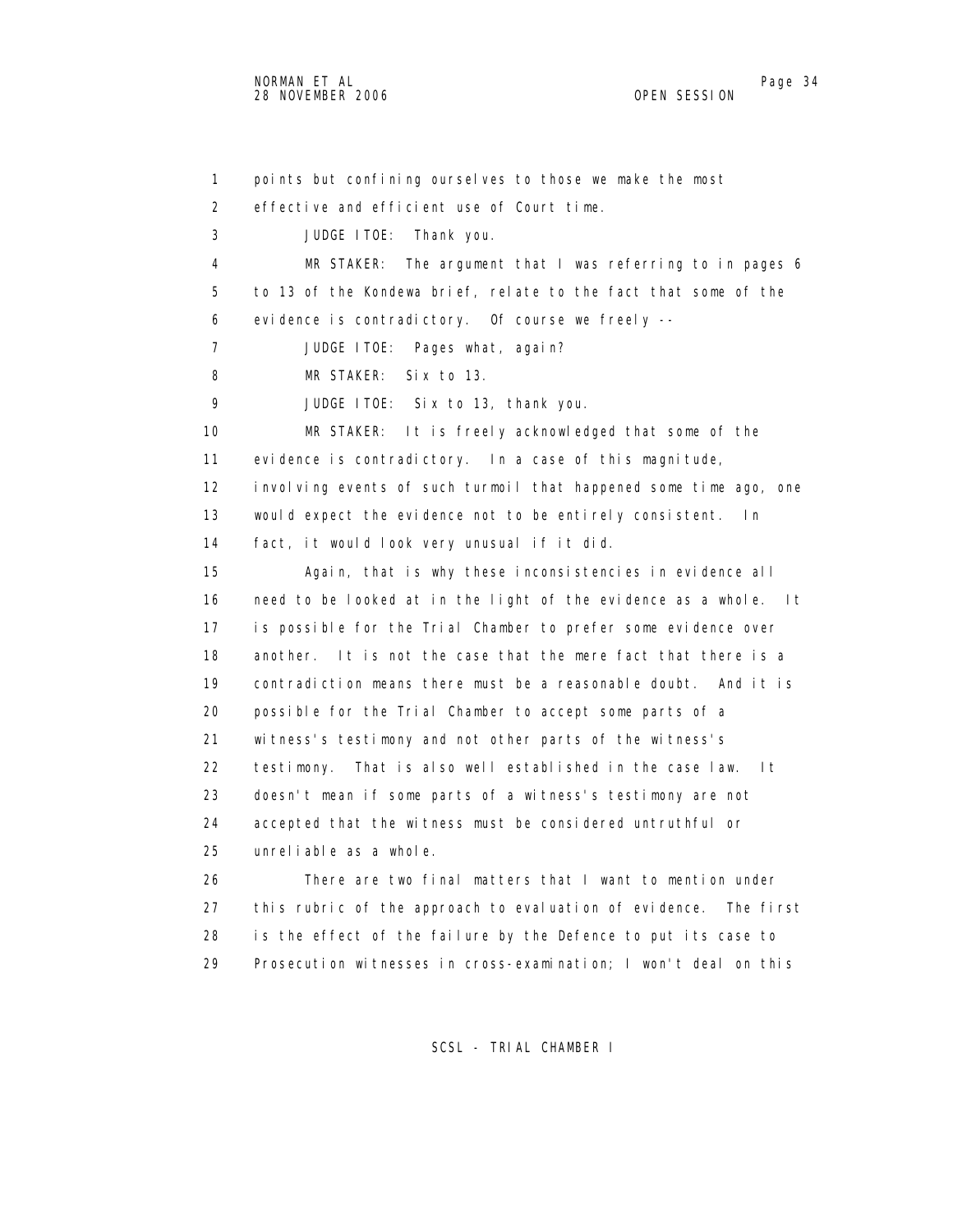1 at length. It was raised in the oral hearing on the 14th of 2 February this year. Then on the 16th of February the Prosecution 3 filed a document setting out authorities on the question. That 4 was document number 560 in this case. The Defence responded on 5 the 17th of February. That is document number 561.

 6 It remains the Prosecution position that in the 7 cross-examination of a witness who was able to give evidence, 8 relevant to the case for a cross-examining party, counsel is 9 required to put to that witness the nature of the case for the 10 party for whom counsel appears, which is in contradiction to the 11 evidence given by that witness. This gives the witness a chance 12 to comment on, to explain or to clarify any possible 13 contradictions and it assists the Trial Chamber in the 14 determination of the truth.

 15 And if, as in this case, Defence counsel fail to do this, 16 the Prosecution submission is that this is also something that 17 needs to be taken into account by the Trial Chamber in assessing 18 credibility and reliability of what any Defence witness said in 19 contradiction of what a Prosecution witness said.

 20 The final matter on this question of approach to evaluation 21 of evidence is simply a -- an appeal, a respectful submission to 22 the Trial Chamber -- that in its judgment it addresses and makes 23 findings on all material issues. I say this because, well, again 24 to give a simple example: If the Trial Chamber found, for 25 instance, that it was proved beyond a reasonable doubt that the 26 accused instigated a certain crime, it might take the approach of 27 saying, having found that there is guilt by instigation, there is 28 no necessity to make any findings as to planning, ordering or 29 joint criminal enterprise. But if on appeal, for instance, it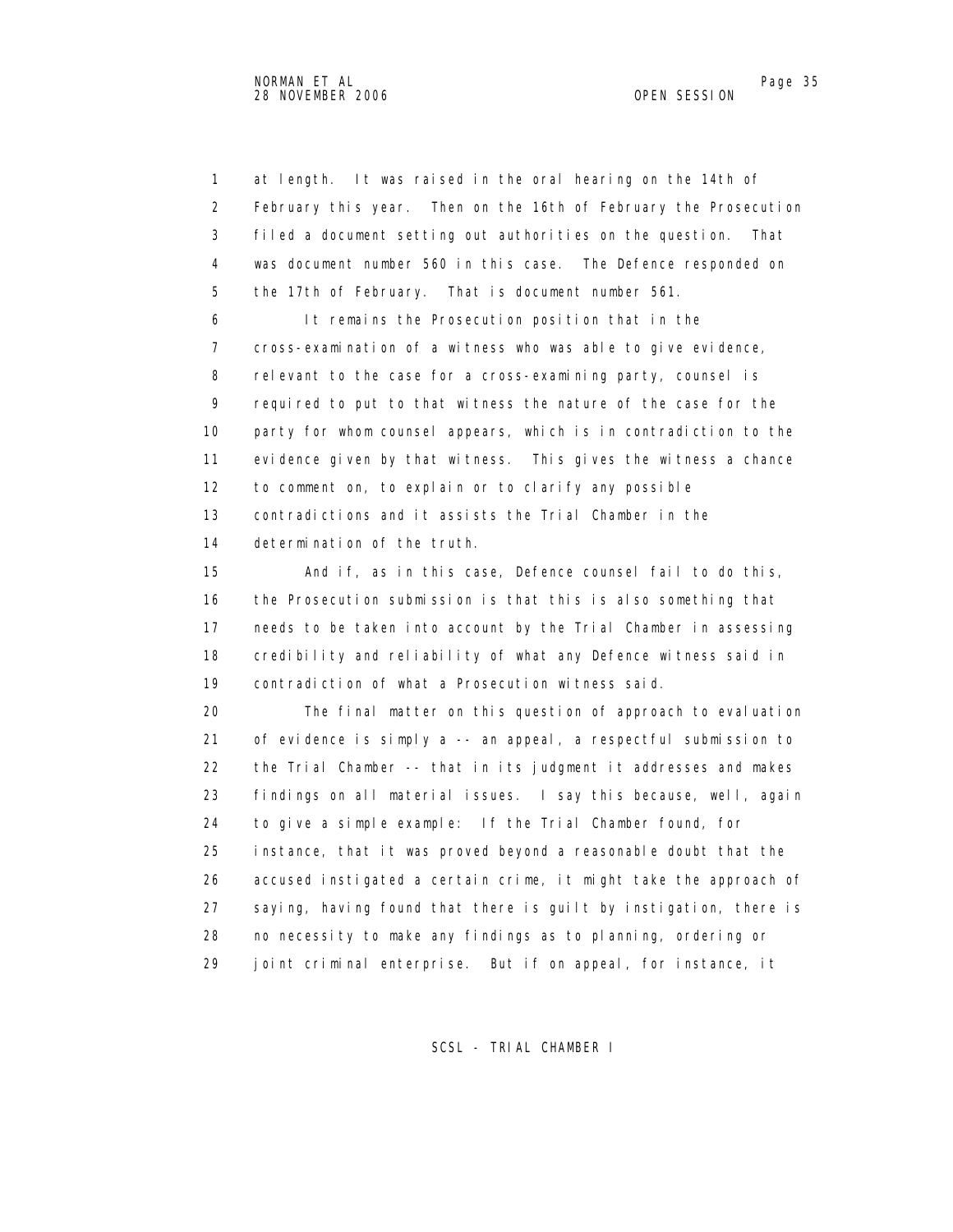1 were held that the wrong legal test of instigating had been 2 applied and the conviction for instigating were overturned, that 3 leaves the situation a little bit difficult if there are no 4 findings in the judgment as to other potential modes of 5 liability.

 6 If findings are made on all material issues, it means that 7 whatever may occur in the Appeals Chamber above, the necessary 8 factual findings that may flow from that will have been made by 9 the Trial Chamber.

 10 JUDGE BOUTET: So I want to be sure I understand what you 11 are reasoning at this particular moment because this is an issue 12 that I intended to raise with you, or some of your colleagues, 13 maybe later on, as to modes of liability especially. So, on your 14 comments, I take it that there is no position from the 15 Prosecution except to say, you pick it up as such, and whatever 16 you find you decide. In other words, you are not proposing any 17 specific theory based on the evidence that you have adduced, that 18 the accused A instigated rather than plan and so on. In other 19 words, you are leaving it to the Court to make that decision for 20 you as to which mode of liability you are claiming was applicable 21 to that part of your case or scenario. Am I understanding your 22 position right? Because the example you just gave, you said if 23 we conclude that there is instigating, for example, we should 24 also look at other modes of liability, in case. But what is your 25 -- I am at a loss to understand what it is you are expecting the 26 Court to do in those kind of circumstances. I would like to 27 hear, be enlightened in this respect.

 28 MR STAKER: With respect, Your Honour, that is not, that is 29 not the Prosecution position. The Prosecution position is that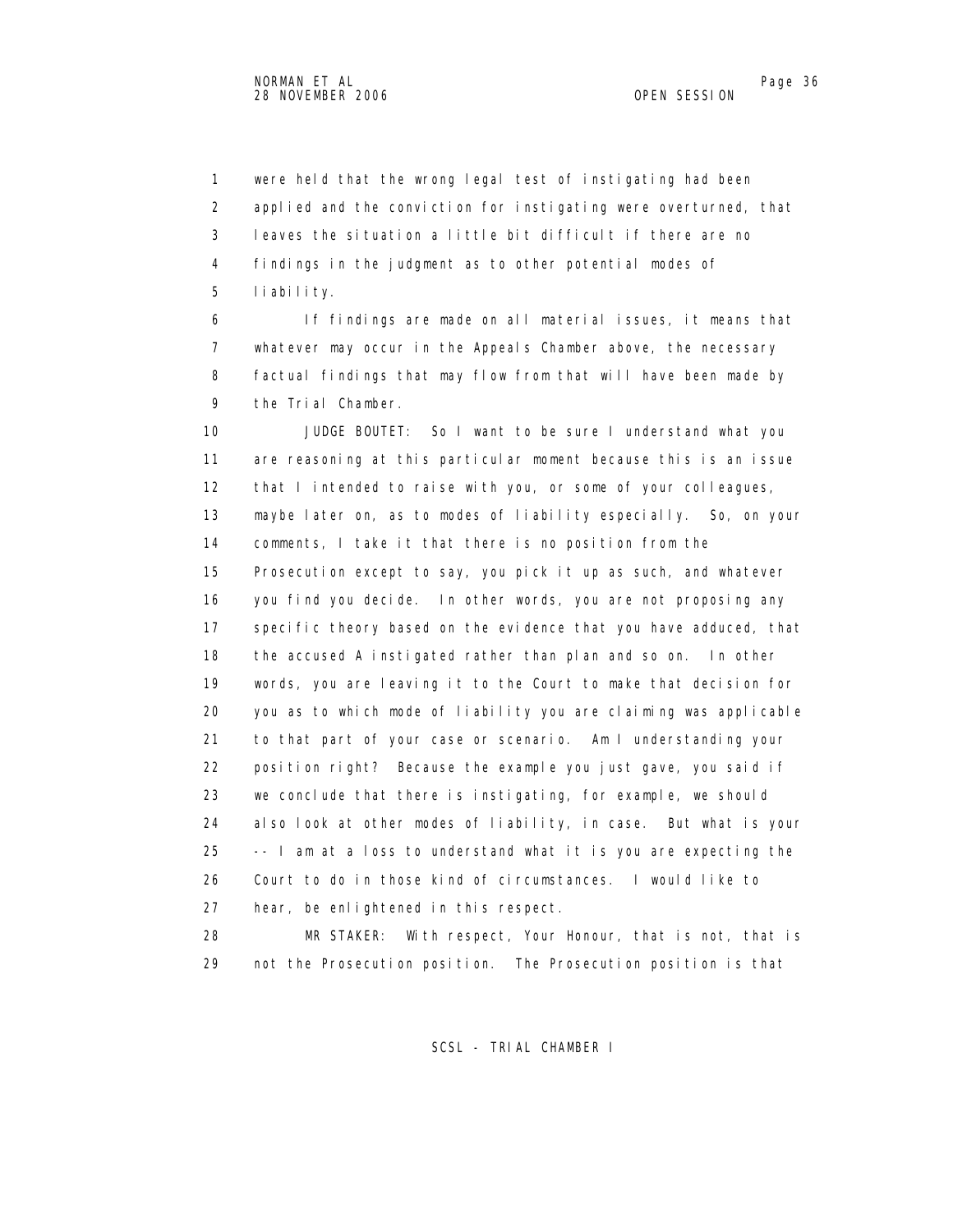1 the evidence establishes all modes of liability and that it is 2 essentially the same evidence that establishes all modes of 3 liability. It is not the case that there is one set of evidence 4 that relates to planning and a different set of evidence that 5 relates to instigating and a different set of evidence that 6 points to a joint criminal enterprise.

 7 It is essentially the same body of evidence as a whole 8 which, in our submission, satisfies the elements of all of those 9 modes of liability. It is also our submission that a mode of 10 liability, each mode of liability, is not a separate crime. It 11 may be, for instance, that murder is a war crime and murder is a 12 crime against humanity, are two separate crimes. And if the 13 evidence established that all elements of both had been proven 14 beyond a reasonable doubt, if the accused were convicted of both, 15 it would be the case that the accused had been convicted of two 16 separate crimes in relation to the same conduct in respect of one 17 single killing.

 18 Modes of liability is something different. If an accused 19 is convicted, both of ordering and of instigating, for instance, 20 that doesn't mean that an accused has been convicted of two 21 separate crimes in respect of the same act. There is only one 22 crime that the accused is convicted of, but what the Trial 23 Chamber will have established is that on the evidence more than 24 one mode of liability -- there was sufficient evidence to 25 establish more than one mode of liability.

 26 Our submission is the evidence is sufficient to establish 27 all of those modes of liability but we would request the Trial 28 Chamber rather than refraining from deciding all of them, once it 29 has decided there is sufficient evidence of one, should consider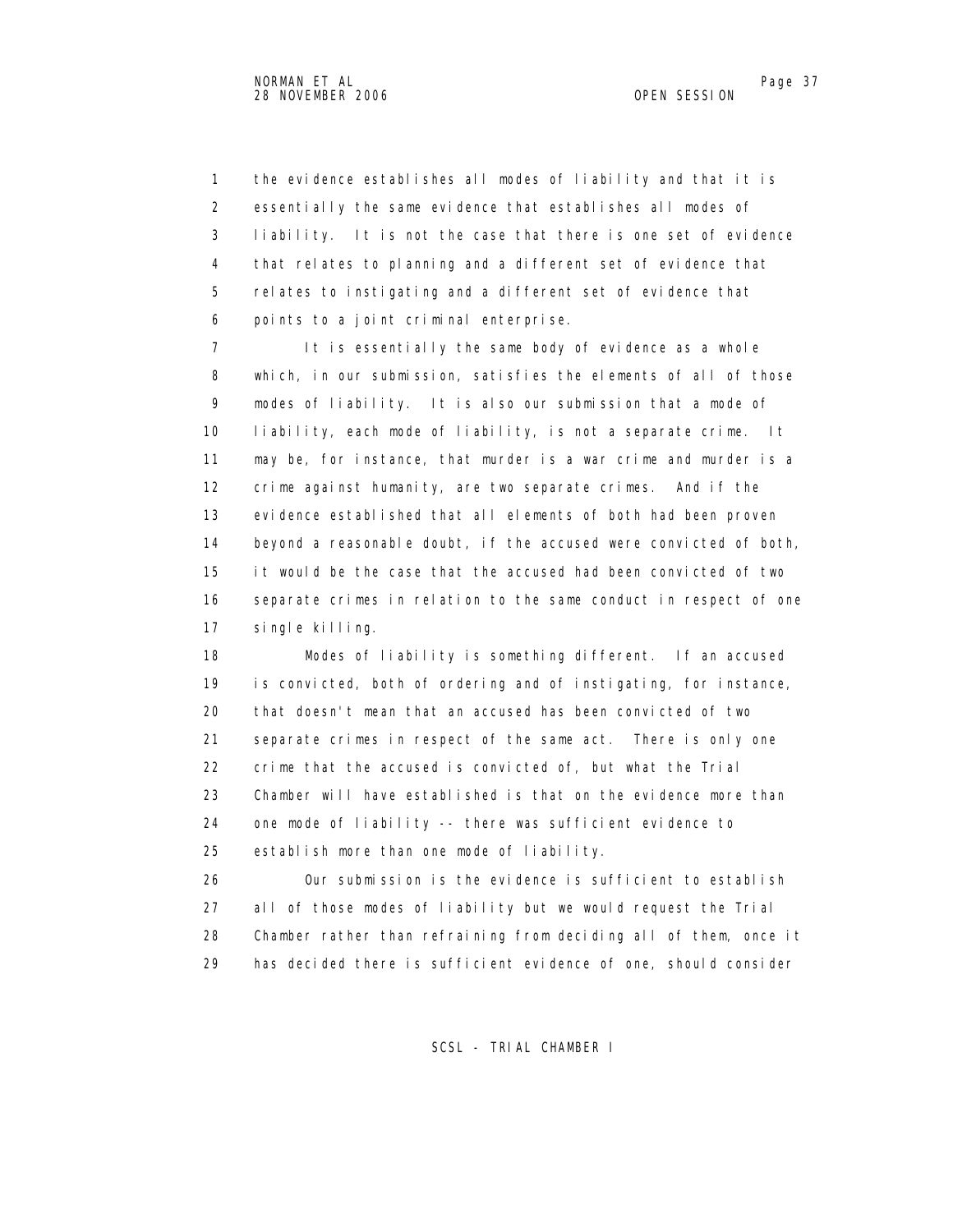1 each of the separate issues. I give this by way of an example. 2 To give another, I will call this a hypothetical example, 3 if -- this is none an example from this case -- but suppose that 4 there is an Article 6(iii) case and the Trial Chamber were to 5 determine that the accused did not have superior authority over 6 the alleged physical perpetrator, it might then say, "We 7 therefore don't need to proceed to decide whether the crime even 8 ever happened because we have decided there was no superior 9 responsibility". 10 Our submission would be in this situation, findings should 11 be made on the other issue as well. So that if, on appeal, it

 12 was determined that superior authority did exist, we wouldn't be 13 left in the situation that now we have established superior 14 authority but the Trial Chamber has made no findings with respect 15 to the crime base.

 16 In our submission a finding of the Trial Chamber level on 17 all material issues, even if they're not strictly necessary, will 18 expedite the proceedings and enhance the efficiency of the case 19 as a whole, bearing in mind what may happen on appeal and what 20 may need to be done as a result.

21 That then concludes my arguments.

 22 PRESIDING JUDGE: Just a minute, counsel. In fact, before 23 you leave that area and following what my learned brother, 24 Justice Boutet was raising, I need to, again for my own judicial 25 enlightenment, have you articulate the difference between, when I 26 mean difference here, I mean the juridical or conceptual 27 difference between a crime and the mode of liability for the 28 purpose of this indictment. Perhaps I may be wrong here. The 29 jurisprudence itself may not be that clear as to the conceptual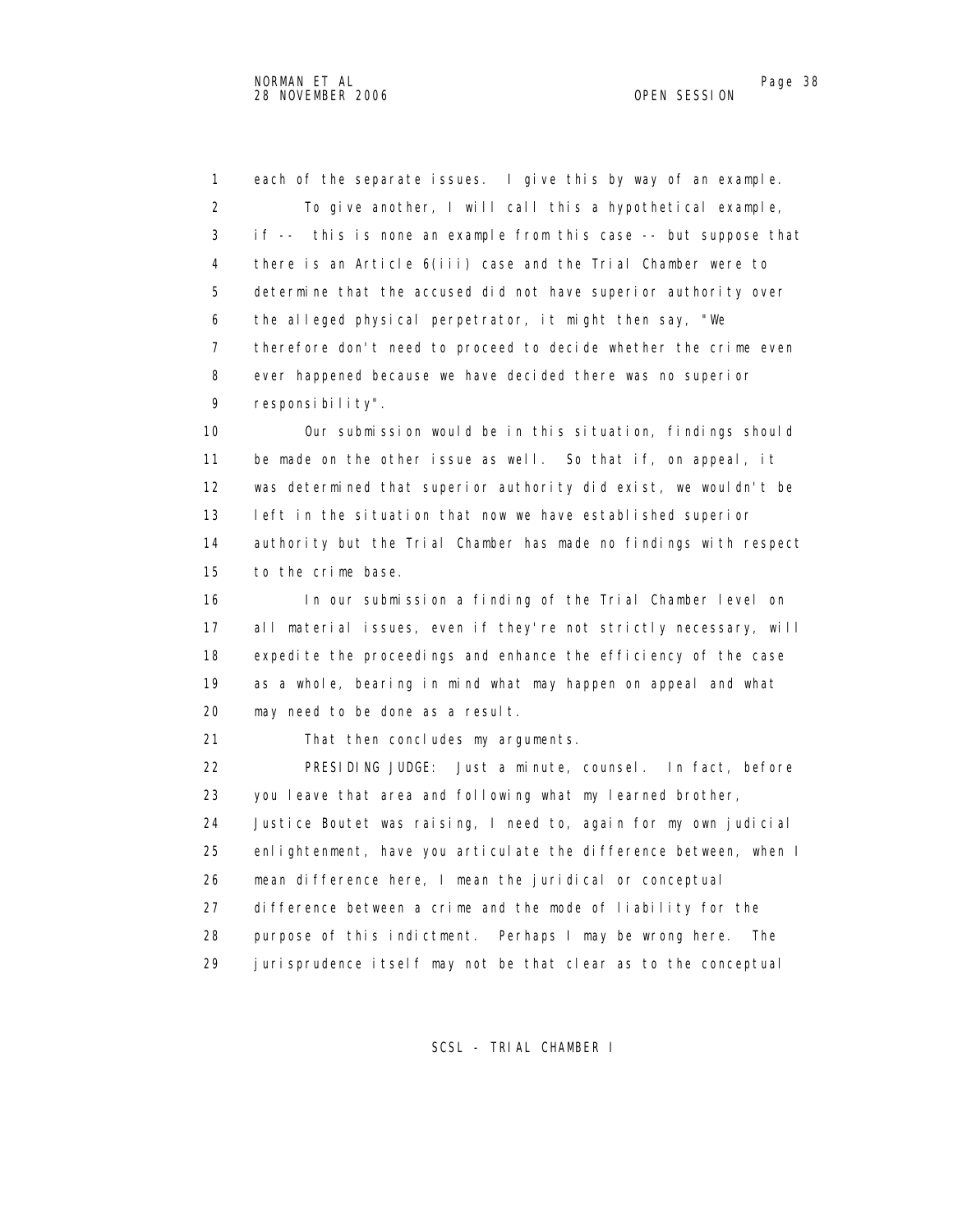1 or juridical difference between a crime and a mode of liability. 2 MR STAKER: Well, it is our submission, Your Honour, that a 3 mode of liability, each mode of liability, is not a separate 4 crime.

5 PRESIDING JUDGE: Just a minute, slowly. Yes.

 6 MR STAKER: To give an example: Again, suppose a group of 7 two or three people decide to rob a bank together and they each 8 play their different part in this plan. One drives the get-away 9 car; two go into the bank together, one holds the gun and says, 10 "Take all the money and put it in a bag." Now, on the evidence 11 it may be possible to convict all three of armed bank robbery, 12 even though, for instance, the one who drove the get-away car 13 never went into the bank and never demanded any money or never 14 furnished any weapon. The one who held the gun and said, "Put 15 all the money in the bag," on the evidence that person may be 16 liable in the same way as the driver of the get-away car of being 17 guilty of armed bank robbery as part of a joint criminal 18 enterprise. But on the evidence, even without looking at joint 19 criminal enterprise, the fact that he held the gun and demanded 20 money to be put in a bag, would be sufficient, in itself, to find 21 that he had committed armed bank robbery simply by virtue of his 22 own acts.

 23 Now, if that person is found guilty of robbery, he is not 24 convicted of two separate crimes. Armed bank robbery as a 25 participant in a joint criminal enterprise and armed bank robbery 26 as a direct perpetrator, while the person who drove the get-away 27 car, would only be convicted of armed bank robbery as a 28 participant in a joint criminal enterprise. 29 I would submit both of them are convicted in exactly the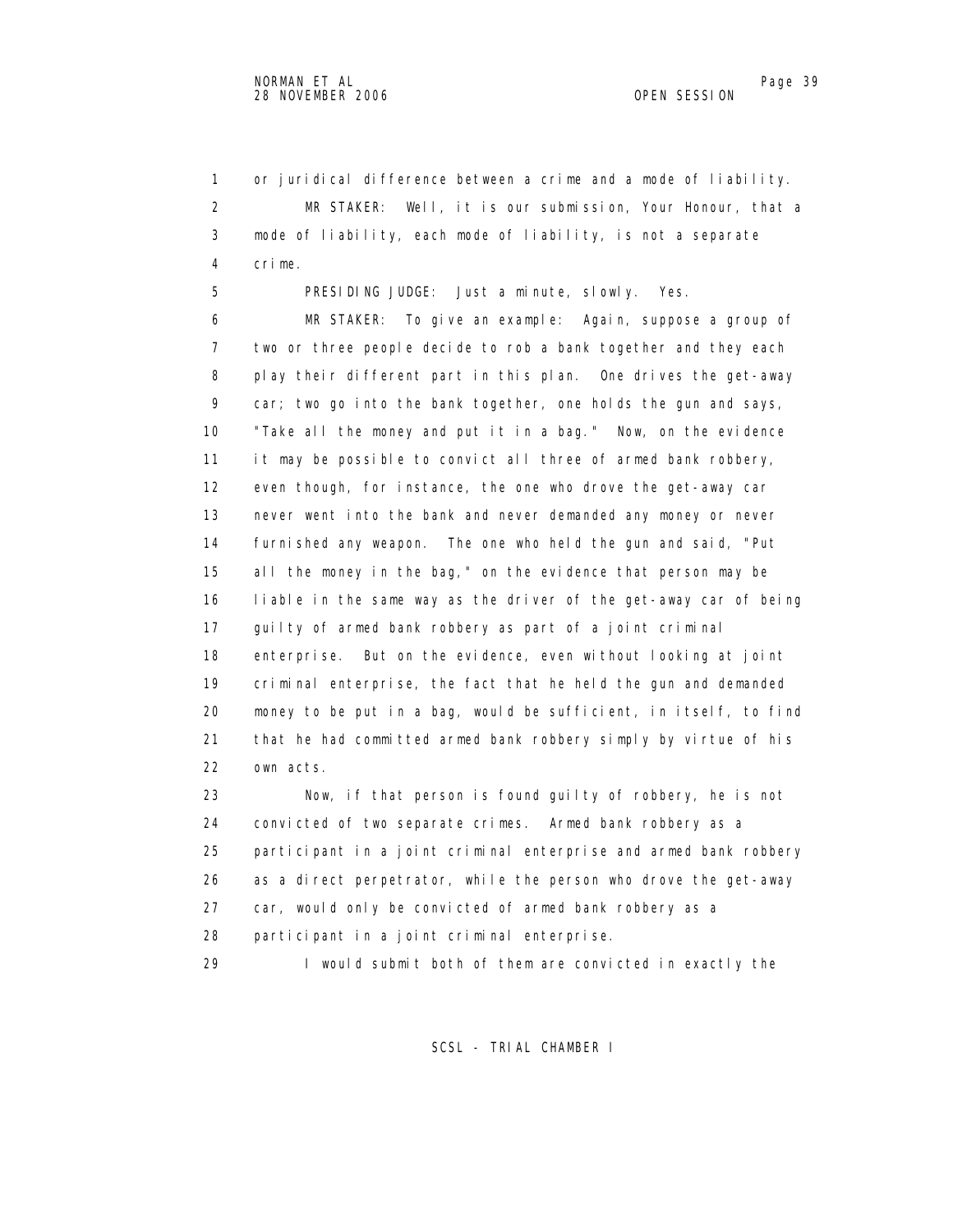1 same way of armed bank robbery. The fact that in the case of one 2 the evidence may have been sufficient to establish his liability 3 on the basis of more than one mode of liability doesn't alter 4 that fact.

 5 Now, we say in this case the evidence is sufficient to 6 establish the criminal responsibility of the three accused. We 7 have one single corpus of evidence that we say is the relevant 8 evidence to establish that criminal responsibility and when you 9 look at that single body of evidence, in our submission it 10 establishes -- it is sufficient to establish beyond a reasonable 11 doubt each of the modes of liability under the Statute. 12 So we are not asking the Chamber to pick and choose. We 13 say all are established and we submit that should be the finding.

14 I merely submit that if the Trial Chamber were not 15 satisfied in relation to one or more modes, it should still 16 consider the others.

 17 JUDGE BOUTET: In the example you just gave why is it that 18 the, the view of the Court we need to know, and I am using your 19 armed robbery scenario, and the evidence supports that this 20 accused was the one holding the gun and so on. So if these are 21 the facts, why would the Court then embark to try to determine if 22 he, over and above all of this, he may have been part of the 23 joint criminal enterprise, which is what you are suggesting that 24 this Court should do over and above; why?

 25 MR STAKER: Well, I think in reality, in a national system, 26 the Court would simply make findings of all the facts and 27 probably would find that they're all part of the joint criminal 28 enterprise and were all liable.

29 The reason we are asking for separate findings here is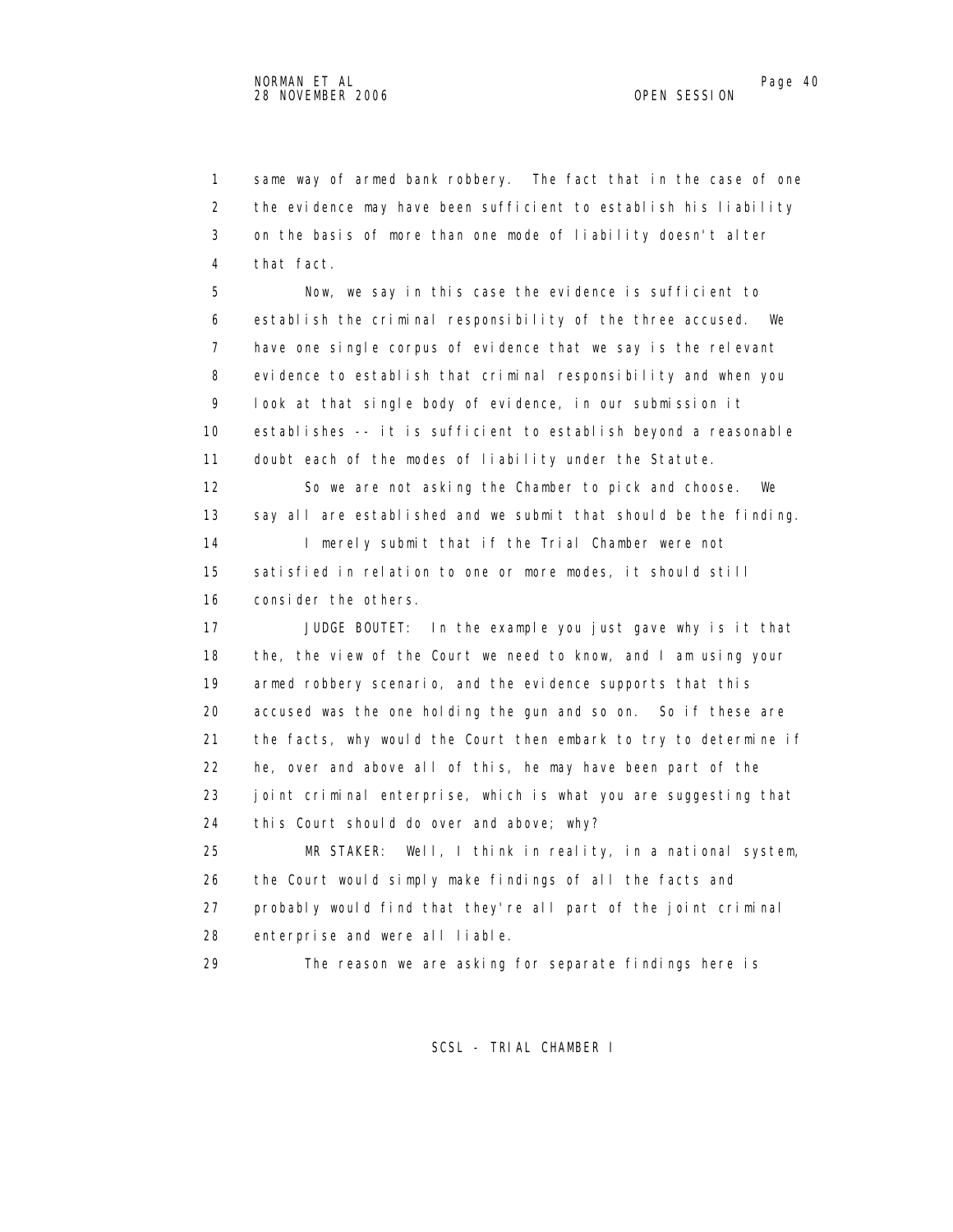1 simply this case is so large and so complex that, unlike in a 2 national system, finders of fact may sometimes be tempted to find 3 an easy route to decide that if certain issues are established, 4 that is sufficient to reach a verdict, and it is not necessary to 5 go beyond that and consider other issues that have now become 6 moot in light of the points that have been be found. Of course 7 in the national system cases are much smaller. If on appeal it 8 is determined that the basis of the verdict was wrong and it is 9 overturned, it is a relatively routine matter for the case to be 10 referred back for retrial.

11 In our submission the size and complexity of cases before 12 the Special Court are such that this eventuality should be 13 avoided wherever necessary, and that the making of findings of 14 fact by the Trial Chamber on all material issues, will reduce the 15 possible need for any remittal back to a Trial Chamber following 16 any possible appeal.

 17 JUDGE BOUTET: So to complete, from my perspective on this 18 mode of liability, I have read, not very carefully in detail, the 19 submission in your final brief as such and certainly what you are 20 proposing today is not necessarily consistent, I would say, with 21 what you have pleaded. Reading through your briefs, your final 22 brief, it would appear to me that in some instances you are 23 alleging some modes of liability for certain crimes and different 24 modes of liability for other crimes and you, maybe it's my 25 reading of it and maybe I should reassess all of my understanding 26 of that, based on your comments today, but your position, and the 27 position of the Prosecution that you putting forward today, is, 28 essentially, that modes of liability applies to the three accused 29 for all the crimes that they are alleged to have committed. Am I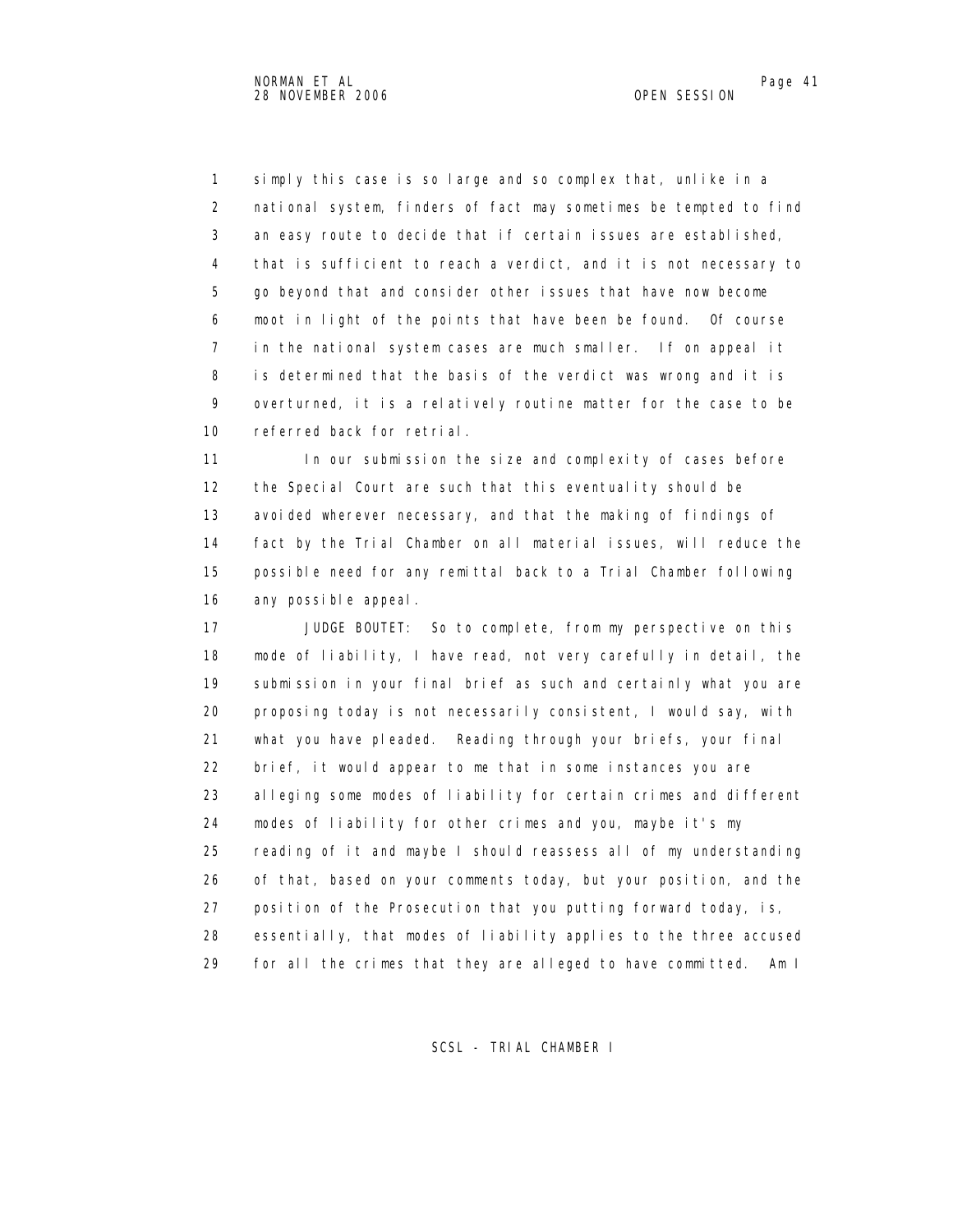1 quoting you correctly in this respect? 2 MR STAKER: Yes, certainly. And that is put on the basis 3 of the existence of a joint criminal enterprise. If a 4 participant in a joint criminal enterprise is one of the planners 5 of that joint criminal enterprise, they are a planner of all the 6 crimes committed within that joint criminal enterprise. 7 Similarly, if the joint enterprise involves instigating the 8 commission of crimes then an instigator of that criminal 9 enterprise an is an instigator in relation to all. If the 10 existence of a joint criminal enterprise were not established, it 11 may then be necessary to go into further details about individual 12 crimes, the position might look a bit different. But the 13 Prosecution's primary submission is that a joint criminal 14 enterprise has been established beyond a reasonable doubt and in 15 that context there is sufficient evidence of all modes of 16 liability. 17 JUDGE BOUTET: For all counts for all three accused. 18 MR STAKER: For all counts. 19 JUDGE BOUTET: Because there is some suggestion in your 20 pleadings as well that some cases you rely on, 6(iii) ordering, 21 rather than a joint criminal enterprise; so what we to do about 22 this? 23 MR STAKER: Your Honour, if I can take that question on 24 notice and revert in due course. 25 JUDGE BOUTET: Right, thank you. 26 MR STAKER: The next main topic. 27 JUDGE ITOE: Mr Staker, would the degree of participation 28 or ordering, you know, in the joint criminal enterprise matter, 29 within the context of this case, a degree of participation of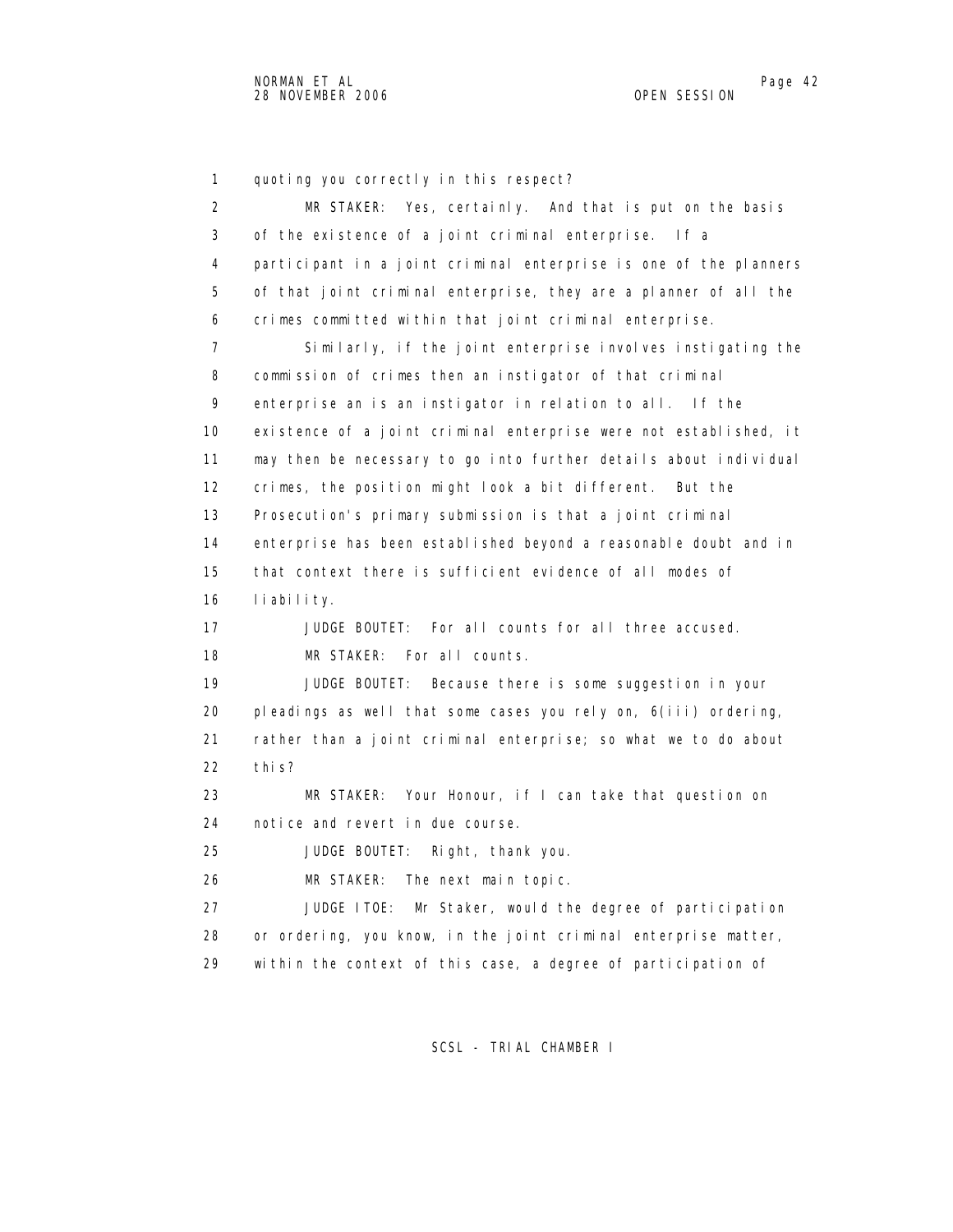1 each accused person, would it to your mind matter in determining 2 his guilt in terms of the crimes that have been charged? 3 MR STAKER: Our submission is no; it might, potentially, go 4 to sentencing. 5 JUDGE ITOE: You are suggesting that even if he did not 6 actively take part in the planning and ordering, if he were shown 7 to be part of that group, he would be liable on the basis of the 8 joint criminal enterprise, for the crimes for which he may not 9 have actively participated in terms of planning and ordering; is 10 that what you're saying? 11 MR STAKER: The elements of joint criminal enterprise are 12 set out in our brief. It is necessary -- 13 JUDGE ITOE: I know that. I just want clarification of the 14 question. 15 MR STAKER: It is necessary that an accused acted in 16 furtherance of the joint criminal enterprise. There is a mens 17 rea requirement, there is an actus reas requirement of acting in 18 furtherance. If an accused has acted in furtherance there are no 19 precise limits on the way in which an accused may act in 20 furtherance. Acting in furtherance is not specifically limited 21 to planning, ordering, instigating or so forth, but we submit 22 that it can also take that particular form. 23 If a contribution made by an accused were so remote that it 24 did not satisfy the elements of furthering the joint criminal 25 enterprise, it may be the actus reas is not satisfied. In our 26 submission, though, that is certainly not a situation here. We 27 would really be talking about such a remoteness of causation, 28 again I am trying to think of hypothetical examples, but if an 29 accused knew that another person was on their way to murder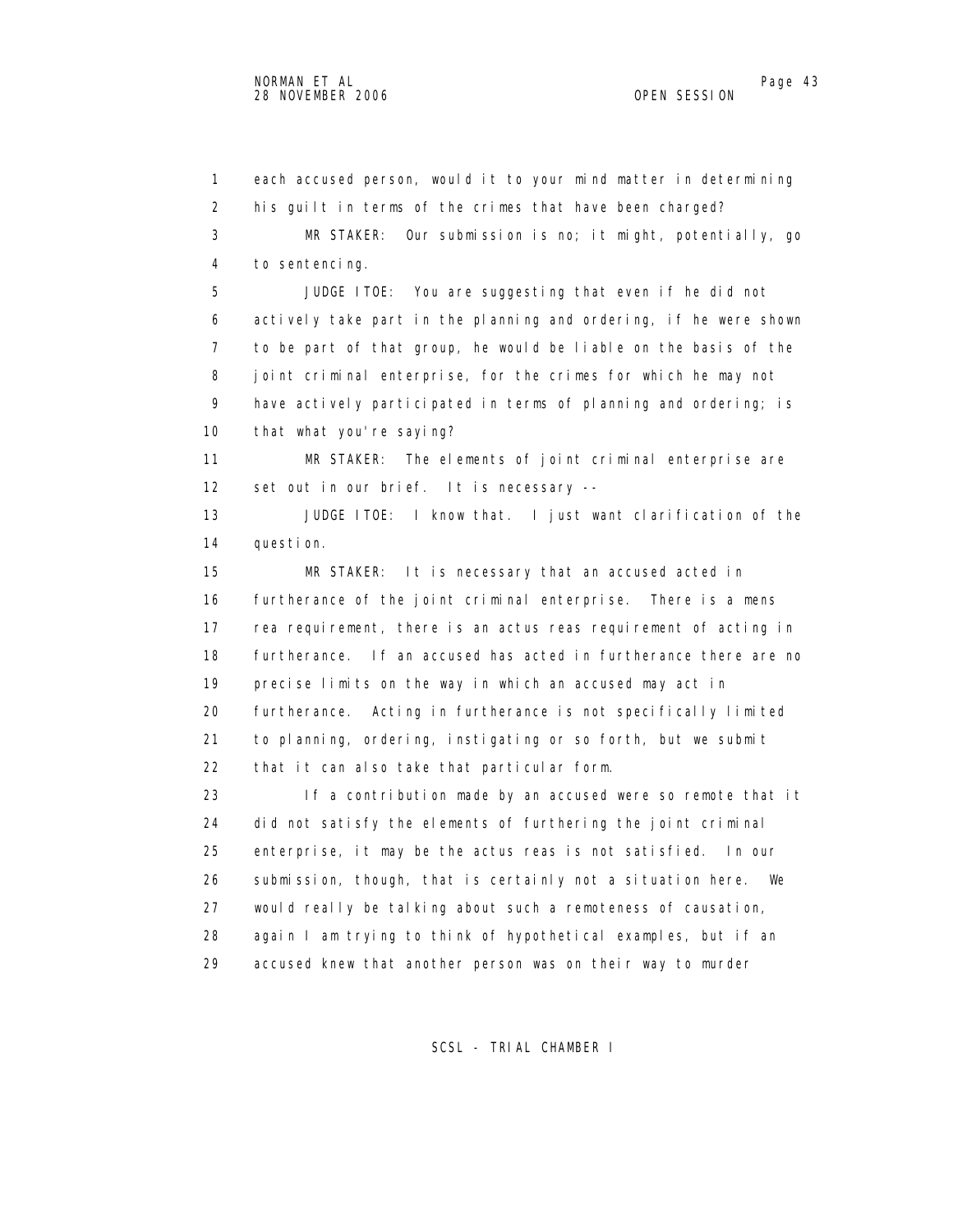1 somebody and they're standing at the door of a building and they 2 open the door for them to pass through, assuming the door wasn't 3 locked and the person could have easily past through anyway, it 4 might be said the contribution by opening a door for somebody is 5 just so remote that it can't be said that it contributed to the 6 commission of the crime.

7 JUDGE ITOE: Thank you.

 8 MR STAKER: I turn then to the next main issue that we 9 intend to address which are arguments found in all three Defence 10 briefs on defects in the form of the indictment.

 11 JUDGE ITOE: But before you do that, I wanted to take you 12 back to your submissions on, which were referred to in the Norman 13 brief which are referred to in paragraphs 124 to 127 of Norman's 14 brief in relation to the corroboration. What would the 15 Prosecution's position, in the light of the practice in 16 international criminal tribunals be, so far as corroborative or 17 corroboration is concerned? The principle of corroboration; what 18 would your stand be on this issue?

 19 MR STAKER: The stand is that corroboration is not required 20 and that a person can even be convicted on the evidence of a 21 single, uncorroborated witness; there is case law to that effect. 22 That is not to say that a single uncorroborated witness will

 23 always be sufficient to prove guilt beyond a reasonable doubt but 24 it is possible.

 25 JUDGE ITOE: So what you're saying is that corroboration in 26 international criminal justice is not necessary as such; is that 27 what I understand you to be saying?

 28 MR STAKER: There is clear and consistent case law to that 29 effect.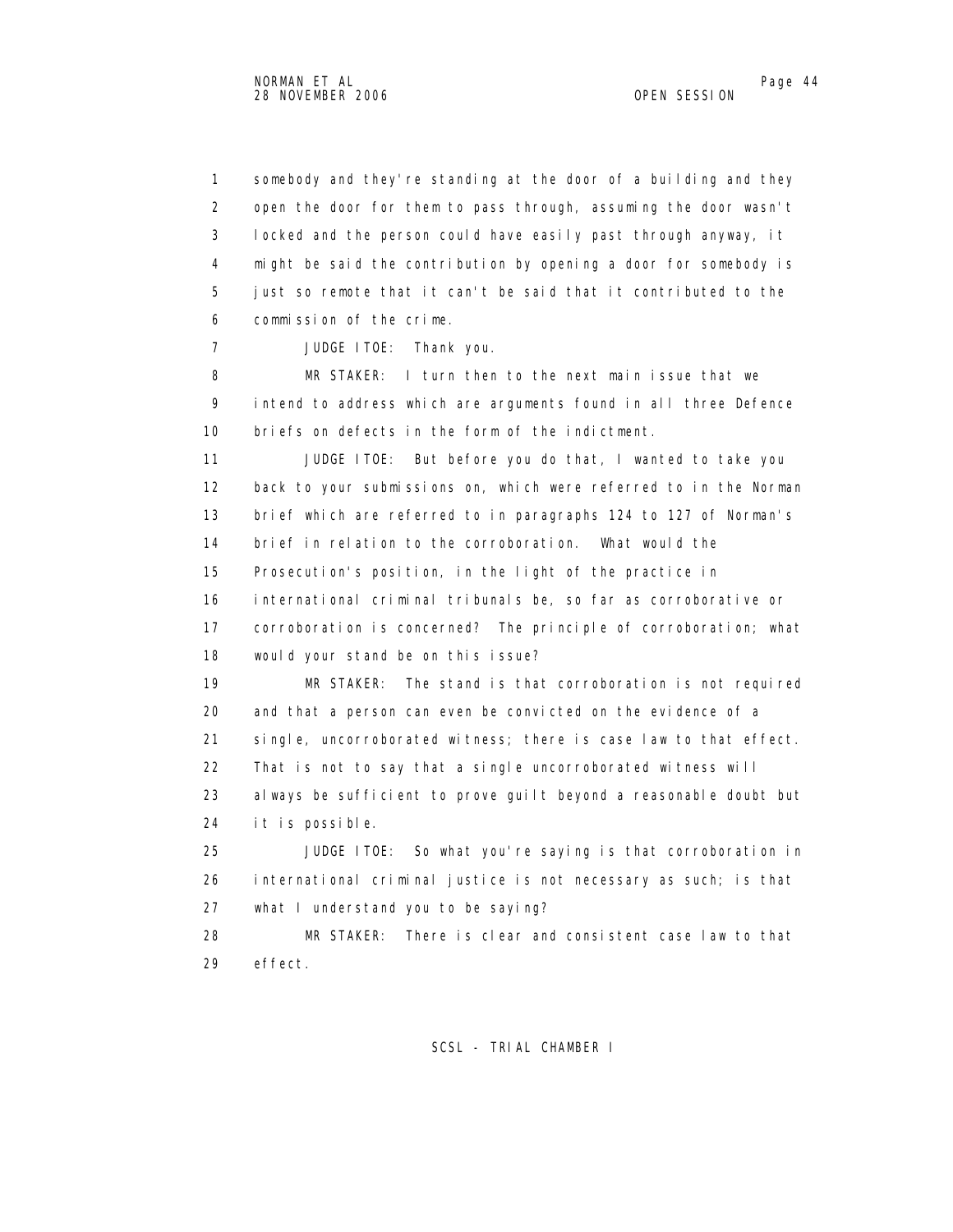1 JUDGE ITOE: I know there is but what impact, you know, do 2 you think -- don't you think that corroborative evidence would at 3 least make a difference to a particular situation, if it were 4 there?

 5 MR STAKER: Of course the fact that evidence is not 6 corroborated goes to weight. If evidence is corroborated of 7 course that goes to weight. If it is uncorroborated that also 8 goes to weight. And my basic submission is that it is necessary 9 to look at all of the evidence, the entirety of the evidence in 10 the whole case in relation to every single isolated issue.

11 JUDGE ITOE: Thank you.

 12 MR STAKER: The arguments on defects in the form of the 13 indictment are found in the Norman brief at paragraphs 53 to 112; 14 the Fofana brief at paragraphs 23 to 48 and 212 to 225 and the 15 Kondewa brief at pages 13 to 16.

 16 It is not entirely clear to the Prosecution what relief is 17 being sought by the Defence in these paragraphs. We think in the 18 Norman brief, at paragraph 54, for instance, it said "The Trial 19 Chamber should take full consideration of the concerns raised by 20 the Defence." We are not sure what relief is being sought. Our 21 basic submission is that it should not be possible for the 22 Defence to raise defects in the form of the indictment at the end 23 of the trial.

 24 Rule 72, paragraph D, contains an express provision for 25 alleged defects in the form of the indictment to be raised at the 26 pre-trial stage, and it is obvious what the purpose of Rule 72D 27 is; is that if the Defence believe they have insufficient notice 28 of the charges against them, this can be dealt with before the 29 trial begins. And we submit that it should not be countenanced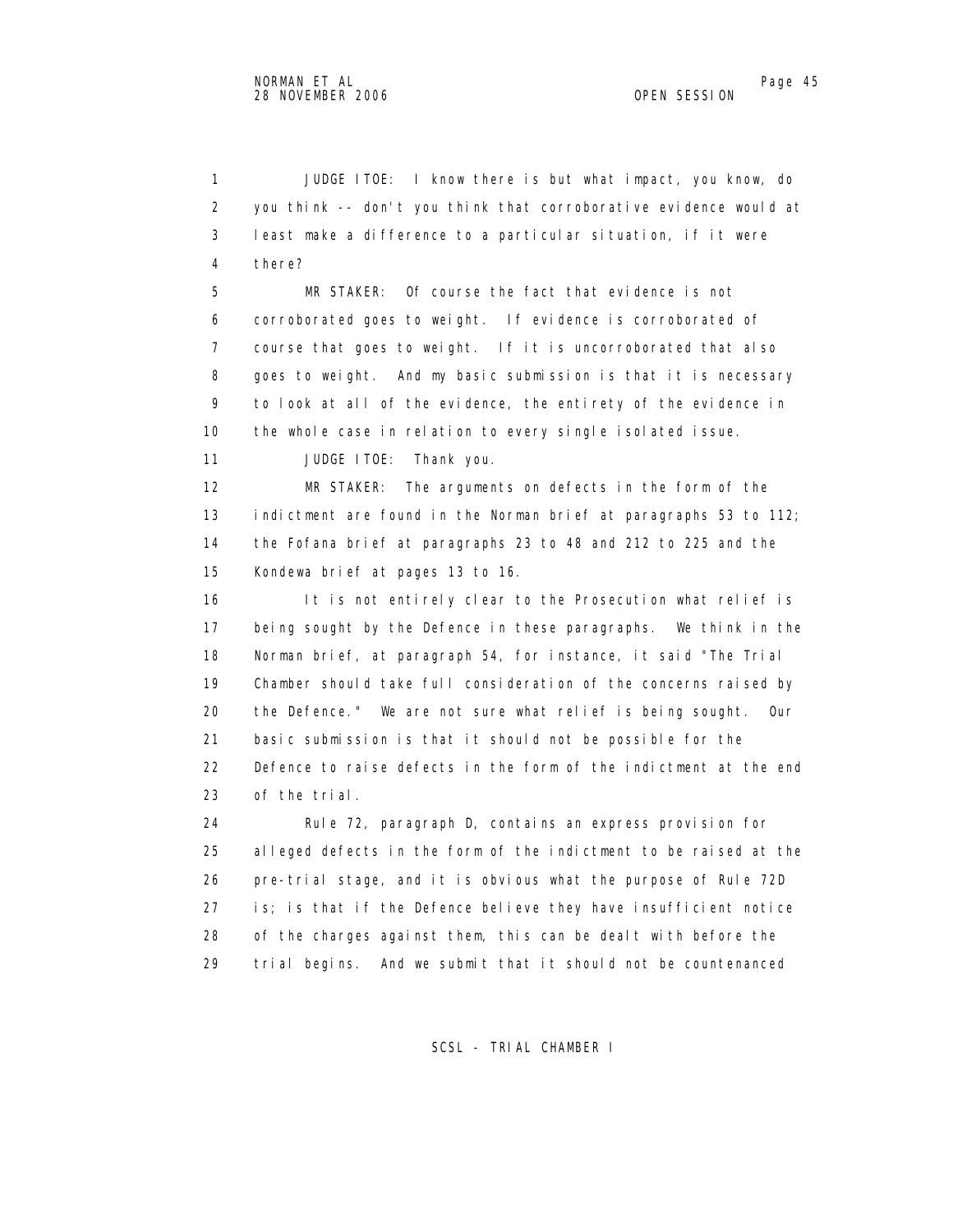1 that an accused, the Defence for an accused failed to raise such 2 an object objection, allow the trial to proceed and respond to 3 all the allegations made against an accused and then say at the 4 end of the trial: "Oh by the way, whatever the relief being 5 sought is, disregard all the evidence because we had insufficient 6 notice."

 7 Again, this is part of the more general principle of 8 criminal proceedings, that issues must be raised by parties in a 9 timely manner. And if they're not, that the right to do so may 10 be waived.

11 In this particular case, only one of the three accused 12 brought a motion alleging defects in the form of the indictment. 13 It was dealt with by the Trial Chamber. The Trial Chamber 14 dismissed the motion, subject to one aspect which related to 15 words such as "but not limited to." That defect was cured by the 16 filing of a bill of particulars. The wording of the bill of 17 particulars was subsequently reflected in the consolidated 18 indictment and we submit that that issue has now been settled and 19 the time for raising it has passed.

 20 One authority I would refer to from the ICTY is the 21 Brdjanin trial judgment of 1 September 2004 where it was said in 22 paragraph 48 that "the Defence has failed to put forward any 23 convincing reason why the Trial Chamber should exceptionally deal 24 with alleged defects in the form of the indictment at this late 25 stage. On the contrary the Defence was given ample opportunity 26 to raise these issue during the pre-trial phase which lasted well 27 over two years."

 28 Our submission would be that even if it were possible to 29 raise defects in the indictment once the trial has commenced it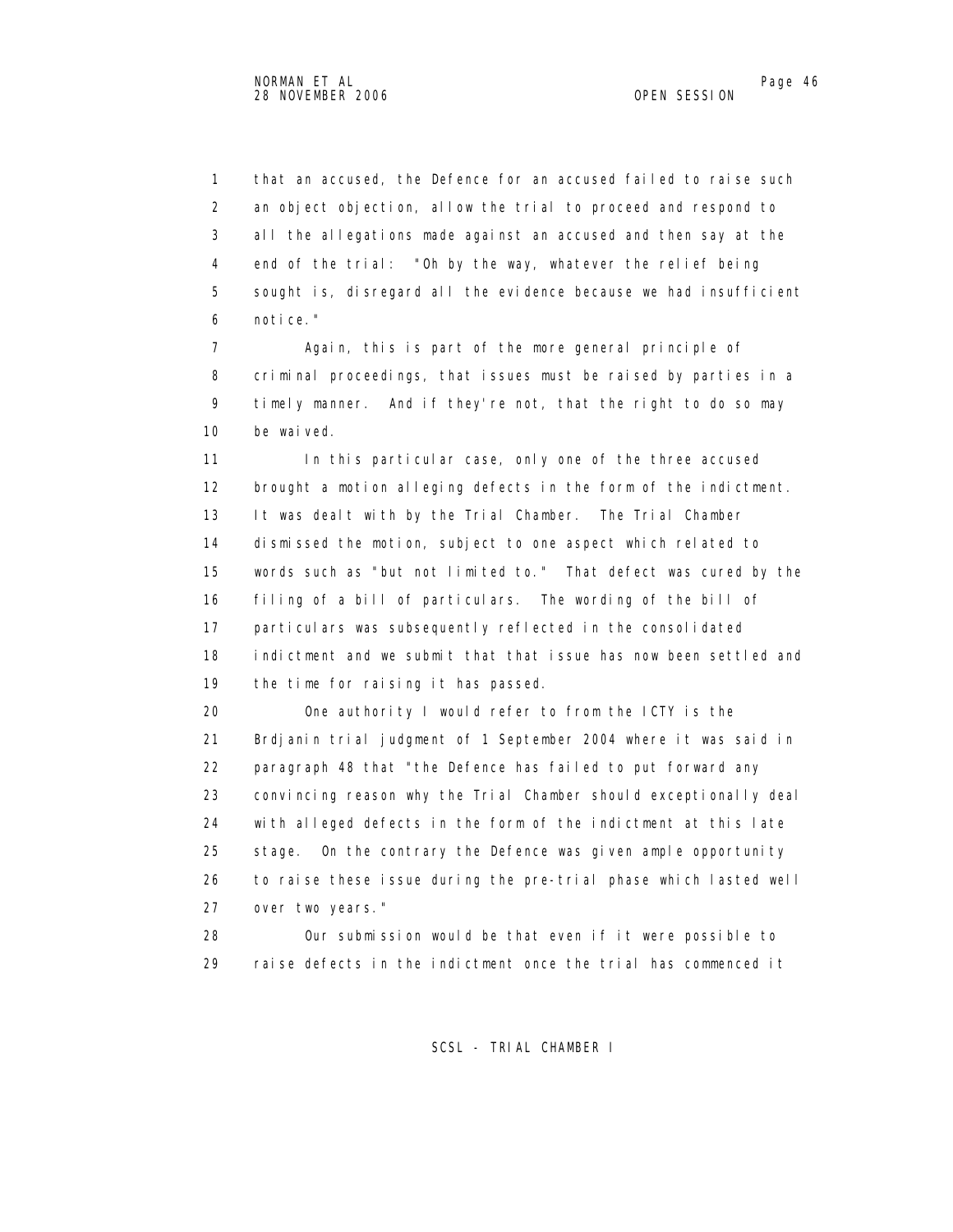1 would be a wholly exceptional situation; nothing exceptional has 2 been shown here.

 3 We would add that the authorities referred to in the 4 Defence briefs on this issue, in our submission are not 5 pertinent. For instance in the Kondewa brief, on page 9 at 6 footnote 43, there is a reference to a passage in the RUF oral 7 Rule 98 decision, supposedly in support of the argument that 8 defects in the form of the indictment can be raised at the end of 9 trial. That is not our reading of that decision. The passage 10 cited dealt with the question of whether count eight of the 11 indictment was duplicitous of other counts. That is certainly a 12 matter that can await for the -- can await the end of trial, if 13 it appears the elements of count eight and other counts are 14 satisfied, it can then be determined whether convictions can be 15 entered on both.

 16 In any event it is our submission that even if the Trial 17 Chamber were --

 18 PRESIDING JUDGE: In other words are you now saying that, 19 as a matter of law, that certain defects in an indictment, 20 certain types of defect in an indictment, notwithstanding that 21 they may not have been raised at the pre-trial stage, can be 22 raised at a later stage if there was such a nature as the law 23 allows to be raised? In other words, are there certain types of 24 defect in law, based on the jurisprudence, which in fact can be 25 raised at any time, even on appeal? Defects in the form of the 26 indictment and is duplicity one of them?

 27 MR STAKER: Well, I haven't made the submission that 28 defects in the form of the indictment can't be raised on appeal. 29 What I am submitting --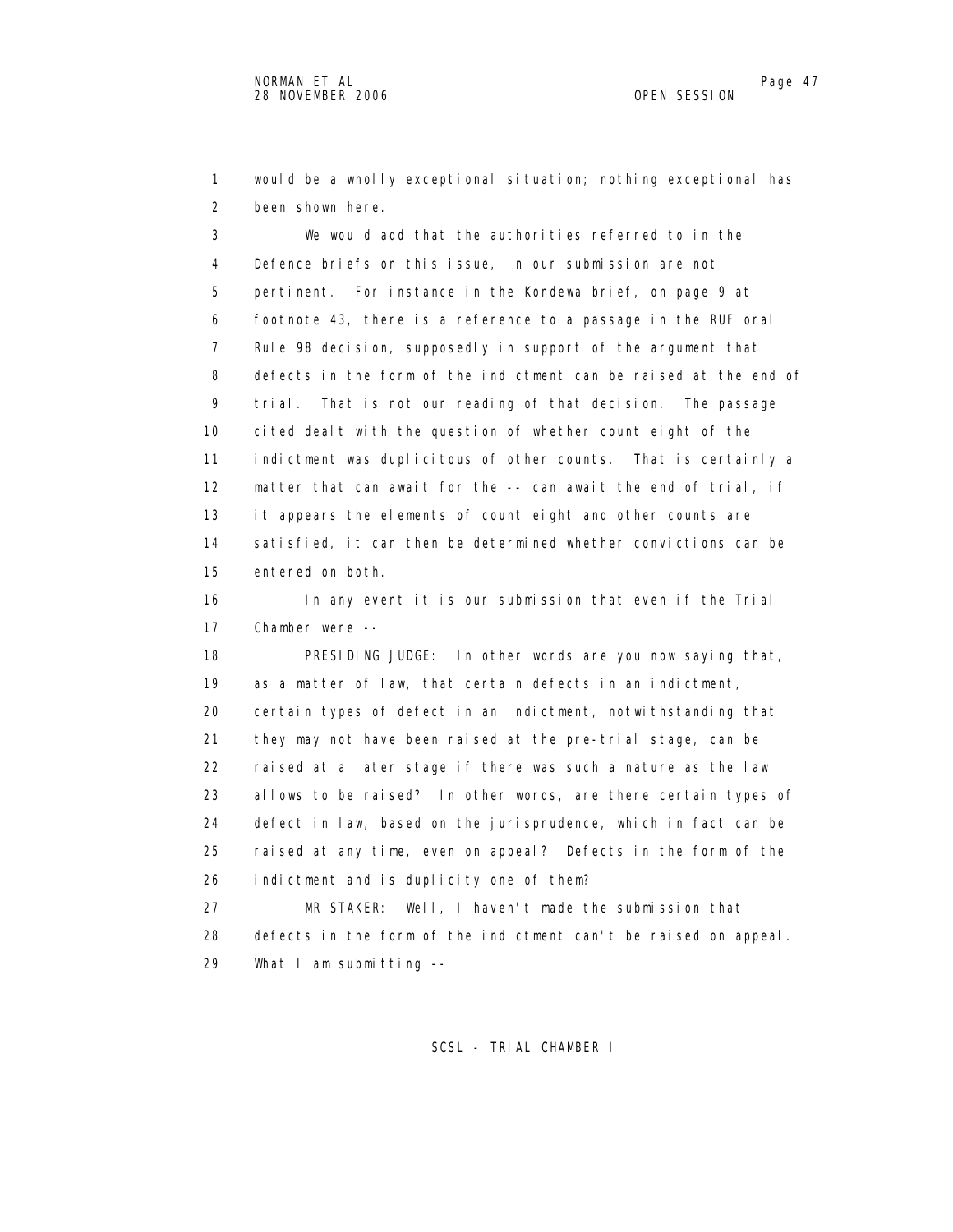1 PRESIDING JUDGE: I mean the general purport of your 2 statement about defects in the form of the indictment did not 3 particularise or articulate whether there are certain types of 4 defects that are not permissible after pre-trial stage, as 5 against certain defects that can be taken at any point in a 6 proceeding, even on appeal. And when you mention duplicity, I am 7 reminded, particularly in the national system, there is settled 8 case law authorities to say that a defect alleging duplicity in 9 an indictment can be brought, even on appeal.

 10 MR STAKER: Yes, Your Honour. Without wanting to go into 11 detail, too much detail on an issue that doesn't arise here, I 12 think in international criminal proceedings the basic approach is 13 always one of basic commonsense. The Rules say that defects in 14 the form of the indictment are raised at the pre-trial stage, and 15 if the issue is raised at a later point in time, the first 16 question would be why wasn't this raised earlier? Could counsel 17 have reasonably be expected to raise it earlier? You know, why? 18 And the second question would be: What prejudice would be caused 19 to the other side if this issue were dealt with now? And as that 20 passage I cited indicated, there may be very exceptional 21 circumstances where that can occur.

 22 PRESIDING JUDGE: I didn't really want to engage you in any 23 debate on this. It's just that when you used, when you made 24 reference to duplicity that triggered off my line of thinking but 25 I will rest my position on that.

 26 JUDGE BOUTET: I would like to add my voice to some of 27 these concerns. I would like to hear from you on the notion of 28 vagueness of allegations when allegations are of such a nature 29 that an accused may not be able at the outset of the pre-trial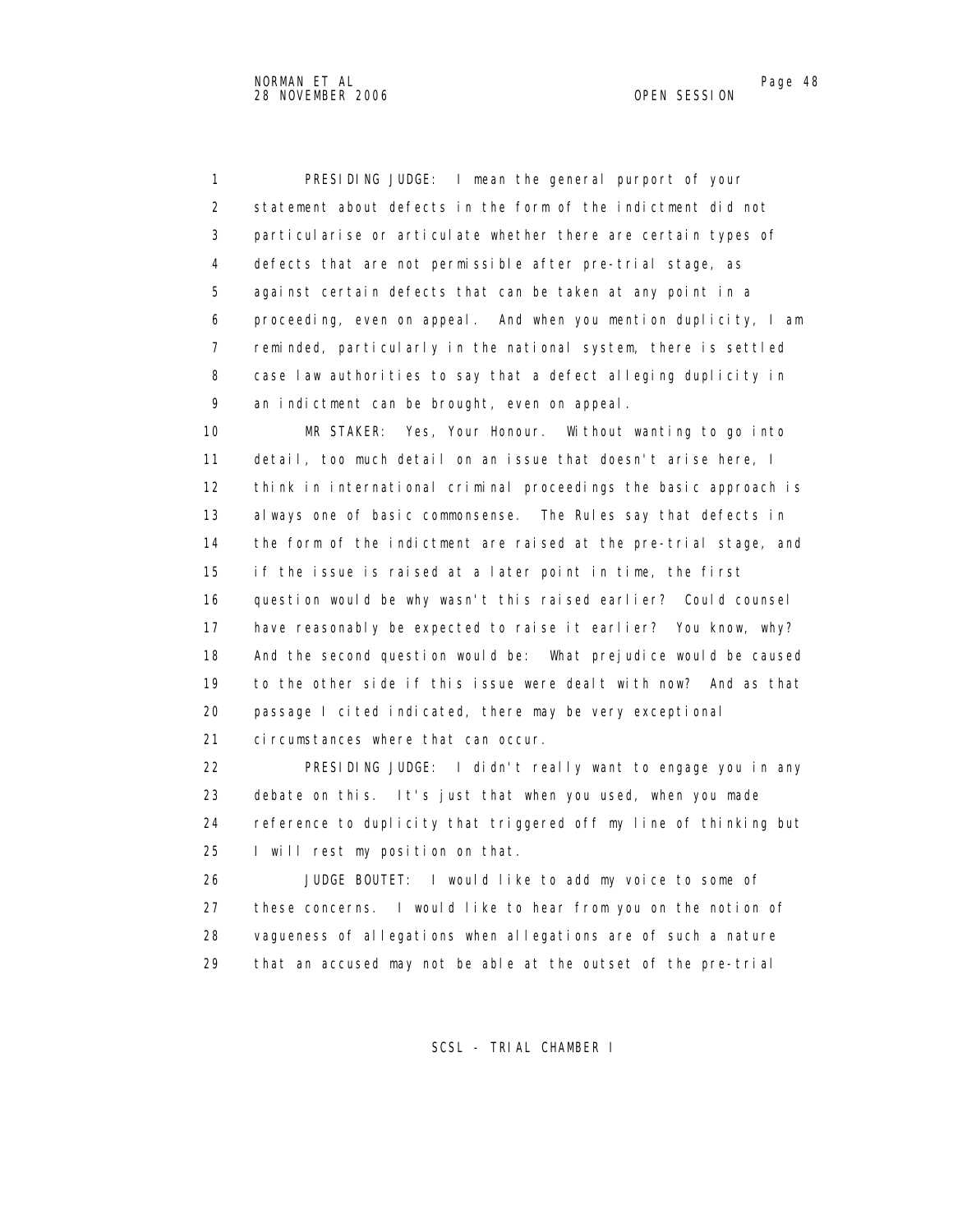1 brief to know exactly what the charges are against him in the 2 same way as we move along the trial and also then discover that 3 the -- what is alleged there, leads to at least some ambiguity 4 and, hence, may put the accused in the very difficult position of 5 not knowing the case against him with enough provision as such. 6 Are you saying that even at this stage of the trial that matter 7 cannot be raised?

 8 MR STAKER: We come back to the same basic rule of 9 commonsense that I referred to: If the Defence raised an issue 10 such as that and said we couldn't have raised it earlier because 11 it has only now become apparent, and it is raised at the earliest 12 opportunity, it has only just now become apparent, we are 13 promptly raising it. Then at that time consideration could be 14 given to how the situation might be remedied and how possible 15 remedies might prejudice the other party. It may be that at that 16 stage an adjournment, or the giving of further particulars by the 17 Prosecution, might cause a short delay in the proceedings and 18 allow them to move on.

 19 But to say nothing at the time and to allow the end of 20 trial to be reached and then to say, when it is all too late to 21 remedy the situation, that they're entitled to some remedy 22 because the indictment is too vague, we submit is inconsistent 23 with ordinary principles of procedure. And I come back to the 24 basic point: That there has been no showing of exceptional 25 circumstances in our submission as to why this couldn't have been 26 raised at the pre-trial stage, if that is what the Defence 27 wanted, and two of the three accused simply didn't do that. The 28 third accused did and the Trial Chamber ruled on it and the one 29 defect that was found was remedied.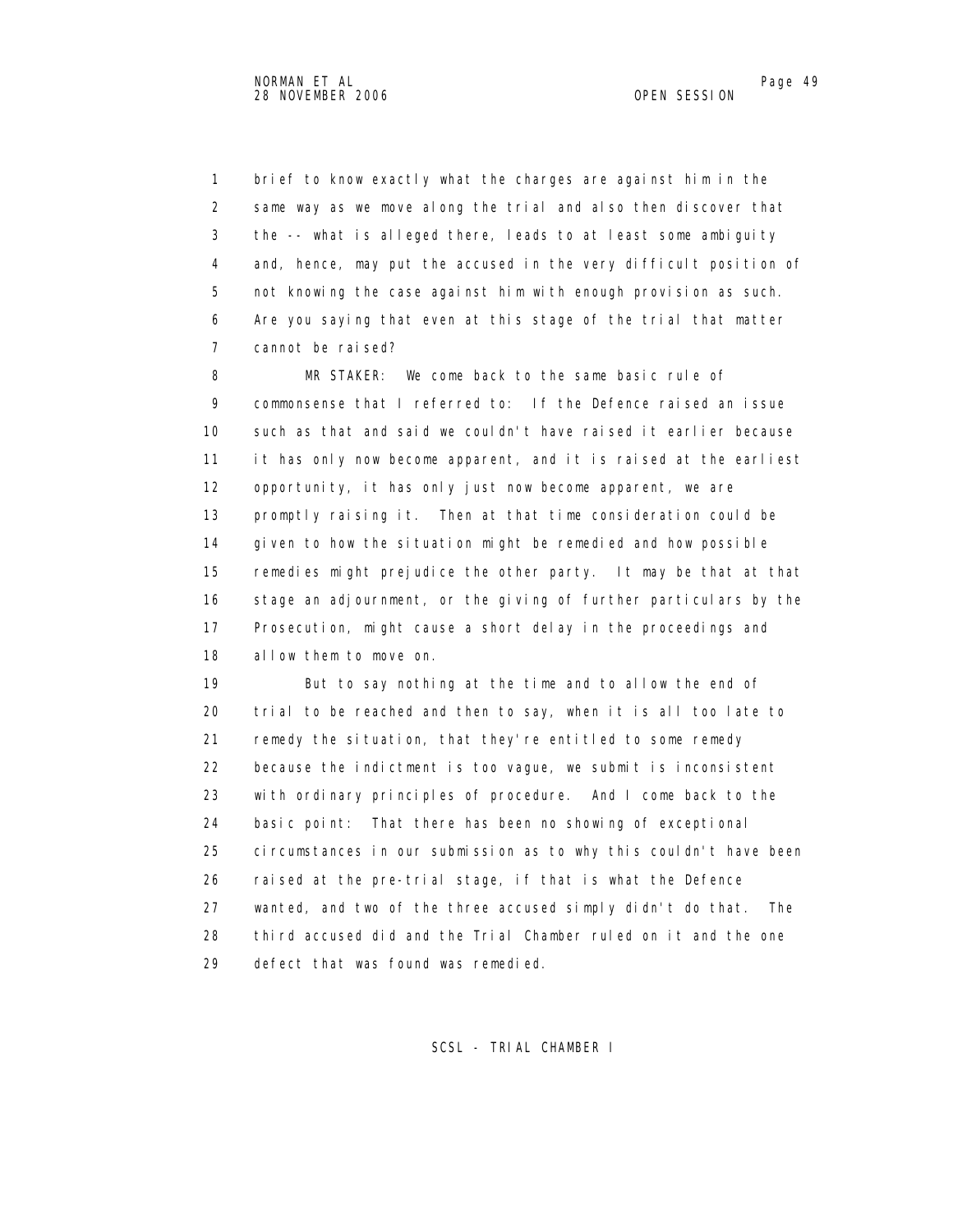1 My final submission on that point, as I say, is that even 2 if the Trial Chamber were to look at this issue, at this stage, 3 we submit that the decision that it gave at the pre-trial stage 4 on the Kondewa motion on defects in the form of the indictment, 5 and the other case law of the Special Court on defects of the -- 6 in the form of the indictment in other cases should be followed, 7 and that in accordance with the case law we have of the Special 8 Court there was nothing defective in that respect in this 9 indictment.

10 I propose, then, to move on to the next main issue which 11 concerns the effect of the words "those bearing the greatest 12 responsibility in the Statute of the Court". This is dealt with 13 in the Kondewa brief at pages 16 and 17; the suggestion appearing 14 to be that if it is not proved beyond a reasonable doubt that the 15 accused was one of those bearing the greatest responsibility, no 16 conviction can be entered. The way it has been put by the 17 Defence, I understand, is that it is a material element of the 18 crime, of all crimes within our jurisdiction, that an accused 19 must be one of those bearing the greatest responsibility.

 20 In our submission that is not the effect of those words and 21 I think that is plain, if one looks at the reason why those words 22 were inserted into our Statute.

 23 At the ICTY and the ICTR those words do not appear in the 24 relevant Statutes. As a result, the persons indicted by those 25 tribunals have included persons ranging from Heads of State, like 26 Slobodan Milosevic, down to ordinary foot soldiers or guards in 27 detention camps, and those who were responsible for the creation 28 of the Special Court clearly intended that the Special Court's 29 mission would be much more focused and it was, therefore, decided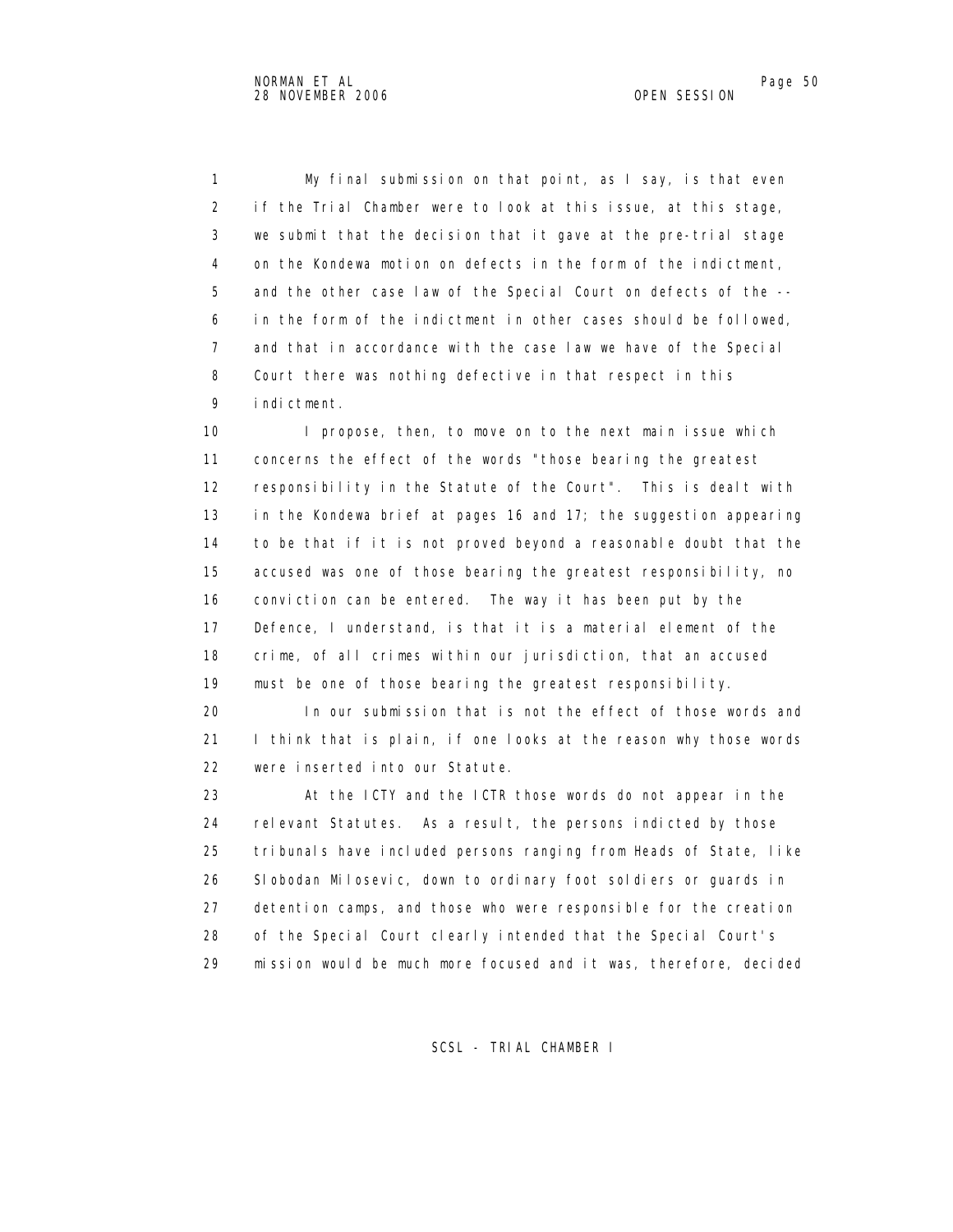1 to adopt a provision which directed the Court to concentrate on 2 those bearing the greatest responsibility.

 3 But it is clear that the decision as to who falls within 4 that category is one that necessarily falls to be made at the 5 time that an indictment is issued. The way the procedures of the 6 Court work is that the Prosecutor goes and investigates and is 7 then required to make a decision based on all of the evidence 8 that the Prosecution has collected in the course of its 9 investigations up to that point in time, who in the Prosecutor's 10 reasoned, professional judgment does the evidence point to as 11 being those bearing the greatest responsibility?

 12 We submit that it is obvious that that is a question that 13 necessarily requires a degree of judgment and it is not to say 14 that every professional, reasonable mind would necessarily come 15 to the same conclusion. But we submit that it would be an absurd 16 result if the Prosecutor, having exercised that discretion in a 17 professional and possible manner, brought an indictment if a 18 trial was conducted and if, at the end of the trial, the Trial 19 Chamber was satisfied that it had been proven beyond a reasonable 20 doubt that the accused had committed very serious violations of 21 international humanitarian law, falling within our Statute, but 22 nonetheless after the lengthy trial the person had to be 23 acquitted on the grounds that he was not one of those bearing the 24 greatest responsibility.

 25 We submit this provision clearly is one that confers a 26 discretion on the Prosecutor. It may be that it is reviewable on 27 grounds of abuse of discretion. For instance, if an indictment 28 were brought against an extremely low level perpetrator who had 29 clearly committed, perhaps a crime within our jurisdiction, but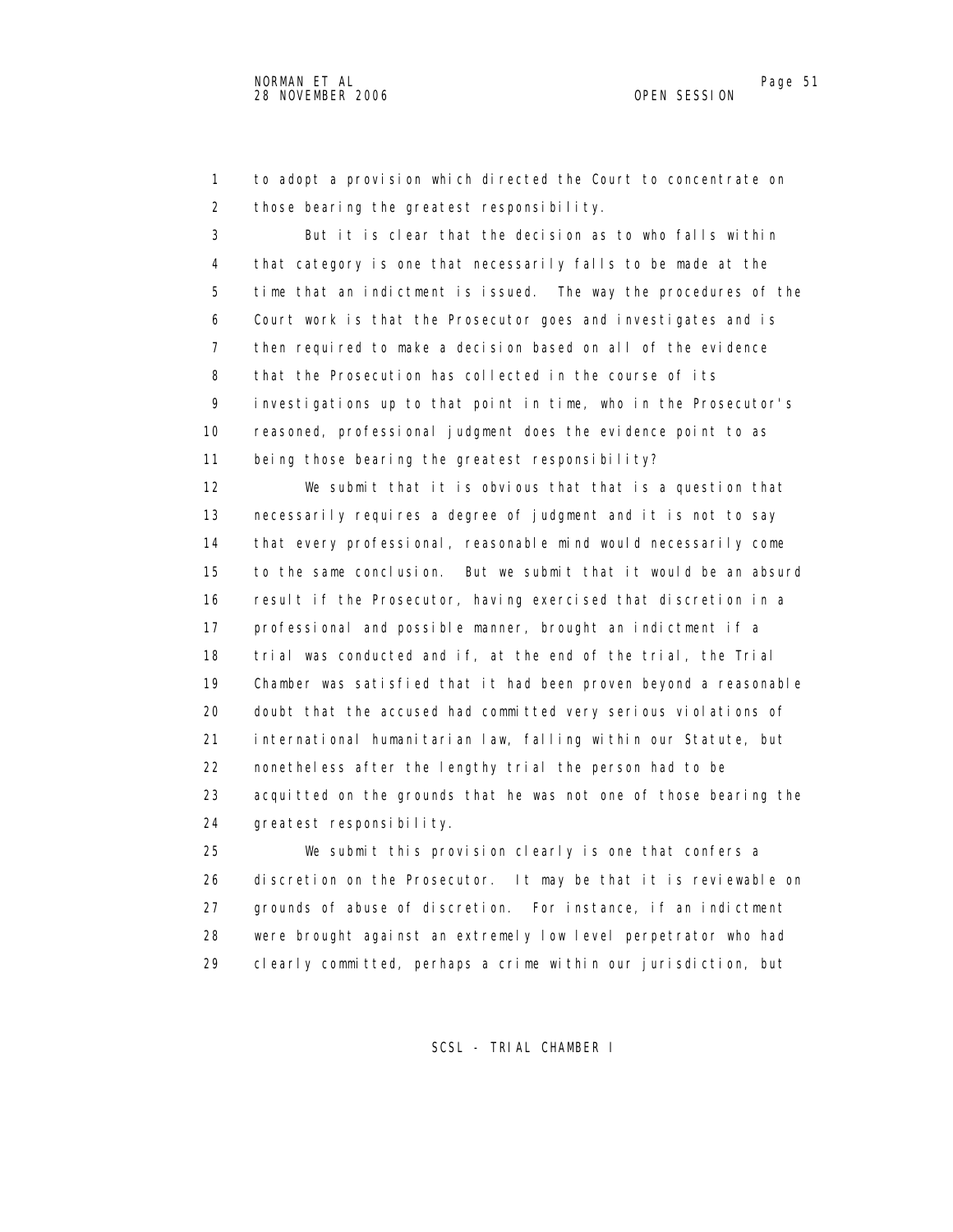1 one that just pales into insignificance compared to what is known 2 about the scale of events, that person might plead, perhaps 3 ideally in a preliminary motion by way of raising issues at the 4 earliest possible opportunity, and say: "No reasonable 5 Prosecutor could consider me one of those bearing the greatest 6 responsibility, this is an unreasonable exercise of discretion, 7 it is an abuse of discretion and proceedings against me should be 8 stopped." But it is my submission that the question of those 9 bearing greatest responsibilities is not a material element that 10 needs to be established at the end of trial and certainly not one 11 that needs to be proved beyond a reasonable doubt.

 12 In any event, I would add that it is difficult to see how 13 the Trial Chamber could ever determine whether or not an accused 14 was one of those bearing the greatest responsibility, if that 15 kind of proof beyond a reasonable were required, since it 16 necessarily involves comparison with other persons, and unless 17 all other potential persons falling within that category were 18 tried by this Court, and all of the evidence against all of them 19 were heard and considered in the same judicial way as in this 20 case, it would be impossible to draw that kind of meaningful 21 comparison. And the suggestion that this is a matter to be 22 determined at the end of trial, in our submission, is one that 23 would simply be unworkable.

 24 The next main heading that I propose to address concerns 25 the relevance of evidence of acts occurring outside the temporal 26 or geographic scope of the indictment. That is dealt with by the 27 Norman brief at paragraphs 140 to 141, and the Kondewa brief at 28 pages 13 to 15.

29 It is said in the Norman brief, for instance: "The Trial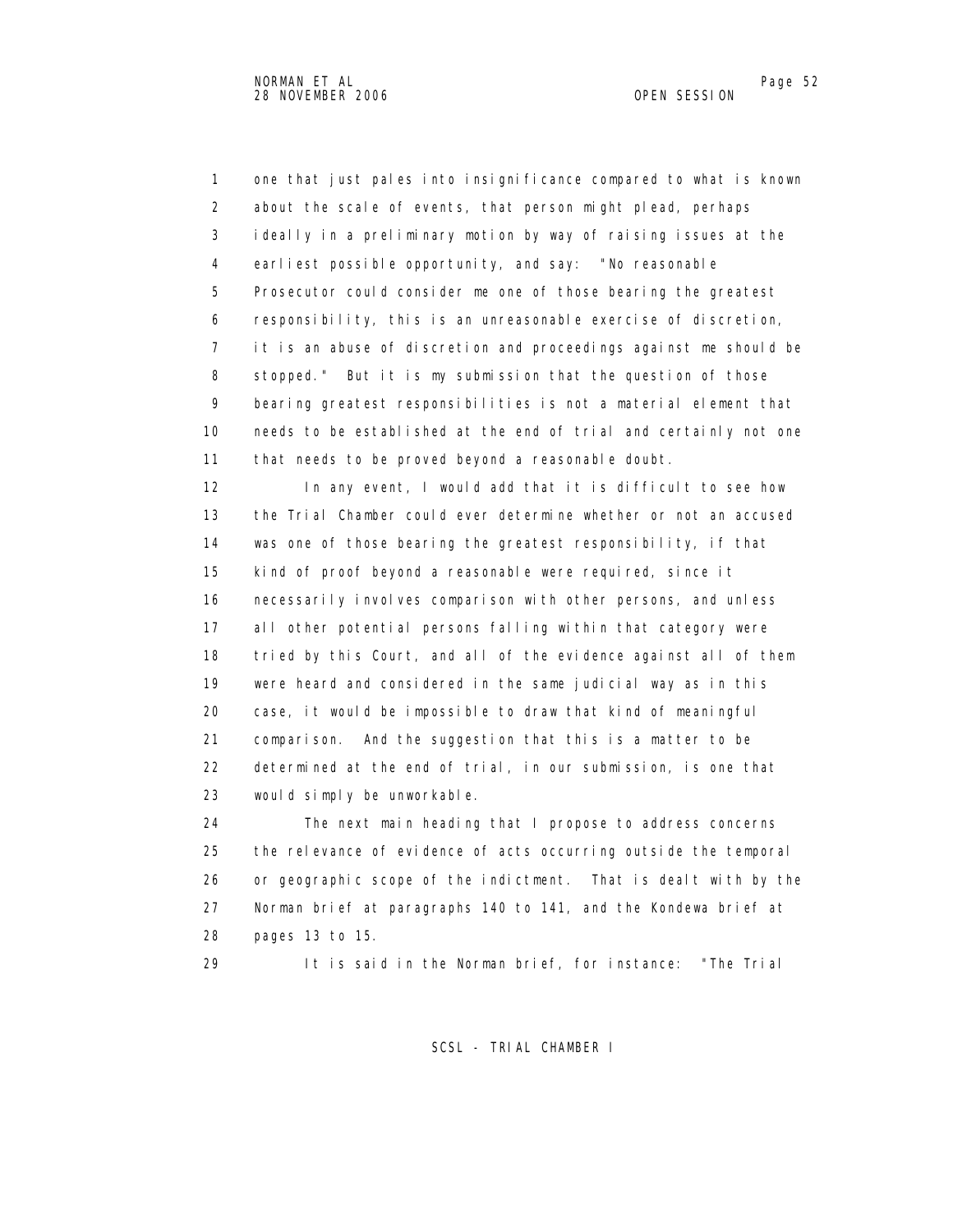1 Chamber can only review evidence that falls within the relevant 2 time frame of the indictment." Now, if this is intended to 3 suggest that the Trial Chamber can't look at any evidence 4 relating to acts or conduct outside the time frame of the 5 indictment, for any purpose, then in our submission that is 6 wrong. Again, if I give a simple analogy from a national legal 7 system: Suppose that it is alleged that the accused murdered the 8 victim on a specified day. Now, clearly, it is possible to look 9 at evidence of acts or conduct occurring before or after that 10 day. We could hear evidence that three weeks beforehand the 11 victim cheated the accused out of a large amount of money. It 12 may be that two weeks before we have evidence that he purchased a 13 gun. It may be that two weeks afterwards we have evidence that 14 the body of the victim was found buried in his backyard.

 15 Now, this is all evidence relating to matters occurring 16 before or after the date specified for the crime in the 17 indictment, but it is clearly relevant and probative of issues in 18 the case and these events occurring before or after, typically, 19 would not be pleaded in the indictment. They would be disclosed 20 to the Defence as part of disclosure but would not be necessary 21 to plead them in the indictment.

 22 So we clearly accept that the Trial Chamber is only called 23 upon to consider the crimes that are charged in the indictment. 24 But evidence of matters occurring before the relevant time 25 frames, or after the relevant time frames, or outside the 26 specified geographic area, may be relevant and probative of 27 issues that are contained in the indictment. If there is 28 evidence that very shortly before the time period specified in 29 the indictment the accused exercised superior authority, and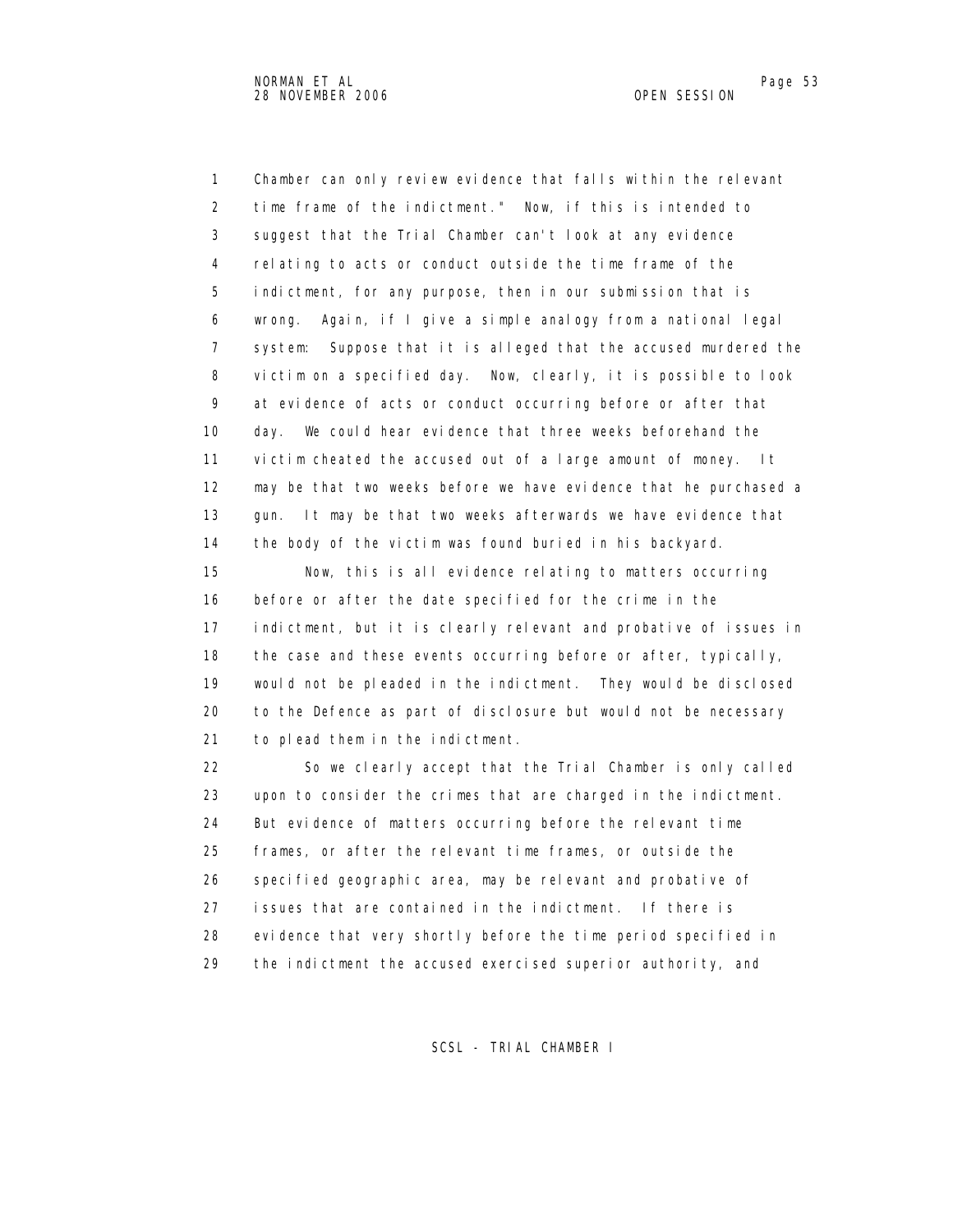1 there is evidence that very shortly after the specified time 2 frame he exercised superior authority. Clearly, that evidence is 3 probative of the question whether he exercised, whether he 4 exercised superior authority during the time material to the 5 indictment.

 6 Similarly, evidence of things occurring before or after the 7 specified time frames may go to issues such as the existence of 8 an armed conflict, the existence of a widespread or systematic 9 attack against a civilian population and so forth. And so I come 10 back again to our basic point: The Trial Chamber is only called 11 upon to decide what is charged in the indictment but, in so 12 doing, it looks at all of the evidence in the case considered as 13 a whole.

 14 Our second argument that arises in this context would 15 appear to be, if I understand the Defence arrangements correctly, 16 that an accused cannot be convicted of a crime unless it is 17 proved beyond a reasonable doubt that the crime did, in fact, 18 occur within the time frame specified in the indictment. In 19 other words, the suggestion is that the time frame mentioned in 20 the indictment becomes a material element of the crime which must 21 be proved beyond a reasonable doubt. Again, we submit that that 22 is incorrect.

 23 If an accused is responsible for murders committed in an 24 attack on a village, then the accused is criminally responsible 25 for that act, regardless of when it occurred. The reason for 26 specifying dates in an indictment is not because they're material 27 to criminal liability but is to give notice to the Defence, so 28 that it is able to prepare its case.

29 And, of course, it's not always possible to specify exactly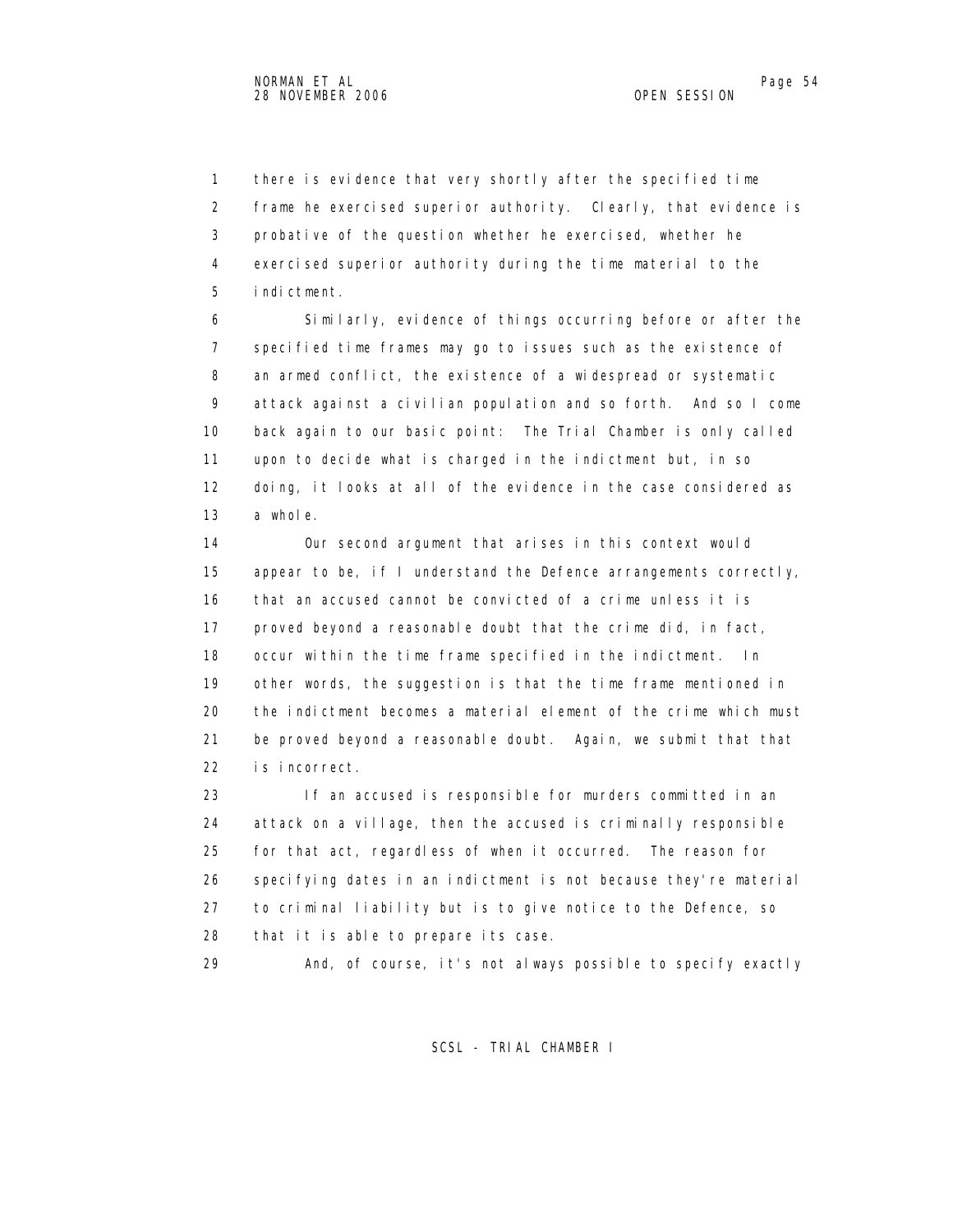1 what the relevant dates were, especially when dealing with events 2 on the scale of the ones we are dealing with and given the 3 turmoil and upheaval in which they happened. And precisely 4 because of that, we do find language in the indictment that 5 speaks about on or about a certain date, or in or about a certain 6 month, and gives time frames.

 7 We submit that the approach to be followed in this is one 8 that has been set out in Archbold. I refer to the 2002 edition 9 and as I say I will provide the reference. It refers to the so- 10 called Dossi principle, D-O-S-S-I, coming from the case Queen v. 11 Dossi, 13 Criminal Appeal Reports, page 158. Dossi said that 12 this was a rule that has existed since time in memorial, and the 13 rule, as stated by Archbold, is that a date specified in an 14 indictment is not a material matter unless it is an essential 15 part of the alleged offence. The defendant may be convicted, 16 although the jury finds that the offence was committed on a date 17 other than that specified in the indictment. However, the 18 Prosecution should not be allowed to depart from an allegation 19 that an offence was committed on a particular day in reliance on 20 in the principle in Dossi, if there is a risk that the defendant 21 has been misled as to the allegation he has to answer, or that he 22 would be prejudiced in having to answer a less specific 23 allegation.

 24 So, in our submission, this reaffirms that the reason for 25 specifying dates in an indictment is to give notice to the 26 accused, and if the evidence shows that the dates may be other 27 than those specified, the question is whether this would cause 28 prejudice to the accused, whether the accused was misled as to 29 the nature of the case which the accused was called upon to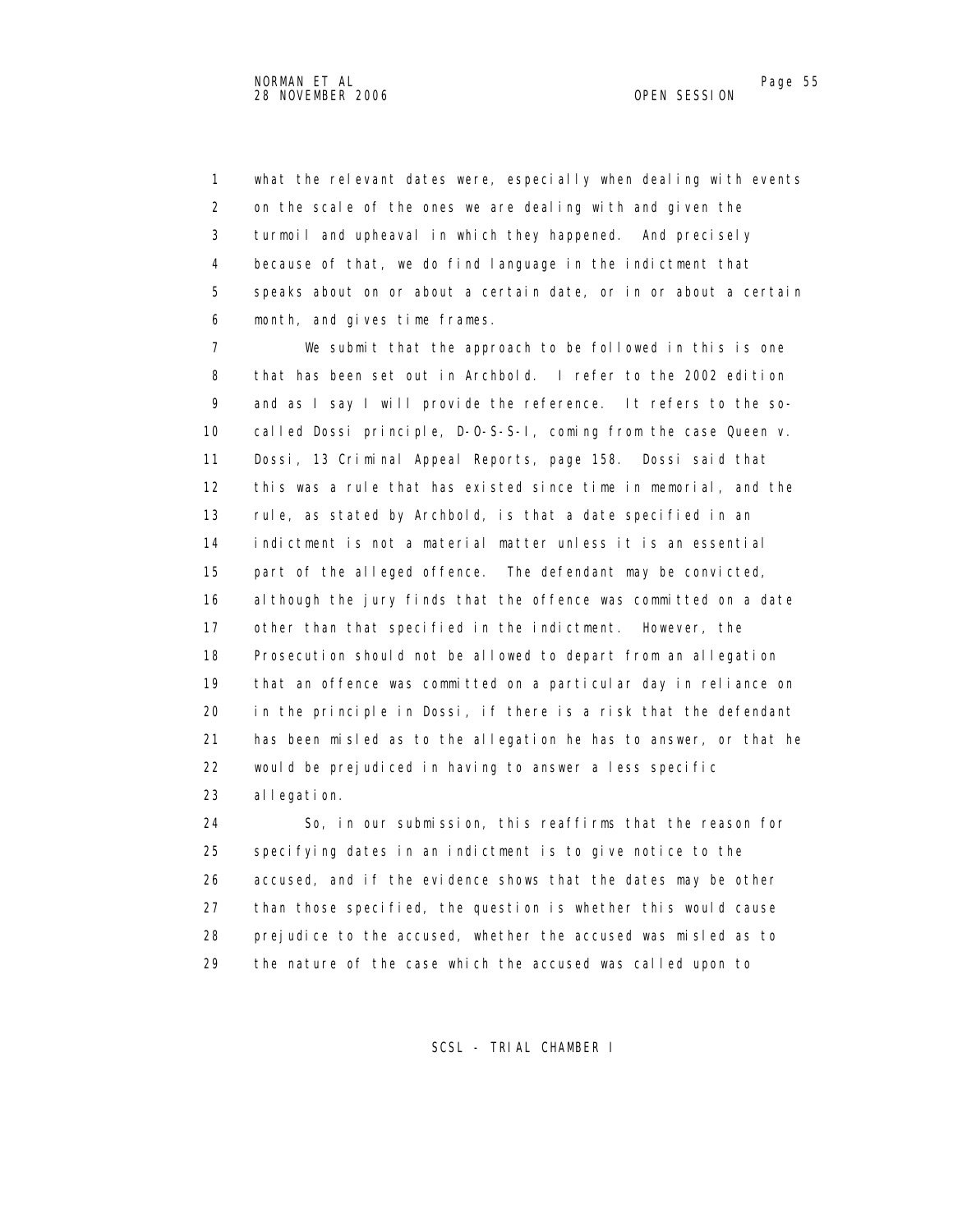1 answer.

 2 Our submission is that if the indictment says the accused 3 is guilty of an attack on this village that occurred at a certain 4 time, and it turns out the attack was a slightly different date, 5 it might be the accused is not prejudiced by that in any way. It 6 may be the accused, when preparing the defence, interviews 7 witnesses in that village, asks about an attack occurring in that 8 village, witnesses say, "Yes, we remember that. It was on a 9 different date but yes, we remember that." Prejudice would need 10 to be shown. And it would have to be shown that it would be 11 unfair to take into account evidence of matters occurring so far 12 outside that time frame because the accused has been misled. And 13 whether it is unfair or not, whether it has caused prejudice or 14 not, would include considerations of such matters as how far 15 outside that time frame the evidence put matters. And, again, 16 because this is not a material element of the crime, it means it 17 does not matter that different witnesses don't agree on the time 18 frame. If there are several witnesses who put the crime inside 19 the time frame alleged in the indictment, and other witnesses 20 say, "well, we don't remember exactly," or, "we're not sure," or, 21 "we think it was some time in the rainy season," because it is a 22 not a material element, it is not possible to argue that the 23 accused must be acquitted on this crime because there is a 24 reasonable doubt as to whether it occurred inside the specified 25 time period. It is not a material element. It doesn't have to 26 be proved beyond a reasonable doubt. 27 The date is specified to give notice. If witnesses, some

 28 witnesses come and put it in that time frame that indicates why 29 that time period was given in the indictment. If some other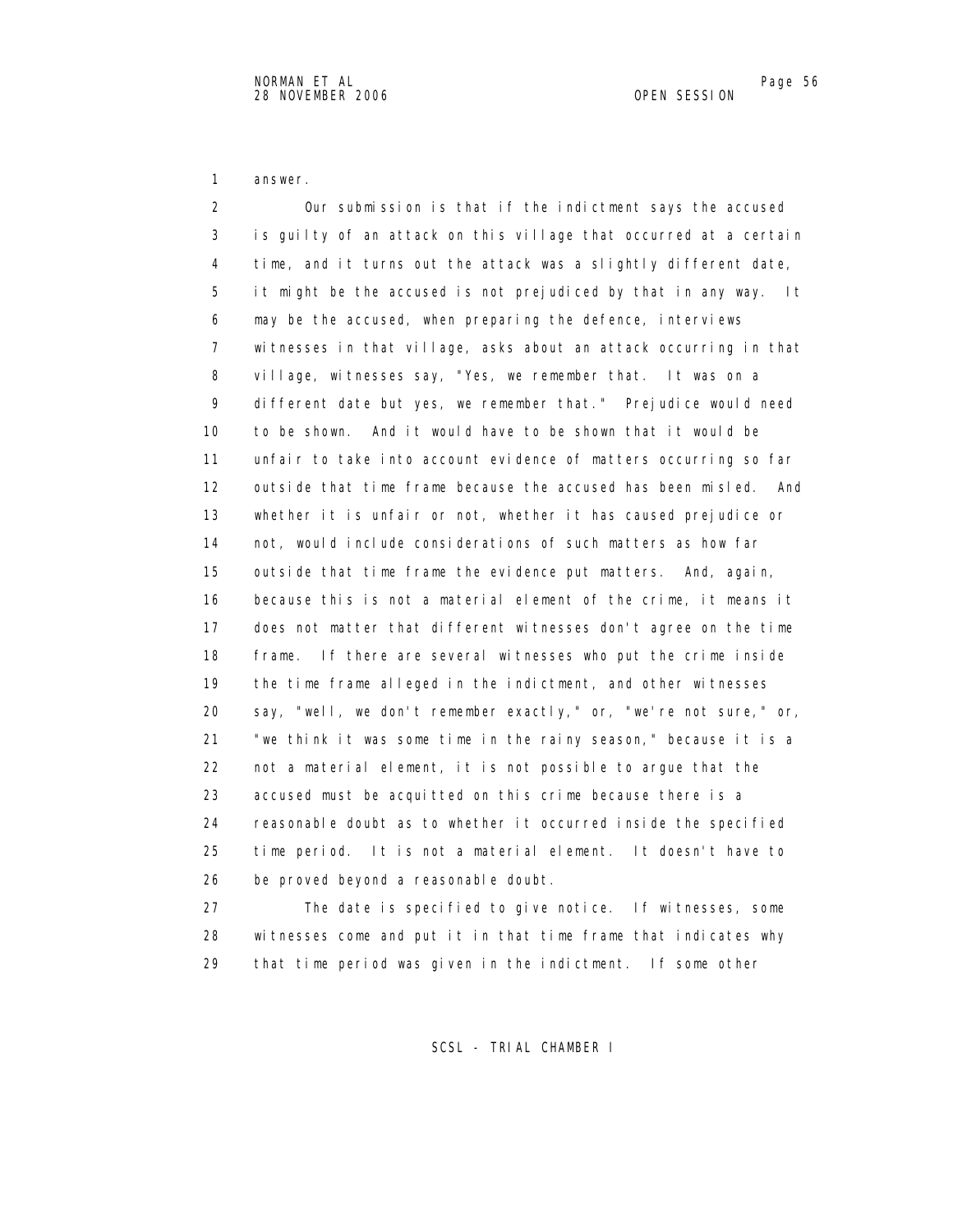1 witnesses are unsure, or put it at a slightly different time, we 2 submit that is immaterial, unless it shows that the Defence was 3 so prejudiced, so misled that it was not effectively on notice as 4 to the case it had to answer.

 5 Now, the Dossi principle has been recognised in the case 6 law of International Criminal Tribunals. I can provide those 7 references in the list of the authorities that I indicated I 8 would provide after this hearing.

 9 PRESIDING JUDGE: I hate to intervene but I just think it 10 would be fair to you to remind you that you have about 50 more 11 minutes left out of the allotted time.

 12 MR STAKER: Yes, Your Honour. We have had some 13 questioning. It may be that we will be exceeding our estimate 14 slightly, which of course is an estimate. The remaining issues 15 can be dealt with fairly briefly. One is an argument that the 16 indictment was not properly served; that is found in paragraph 7 17 of the Norman brief, paragraph 16 of the Kondewa brief. Again, 18 our submission is that has now been settled by a decision of this 19 Trial Chamber and the Appeals Chamber. There is no occasion for 20 reopening it.

 21 There is some suggestion in the Norman brief that because 22 of a delay in the giving of the Appeals Chamber decision on this, 23 he declined to attend proceedings here for some months. There 24 seems to be some suggestion that may have prejudiced him in some 25 way. In our submission decisions of the Trial Chamber must be 26 respected, unless and until they're overturned on appeal, and 27 that by boycotting proceedings one cannot claim prejudice 28 afterwards.

29 Another argument found in the Kondewa brief at pages 15,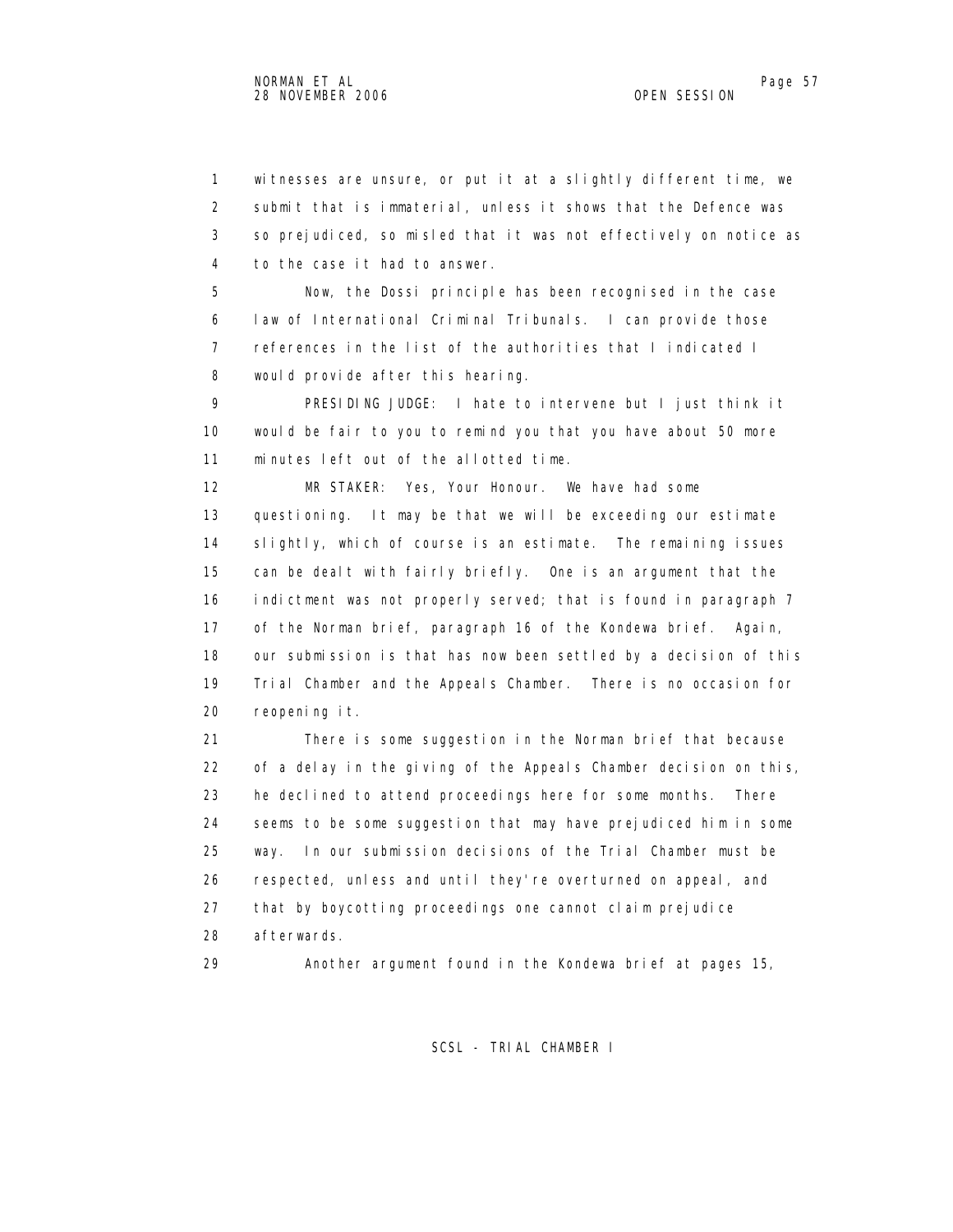1 72, 77, 78 and 80, is an argument that there are no agreed 2 elements of certain crimes; that there is no established case law 3 on what the elements of those crimes are; and that it would, 4 therefore, violate the principle of, if I am permitted to use 5 Latin in this Courtroom, Your Honour, it would violate the 6 principle of nullum crimen sine lege to convict a person of those 7 crimes given the absence of established legal authority on their 8 content.

 9 This is an argument that has been rejected, again in the 10 case law of international criminal tribunals, again, I will 11 provide references in the notice that we hand up. I think for 12 present purposes it is sufficient, though, to refer to a 13 judgment, a decision of our own Appeals Chamber that was given in 14 this very case, was the decision on the preliminary motion 15 relating to the child soldiers issue. And at paragraph 25 of 16 that decision this issue was mentioned, other case laws referred 17 to, and it was said that in interpreting the principle of nullum 18 crimen sine lege it is critical to determine whether the 19 underlying conduct at the time of its commission was punishable. 20 The emphasis on conduct rather than the specific description of 21 the offence, in substantive criminal law, is of primary 22 relevance. In other words, it must be foreseeable and accessible 23 to a possible perpetrator that his concrete conduct was 24 punishable. So the issue is not whether precise legal elements 25 are foreseeable but whether an accused, in that position at that 26 time, could say, well, I should realise that if I do this I will 27 be violating the law. And if we are talking about, or the trial, 28 the Appeals Chamber already found that that was satisfied in the 29 case of recruitment of child soldiers, in the case of other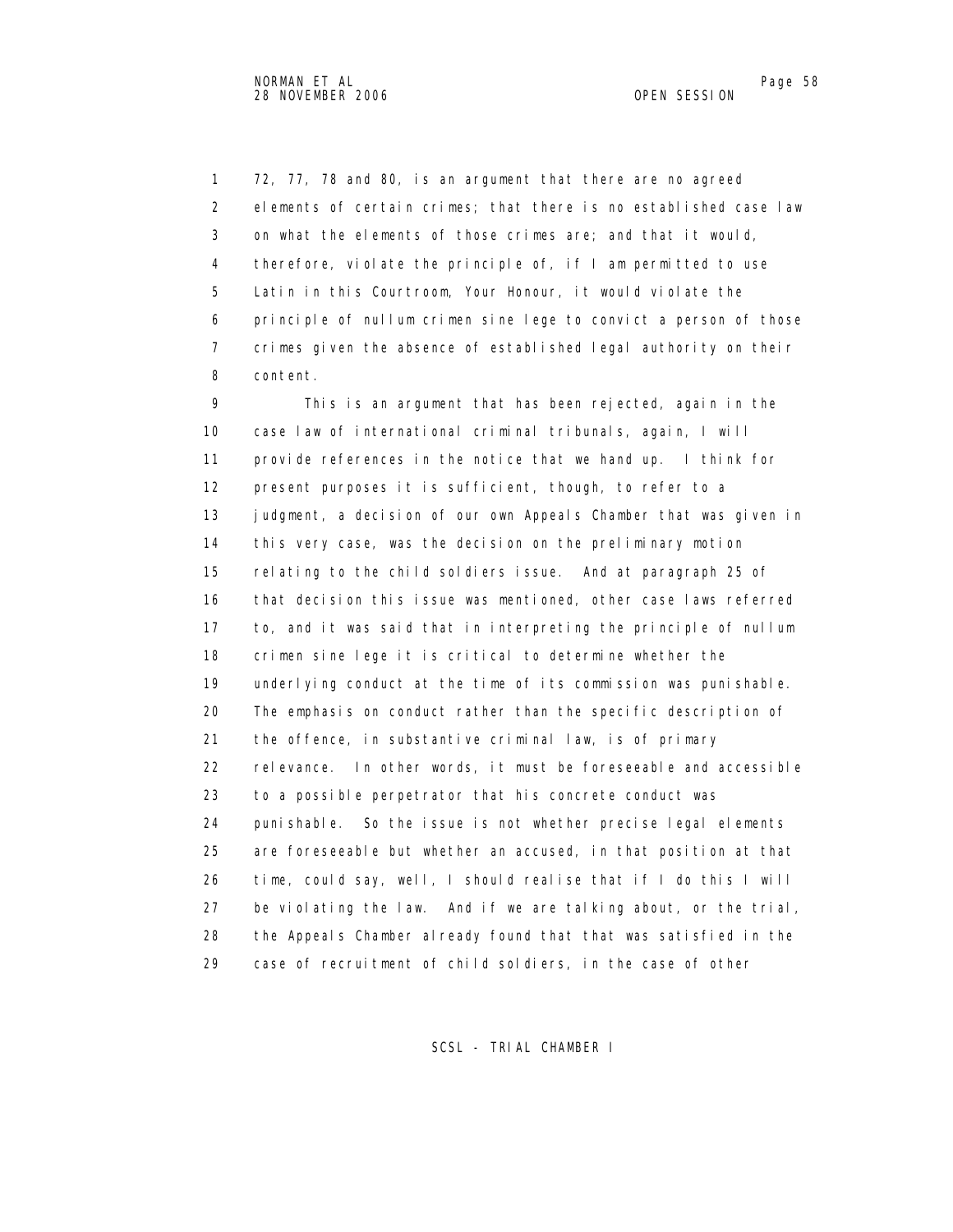1 crimes such as burnings, lootings and so forth, we submit that it 2 is incontestable.

 3 A further issue we wish to address which was raised in the 4 Norman brief, at paragraphs 94 to 97, relates to a complaint that 5 paragraph 27 of the indictment charges certain instances of the 6 destruction and burning of civilian property as pillage and it is 7 argued that destruction and burning doesn't fall within the crime 8 of pillage. This is dealt with in paragraphs 137 to 140 of the 9 Prosecution brief, so I needn't repeat those arguments at length. 10 But all I would add is that, in my submission, the answer to this 11 question is quite obvious if one again adopts the commonsense 12 approach of looking at the value that the law against pillage is 13 intended to protect.

 14 International humanitarian law exists for the protection of 15 victims such as civilians, persons taking no part in the conduct 16 of hostilities. The law exists to protect their person, their 17 human rights, their property. The law against pillage exists to 18 protect their property from losses caused by the ravages of war. 19 From the point of view of the victim, it makes no 20 difference whether they lose their property, because a combatant 21 has taken them away for the combatant's own profit and use, or 22 whether the victim has lost the property because the combatant 23 has simply destroyed them. We would submit it's an absurd 24 submission to say that it's okay to say soldiers can go around 25 destroying civilian property, it only becomes pillage once they 26 actually take it away for their own benefit and use. That's 27 looking at the issue from the point of view of the perpetrator 28 and not from the point of view of the victim. 29 The final issue which I propose to address is an argument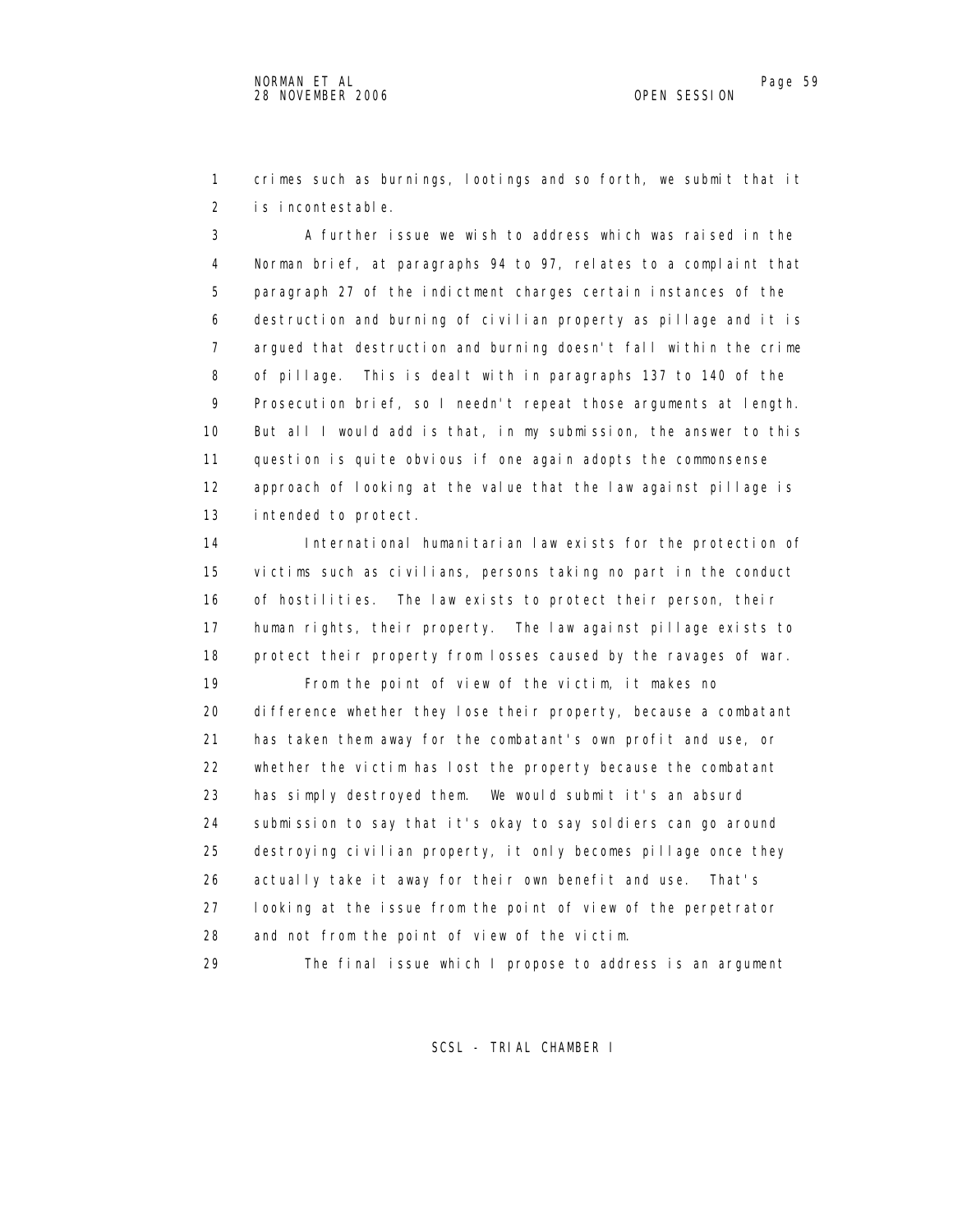1 found in the Fofana brief at paragraphs 225 to 234. In 2 particular, paragraph 227 of the Fofana brief makes the statement 3 that the joint criminal enterprise liability, in all cases, it 4 must be shown that the accused, as well as the physical 5 perpetrator of the crime, were both parties of the agreement to 6 commit criminal activity. Again, we submit that that is 7 incorrect. We think it's obvious, if one thinks about cases 8 involving very high level leadership -- I referred earlier to the 9 case of Nazi Germany, we can think of a case even from the 10 Yugoslavia Tribunal involving President Milosevic, although, of 11 course, no verdict was ever reached in that case, but to take the 12 Nazi German example, was it necessary to establish joint criminal 13 enterprise liability on the part of the top-level German 14 leadership to show that they were parties to an agreement with 15 the individual soldiers in all of the different concentration 16 camps spread across the continent? We submit the answer is 17 clearly no. If the answer were yes, what would the result be? 18 It would mean that a guard in one prison camp would be part of 19 the joint criminal enterprise and therefore would be guilty of 20 every crime under international law committed anywhere on the 21 continent during the entire war. Of course the guard might be 22 guilty of crimes under international law for what the guard does 23 inside that camp, but it would be artificial to say that each of 24 those individual guards is a member of the same joint criminal 25 enterprise, in agreement together with the top leadership of the 26 country, and to say that you could never convict anyone on joint 27 criminal enterprise liability unless you could show an express 28 agreement between the top-level leadership and every one of the 29 thousands or tens of thousands of individual physical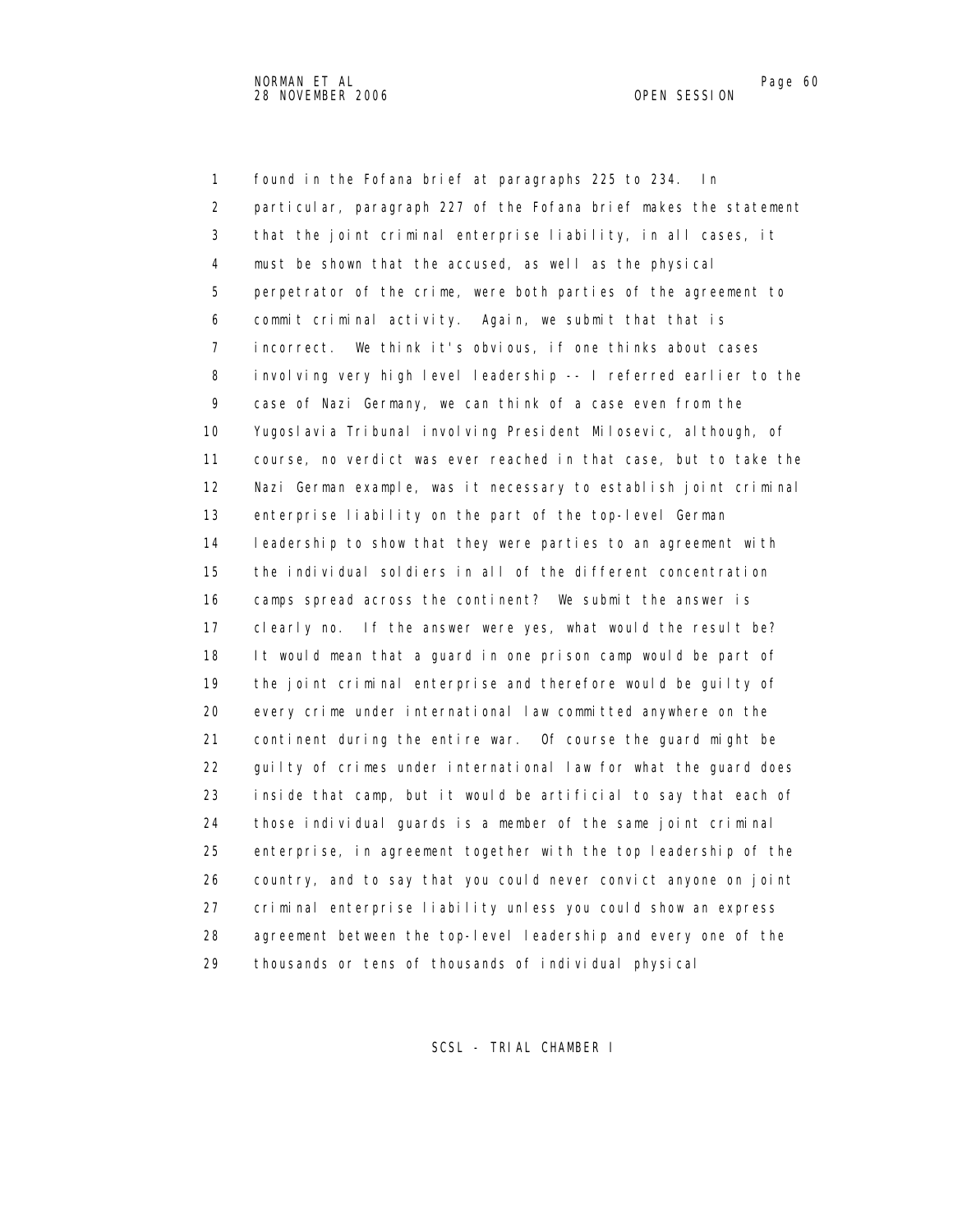1 perpetrators.

 2 To give another example along those lines: Suppose the 3 joint criminal enterprise consisted merely of inciting others to 4 commit crimes. Suppose the top-level leadership got together and 5 said, "We are going to incite one ethnic group in this country to 6 commit genocide against another group in this country." That's 7 not a fantastic scenario. I think it will sound quite familiar. 8 Is it to be said there can be no joint criminal enterprise 9 amongst those who instigated this genocide unless you can show 10 they were party to an agreement individually with each one of the 11 individual physical perpetrators. We submit that cannot be the 12 case, and we submit that that position is supported by case law 13 of the international criminal tribunals. Again, I won't use more 14 time by reading out the references. We will include those in our 15 lists subsequently.

16 So at this stage, unless I can assist the Bench further -- 17 sorry, before I conclude, I simply would like to answer a 18 question that was posed earlier by Your Honour Justice Boutet. 19 I'm reminded that in the indictment, at times, the Prosecution 20 has elected to nominate some but not all of the modes of 21 liability cited within Article 6, paragraph 1. For instance, we 22 have not always alleged planning against all accused. So, of 23 course, the Prosecution is bound by what is specifically pleaded 24 in the indictment. So, of course, it would be the case that even 25 if the evidence did satisfy other modes that weren't pleaded that 26 the Trial Chamber would not be called upon, of course, to decide 27 those.

 28 So, at that point, unless I can assist the Chamber further, 29 I would invite the Chamber to call upon my colleague, Mr Tavener,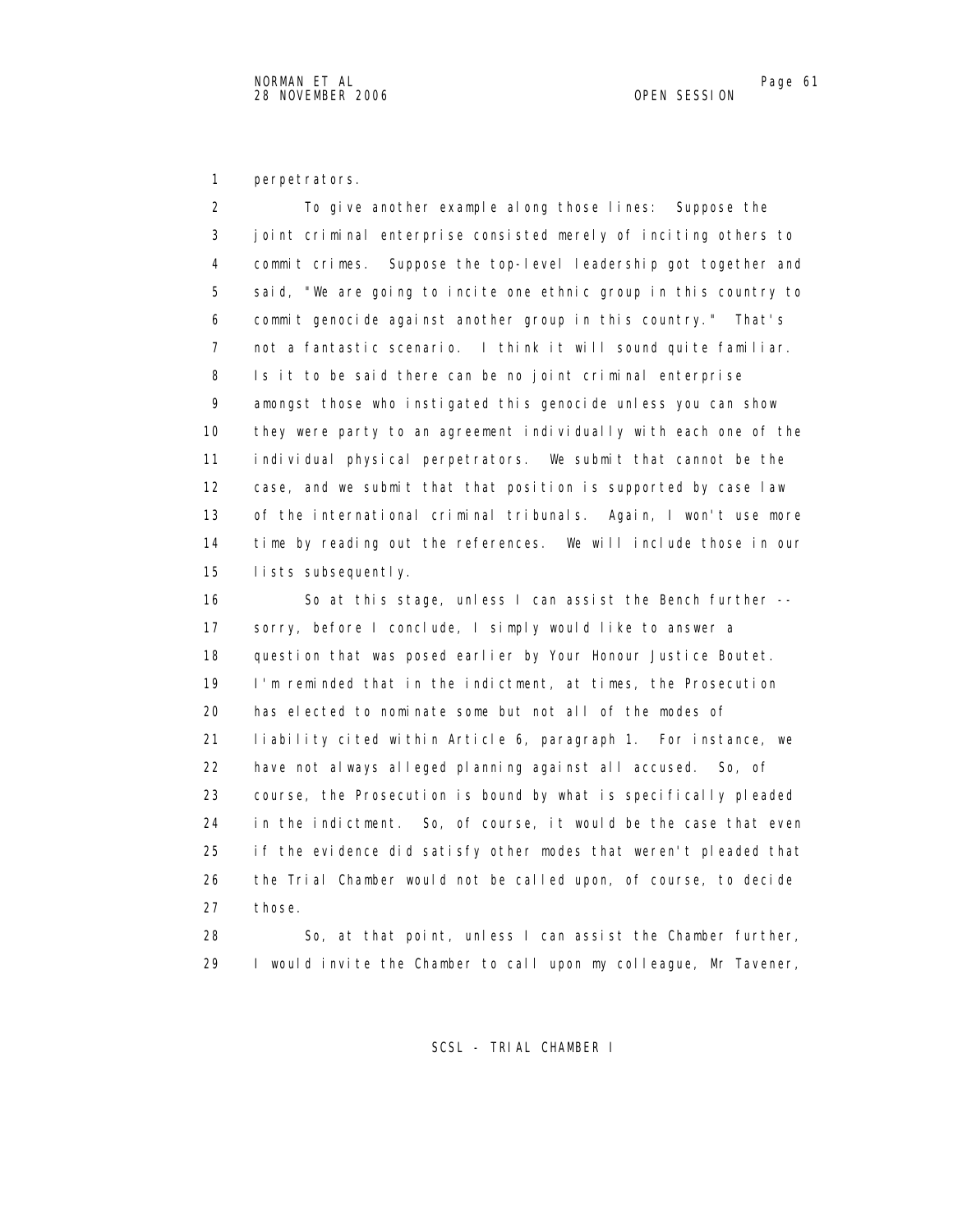1 to address the factual aspects of the Defence brief. 2 PRESIDING JUDGE: We will do that after a short break. 3 [Break taken at 12.05 p.m.] 4 [Upon resuming at 12.25 p.m.] 5 PRESIDING JUDGE: The Prosecution will continue. 6 MR TAVENER: Thank you, Your Honour. Before I commence I 7 will mention I will be approximately an hour, maybe a bit more. 8 I am in Your Honours' hands whether you wish me to go -- 9 PRESIDING JUDGE: We will certainly take the lunch break at 10 1.00. 11 MR TAVENER: Thank you, Your Honour. In terms of the 12 submission, Your Honour, I take note of the fact that Your 13 Honours have had the opportunity to read the written submissions, 14 in particular the written submissions of the Prosecution which 15 address in some detail the matters that have arisen out of the 16 evidence. In particular, it summarises with footnotes and the 17 like the evidence of individual witnesses. So in making my 18 presentation now, I'm seeking to assist the Court in arriving at 19 a proper verdict. The Prosecution, therefore, in this submission 20 relies upon what has already been put before you in writing and 21 we adopt those written submissions. 22 What I seek to do is cover the evidentiary basis upon which 23 the charges have been established and also to address issues 24 raised by the Defence counsel, in their written submissions. 25 In saying that there is some degree of commonality in the 26 submissions of Defence counsel, so I won't necessarily initially 27 breakdown the responses between counsel. I will stick to general 28 submissions. 29 As a starting point, and as has already been said, it's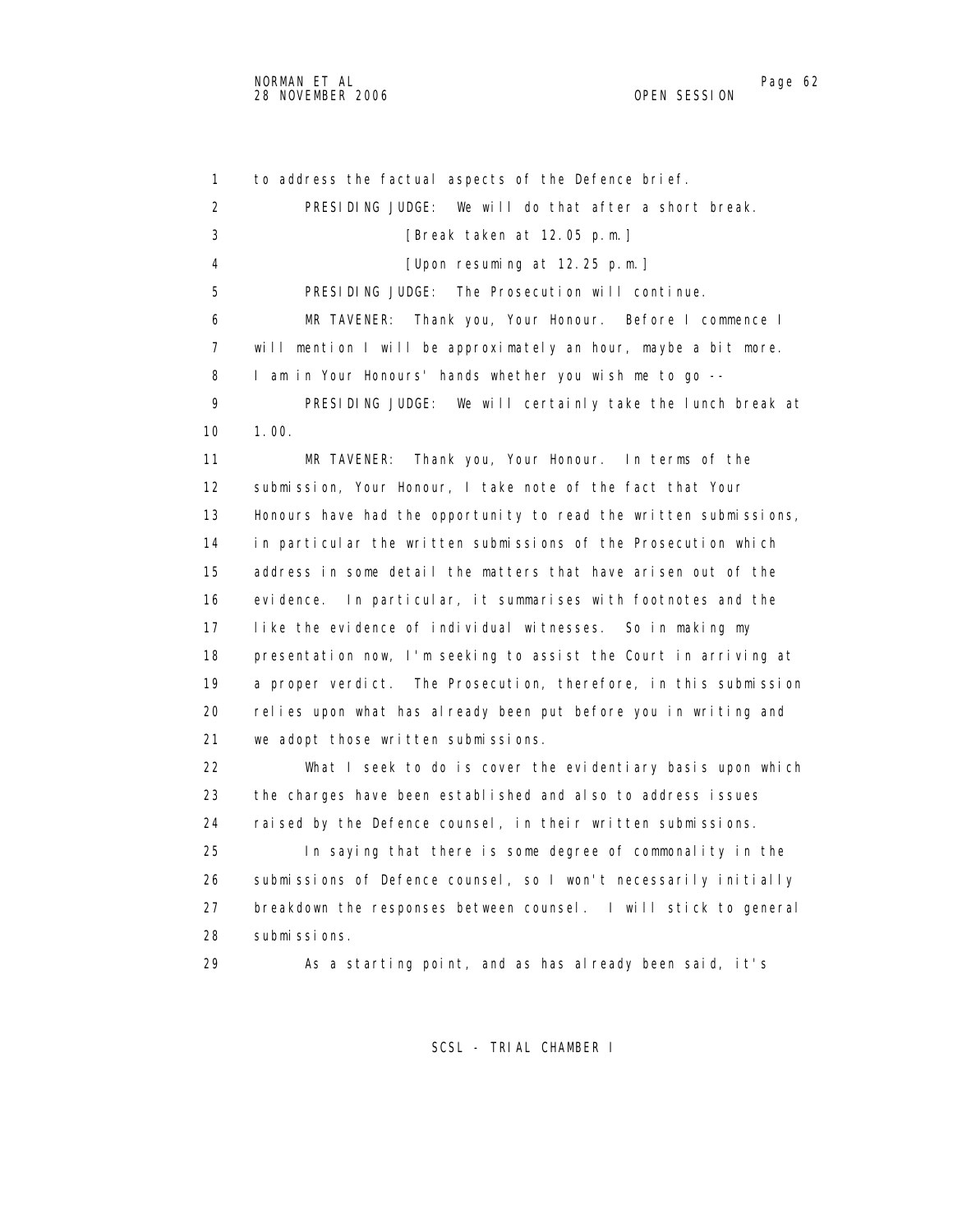1 admitted that upon a review of the evidence, the trial counsel 2 can be satisfied the individual offences have occurred. That is, 3 there is evidence against on each of the counts and there is 4 evidence against even of the accused men. As I am addressing 5 Your Honour, I may only speak about unlawful killings, but I am 6 doing that as a form of brevity rather than repeating all the 7 offences on the indictment. We say that the evidence that 8 relates to killings often, in particular when looking at the 9 modes of liability, applies across all the counts. So the main 10 issue I wish to speak about is how the accused men acquired 11 criminal responsibility for those offences.

 12 One of the ways in which this was queried by the Defence 13 submissions was whether or not a nexus has been established 14 between the offences and the accused men. We say the nexus, the 15 criminal responsibility comes from the words and the acts of the 16 accused. As has already been addressed, it may well be the case, 17 and it certainly may be in some instances, the Prosecution cannot 18 identify the individual combatant, the individual Kamajor, the 19 individual member of the CDF who killed a civilian -- perhaps who 20 killed a civilian while standing in a field at Tongo. The 21 Prosecution is not in a position to identify that individual 22 Kamajor.

 23 At the same time, the Prosecution cannot -- because we 24 cannot identify that individual Kamajor, we were never in a 25 position to say that Kamajor received a direct order from someone 26 to do that killing, and that has been addressed and the analogy 27 of the concentration camp guard has already been used this 28 morning.

29 What we do say, however, is that Kamajor who killed a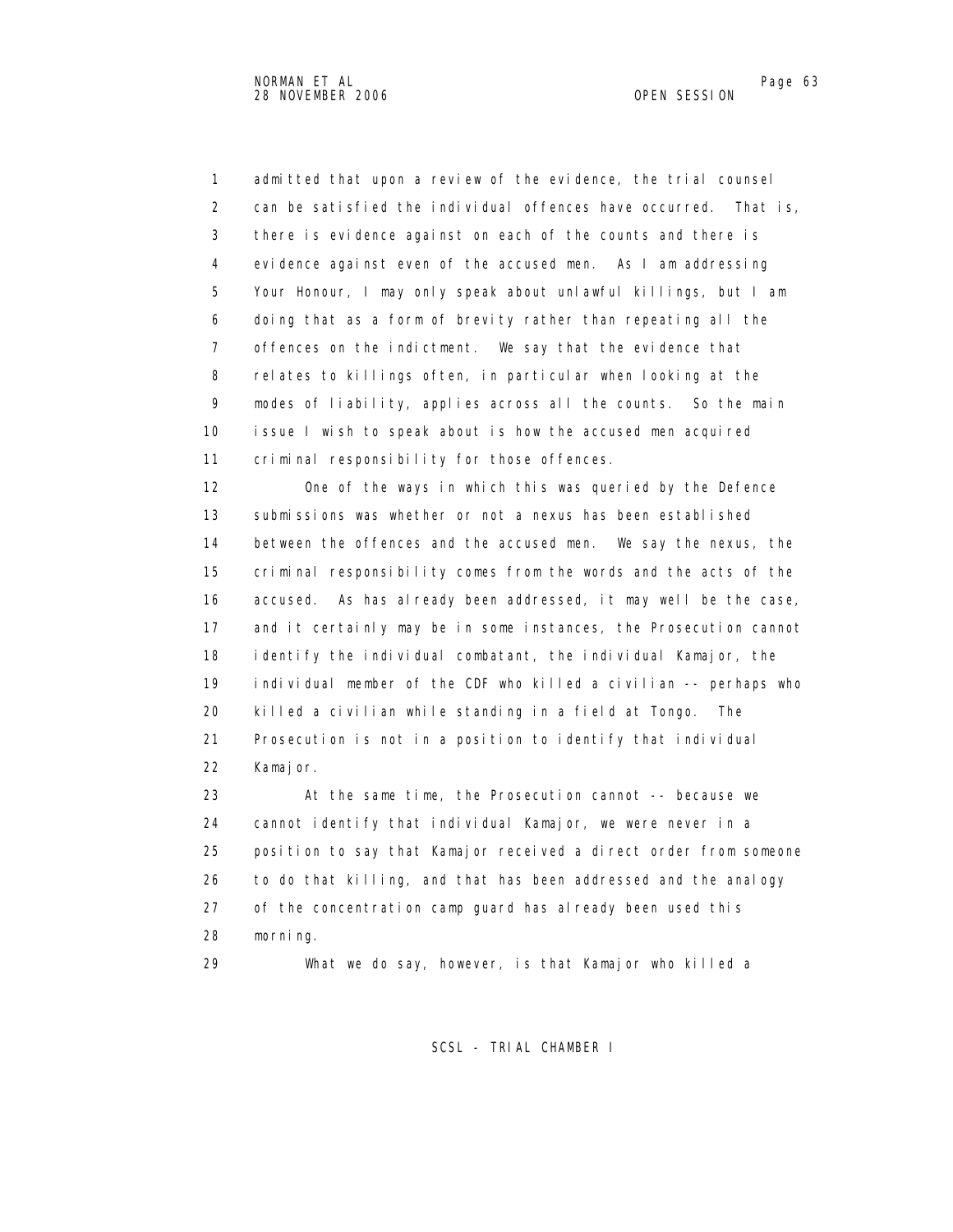1 civilian on a field in Tongo, near the national diamond mining 2 company headquarters, for instance, just to use an example, the 3 Kamajor who did that, did that because of the framework 4 established by the three accused men in which that particular 5 Kamajor could kill in that manner, in the open, without any 6 concern about retribution or punishment. He was simply following 7 the framework that had been established by the three accused men. 8 In our submission, we say that the Kamajors under the 9 general orders of the three accused men. Those orders having 10 been given and then passed down by various means to those 11 Kamajors, those combatants at the front line. In this case at 12 Tongo.

 13 In establishing that issue beyond a reasonable doubt, the 14 Prosecution relies upon a combination of direct evidence: It 15 relies upon the pattern of the events and that has been spoken 16 about, and it relies upon the drawing of inferences upon proven 17 facts.

 18 At the same time, and I will go into this in more detail, 19 the three men -- that is, the three accused were clearly in a 20 superior position. They were in control of the CDF. There was 21 no one else at that level. There was no other candidates for the 22 position of control of the CDF.

 23 The Kamajor who killed civilians at Tongo was not alone. 24 He was part of an organised military group. Prior to the 25 conflict occurring, he may well have been a farmer. He may well 26 have been a diamond miner. He may well have been a hunter, a 27 traditional Kamajor.

 28 The question for Your Honours, and we say the Prosecution 29 case has answered this, the question for the Court is: How did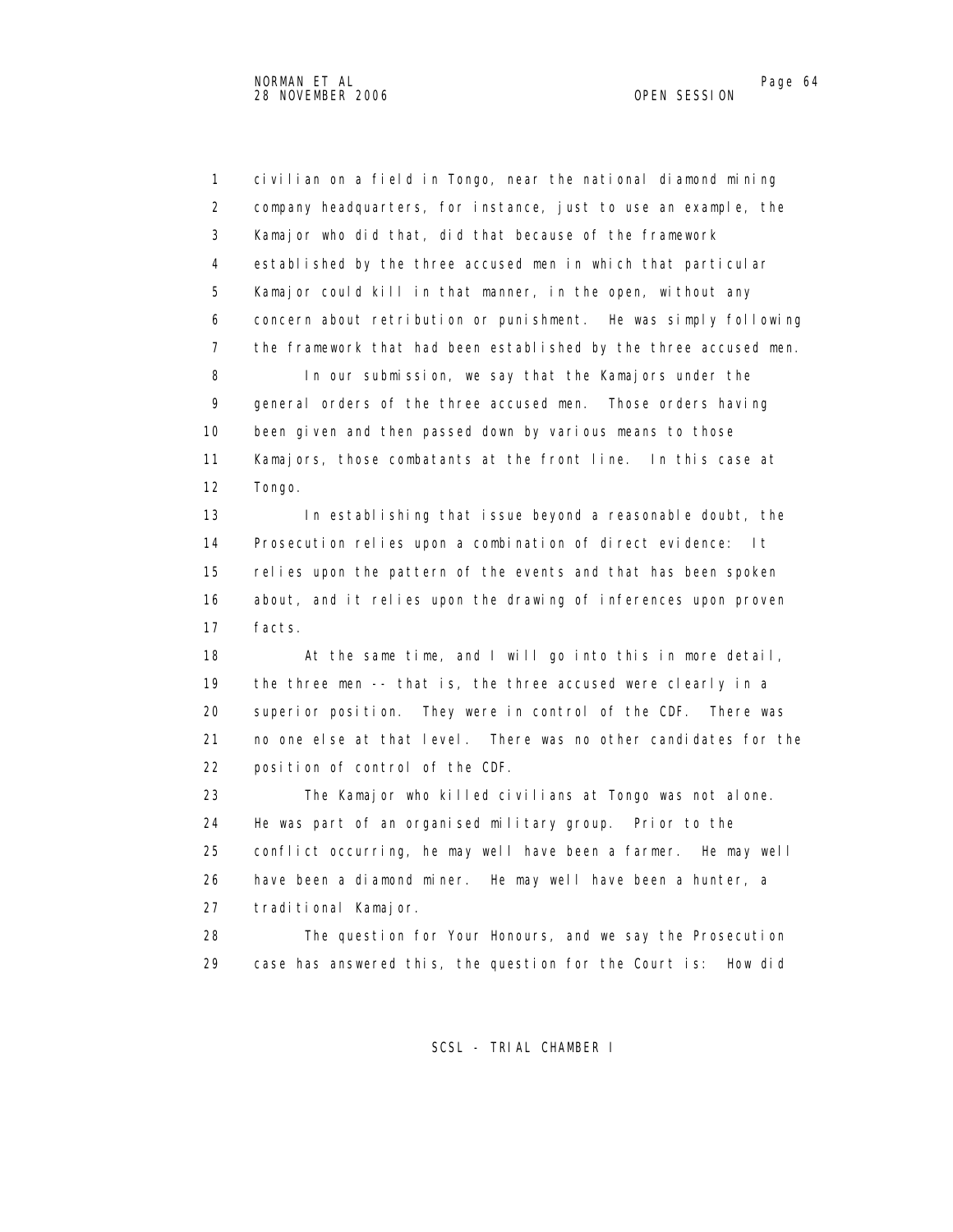1 that farmer become a killer? How could he kill someone while 2 standing on a field watched by people, a large crowd of people at 3 Tongo.

 4 He did so, we would say, when one looks at the evidence, by 5 following the orders and instructions of his leaders, and they 6 are the three accused men. Now certainly, as has been 7 acknowledged, it's accepted in war that killings occur. There 8 may well be, to use the euphemistic phrase, some collateral 9 damage. In this conflict, however, under the control of the 10 three accused men, the Kamajors committed the offences on the 11 indictment because Norman and his two deputies, that is Kondewa 12 and Fofana, conducted a total war, a war which was to be won at 13 all costs.

 14 That, as it has been mentioned, was the option chosen by 15 the three accused men and that is what was instigated -- sorry, 16 that is what was executed by members of the CDF.

17 I appreciate that Mr Fofanah formally held the title of 18 deputy, or certainly acted in the position of deputy.

 19 Mr Kondewa, not so. He was the High Priest, but for the purposes 20 of the submission, we would say they were, in effect, deputies, 21 whatever their individual titles were.

 22 There were members of the CDF who did not follow the orders 23 that inevitably led to these war crimes, but sufficient numbers 24 of the CDF did, in fact, follow those orders, and that is 25 demonstrated by the evidence Your Honours have heard over several 26 years.

 27 There was no one within the CDF movement who could stop 28 those acts, could stop the Kamajors from committing the acts we 29 say amount to the crimes listed on the indictment. As I've said,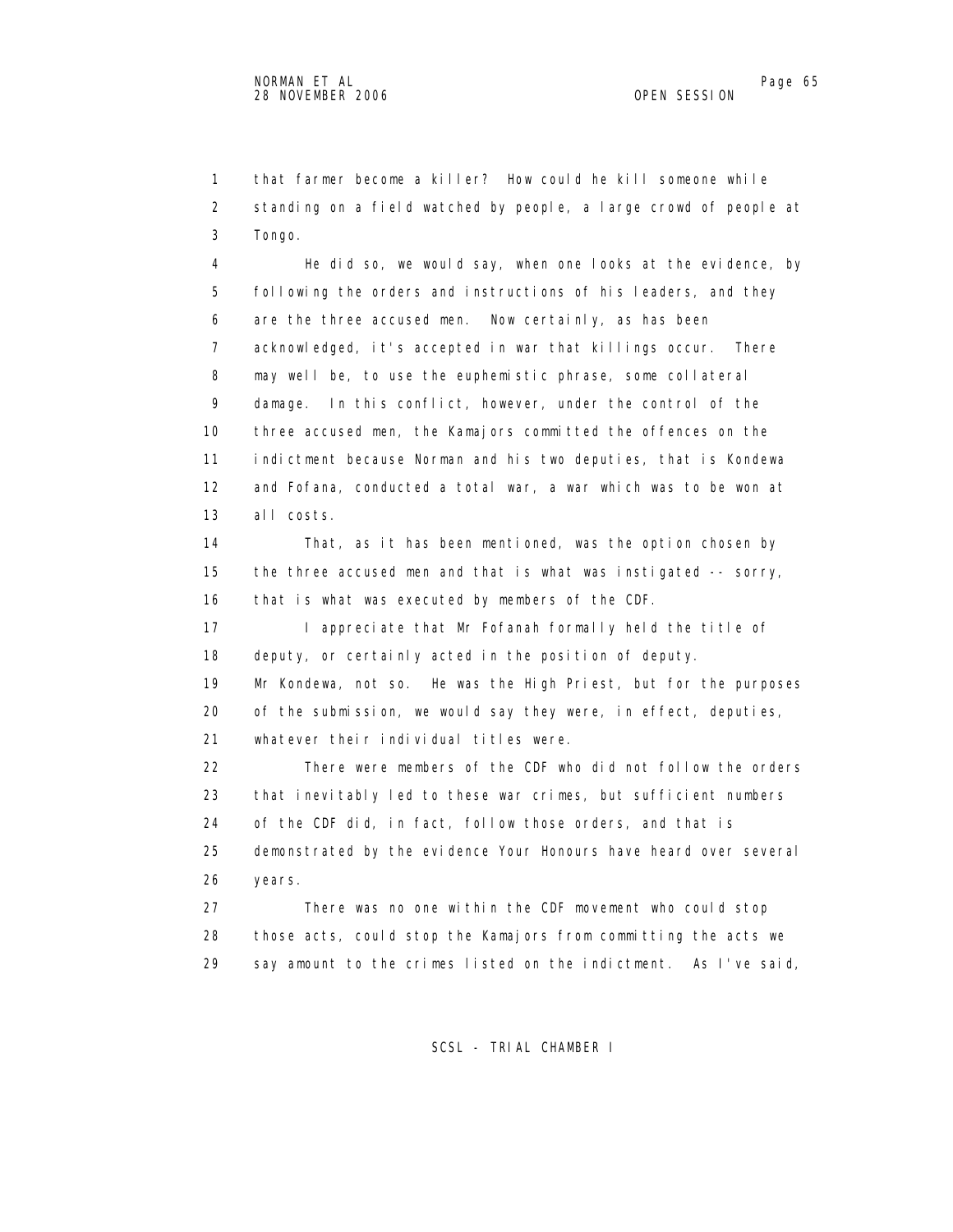1 perhaps the only group or body of people who could have prevented 2 these acts from occurring were the paramount chiefs - I will go 3 into that in further detail - but they were marginalised and were 4 ineffective, and we've heard evidence about that. It was not the 5 situation, as is raised in a number of the Defence submissions, 6 that rogue Kamajors committed these acts. One only has to look 7 at the breadth of the crime bases to see that it was not rogue 8 Kamajors all over the eastern part -- sorry, the western -- 9 eastern part of Sierra Leone and the south-eastern part of Sierra 10 Leone. In particular, was not full of rogue Kamajors 11 committing -- 12 THE INTERPRETER: Your Honours, could counsel reduce his 13 speed for the purposes of interpretation, please. 14 PRESIDING JUDGE: Counsel take that advice. 15 MR TAVENER: Thank you. I was waiting for that familiar 16 advice. Thank you. 17 We say that when you look at the breadth of the offences 18 being occurred, when you look at the manner in which they 19 occurred, and I refer back to the example of Tongo Fields, people 20 being killed in public, no attempt to disguise what was going on, 21 no attempt to camouflage their face. People being killed by 22 Kamajors in that way. The only inference one can draw is that 23 the Kamajors were committing acts which were within the framework 24 created by the three accused men. And one can see that picture 25 replicated both on the local level and when one pulls back, one 26 can see it across Sierra Leone. That is, and as I will discuss, 27 individual witnesses saw particular offences. That's all they 28 knew about. They had very little connection with anyone else. 29 They saw and spoke about what happened to them, and we saw those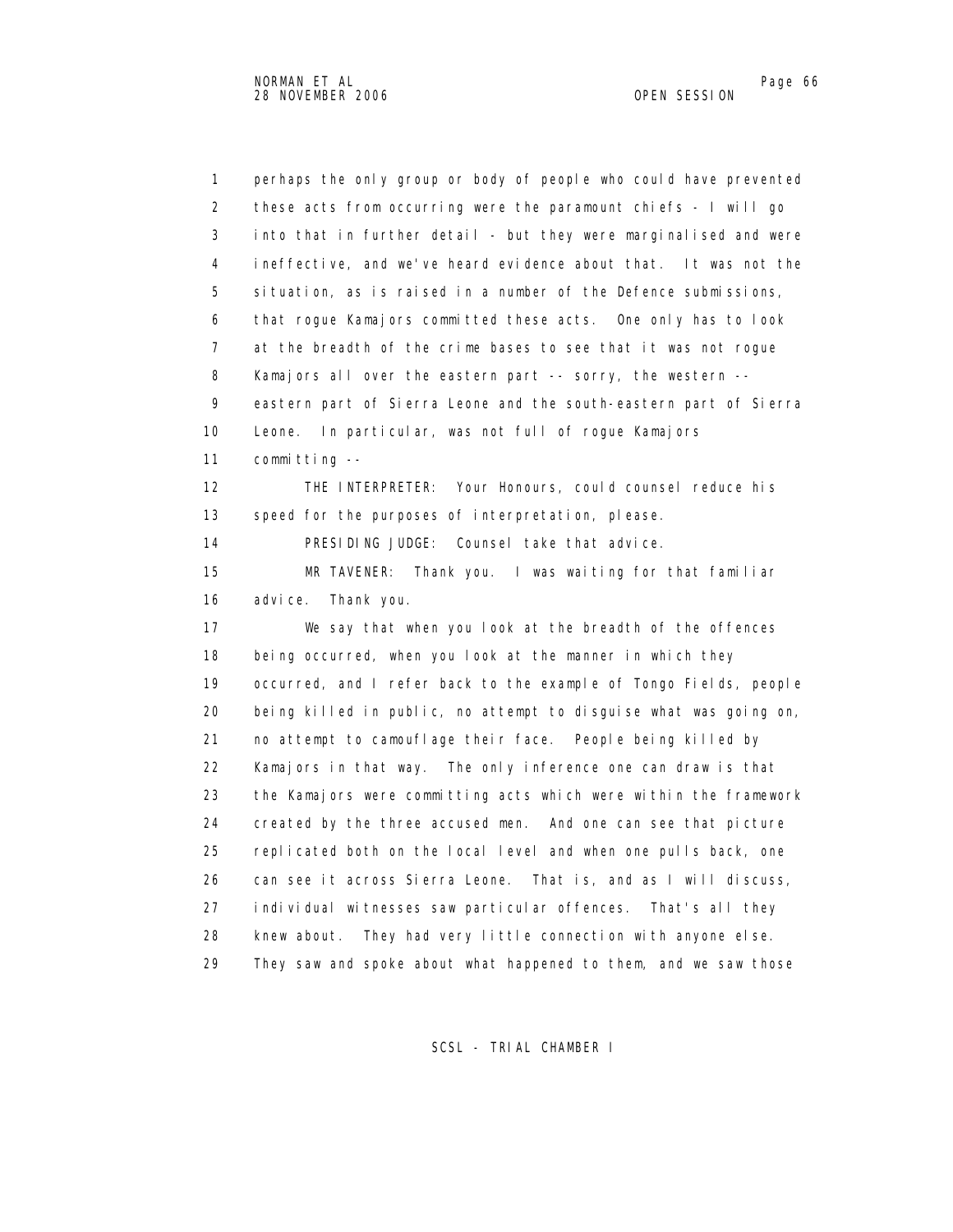1 witnesses in Court. However, we can also look -- draw back and 2 look down from above and see those type of offences occurring 3 across Sierra Leone, and it cannot be said as a matter of logic 4 and as a matter of evidence that they were committed by rogue 5 Kamajors.

 6 The Prosecution maintains that at all times the CDF or the 7 Kamajors, and I won't discuss the difference because I am sure we 8 are all aware of the Kamajors being a substantial part of the CDF 9 and the nature of the Civilian Defence Force, but at all times 10 the CDF or the Kamajors were under the control of the three 11 accused persons; Norman, Fofana and Kondewa were at the very 12 heart of the organisation. As a witness said, TF2-008, Norman, 13 Fofana and Kondewa had the executive power of the Kamajor 14 society. These people, nobody can take a decision in the absence 15 of this group. Whatever happened, they came together because 16 they are the leaders, and the Kamajors look up to them.

 17 As I've mentioned the CDF, and the major component being 18 the Kamajors, was an organised fighting body, and I will come to 19 why that is so. They were fighting, and this mantra was often 20 cited in court and repeated quite often, they were fighting for 21 the return of the Kabbah government, the return of the 22 constitutional government, but that doesn't justify the manner in 23 which they conducted the war. It appeared to be put forward as a 24 form of justification; clearly it is not.

 25 There were options available as to how a war is conducted 26 and, indeed, how this war could have been conducted. The three 27 men at the top of the CDF chain, of the organisation, chose to 28 create an ordered framework, a system of instructions and rules, 29 such that the competence, for example, as I've said, kill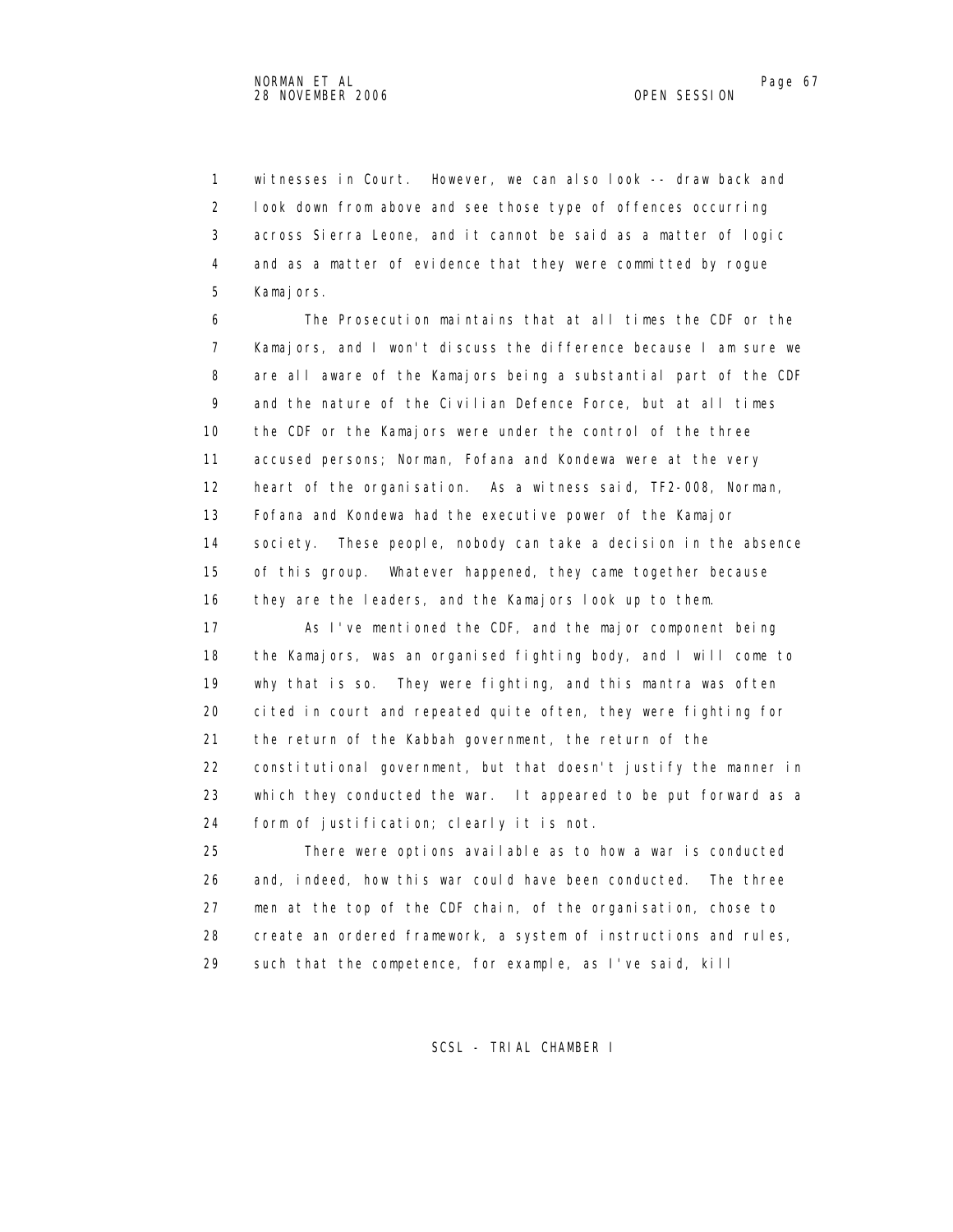1 civilians, burn houses, loot, and they could use child soldiers, 2 and they could do that openly, they could do it across Sierra 3 Leone.

 4 The war could have been fought in such a way by the CDF 5 that criminal offences would not have been committed. There was 6 no need, I suggest, to adopt the policy of total war; win at all 7 costs. But that is what the three accused men did, they 8 implemented that policy, it was carried out by the Kamajors. 9 I think it was Mr Penfold who said that they were fighting 10 fire with fire. Again, that's not a justification. They 11 certainly achieved that result, however. They certainly did 12 fight fire with fire. To the villager facing someone with a 13 machete, and we heard from the witness who stood in a queue 14 whilst waiting for his neck to be chopped, and we saw that 15 witness with the scar on the back of his neck. To that 16 particular witness, for instance, it did not matter whether the 17 person wielding the machete was a rebel or someone fighting for 18 the return of the constitutional government, and that is the 19 position. It is accepted the rebels used and committed many 20 offences. However, that does not justify, and particularly from 21 the villager's point of view, it doesn't matter whether it was a 22 rebel or a person fighting for the return of the constitutional 23 government. To return to that issue, the nexus between each of 24 the accused men and the crimes committed is established by their 25 acts and their words, which I will come onto.

 26 In arriving at actual verdicts, the trial Court, I submit, 27 will apply your combined knowledge and experience. The Court has 28 heard from many witnesses, and also a large number of documents. 29 I suggest the witnesses who testified about crimes, they did so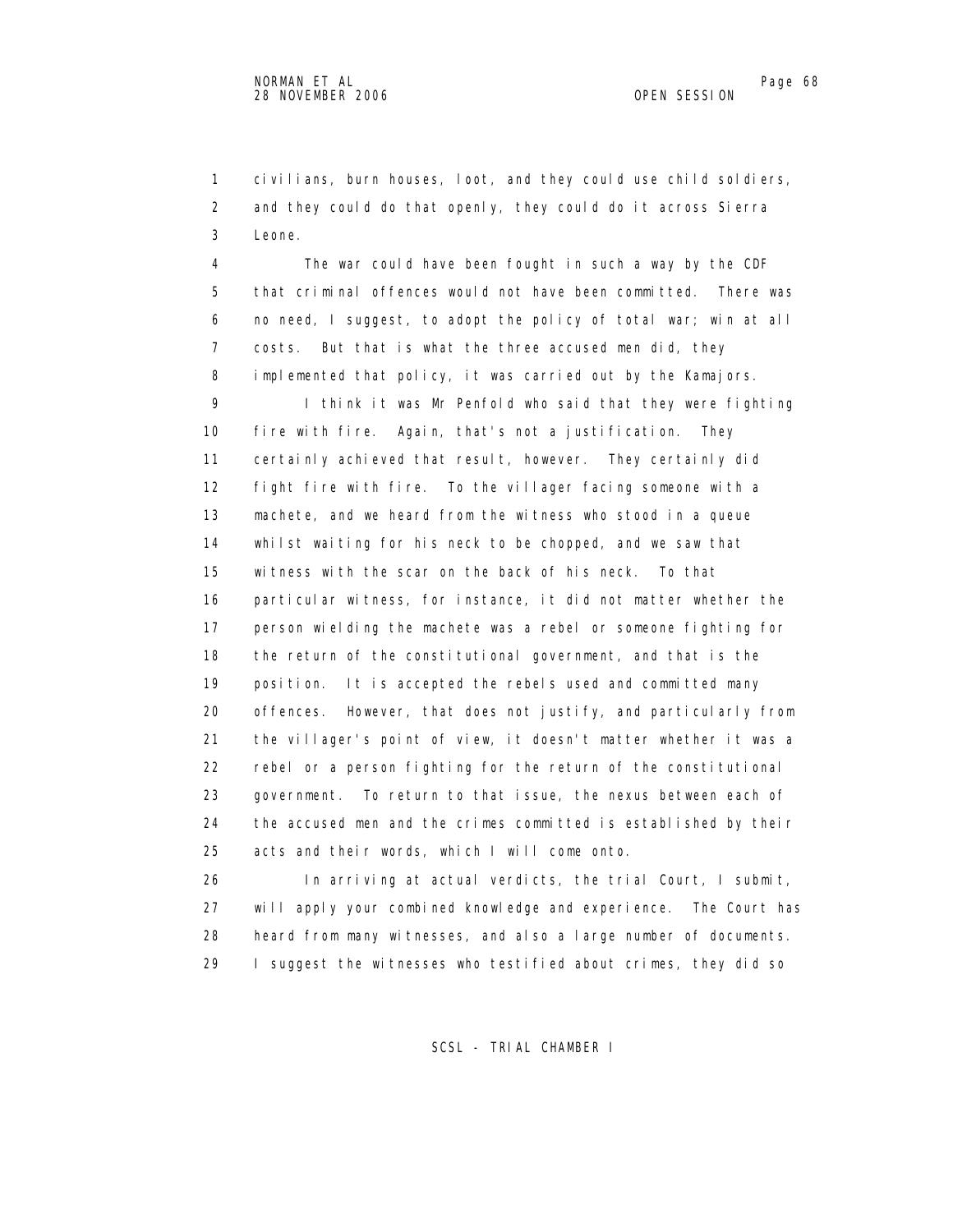1 without guile, they did so without vindictiveness. To an 2 objective observer, I may not be the one, but to an objective 3 observer I would suggest that these people, the witnesses simply 4 related the story about how particular events impacted upon their 5 life. Quite often, and perhaps in national jurisdictions, 6 witnesses testify and they bring along with them a baggage of 7 bias, a baggage of -- they may misstate what they said, they may 8 exaggerate, they may guild in some way.

 9 The Prosecution's submission is when one looks at the 10 witnesses who testified about the crimes inflicted upon them, 11 they did so in a way that gave them great credibility, I submit. 12 They appeared not to be motivated, I suggest, by revenge or a 13 need to somehow get even with anyone, and that's why the 14 Prosecution places, and suggests this Court can as well, places a 15 great deal of weight on what those witnesses told the Court. 16 It's not an easy matter to testify about such events, but they 17 did so, I would suggest, with dignity.

 18 However, the Court has an advantage over the witnesses 19 you've heard, and that is you've seen and heard stories from 20 across the range of events that occurred in Sierra Leone. As 21 I've mentioned, you've heard witnesses speak about individual 22 events which occurred to them at the village level. You've also 23 heard experts talk about the global view, whether or not the 24 Kamajors was an organised fighting force. So Your Honours are in 25 a far better position than most witnesses were, because you will 26 have had the opportunity of seeing this story from a variety of 27 angles.

 28 You also heard from a number of Defence witnesses who came 29 along and said, "I know nothing," or "I saw nothing." It's a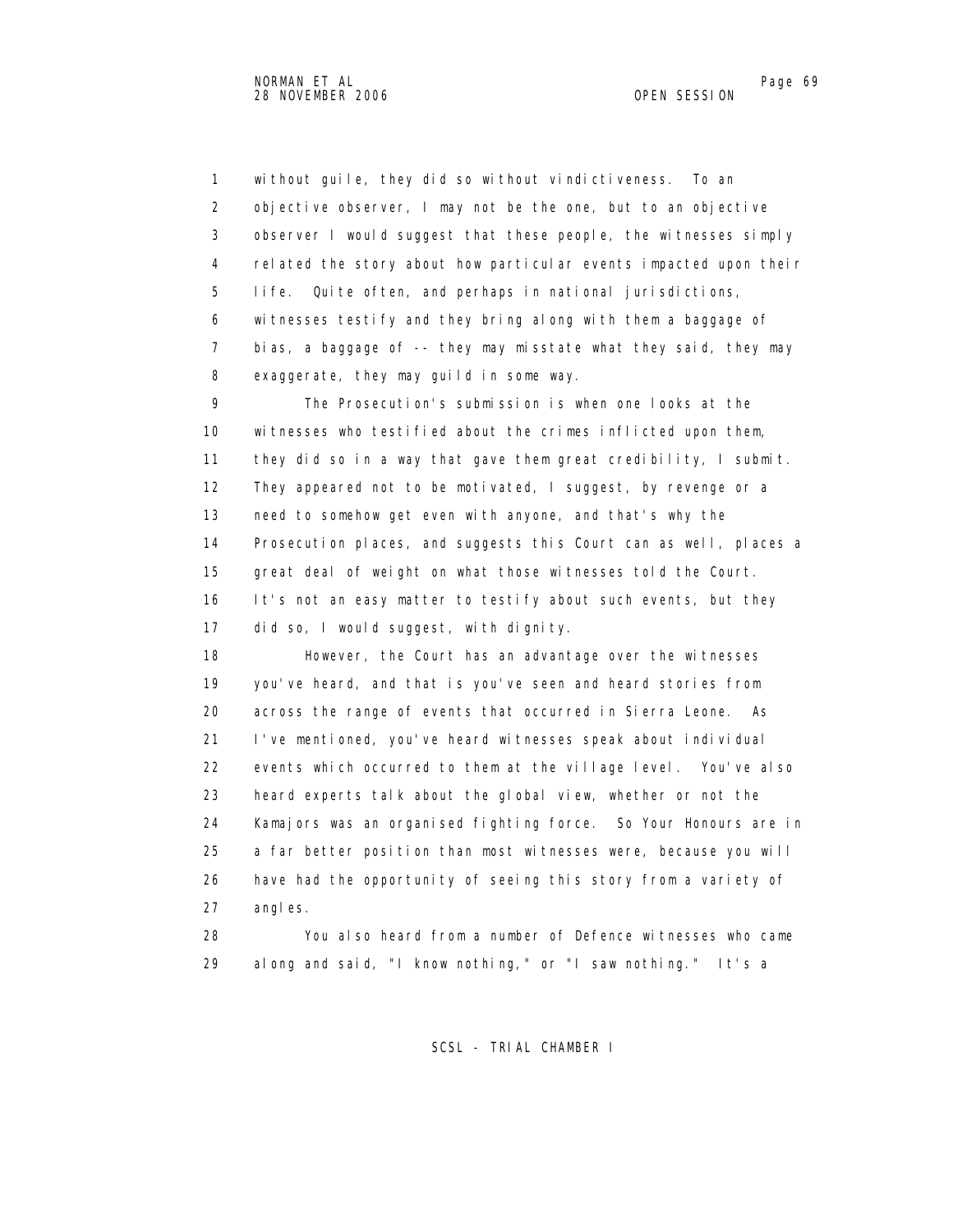1 false logic, I would suggest, to say because a witness came along 2 and said this didn't happen or I didn't know about it, does not 3 mean it did not happen. I think all you can say about such a 4 witness is they didn't know anything about that particular 5 matter.

 6 As I've mentioned, the witnesses who spoke about the crimes 7 did so with dignity and I suggest also they were, in some ways, 8 because of their lack of bias, their lack of guile, they acted 9 like cameras; they simply repeated or told you what had happened 10 to them. I contrast that with Defence witnesses who were more 11 often than not concerned Kamajors who came along to testify for 12 their former comrades. Again, that is simply an issue to take 13 into account when assessing weight placed on individual 14 testimony. It's not my intention to go through and argue about 15 whether one should believe this witness or another witness, but I 16 suggest to you, the witnesses who came along on behalf of the 17 Prosecution and spoke did so with a great deal of credibility and 18 reliability. They were not, as I mentioned, concerned Kamajors; 19 they did not take sides. They were not rebels, they were not 20 Kamajors. They were just, in many ways, unfortunate to be in a 21 particular place at a particular time.

 22 As I've mentioned, we heard from people who were at Base 23 Zero, we heard from insiders. We heard from witnesses who had no 24 connection with anyone else, but they repeated and the pattern 25 became quite obvious after a while. These offences occurred over 26 Sierra Leone, in particular, the eastern and south-eastern areas. 27 So that pattern then becomes very important, I'd suggest or 28 submit, when considering what weight to place on individual 29 witness's testimony. And when one does that, there is a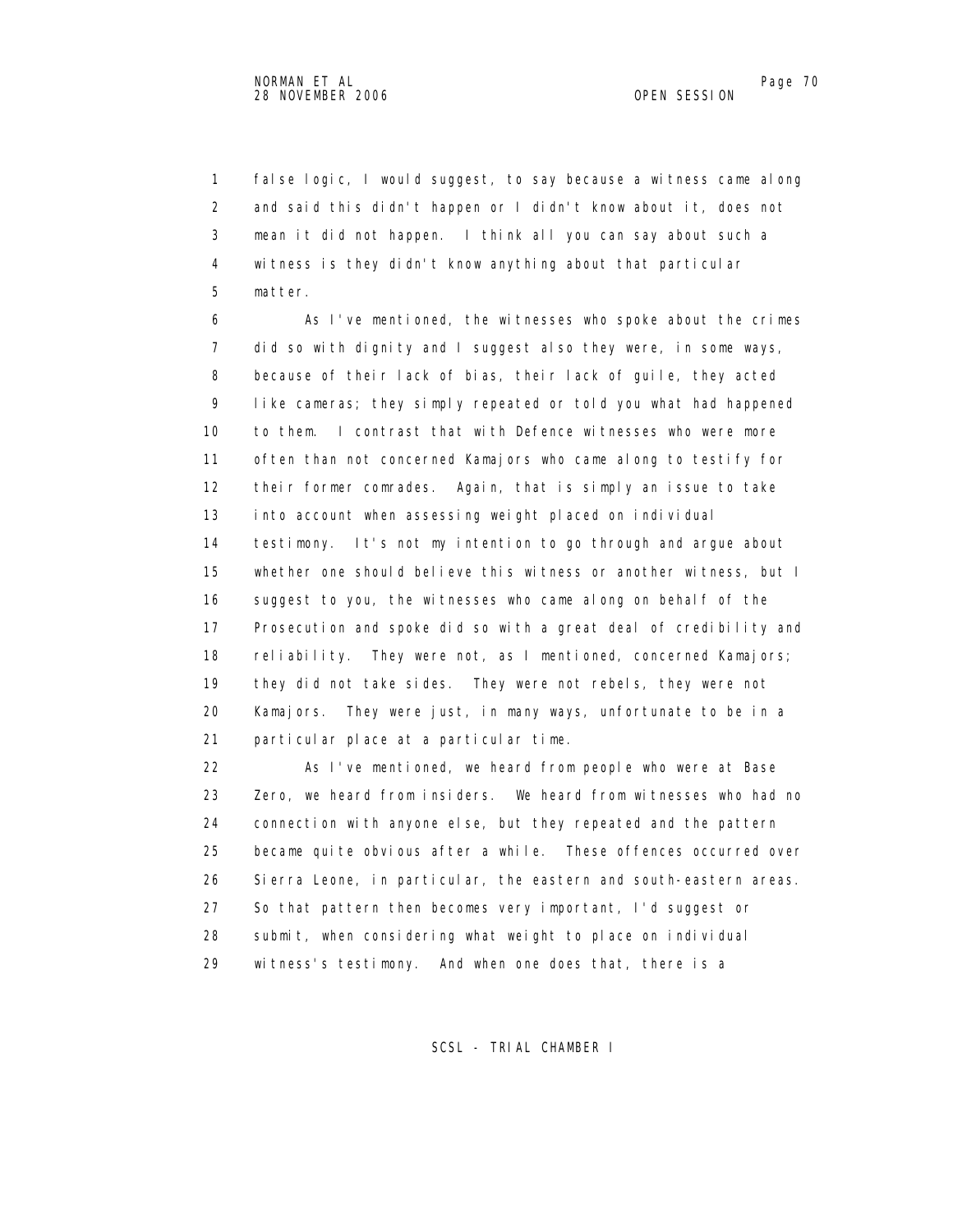1 consistency throughout. There is a consistency of reporting to 2 the Court as to what happened.

 3 As I mentioned, the Prosecution submits that all the 4 offences on the indictment have been made out. They have been 5 put threw, as has already been mentioned, a filter of the Rule 98 6 process, and I'd submit that the evidence produced by the Defence 7 counsel in their portion of the trial did not have a significant 8 impact on the considerations of whether or not those offences 9 took place.

 10 Now, obviously the Court has not yet considered the weight 11 and reliability to be attached to the evidence, but in the 12 Prosecution's submission, when that exercise is completed, you 13 will be satisfied that each of those events took place. When one 14 looks at, as I've said, what was raised by Defence, to a large 15 extent, I would submit, the crime bases were not weakened in 16 anyway. Nothing significant has changed in those terms since the 17 Rule 98 exercise.

 18 An issue raised by Defence counsel, and certainly one for 19 consideration by the Court, is how to determine which witness to 20 accept or believe. One must not simply look at that witness, as 21 has already been mentioned this morning, in a vacuum. The 22 evidence can be tested about what other witnesses said and also 23 by Your Honours' application of your combined knowledge and 24 experience.

 25 For example, MT Collier testified for some extensive period 26 of time about the nature of Kamajors and, in particular, their 27 behaviour at Base Zero, and what he knew about it. But, 28 ultimately, from memory, his last words about what he knew about 29 Kamajors was that they ate rice and went away. You then look at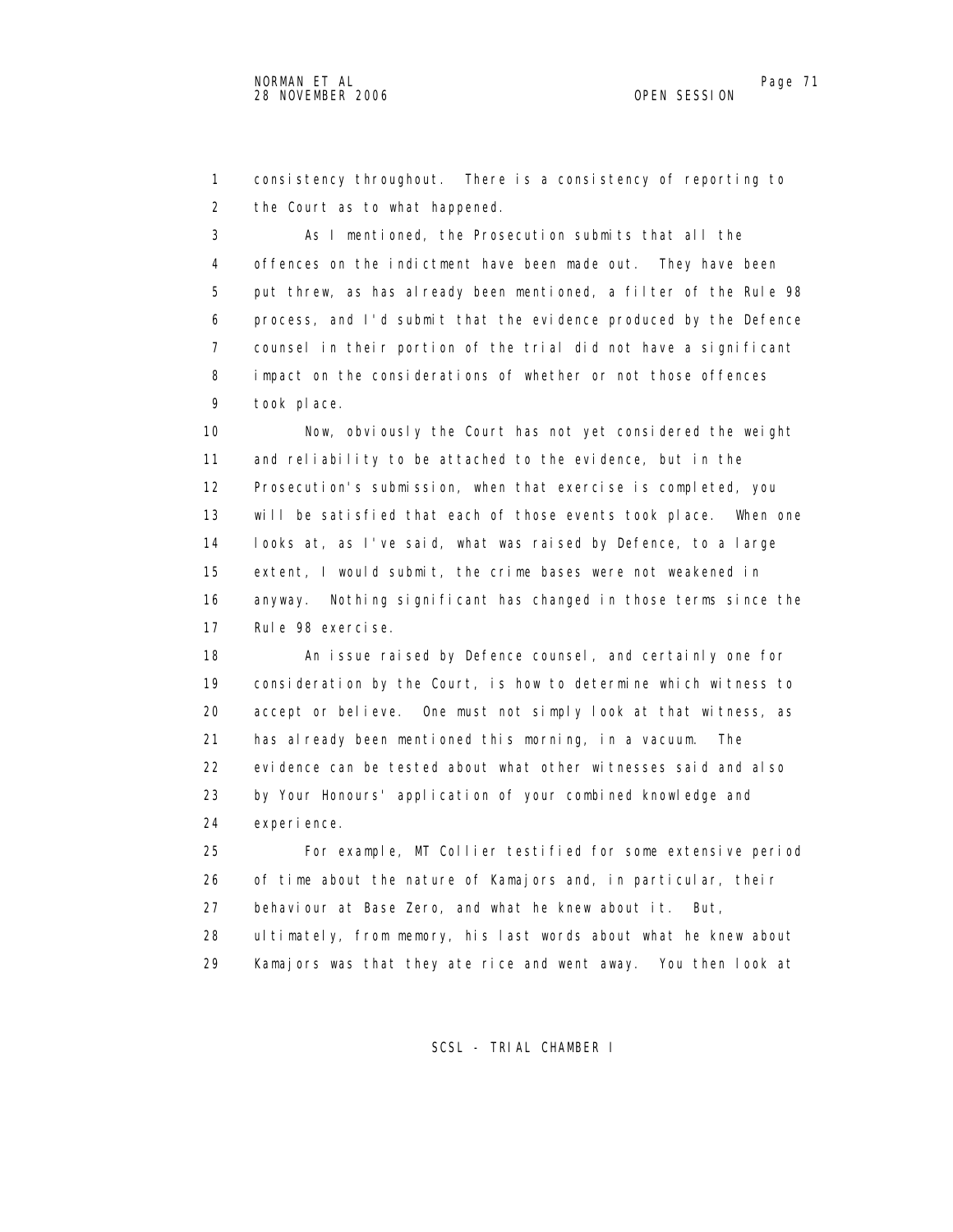1 his evidence in terms of his final comment. I'd suggest a person 2 such as MT Collier is indeed raised by Defence counsel as someone 3 upon whom you can place some weight. His final words, departing 4 words to the Court are such that you would not place any weight 5 on his evidence. 6 So those are the types of issues you look at, whether or 7 not, one -- 8 JUDGE ITOE: What are these his parting words? Can you 9 rephrase? 10 MR TAVENER: His parting words, from memory, Your Honour, 11 were the Kamajors -- "they came, they ate rice, and they left." 12 I may be paraphrasing. I'm sure my friends will pick me up if I 13 am. It was they came, they ate rice, they left. 14 JUDGE ITOE: Thank you. 15 MR TAVENER: It's not only what the witness said, how he 16 says it, but also in a trial such as this where there has been 17 such a voluminous amount of evidence, you look at whether or not 18 it's consistent with other witnesses. One should be satisfied as 19 to their credibility and reliability, and that's the process, I 20 suggest, the Court is obliged to do. 21 There is an annexure provided which indicates which 22 witnesses deal with various crime bases. There are a number of 23 crimes bases, as are indicated on the document, that were not 24 challenged. So, in our submission, having put forward the 25 evidence to the level of the Rule 98, having observed and taken 26 note of the Defence witnesses called during their part of the 27 trial, we would say the crime bases have been established. 28 Having said that, the next issue is the offences occurred. 29 Without -- as I say, I'm not going to refer to all the detail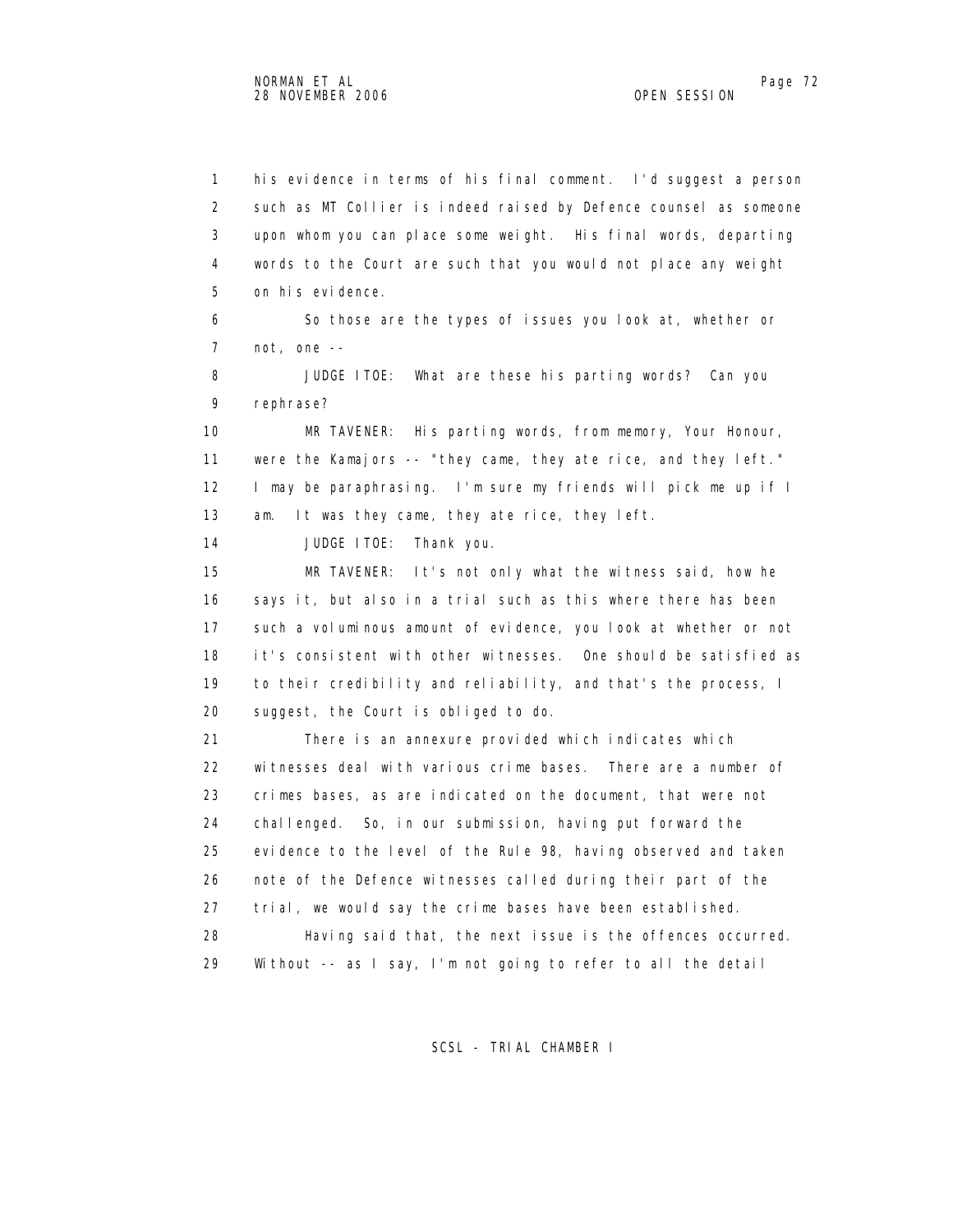1 that has been compiled and submitted. Having established, we 2 would say, the offences have been committed, the question is: 3 Why did they occur and, later on, how did they occur.

 4 Going briefly over the background of the Kamajors, they 5 were originally hunters and, it's accepted, at one time they 6 assisted the Sierra Leone Army as scouts. They had a history, 7 they had rules, they had traditions, they were controlled by 8 their chiefs. The war changed that position as, indeed, the war 9 changed many matters. It had a significant impact on prevailing 10 social structures and people committed offences they otherwise 11 would not have committed; that is, matters were changed so much 12 that the person who was a farmer, a few months later, is killing 13 someone in Tongo. Again, it is accepted that the Kamajors who 14 fought within the CDF contained some of the original elements, 15 some of the people who were once hunters prior to the war. By a 16 process established by the three accused men, the Kamajors 17 changed into a military organisation, capable of conducting 18 offensive operations against an equally organised rebel force 19 and, indeed, ultimately overcoming that force.

 20 There was no offence on the indictment committed by way of 21 that process. What was done, and this is a matter of evidence, 22 was the introduction of new secret societies by the High Priest. 23 Certain rituals, which included giving a person a belief in being 24 bulletproof, indeed, as we heard, many witnesses still held that 25 belief. Those factors shifted the social structure; it shifted 26 the loyalty and competence away from their chiefs to Mr Norman, 27 Fofana and Kondewa.

 28 So the Kamajors, and this is a matter quite often raised by 29 Defence and relied upon, the Kamajors were not the Kamajors who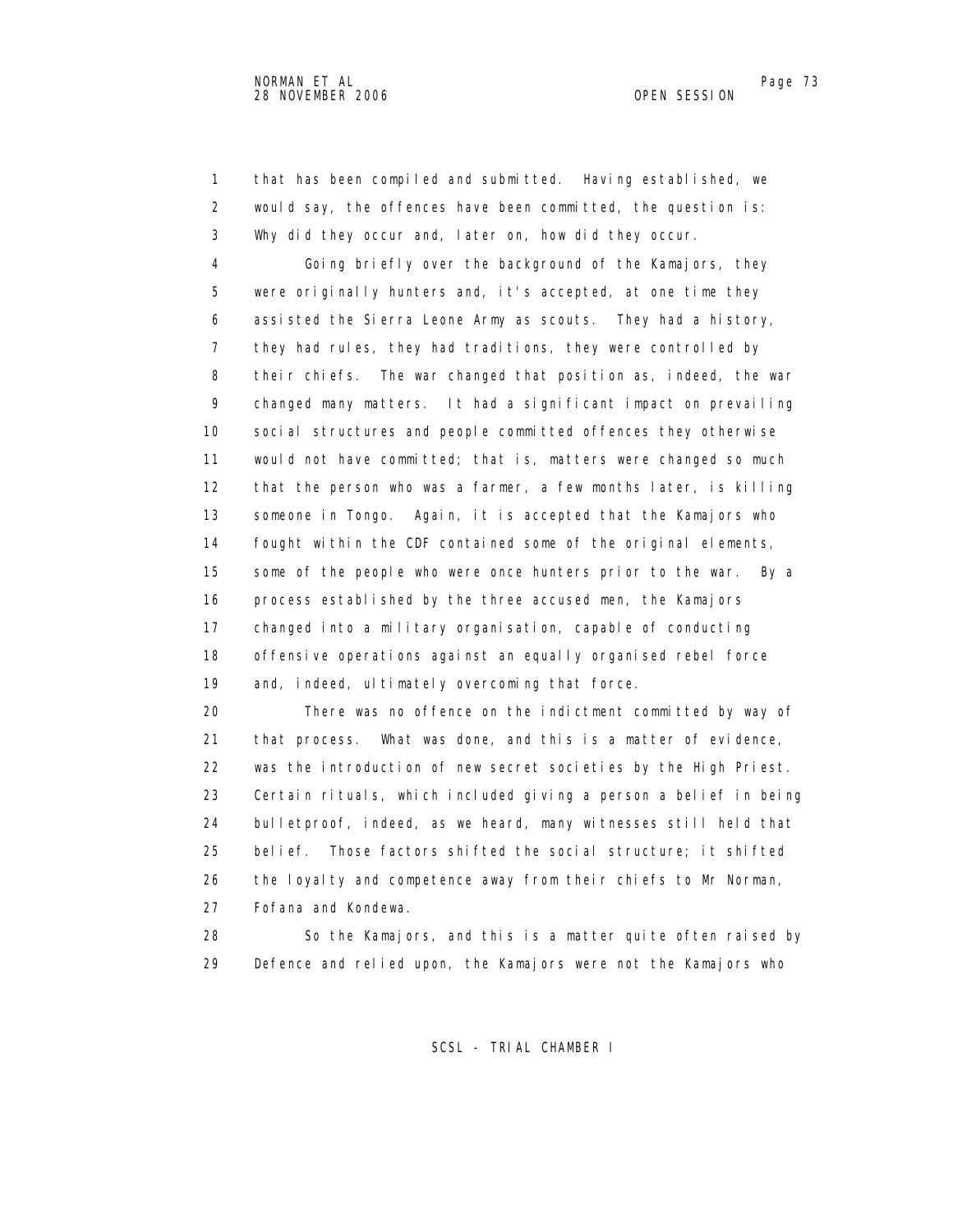1 were hunters, were not the Kamajors who may well have been 2 scouts. They were included in the final or in the final group 3 that was involved in overcoming the rebels, but these were no 4 longer persons screened by their chiefs. They were no longer 5 people whose first loyalty was to their chiefs, it was to the 6 three accused men, and all that changed due to the exigencies of 7 the war.

 8 Now, in order for the Kamajors to become a successful 9 fighting force, there had to be such changes. The Kamajors of 10 old, the hunters, the scouts, were not in a position to take on 11 an organised fighting force such as the rebels. Again, no 12 offence has been committed at that stage. There is a need to 13 change the nature of the competence or the fighting people you 14 have under your control, and that's what the three men went about 15 doing. Norman applied his military training and experiences; he 16 used the resources available to him. Ultimately, the three men 17 were in absolute control. No one did or could challenge their 18 leadership. Again, up until that stage, there is no offence 19 being committed.

 20 If indeed the Kamajors were still operating under the old 21 regime, then the War Council would have had more impact. The War 22 Council, the collection of chief and others, would have had a 23 greater degree of control over what was happening in the war. As 24 it turned out, we've heard from witnesses who spoke about the War 25 Council, it did not have any control over the war. It lasted for 26 a relatively short period of time. It wasn't consisting of 27 military men. It met once in Kenema after the Kamajors came out 28 of the bush. That was it. It was a very ineffectual body at the 29 most. At its highest, it simply provided some advice to Chief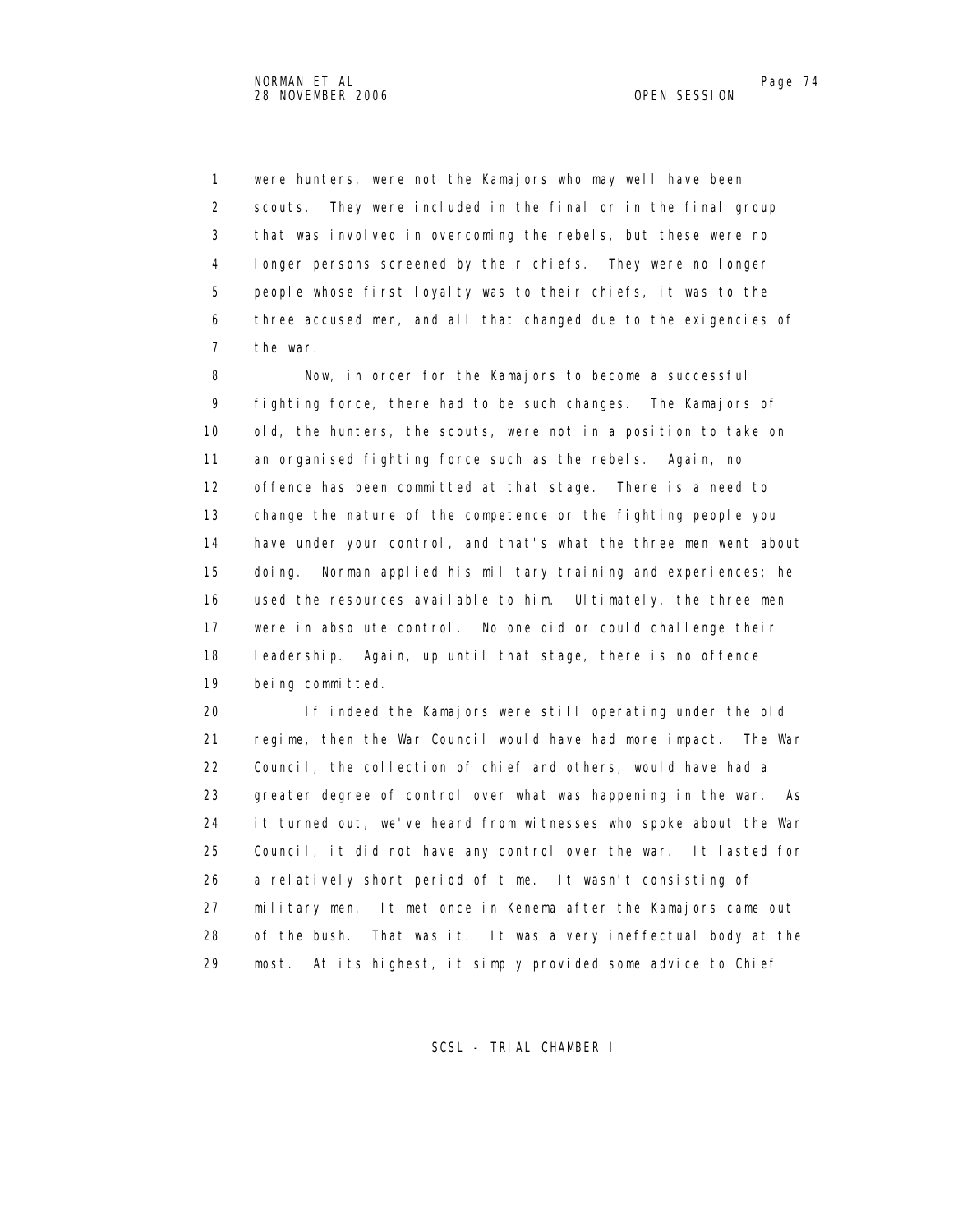1 Norman. So that in itself indicates the changing of the 2 structure.

 3 The fact that the War Council did not and could not run the 4 war is yet another demonstration of how the Kamajors involved in 5 the fighting against the rebels, particularly in late 1997/1998, 6 had changed. Some issue was raised, at times, people were 7 initiated without being required to fight, particularly older 8 people. That is of no great significance. In order to fight, 9 however, one was made bulletproof. The metamorphosis of the 10 Kamajors, indeed the CDF, was achieved in a fairly short time by 11 the force of Norman's personality and his status as deputy 12 defence minister and national coordinator. It was also achieved 13 through the arcane and sometimes violent practices of Kondewa, 14 and is achieved through the unquestioned support and loyalty of 15 Fofana. The model of the village of Talia is behind us. I don't 16 wish to refer to it in any great extent but these men, those 17 three men, the three accused lived and worked and directed the 18 activities of the CDF in a very small area. The village is quite 19 small in Talia. One can see on the model the barri, a number of 20 houses around the barri, that is where the three men lived. It 21 was a very small collection. Three men ran the CDF. There were 22 other people I will speak about, who assisted them, given various 23 titles, but those three men were the core of the CDF. They gave 24 the orders. They set the framework under which the combatants 25 operated. They set the standard. Win at all costs. 26 Certainly the CDF, as an offensive organisation, was not

 27 flawless but one can see from all the evidence it was directed 28 from Base Zero. That was the centre point of the CDF. That is 29 where the combatants went out from to attack other villages.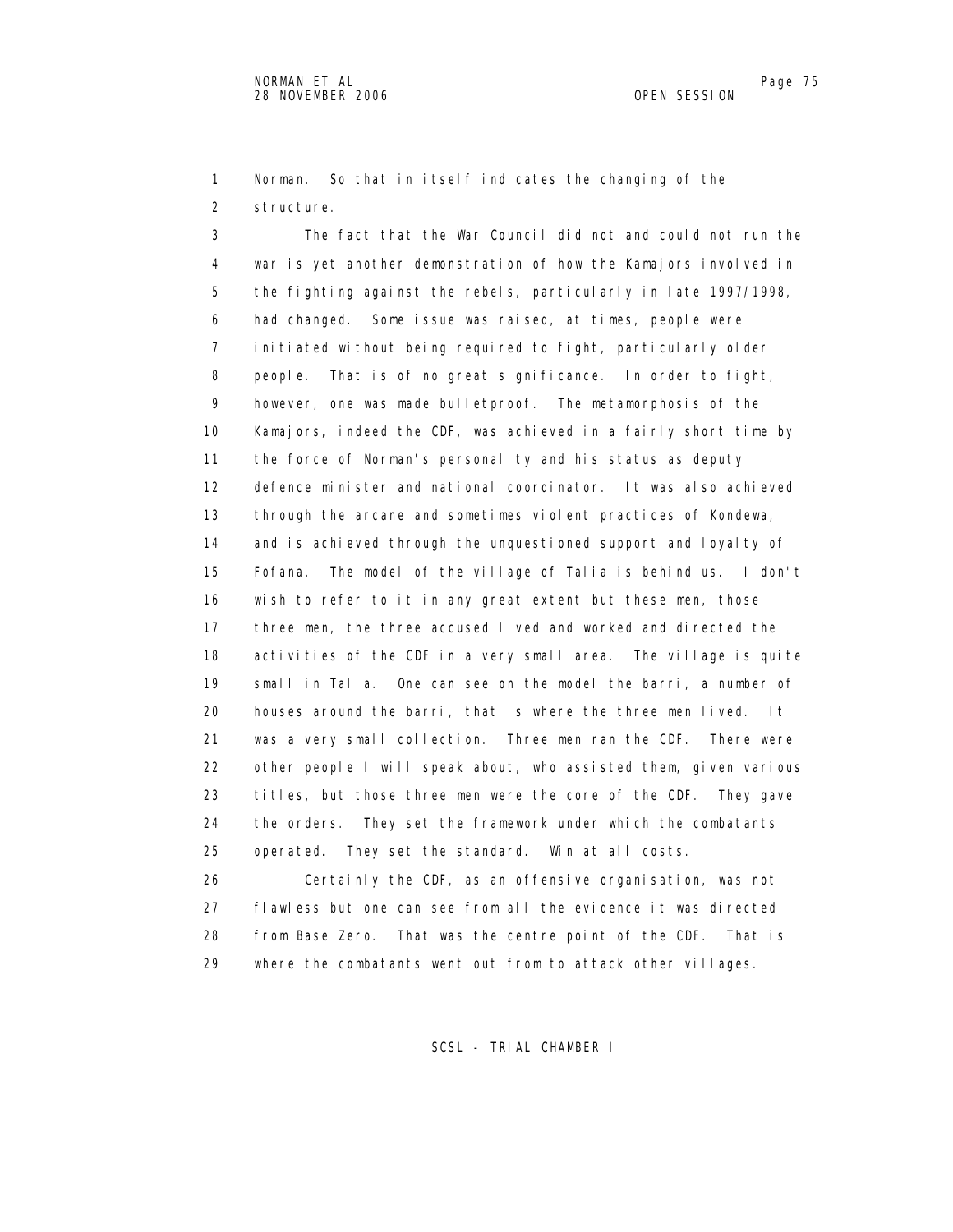1 That is where training occurred. That's where various guns and 2 ammunition came in. Supplies by helicopter and the like. 3 Norman promulgated the orders which was supported by Fofana 4 and had the essential, and it is essential, the essential 5 imprimatur of the high priest. The orders were then disseminated 6 throughout the area in which operations were being conducted. 7 That communication was by a number of means including runners, 8 men on motor bikes and the like. The odd radio. 9 So if we stop there, the accused men, the three accused men 10 have achieved an impressive outcome. They have moulded a 11 fighting force from a disparate group of people who, because of 12 their belief in being bulletproof in the early stages in 13 particular, were willing to attack armed men with guns when they 14 themselves were only armed with machetes and sticks and the like. 15 So at that stage that is what the three accused men have managed 16 to achieve. And, again, I say though it's hard to distinguish 17 when that achievement was finally finished. 18 However, even at that time, they were included in the ranks 19 of the Kamajors' children under the age of 15 but that's where 20 they could have -- they had the option to conduct a normal war 21 without committing the offences now on the indictment. 22 But the three men chose then to set up a framework, a 23 framework, as I say, of orders to kill anyone who was against 24 them. To kill people who remained in towns held by the rebels. 25 To kill police. To kill police because they continued to 26 function regardless of who was in control of a town, and that is 27 how these offences came into being. 28 The Kamajors, or the combatants, the members of the CDF who

29 were given such orders followed those orders literally. The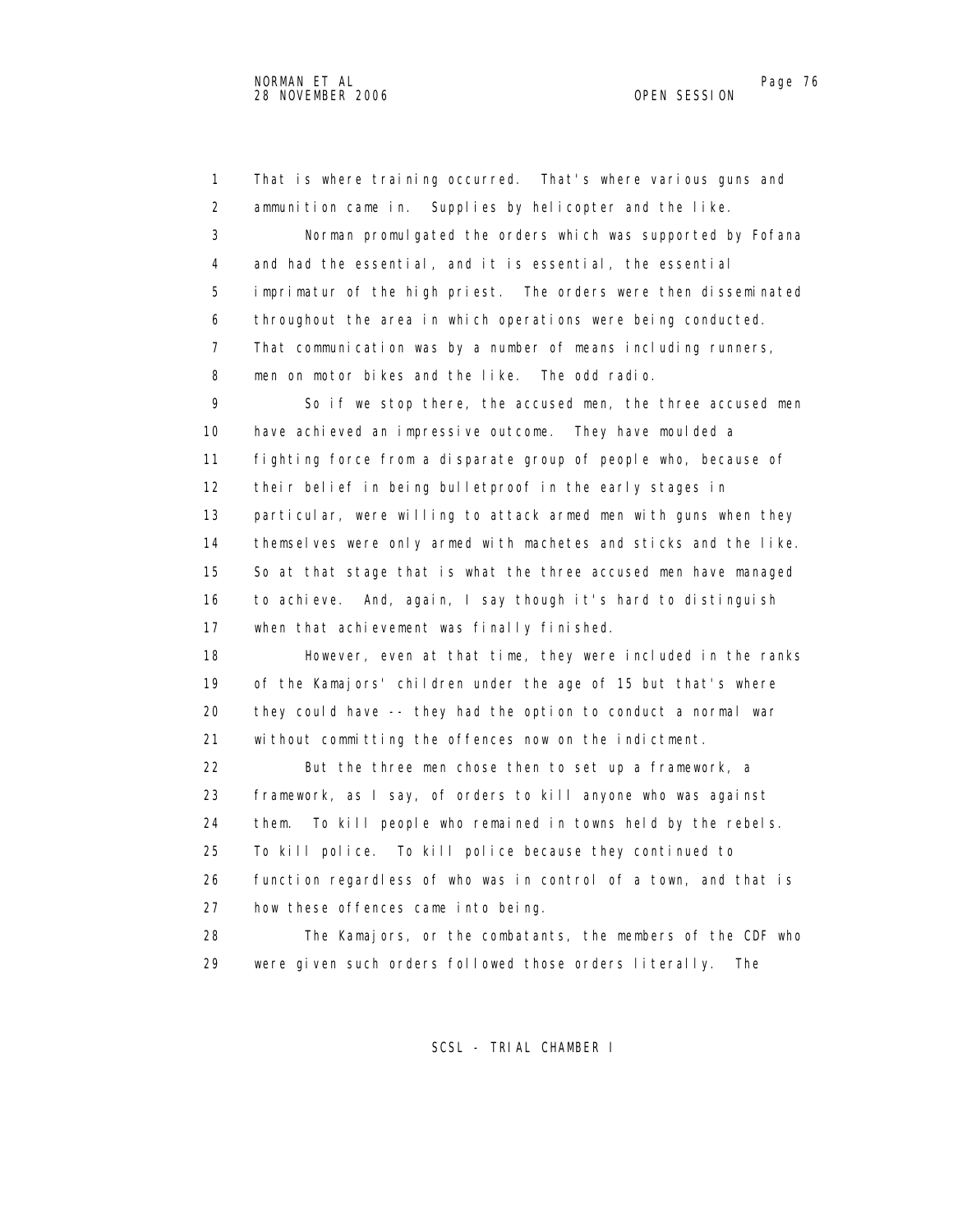1 people to whom the three men gave their orders were very well 2 known to the accused men. They came from the same area. They 3 would be fully aware of the nature of their audience. They gave 4 clear commands: Kill these people. Kill the police. Kill those 5 who have in any way assisted or collaborated with the rebels and, 6 because of the nature of their audience, because of the nature of 7 the organisation they have formed, the loyalty that was owed to 8 them, the respect in which the three men were held, the offences 9 were then committed because the Kamajors executed those orders 10 literally. 11 One only has to look at the consistency of behaviour by the 12 Kamajors in different areas at different times to be satisfied 13 there was a pattern of conduct. And again, and I do repeat this 14 a number of times, the pattern can only be explained by the words 15 "win at all costs." I don't know whether that is a suitable 16 time, Your Honour? 17 PRESIDING JUDGE: We will now recess for lunch and resume 18 at 2.30 p.m. 19 **[Luncheon recess taken at 1.00 p.m.]**  20 [CDF28NOV06D - SM] 21 **Example 21 EXECUSE EXECUSE CONSUMINGLE THE accused Norman present**  22 [Upon resuming at 2.40 p.m.] 23 PRESIDING JUDGE: Mr Tavener, please continue. 24 MR TAVENER: Thank you, Your Honour. My Lord -- 25 PRESIDING JUDGE: Yes. 26 MR JABBI: Just to inform the Court that, indeed, the first 27 accused is now with us in court which was not the situation 28 earlier. And he tells me that he has an explanation to make to 29 the Court.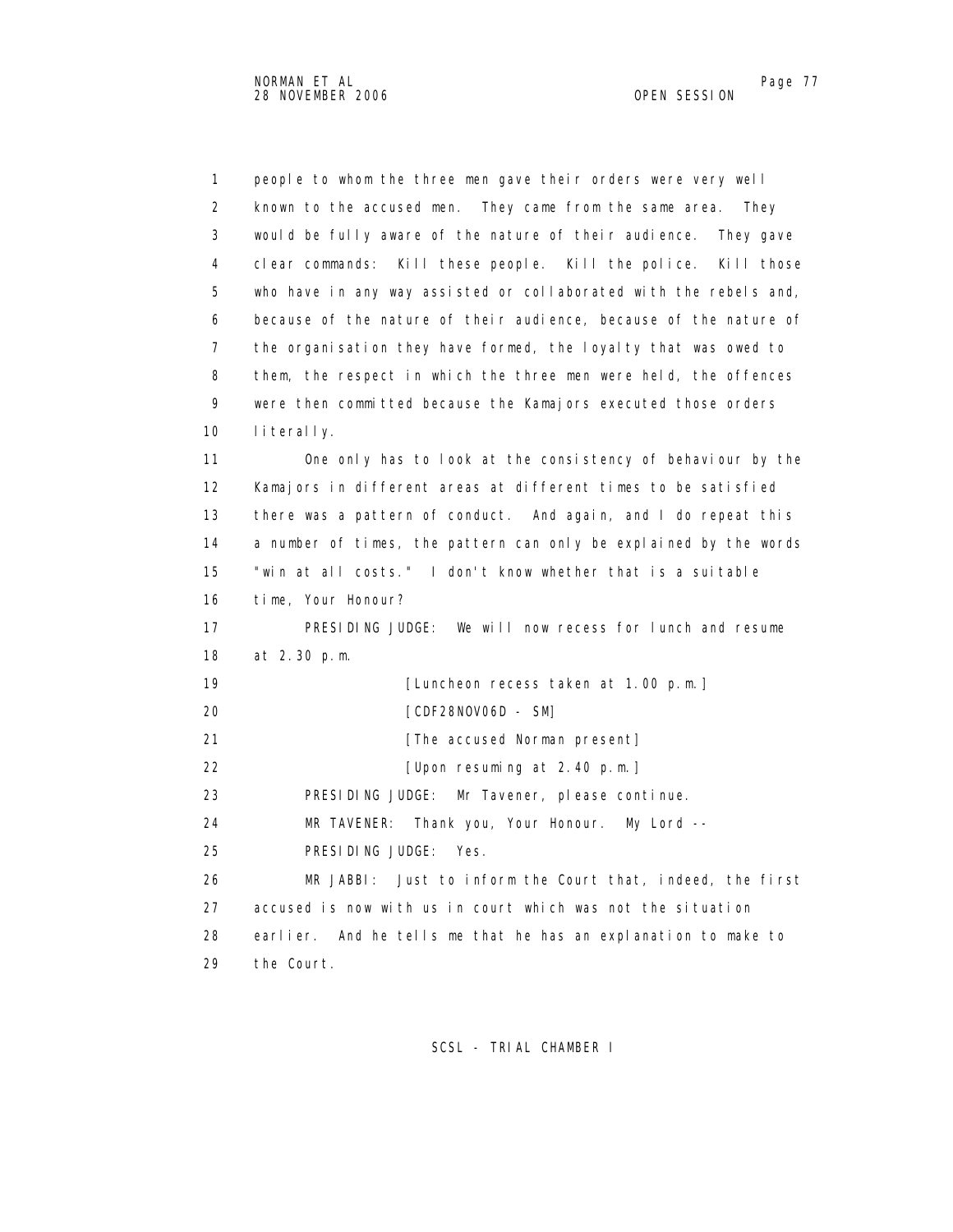1 PRESIDING JUDGE: Well, we can dispense with that in 2 case -- I would just, my preference would be, and I am pretty 3 sure that would be the preference of my colleagues, that we let 4 the records reflect that he's here now, and proceed with the 5 closing argument. Is this explanation of very great importance 6 that the Court must hear it? 7 MR JABBI: I believe so, My Lord. 8 PRESIDING JUDGE: And you guarantee that it's going to be 9 extremely brief so that the rhythm of the process is not 10 disturbed? 11 MR JABBI: I have already indicated that to him, My Lord. 12 PRESIDING JUDGE: Very well. On your assurance then -- 13 MR JABBI: Thank you very much. 14 PRESIDING JUDGE: -- we will let the first accused give his 15 explanation. Mr Norman? 16 THE ACCUSED NORMAN: Yes, My Lord. My Lords, in the first 17 place I will have to apologise for not being here this morning. 18 It was not my intention nor my wish. The documents presented to 19 you was not written by me. However, I protested to the 20 representative of the chief of detention that from the time the 21 Court went into recess, right up to this date, I had not seen him 22 to express to him my concern over my health which was a concern 23 that was expressed to this Court, and the condition is 24 deteriorating every day right up to today. And it is my fear 25 that after the Court retires to consider its decision, my 26 condition will be neglected even further and worse. That is my 27 reason, My Lords. 28 PRESIDING JUDGE: Thank you, Mr Norman. Counsel? The 29 records will reflect that explanation.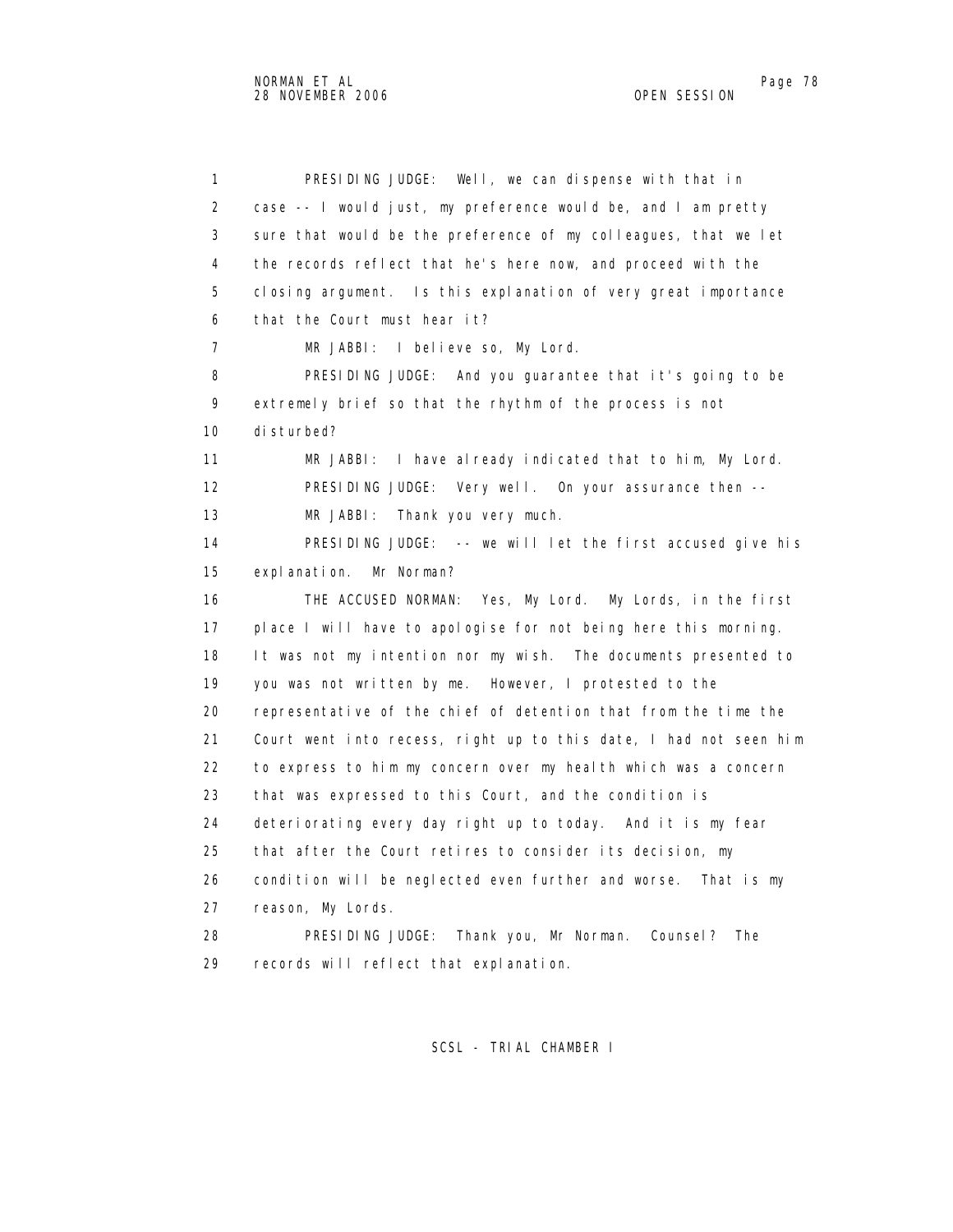1 MR JABBI: Thank you very much.

 2 PRESIDING JUDGE: And I reckon that you will advise your 3 client as to what other remedies are open to him in case he has 4 the serious concern about his health condition. Thank you. 5 Mr Tavener, please continue.

6 MR TAVENER: Thank you, Your Honour.

 7 Turning now to the chronology of events and what can be 8 drawn from the evidence about the chronology, that is, the taking 9 of the towns and the manner in which the Kamajors reclaimed 10 sections of Sierra Leone, the Prosecution would say, as a matter 11 of inference and as a matter of direct evidence, that there was 12 clearly a central command unit, however constituted, overseeing 13 the activities of the Kamajors.

 14 To put it another way, if there was an objective observer 15 watching over Sierra Leone, that person would see the CDF 16 arriving at the same place, at the same time, in large numbers 17 and attacking and often defeating an armed enemy and we would say 18 then that the only reasonable inference that can be drawn was 19 that there was a central command unit. Combatants did not turn 20 up randomly hoping that other combatants would be there and there 21 with the same goal in mind.

 22 Now, that may appear to be stating the obvious, but it's 23 part of addressing the Defence submission that there were rogue 24 elements and that there were no central control simply by looking 25 at the pattern of the attacks, the number of Kamajors involved, 26 the timing and how they came together, that's clearly not the 27 position. You may well, as we did have a witness, a Defence 28 witness for instance, BJ Sei who testified that, according to 29 him, he was significant in the attack on Tongo.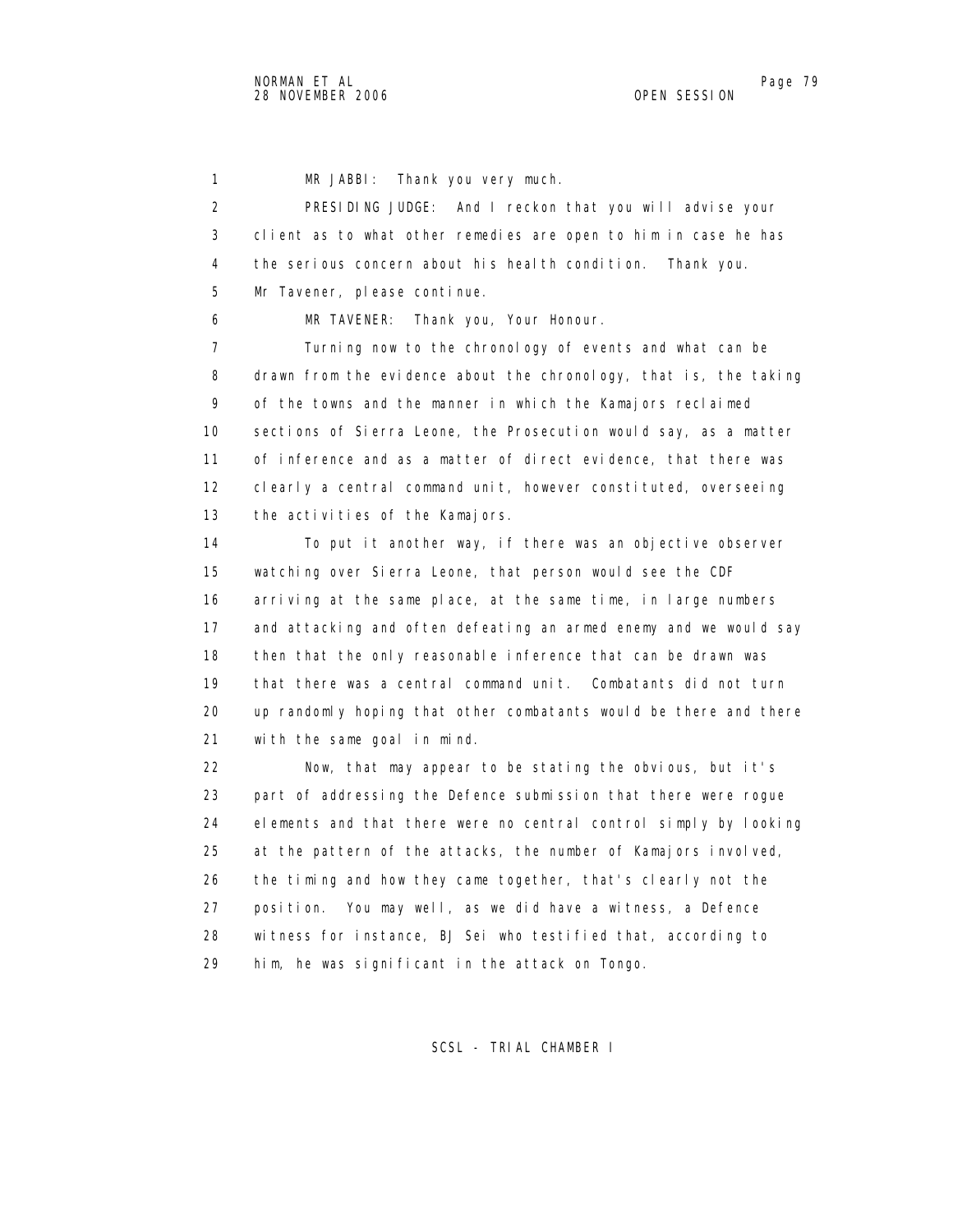1 However, from Mr Sei's point of view, and this is the 2 danger of listening to one witness without looking at the full 3 perspective, from Mr Sei's point of view, he was the Kamajor in 4 charge. However, we heard from witnesses such as TF2-201 that 5 there were many other commanders involved in the attack on Tongo. 6 It was a co-ordinated attack, and TF2-201, for instance, and this 7 is important, was at Base Zero when the attack on Tongo was 8 planned.

 9 So Mr Sei, due to his limited knowledge, his limited 10 understanding, his low, relatively low rank, could well come 11 along to the Court as he did and say: "Well, no, I just planned 12 attacking Tongo by myself." And that is not the case. The case 13 was it was planned at Base Zero; people went out from there; 14 Mr Sei joined in. So that's a relatively important matter, I'd 15 submit, Your Honour, that one has to look carefully at the 16 knowledge of the witnesses, their ability to understand the 17 broader picture and their access to information. And, indeed, we 18 also have Colonel Iron, who was in a position, being a military 19 expert, to look over the evidence, speak to people and give an 20 assessment for the benefit of the Court.

 21 As he said, the CDF was sound though they had some tactical 22 difficulties. That's not to say they were unorganised, but they 23 experienced some practical challenges at the war front.

24 Strategically, they were competent, but as one would except with 25 combatants who are not highly trained they had some tactical 26 issues. They may not have been at the standard of a conventional 27 army but they were effective in the circumstances they faced.

 28 So, I would say again, logically, and by evidence, that was 29 a central command unit, an organising committee that directed the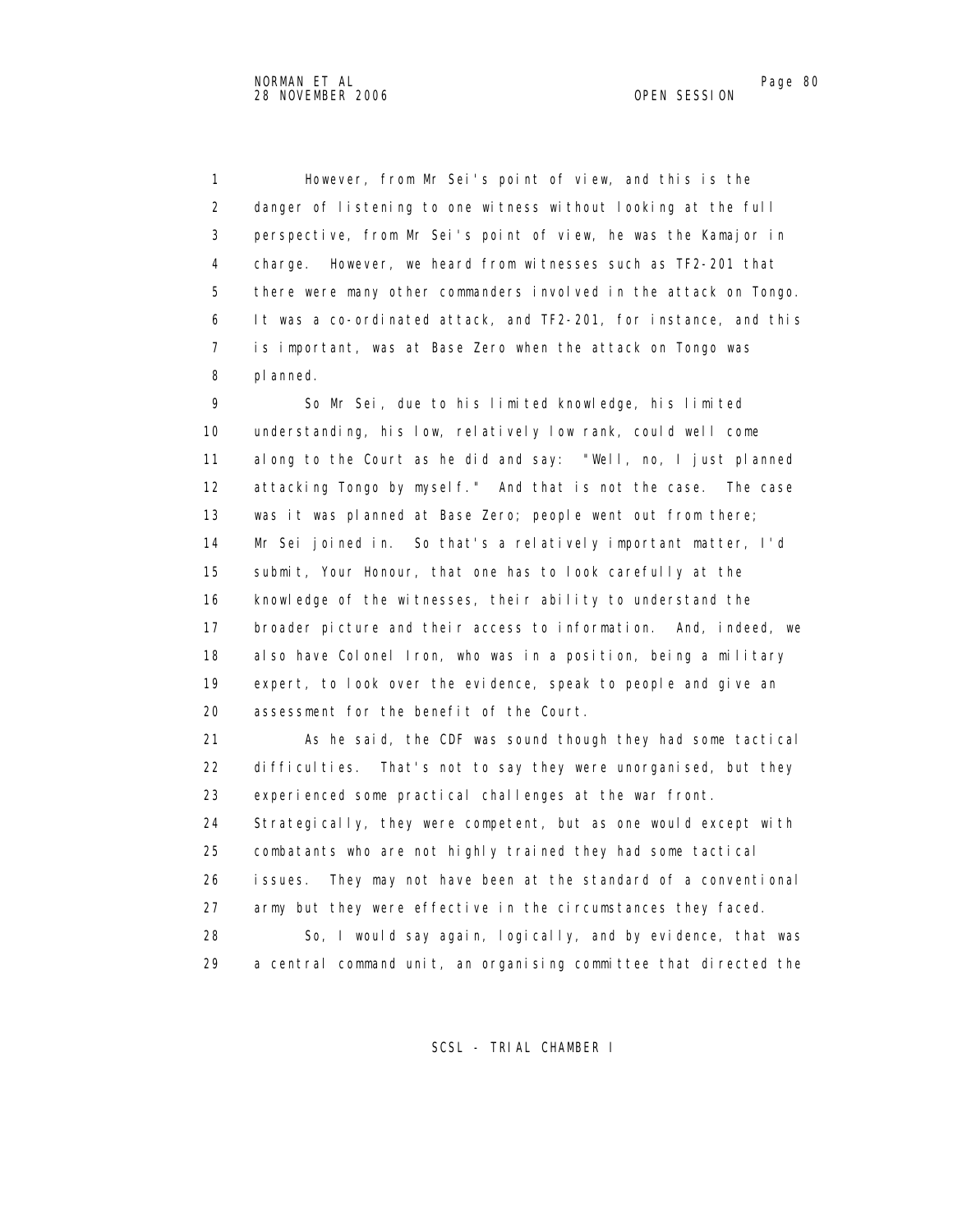1 war and provided the orders by which the CDF carried out their 2 tasks. And again, as to be expected, and as the Defence 3 witnesses demonstrated, not everyone was aware of the source of 4 the particular orders, and that's obviously the same in any 5 organisation. And, as I have mentioned, I will say this very 6 briefly, orders were conveyed from Base Zero by way of radios, 7 runners, motorcycles, nothing unusual in the circumstances, and 8 effective in the circumstances.

 9 To call a witness as Defence did, to say a particular 10 accused, say Fofana, did not give me orders does not assist the 11 case. One needs to look at the structure of the organisation. 12 It may well be that Fofana never gave people on the front line 13 orders, but orders were transmitted, and that's simply a matter 14 of logic, a matter of evidence. And we also know that often 15 before Kamajors went to the front, they were addressed in large 16 public meetings on the playing field near Talia.

 17 So we are at the stage, I would submit, that there was a 18 central command unit of some sort. It was located at Base Zero. 19 There could be no doubt that it was located at Base Zero because 20 that is where training occurred; that is where people gathered; 21 that is where displaced chiefs went to in order to seek refuge. 22 It was the base. It was a nominated place from which offensive 23 action was to occur. It was where helicopters came bringing guns 24 and ammunition.

 25 So the next logical step, I'd suggest, is to look at who 26 formed the central command unit; who was in charge, and then what 27 did they do.

 28 There are only two contenders, as I've mentioned, two 29 groups who could have been in charge of the CDF; the War Council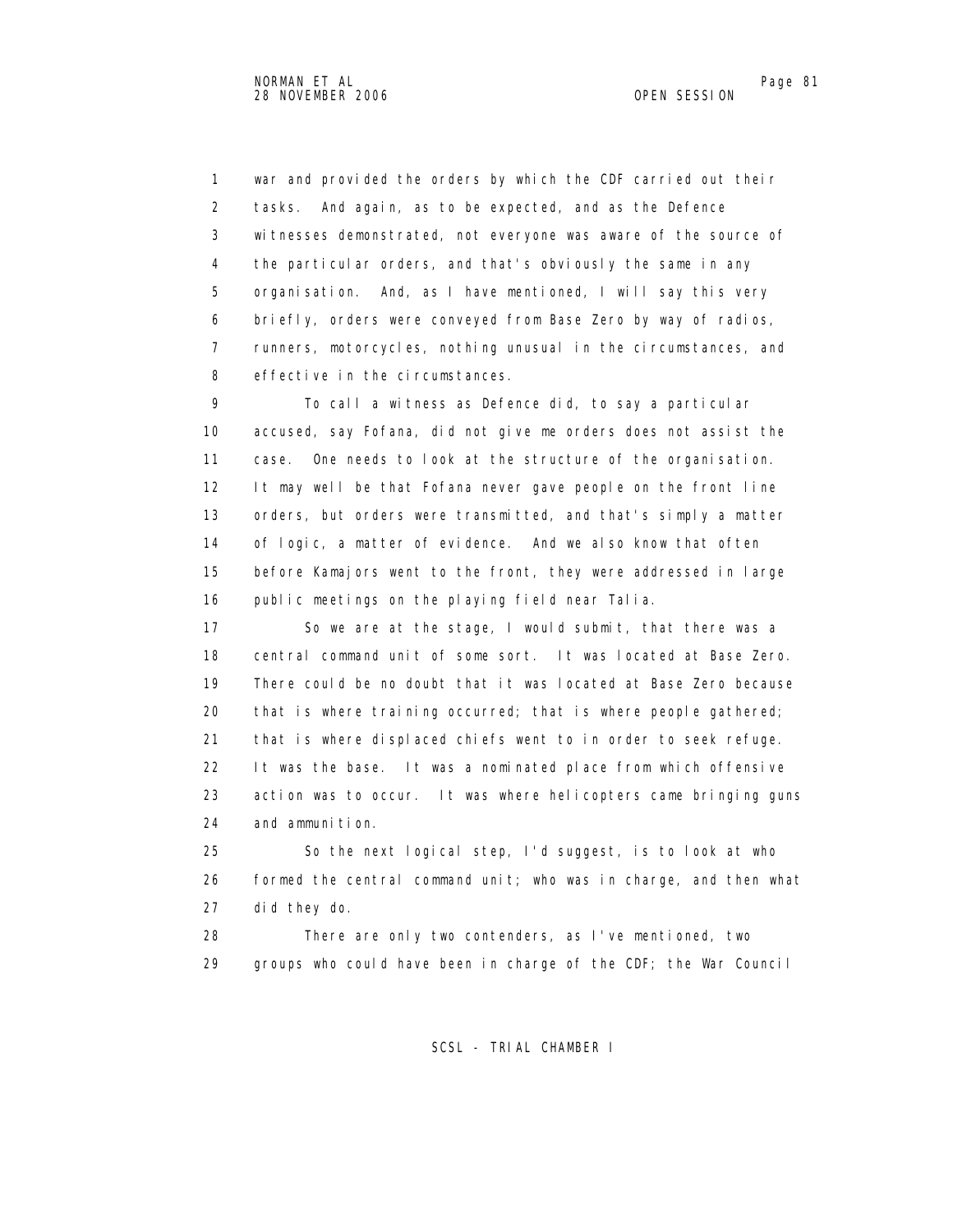1 or the three accused men. And as I have discussed, it wasn't the 2 War Council. We've heard evidence about that, extensive evidence 3 about that. The War Council did not exist for any great length 4 of time, did not keep extensive records, and they were not 5 military men. So the only other contenders are the three accused 6 men.

 7 To this stage I have not spoken directly about the offences 8 but I can, in summary I can say, by a matter of logic and 9 evidence, we can see that Norman, Fofana and Kondewa were the 10 central command unit based at Base Zero organising the CDF which 11 was a military organisation.

 12 Another way, as one of the witnesses described this central 13 command unit, is that of the Father, Son, and Holy Ghost. It's 14 simply another way of expressing the closeness by which these 15 three men worked together.

 16 The three accused men by, and this is in the respective 17 Defence submissions, would have the Court accept they had no 18 active role. Mr Norman in his evidence would have the Court 19 accept he co-ordinated but did very little else. By co-ordinate, 20 it was certainly unclear as to what he meant by coordinate. 21 Mr Fofana would suggest that he was some form of 22 shopkeeper, and Mr Kondewa would submit to the Court that in 23 effect he merely blessed the combatants, made them bulletproof, 24 and then waved them goodbye as they went to the battle front. 25 It is the Prosecution's submission that they are far too 26 modest. Each of them had a very significant role in the CDF. 27 There was no one else, when one looks at the evidence, no one 28 else who was in control of the CDF.

29 The Kamajors, the CDF indeed, but certainly the Kamajors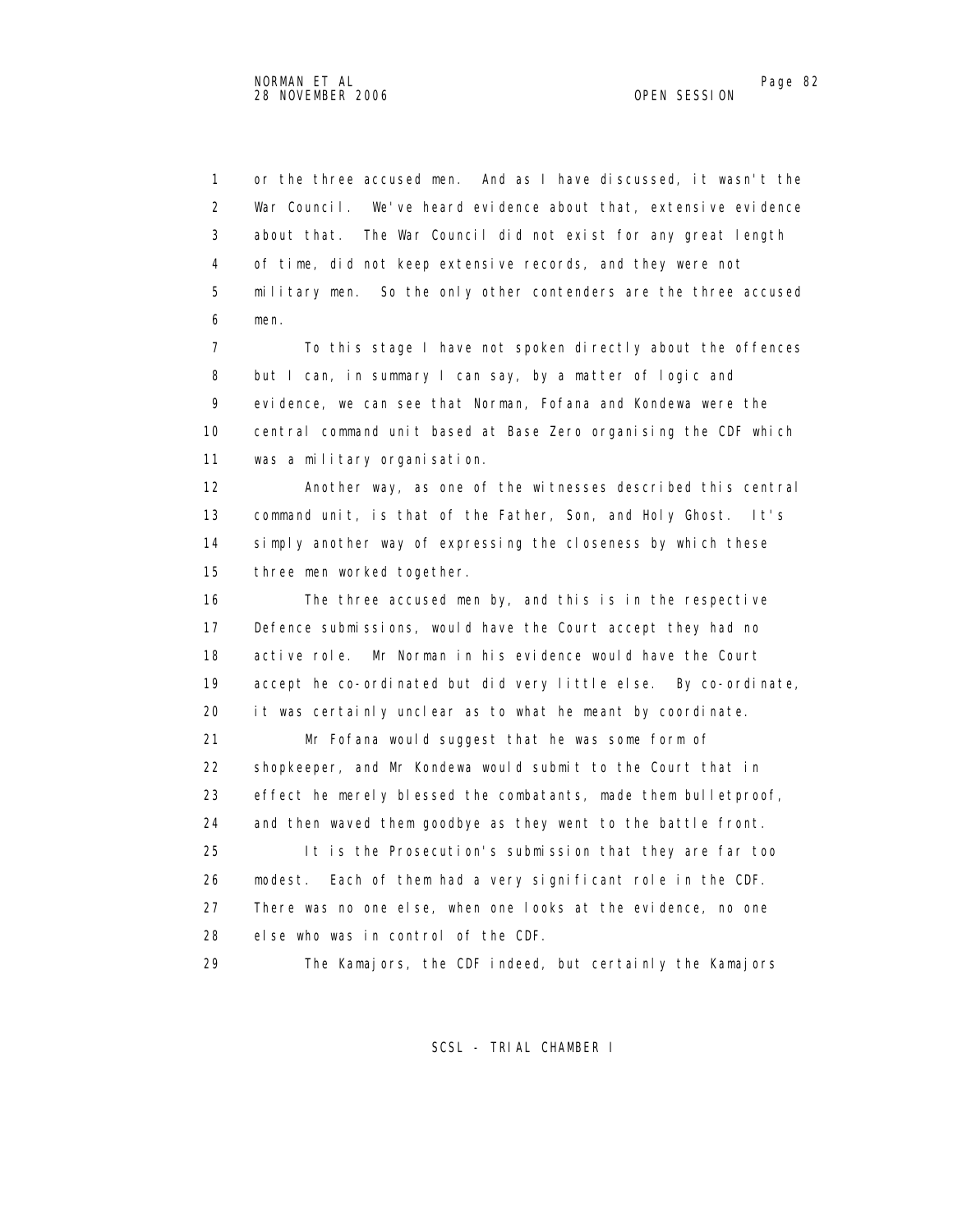1 were comprised of ordinary country people; as I mentioned, 2 farmers and the like. They would not have committed these 3 offences unless the accused men had implemented a policy of win 4 at all costs, had allowed them, had given them the imprimatur to 5 commit offences that are now before you on the indictment. 6 That is not to say the Kamajors who committed these 7 offences are without blame; they are individually responsible for 8 their actions. However, without going over the submissions of 9 this morning, those Kamajors, those individual Kamajors, do not 10 bear the greatest responsibility. That lies with the accused who 11 created and maintained the framework by which such ordinary 12 people could commit such acts and commit such acts at the time 13 with impunity. 14 As I have mentioned, the important part of the 15 Prosecution's submission and, indeed, in our written submission, 16 he is asking the Court to look at the patterns of behaviour to 17 assist the Court assessing witnesses, but also identifying the 18 criminal liability of the accused. 19 We have witnesses describing, or one witness as I 20 mentioned, who stood in the line of civilians waiting to have his 21 head removed by a machete. As I mentioned, he survived. Another 22 person spoke about seeing people killed at a roadblock. There is 23 the example of people being killed at a field at Tongo. 24 Now, the witnesses when they testified were not aware of 25 that pattern, they merely spoke of their own experiences. But I 26 would submit the Court can see that pattern of violence, can see 27 the manner in which it was done, can see that there was no 28 attempt to conceal. It was clearly part of the framework by 29 which the CDF operated, and that framework, those orders came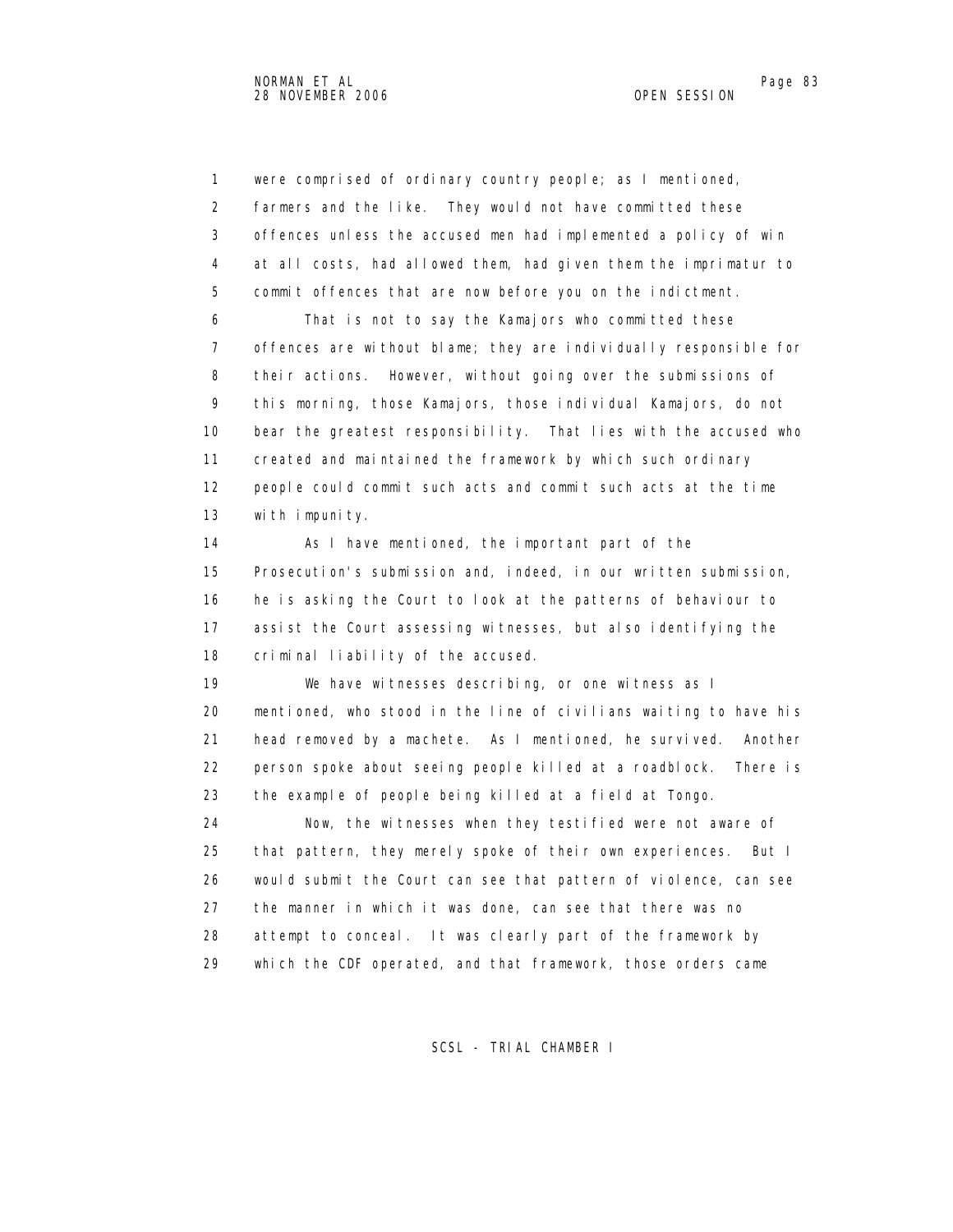1 from that central command unit consisting of the three accused 2 men.

 3 When the witnesses testified about the crimes committed 4 upon themselves or others, they told, in effect, the same story. 5 They may have forgotten some details, or they may have remembered 6 further details. And those particular examples, they didn't talk 7 about rebels dressing up as Kamajors. They saw Kamajors come in, 8 they saw Kamajors commit offences in the open. That could not 9 have happened, except the Kamajors had the support of their 10 superiors and that went all the way to the top of the chain, to 11 the top of the organisation. It's not the case that rogue 12 Kamajors, in all these crime bases, in the open felt confident 13 enough to commit offences like this. That's simply an affront to 14 common sense.

 15 Now, the answer as to why these Kamajors killed and 16 committed offences, the other offences, is to be found in the 17 orders given to them by Norman and his deputies. That is the 18 only reasonable explanation, the only reasonable inference that 19 can be drawn from the evidence, and that is -- that explains why 20 the conduct was so widespread. I will go shortly to the orders 21 that were given, and as been mentioned this morning, and in that 22 way the three accused men attract the three modes of criminal 23 liability.

 24 The Court can certainly draw inferences once facts are 25 established to its satisfaction. There might not be evidence of 26 Norman ordering that certain offences occurred or the other 27 accused doing the same; that is, on not every occasion is there 28 evidence of Norman ordering that certain offences occur - I 29 should start that way - and then publically acknowledging these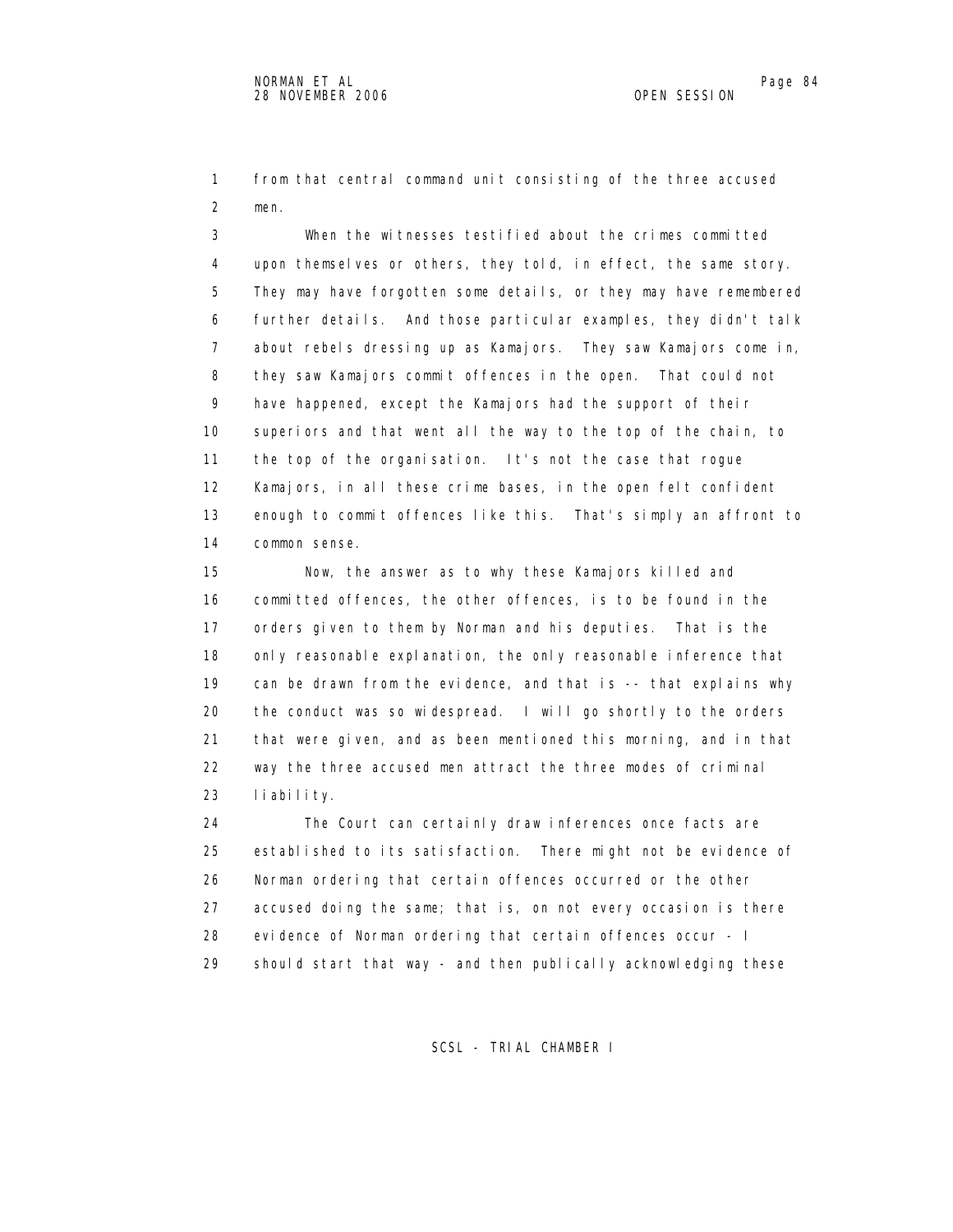1 orders as he did in respect of Koribundu, and to a lesser extent 2 in Bo. But when one looks at Norman's behaviour in respect of 3 Koribundu, it does not only apply to Koribundu, in our 4 submission. You have there an example of Norman giving certain 5 orders, then later going to Koribundu, speaking about what his 6 orders were, his disappointment they weren't followed out to the 7 fullest. That is relevant to Koribundu. It is also relevant to 8 the general structure of the CDF and the Kamajors, that Norman 9 was in that position to give such orders to criticise people for 10 not carrying out those orders.

11 In respect of Koribundu, and we say generally, because it's 12 an example of the behaviour, the framework established by the 13 three accused men, Norman wanted civilians killed and houses 14 burned as part of the war, winning at all costs.

 15 Now, in this particular trial, the trial we have been 16 involved in for some time, there is a considerable body of 17 evidence about Norman. Norman was clearly the most important 18 person in the CDF, and he tended to dominate those persons around 19 him. At the same time, Fofana and Kondewa did not have the 20 profile of Mr Norman; however, he could not have functioned, 21 could not have achieved what he did without the assistance of the 22 other accused.

 23 As noted in the Prosecution's submission, there is a strong 24 commonality of evidence between the accused and the offences. So 25 it's an artificial exercise in seeking to allocate the evidence 26 in a manner that does not recognise intrinsic closeness of the 27 accused, one with the other, and their direction connection to 28 the offences.

29 I merely mention that because Mr Norman was of such a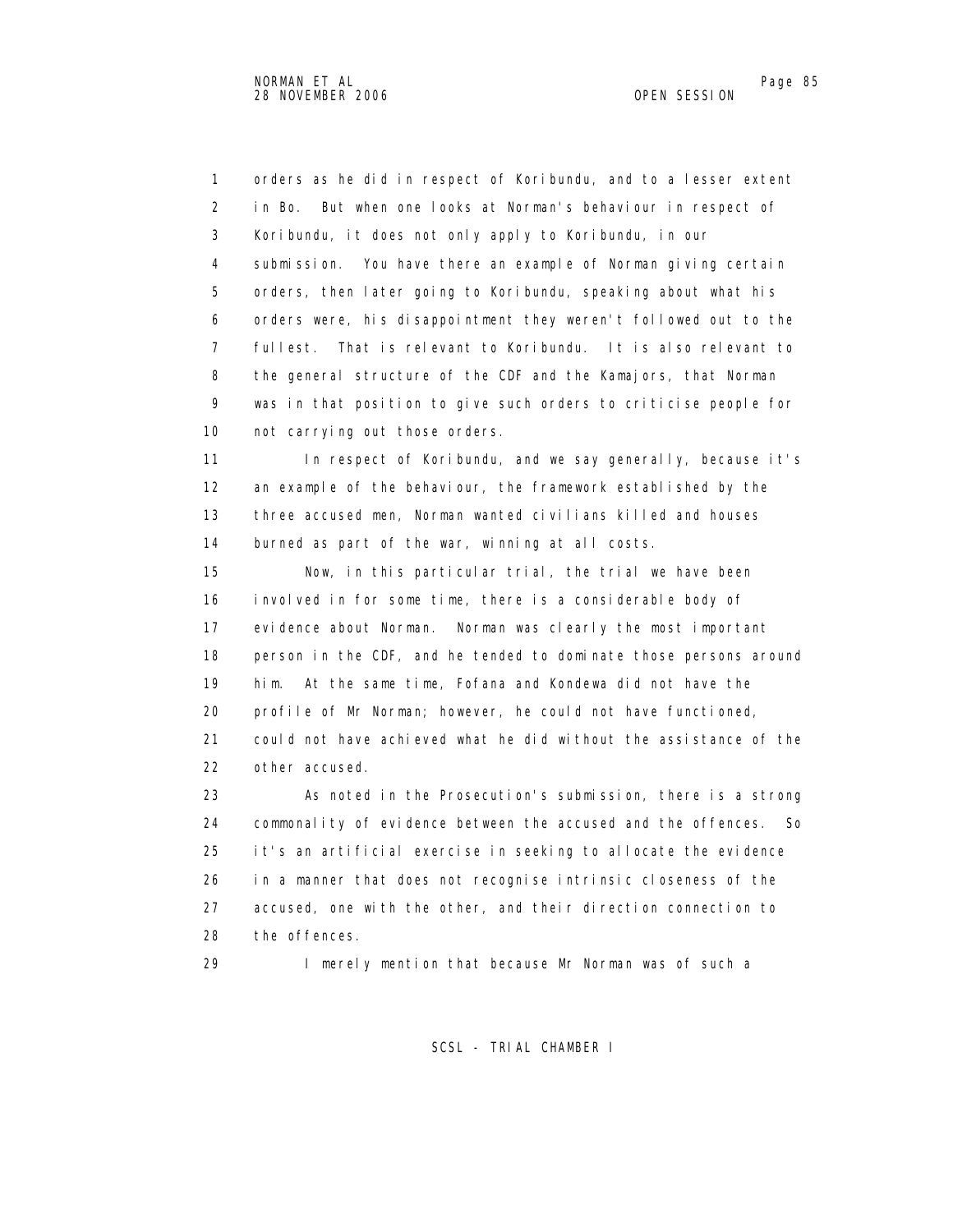1 charismatic nature, that most people remembered him, and it may 2 be easy at times to allow the other two to fall off the radar, so 3 to speak, but without their assistance, these events could not 4 have occurred.

 5 Mr Norman did not operate the organisation by himself, and 6 that is described by such people as xx xxx and other 7 insiders who described to the Court, reflected in our 8 submissions, the manner by which Base Zero operated.

 9 Before I go onto the individuals, I will speak very briefly 10 about a few other matters that were raised by the Defence.

 11 Dr Hoffman is relied upon, to some extent, in the Defence 12 submissions, and Your Honours heard Dr Hoffman and formed a view 13 of him and obviously place whatever weight is appropriate to be 14 given to him. I would submit that with your -- with the Court's 15 combined knowledge and experience, you are, in fact, in a better 16 position than Dr Hoffman to assess what had happened in Sierra 17 Leone over that period of time.

18 Your Honours have heard extensive experience -- sorry, 19 extensive evidence about the development of the Kamajors, the 20 social structures changing. Certainly, you have spent more time 21 listening to witnesses describe social structures, power and 22 authority in Sierra Leone. Your Honours have heard more about 23 that, I would submit, than the young Dr Hoffman has spent in this 24 country. I am sure he means well. No doubt he's an experienced 25 photographer, but until 1998 he had not commenced graduate work 26 in cultural anthropology. He had no military experience. He had 27 some articles published in 2004, and he had never been accepted 28 as an expert anywhere else. This may not have been the place to 29 start.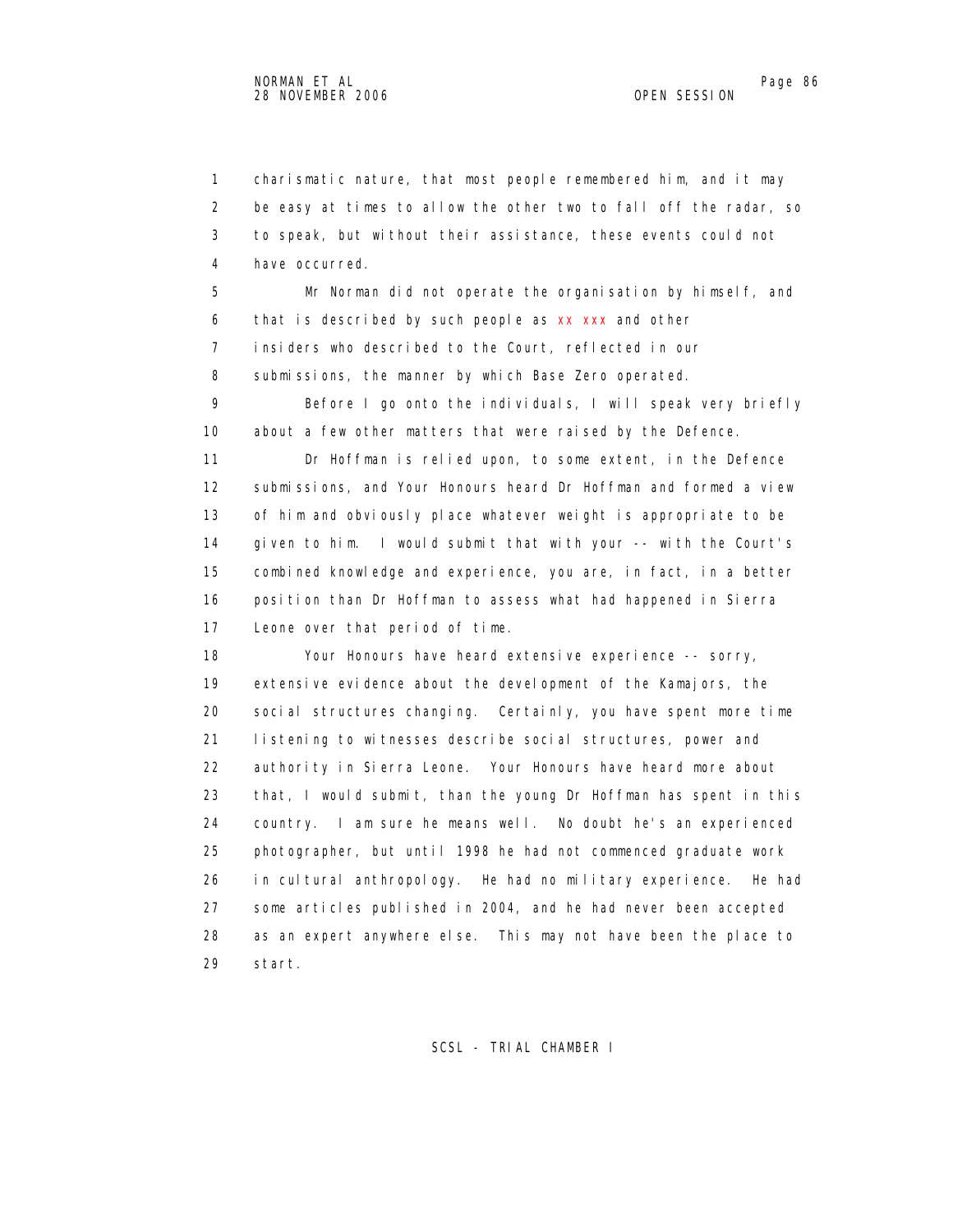1 But, Your Honours do have far more, I would submit, 2 knowledge and experience in the way in which matters operate now 3 in Sierra Leone, and the cultural aspects. I would suggest that 4 whatever weight you place on Dr Hoffman, is not to such an extent 5 as to overcome your own experience and your own knowledge, having 6 the seen the witnesses appear before you. At the same time, 7 Dr Hoffman should not, I would submit, is not the person to look 8 for to comment on military matters.

 9 Another issue I shall address is that of timing. Timing is 10 a very significant issue in this trial. The indictment is spread 11 over a period of time, and there has been some mention of that. 12 However, as we know now from the evidence, the majority of the 13 offences occurred in a relatively compressed period of time. And 14 that is, from late 1997, approximately through to March/April 15 1998. And I accept that the indictment covers a wider period, 16 but that is when most of the offences took place.

17 It can be said that upon the return of the government, and 18 with the increasing capacity of ECOMOG to exercise control over 19 the Kamajors, the number of offences reduced. And again, that's 20 a matter of both logic and evidence. When the government was 21 away, it was certainly not in a position to control what was 22 in -- what was happening in Sierra Leone. The government in 23 exile was, in effect, unable to direct military operations, nor 24 did it attempt to. Chief Norman was sent here to do that. 25 ECOMOG came in later and it took some time to exercise control 26 over the country.

 27 So by looking at the evidence, one would form the view that 28 ECOMOG took some time to exercise control over the CDF, but their 29 influence was neither immediate nor absolute. It wasn't the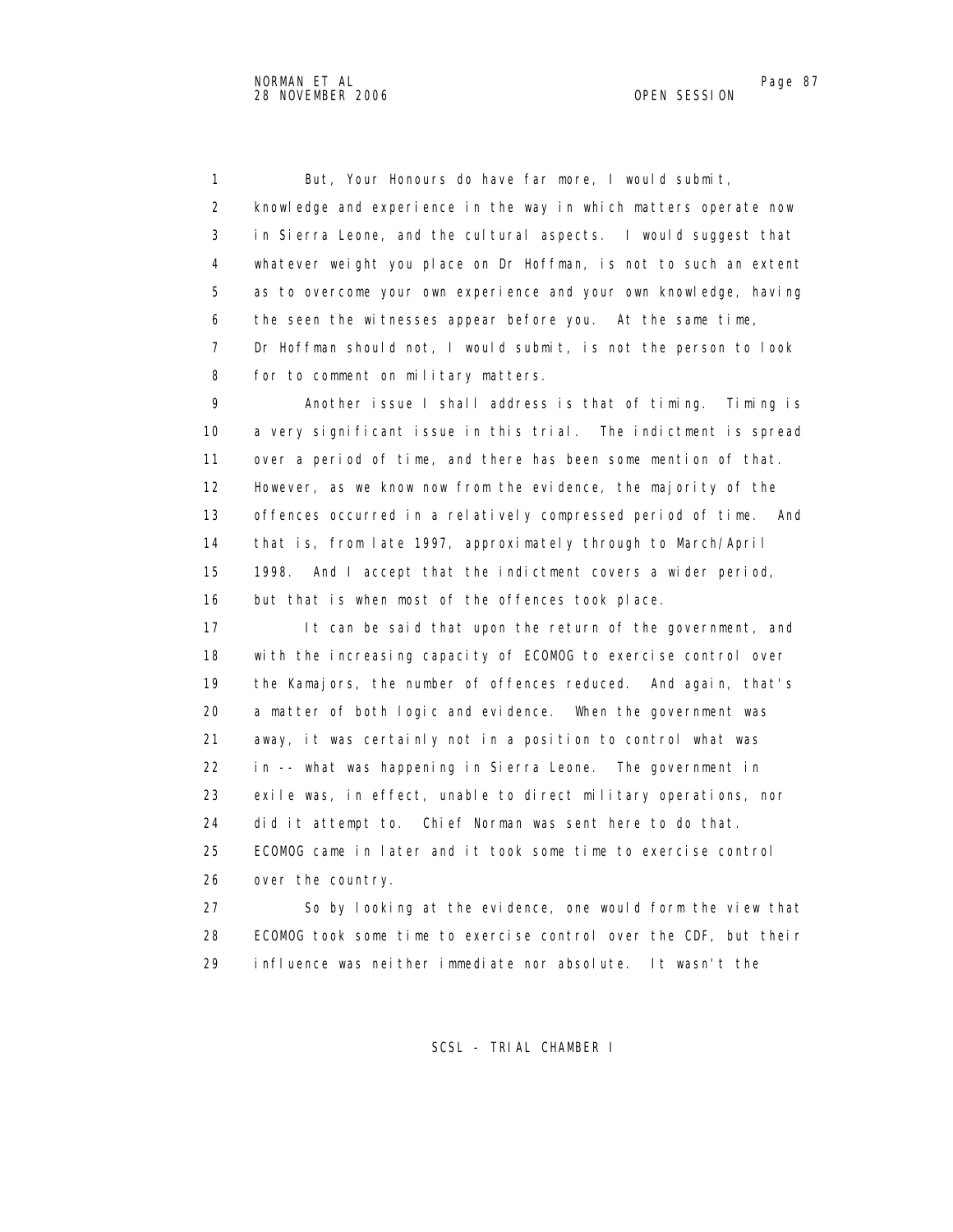1 government in exile that was in control, then ECOMOG. There was 2 a gap. And in that gap, the majority of the offences were 3 committed by the Kamajors.

 4 Quite often in Defence evidence and, indeed, in their 5 submissions, issues such as the National Co-ordination Committee, 6 the NCC, is mentioned. Care must be taken there. The NCC was 7 started relatively late, well after these offences had occurred. 8 It was, in effect, an administrative body.

 9 The Prosecution would submit, by looking at the timing, it 10 does not really matter how matters resolved in late 1998, 1999, 11 they really had no impact. The focus is on when the offences 12 actually occurred.

 13 The Court can reject the proposition the government went 14 into exile. It was in control, then ECOMOG was in control. 15 That's simply not available on the evidence.

 16 Another issue that arises under the heading of timing, and 17 there is some confusion at times when witnesses testify, and that 18 is the role, for instance, of the Nigerian forces at Lungi. 19 Colonel Khobe, when he was at Lungi, was in charge of a Nigerian 20 contingent. He later changed and became a general and took over 21 different roles. It is very important not to say, because of the 22 position he ended up holding in 1998 and later, because he held 23 that position, you then go backwards to find out -- go backwards 24 in time and say, well, General Khobe was in charge of ECOMOG when 25 these offences took place. One has to look very carefully at 26 that evidence.

 27 The Prosecution would say that, having established the CDF 28 was a military organisation - I won't go into all the details 29 there - but certainly Colonel Iron brings together the evidence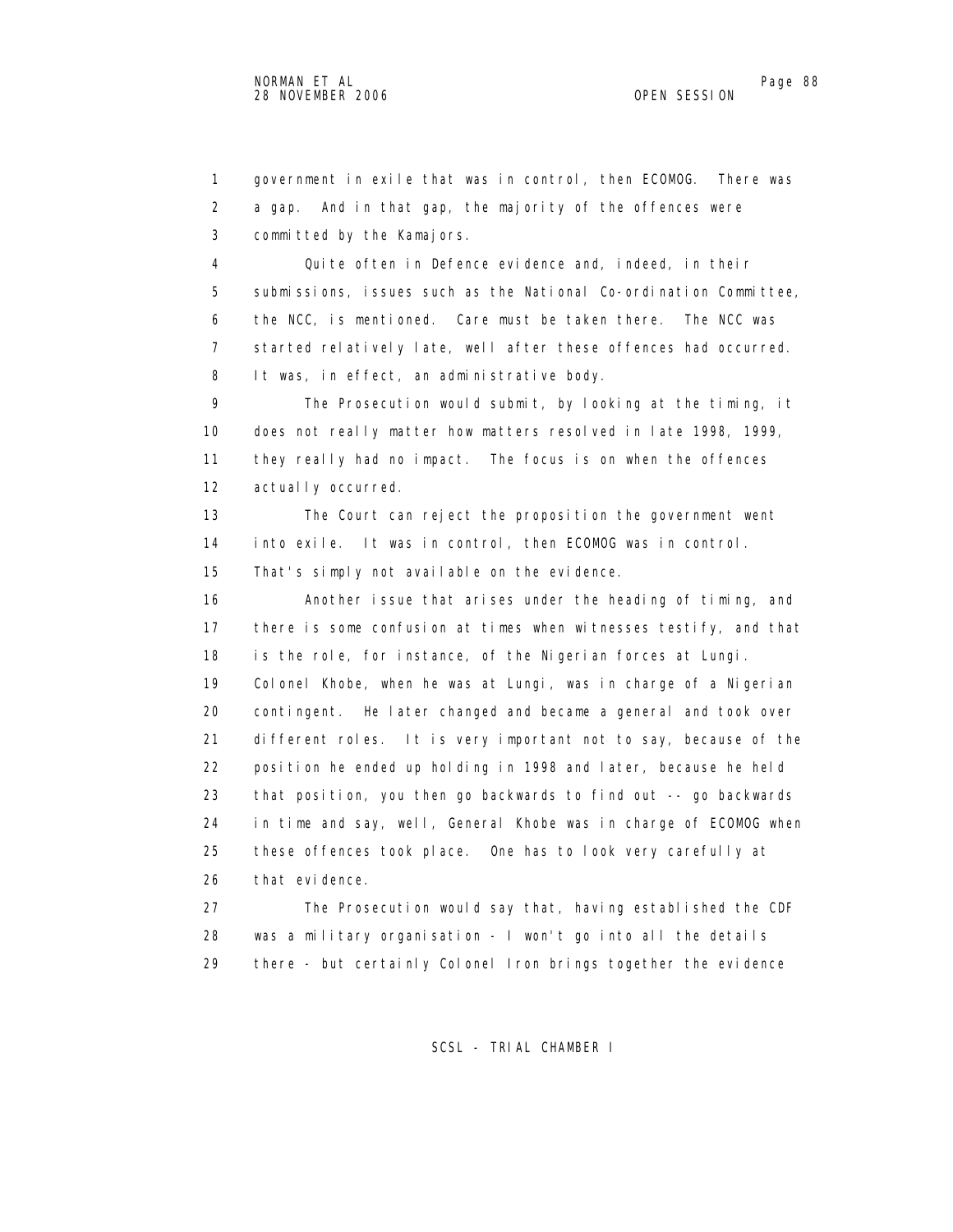1 about that, as does Mr Nallo and others. We can look at how 2 those individual accused persons acquired criminal

3 responsibility. What did they actually do?

 4 In respect of that, Chief Norman, as I said, there was 5 extensive evidence about Chief Norman. He was clearly the one in 6 control. He gave evidence to that effect. There was no one 7 above him in the CDF. He was in charge but at the same time all 8 he did was co-ordinate. The Prosecution would submit, in 9 relation to Chief Norman, there is no other conclusion but that 10 he was in charge, he was the one directing the CDF, he was the 11 one who created the framework by which they then we went out and 12 committed the offences that are now on the indictment. He 13 acquired that position due to being the deputy defence minister 14 and being the national co-ordinator and subsequently by force of 15 personality within Talia and elsewhere.

 16 According to the Norman submission, from May 1997 to 17 February 1998, command and control of the Kamajors was with the 18 chieftain commanders and ECOMOG. As has already been submitted, 19 the War Council was ineffectual. There may have been chieftain 20 commanders, but they came under the umbrella of the CDF, and 21 ECOMOG was not in the country at those times and certainly was 22 not in a position to influence the CDF and their behaviour. 23 As to examples of orders given, and they are certainly 24 outlined by Norman. They are certainly outlined in the written 25 submissions. The Prosecution has led evidence of military 26 planning for an all-out offensive done at Base Zero at a meeting 27 in which all three accused were present, together with field 28 commanders. I simply note in the significant meetings, the three

29 accused are normally present, they normally spoke. That was part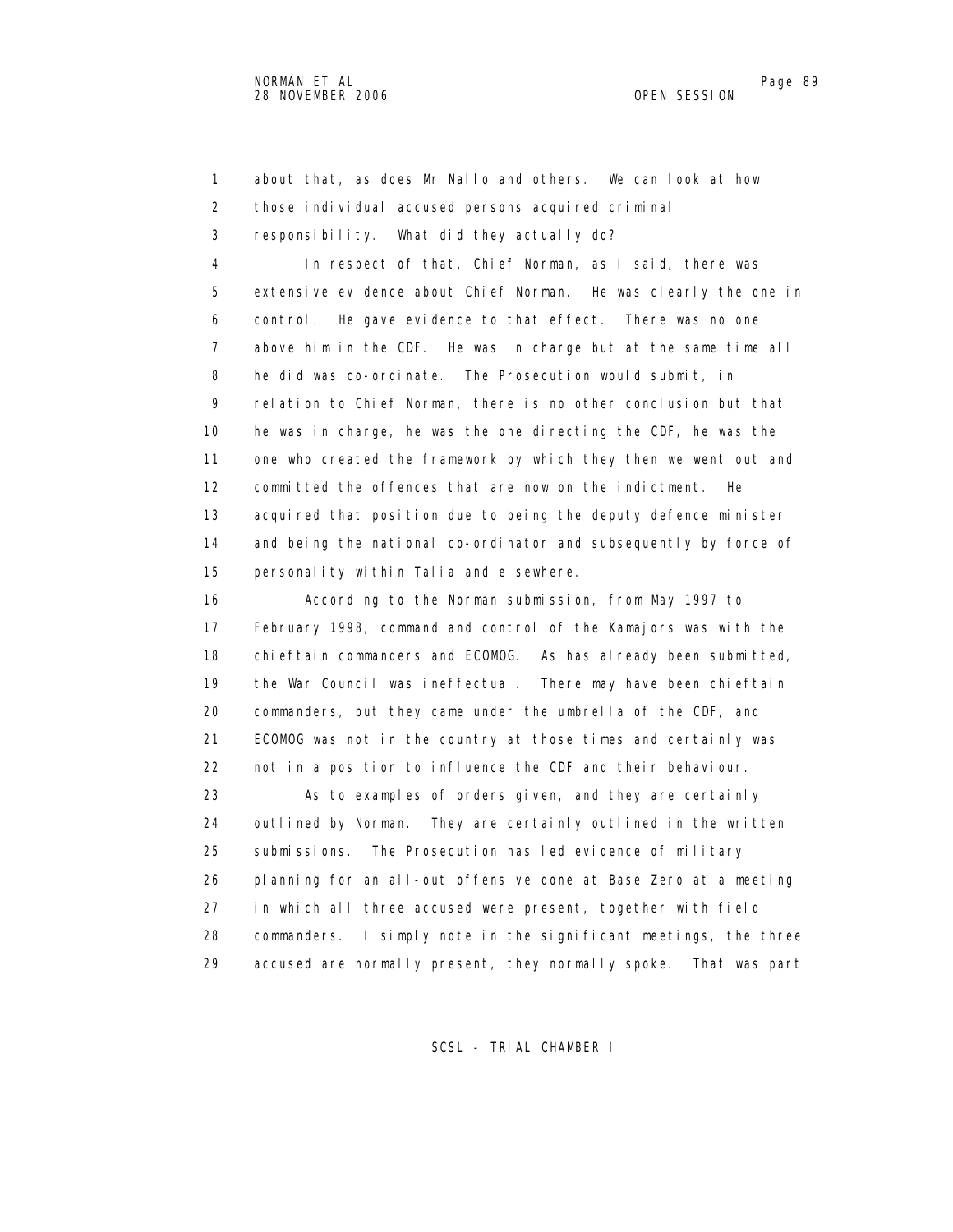1 of their role and part of their support for one another in 2 issuing these orders.

 3 TF2-005 gave evidence when he was at passing out parade in 4 Base Zero, when Norman addressed the trainees that the attack on 5 Tongo would determine who was the winner or loser of the war -- 6 sorry, whoever won Tongo, in effect, would win the war. He said, 7 "When I go to Tongo, let them bear in mind that there is no place 8 to keep captured or war prisoners like the junta, let alone their 9 collaborators."

 10 Now, that's a clear statement that falls under the heading 11 "win at all costs." So contrary to BJ Sei, the Defence witness 12 saying he was the one alone -- he was the one who organised the 13 attack on Tongo. With orders such as that, bearing in mind the 14 nature of the people listening to the orders, bearing in mind the 15 loyalty and commitment they had, particularly in response to 16 the -- to the gift of bulletproofness that is provided to them by 17 the third accused, it is no surprise that when they went to 18 Tongo, there was mass unlawful killing of civilians. There was 19 no place to keep captured or war prisoners like the junta, let 20 alone their collaborators.

 21 TF2-027 describe how civilians were seized, rounded up and 22 killed and how some civilians were ordered to dig mass graves. 23 And we certainly heard from witnesses, or a witness who was the 24 chief grave digger in Tongo.

 25 TF2-014 gave evidence that Norman labelled residents of 26 Koribundu - another example - as spies and collaborators, and 27 said that the witness should ensure that no one should be left 28 alive, and homes should be burned.

29 TF2-008 testified that at a meeting at Base Zero, Norman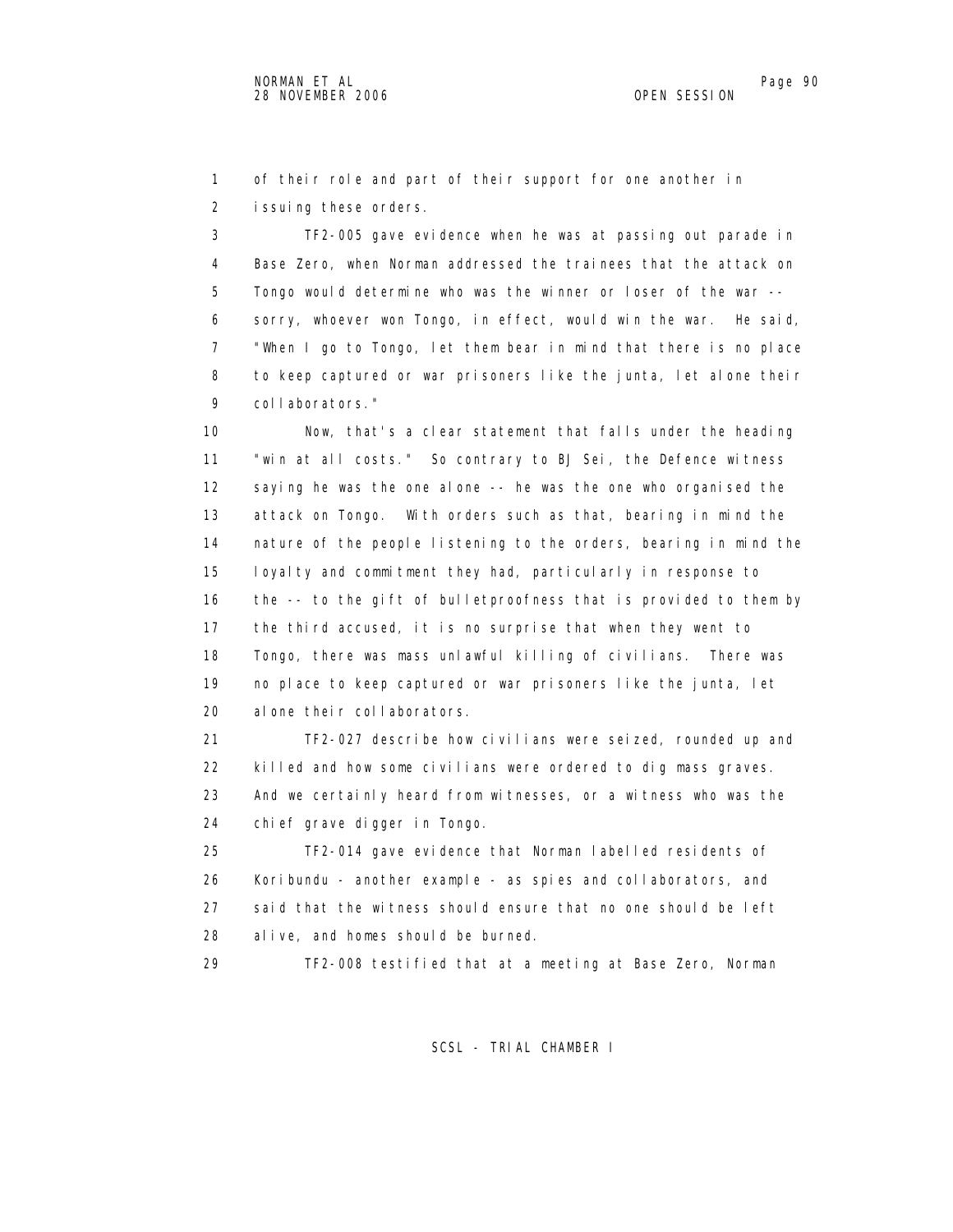1 instructed the commanders present that when they proceeded to 2 attack Koribundu, they should not leave alive any living thing 3 and that they should burn down houses if there was resistance. 4 Commanders should only spare the mosque, the school and the 5 barri. Later, as we've heard, civilians heard Norman repeating 6 that order but in reverse saying that he was disappointed that it 7 was not carried out. There is significant evidence about 8 meetings which all three accused plus other commanders discussed 9 military issues.

 10 TF2-005 and 201 were both at a meeting where all three 11 accused made plans for the Tongo attack. TF2-079 testified about 12 a meeting at Base Zero where Norman did most of the talking but 13 was later on supported by the director of war and the high priest 14 also followed suit. At that meeting, Norman said that in Tongo 15 civilian collaborators should forfeit all their property and be 16 killed. So again, the three men worked together. They each had 17 a separate role but they all worked together.

 18 TF2-014 testified at another meeting where Fofana and 19 Kondewa were also present, Norman said the enemies included 20 sympathizers, collaborators and those who refused deliberately to 21 leave the AFRC and RUF zones. Those were our enemies and that we 22 should kill them.

 23 Again, in Bo, similar orders were issued in respect of the 24 attack on Bo. Kamajors would attack and kill anyone who had a 25 connection with or accommodated the rebels or AFRC. So the 26 Kamajors were given a very broad mandate as to who they could 27 kill and, as we have seen from the other side, from the victims' 28 side, they killed anyone who they believed fell under that very 29 broad mandate provided by the three accused persons.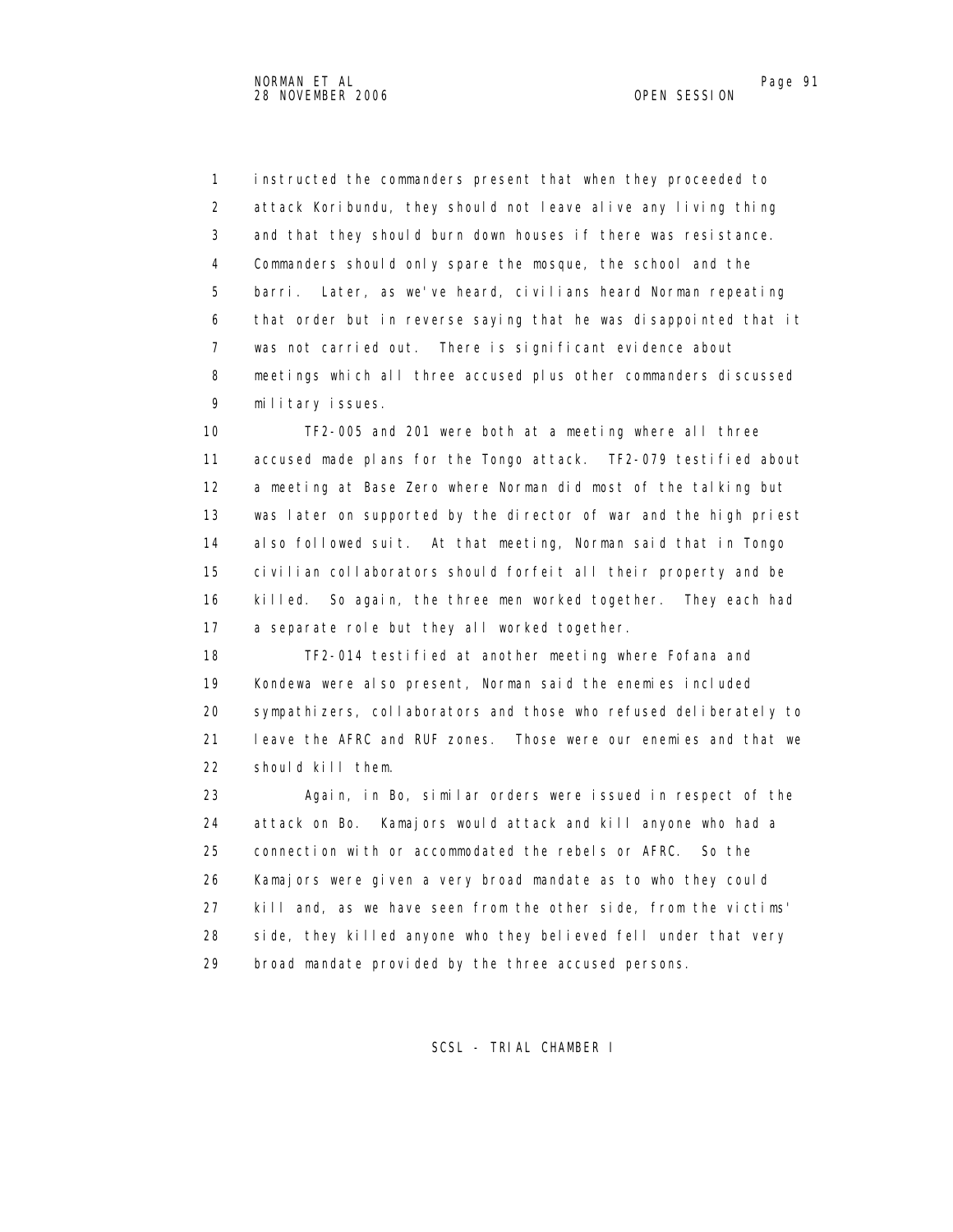1 As I mentioned in Koribundu, after it was taken, the 2 witness specifically recalled Norman's speech: "I said that 3 nothing should be spared because when the soldiers were here you 4 were here together and you hosted them and you supported them and 5 you have brought a lot of wicked things." A justification for 6 attacking civilians who simply were living in their own homes and 7 chose not to leave.

 8 As another example, Norman gave instructions for the attack 9 on Tongo, which included killing, burning and looting. After he 10 spoke, Fofana spoke next, and this comes from TF2-222. Fofana 11 spoke next and warned that any commander who did not perform 12 accordingly, or who had lost ground, should decide to kill 13 yoursel f there.

 14 Now that's not the instructions of someone who was simply a 15 shopkeeper. That is someone who was supporting his leader, 16 someone who was an intrinsic part of the central command unit. 17 Kondewa was the last to speak, and he said: "I give you my 18 blessings, so, my boys, go." Again, it's complete. That is, you 19 have the instructions from Norman, they are supported by Fofana. 20 And Kondewa, who was obviously held in very high regard by the 21 Kamajors because of the powers they believed he gives them, says: 22 "I give you my blessings." That's all part of sending off 23 Kamajors with a clear guideline to kill those persons who are 24 deemed to be collaborators or rebels, to loot, to kill, and at 25 the same time as they are going they are taking with them child 26 soldiers.

 27 I won't spend much time on child soldiers. The evidence, I 28 would suggest there, is very clear. We have evidence of 29 approximately five per cent of the Kamajors were looking at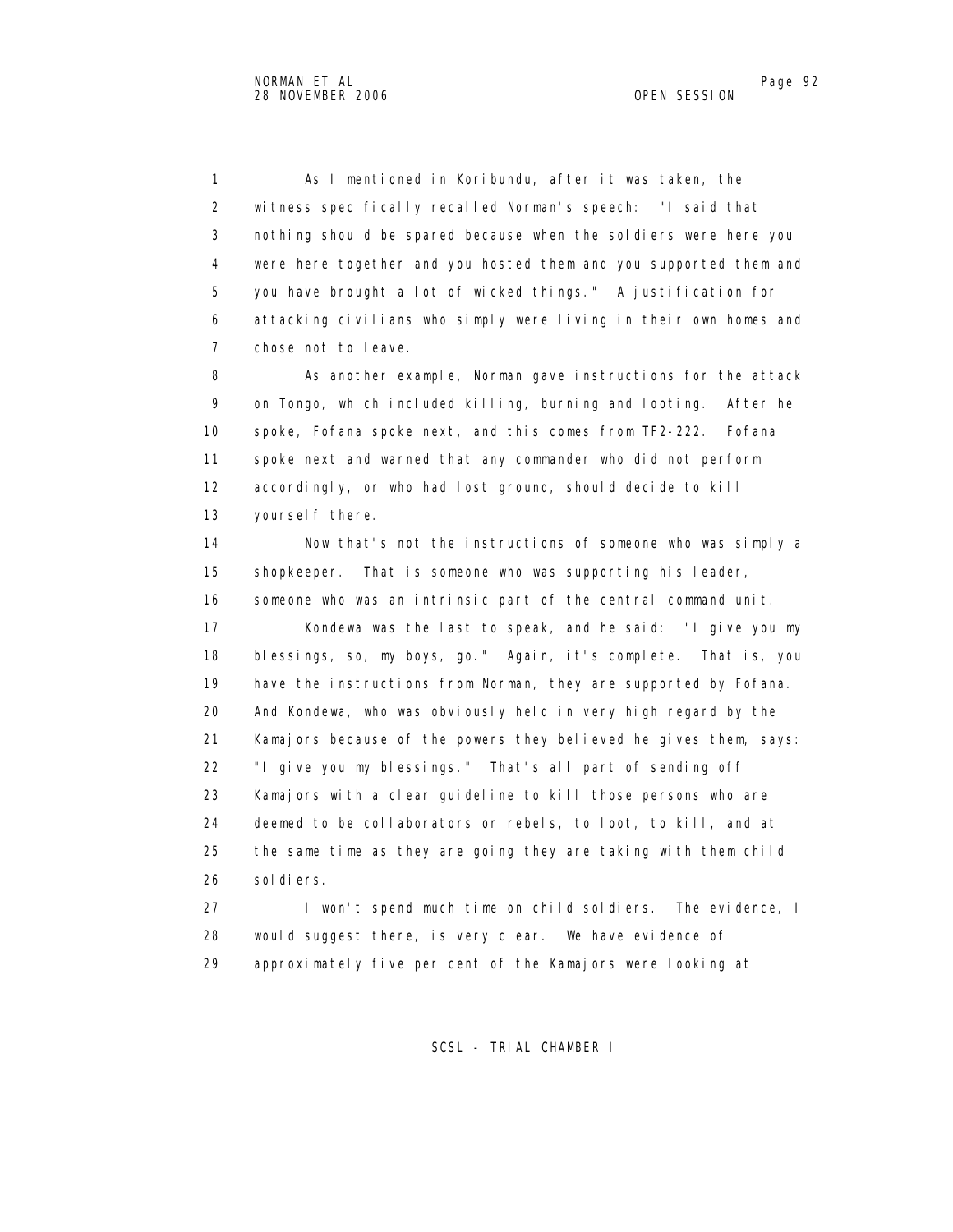1 demobilisation figures for child soldiers, but I won't go into 2 that evidence. I'd suggest that's virtually uncontested. It's 3 quite clear that the Kamajors used children under the age of 15. 4 By looking at that particular meeting in which the three 5 accused spoke it's clear that they were the core of the CDF; they 6 gave orders; they were in support of one another. There was no 7 criticism of what was being told to the Kamajors. The Kamajors 8 went to Tongo and they did as they were told. Not rogue units, 9 not soldiers dressed in ronko, but Kamajors told to go and kill 10 civilians, and that's what they did.

 11 So, as I have said, and I've said a number of times, the 12 crimes were never committed in secret. They took place in public 13 and, on occasions, people in the crowd were asked to point out 14 rebels or suspected collaborators who were then killed. The only 15 people who could have opposed Norman at this time in regards to 16 those orders were the two accused, Fofana and Kondewa. They did 17 not. They supported him.

 18 As I've mentioned, Fofana says he's just a shopkeeper, but 19 we have, as I've mentioned the evidence in relation to Tongo 20 which gives the Court an indication as to where Mr Fofana stood 21 in the scheme of the CDF. He was not someone who simply opened 22 the door to allow people to take out some rice. He was someone 23 who spoke at meetings. He was someone who supported Norman. And 24 that evidence, we would submit, in relation to Tongo, is equally 25 applicable generally when reviewing his position in the CDF. 26 It's mentioned that he was the director of war, and somehow that 27 was meant as a joke. When you look at his role, he was far more

28 than a shopkeeper or a storekeeper.

29 The Defence case suggests that all he was doing when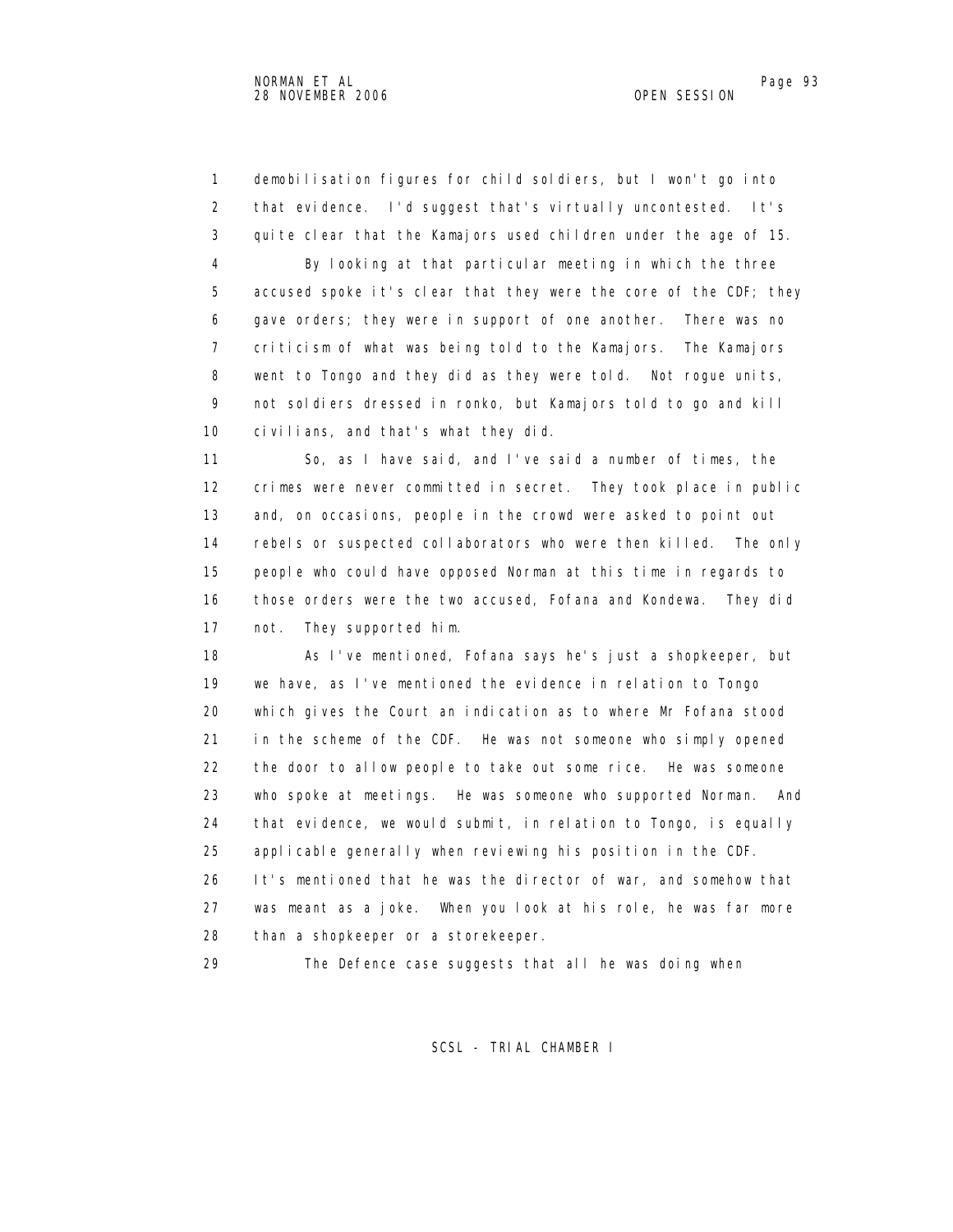1 speaking at the Tongo meeting, for instance, was providing strong 2 words of encouragement to those in attendance at the meeting. He 3 was saying that the civilians found in Tongo at the time of the 4 battle were to be regarded as enemy and should be treated as 5 such. I think he was supporting orders to kill. He was the 6 second person to speak after Norman, indicating his position in 7 the command structure, and also indicating the view that other 8 Kamajors had of him.

 9 There was a person, a witness testified that he knew Fofana 10 before the war but didn't approach him at Base Zero because he 11 was too important. And, as I have said, he told people, he told 12 commanders: "Anyone failing their mission should kill himself." 13 So that would assist the Court, I would suggest, not only 14 in assessing Fofana's role in that particular matter but his role

15 generally.

16 Kondewa also said at the time the surrender had passed he 17 gave a blessing and because of the importance of becoming 18 bulletproof, and the other benefits Kondewa's services provided 19 to the Kamajors, clearly that was a strong motivating factor in 20 the Kamajors following orders.

 21 The circle is almost -- is complete. We have the orders 22 given. We have the civilians suffering as a consequence of the 23 orders. We have in Koribundu Norman accepting, I acknowledge, 24 and in Bo, acknowledging that he gave such orders. It cannot be 25 suggested that just because you told people to leave over the BBC 26 or some other way that you can then issue orders to kill anyone 27 who stays in their town.

 28 Coming back to Mr Fofana, he distributed ammunition and, in 29 the light of this war, and the shortage of resources in this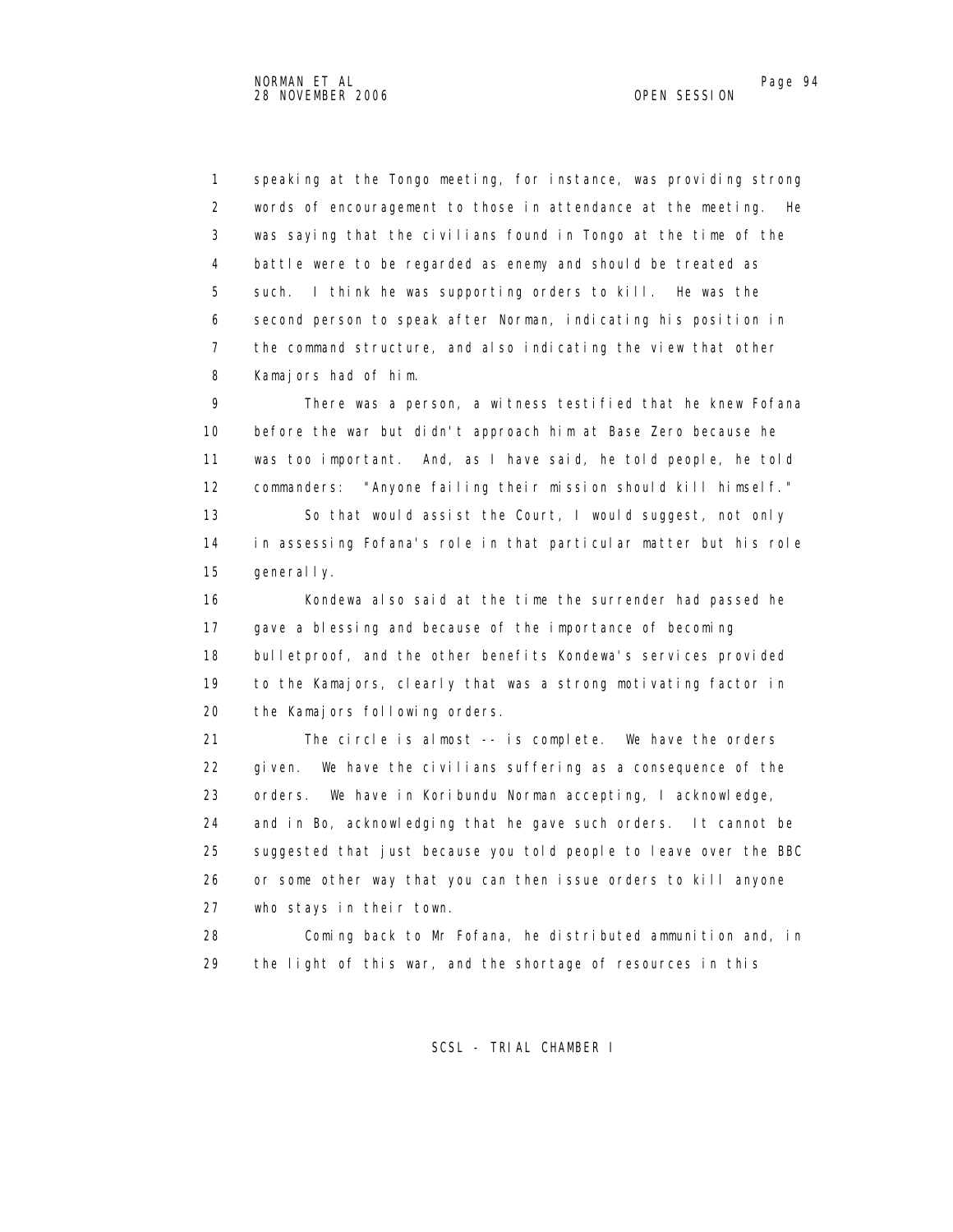1 country, that was a very important exercise of control and 2 authority. Other people may have had keys as well, but he was 3 the one who delegated to control the distribution of ammunition. 4 Fofana didn't simply provide a mere presence. He has an 5 important part of the command structure. He was a deputy when 6 Mr Norman was away from Base Zero. He was someone who provided 7 support. Alternatively, he was someone who could have stopped 8 the orders or disagreed with the orders. He didn't. He was part 9 of the unit that created the framework by which these offences 10 occurred.

 11 So, in terms of approaching, speaking about each of these 12 accused men, the Prosecution, in its written submission, has 13 spent some time identifying their respective responsibilities and 14 the evidence supports that, so I won't go into that in too much 15 further detail.

16 I should note that some dispute arises over the 17 killings of Mustapha Fallon and Alpha Kanu. The Prosecution 18 says, amongst other things, that evidence is led to prove that 19 the three accused were in such positions of power, such 20 unrivalled positions of power as on some occasions to be able to 21 kill one of their own.

 22 Coming on to Mr Kondewa, he was capable of exerting 23 effective control over Kamajors. He was held in high regard. He 24 had something that all Kamajors wanted; that is, the ability that 25 they believed to make them bulletproof. And as I have mentioned, 26 witnesses even today, or even when they gave evidence before the 27 Court, still valued that power very highly. It was something 28 that helped bind the Kamajors and it was an essential part of 29 ensuring they followed the orders given to them.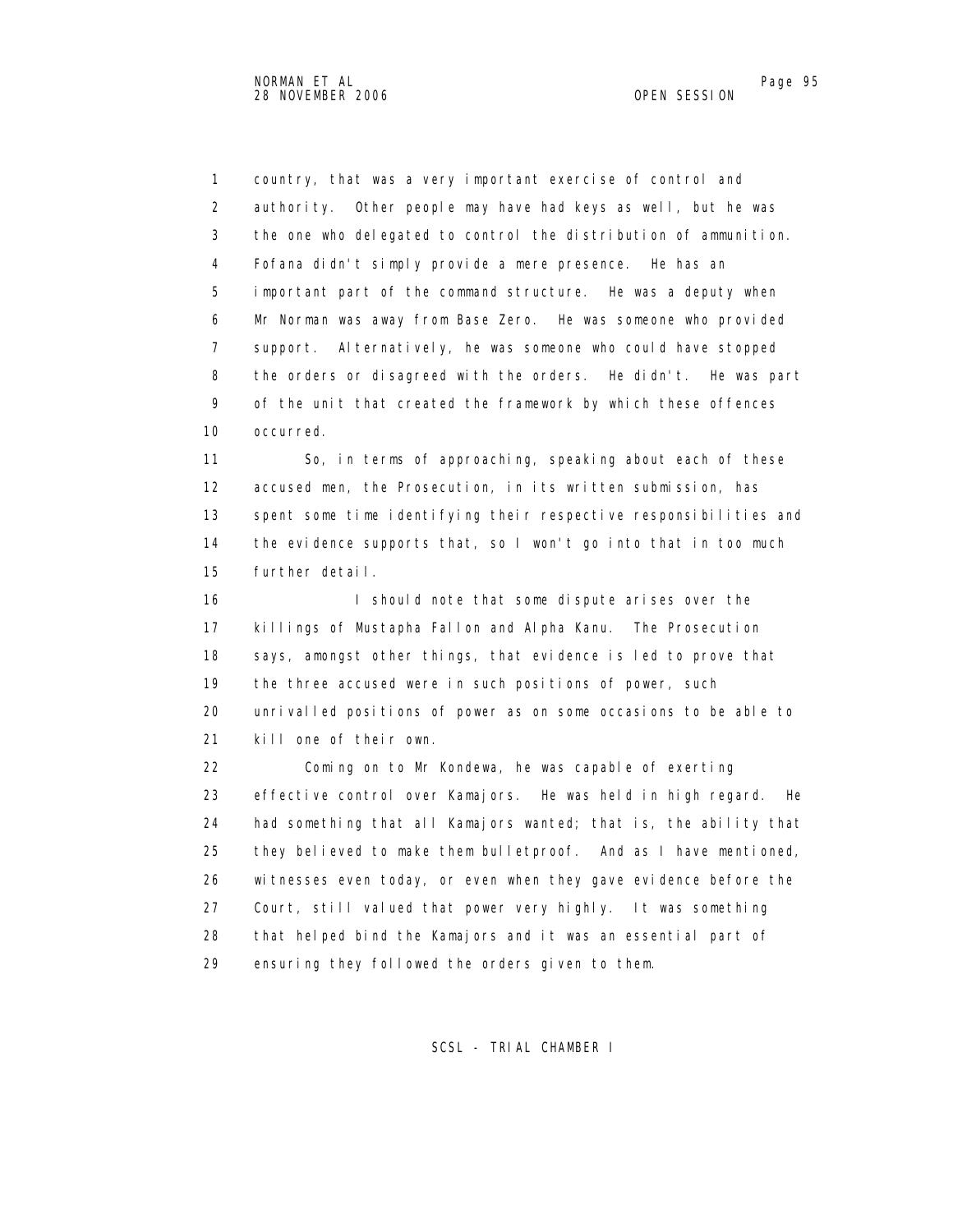1 Chief Norman could not operate the entire organisation by 2 himself. As it is, when we look at Base Zero, it was a very 3 small central organizing unit. There were the three accused, and 4 we have heard about other persons who held positions of various 5 responsibility, but the people who made the decisions were 6 Norman, Fofana and Kondewa. And they gave the orders that I have 7 repeated, and they are outlined in more detail in the written 8 submissions.

 9 Just to finish with the High Priest Kondewa, he joined in 10 with orders promulgated by Norman. He was in a powerful 11 position. He has an integral part of a command unit. He was 12 and, as we have heard repeatedly, there were rules relating to 13 Kamajors as to what they could and couldn't do. Ultimately, the 14 high priest was the arbiter of those rules and he joined in when 15 Norman gave orders to kill civilians; to kill collaborators. The 16 joining in of the high priest, the arbiter of the rules of the 17 Kamajors, at that time was a very significant event and part of 18 the process by which the Kamajors felt emboldened to go to towns 19 to kill civilians without any attempt to disguise what they were 20 doing.

 21 Now, Talia, as I have mentioned, is a small place. These 22 men worked together; they lived together; they decided how the 23 CDF would conduct the war. We saw, we have heard about the 24 orders they have given. We have heard about how the Kamajors 25 behaved when they attacked towns and when they took towns.

 26 Coming on to the final submissions, Your Honour. TF2-015 27 stated that at Kamboma they were taken to a house by Kamajors. 28 He said they said: "Anybody that passed by Kamboma should be 29 killed. We pleaded to them. We told them we are civilians.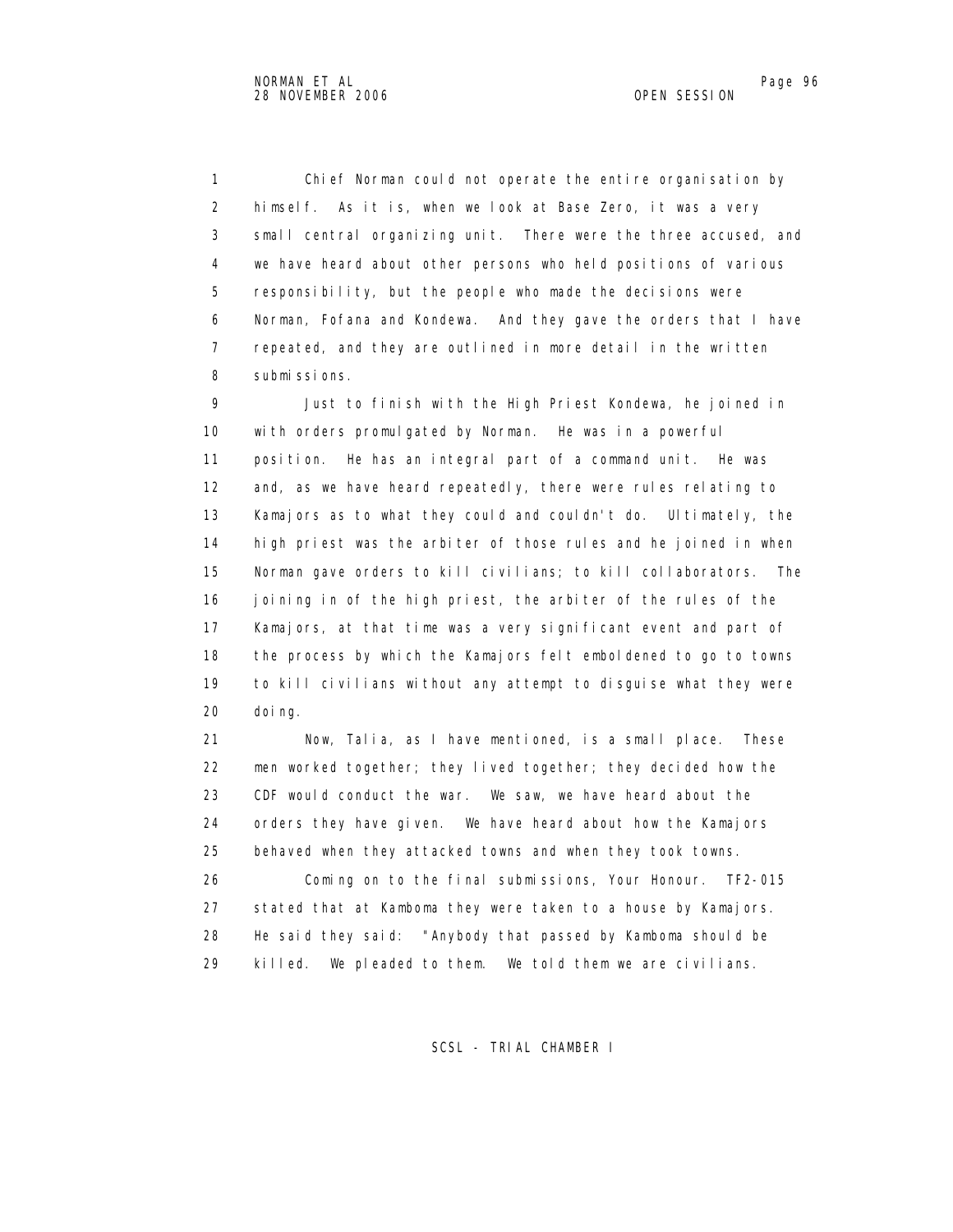1 They said no. They said the Kamajors had ordered them to kill 2 anybody that passed through Kamboma, so they put us in two lines. 3 They began by killing us behind that house. Anybody that is 4 fired, he rolled and goes to the swamp. He was the person I have 5 mentioned a number of times. He was struck on the back of the 6 neck and the Court saw that scar." Again, no attempt at 7 concealment. The Kamajors quite openly killed people who 8 declared themselves to be citizens and there was no suggestion 9 they were otherwise. We have another example, and this will be 10 the last example, Your Honours, we have a policewoman, TF2-042. 11 She describes how the AFRC -- she describes how the AFRC left 12 Kenema on 15th of February 1998. Everyone was happy as the 13 Kamajors entered town. She was happy. There were thousands of 14 Kamajors. From that, there is no doubt they were Kamajors. From 15 that, there is no doubt it was a co-ordinated act to get 16 thousands of Kamajors to come into the town at the one time. 17 Her children went outside and they told her they had shot 18 Sergeant Mason. Later they found -- shot two other police 19 officers. Then we heard the graphic description of police 20 officers walking across a football field, near the barracks, and 21 they were shot. They were identified -- they identified 22 themselves as police, they were shot by Kamajors. TF20 -- and 23 those police were unarmed. TF2-042 said she later saw the bodies 24 of those police she saw shot, and those her children told her had 25 been shot by Kamajors. Initially, the Kamajors refused 26 permission to bury those bodies, but later she buried six police 27 officers and a soldier in the one pit. 28 Later, police reported to ECOMOG that 36 police officers

29 had been killed in Kenema. They were killed because the Kamajors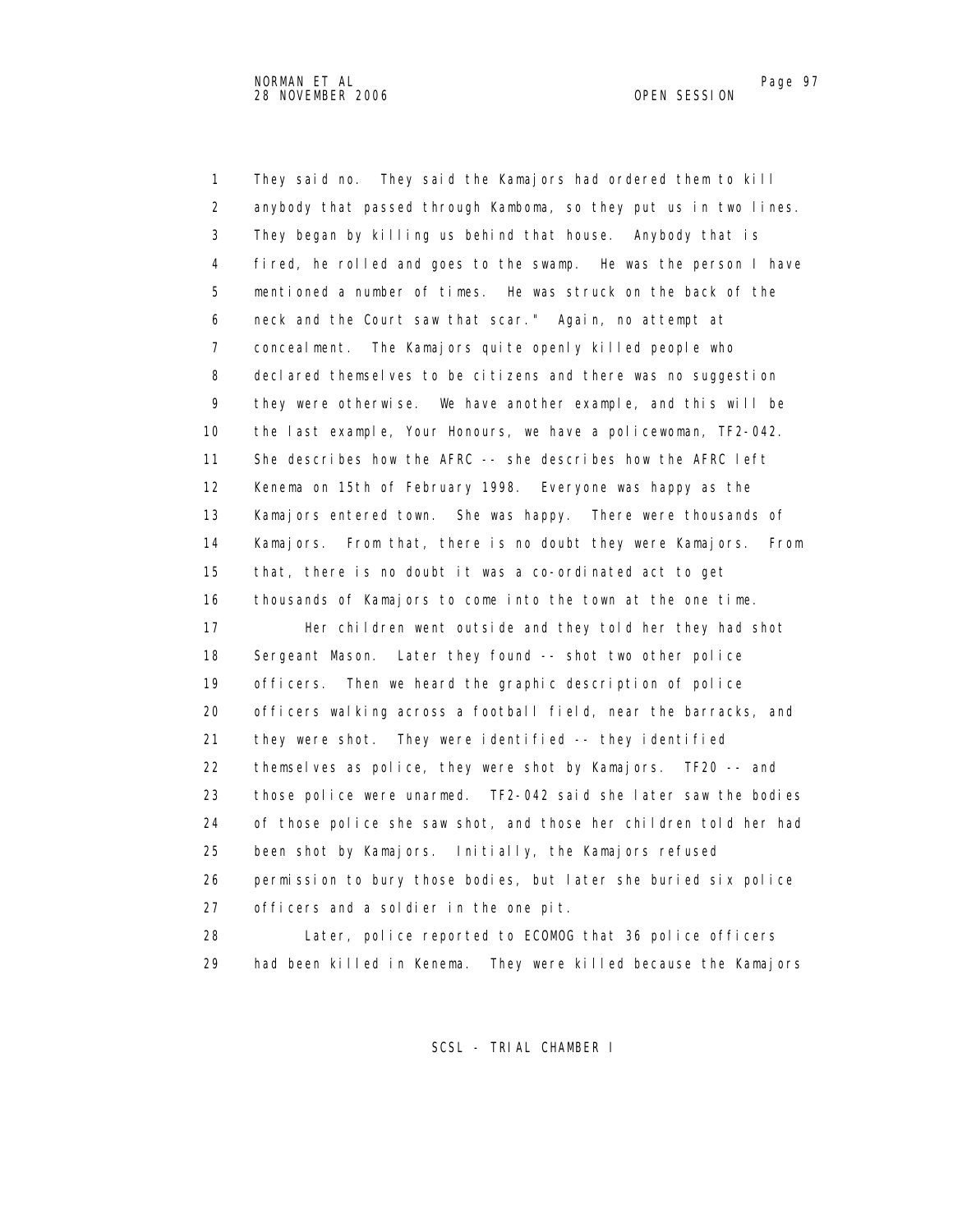1 said they were junta. "We work with the junta, so that we were 2 all junta." Again, we have the orders being given. We have 3 independent witnesses, witnesses simply watching the killing of 4 people in the open; no attempt to disguise. This is clearly a 5 concerted act and it is controlled by a central body consisting 6 of the three accused men. How can it be that Kamajors, without 7 any pretense and attempted concealment kill an unarmed policeman? 8 The only conclusion that can be drawn is they were acting under 9 orders and those orders, as we have heard, we have heard examples 10 of those orders, came from the three accused men.

11 I have not spoken to any great extent about section 6(3) of 12 the JCE. The reason being, as has already been mentioned this 13 morning, the commonality of evidence relates to all three modes 14 of liability, applies equally. In this particular case, the 15 three men were in charge, they were aware of what was going on, 16 situation reports were coming back to Base Zero, at all times 17 they were informed. If anyone was informed within the CDF 18 Kamajor movement, it was the people at Base Zero. That's where 19 the information was coming to and that's where the runners were 20 going to. That's where men, such as Mr Nallo, were going out 21 from on their motorbikes, telling people what to do.

 22 So it's suggested at times that because of the Kamajor 23 rules, that they wouldn't kill civilians. We have the clear 24 evidence of the killing of police. It is contrary to what may 25 have once been the Kamajor philosophy; however, clearly, in this 26 time of war when the Kamajors are under the control of the three 27 accused men, their philosophy was warped. It was warped to the 28 extent that police officers could be killed in the manner 29 described by TF2-042. It wasn't random, it wasn't a mistake, it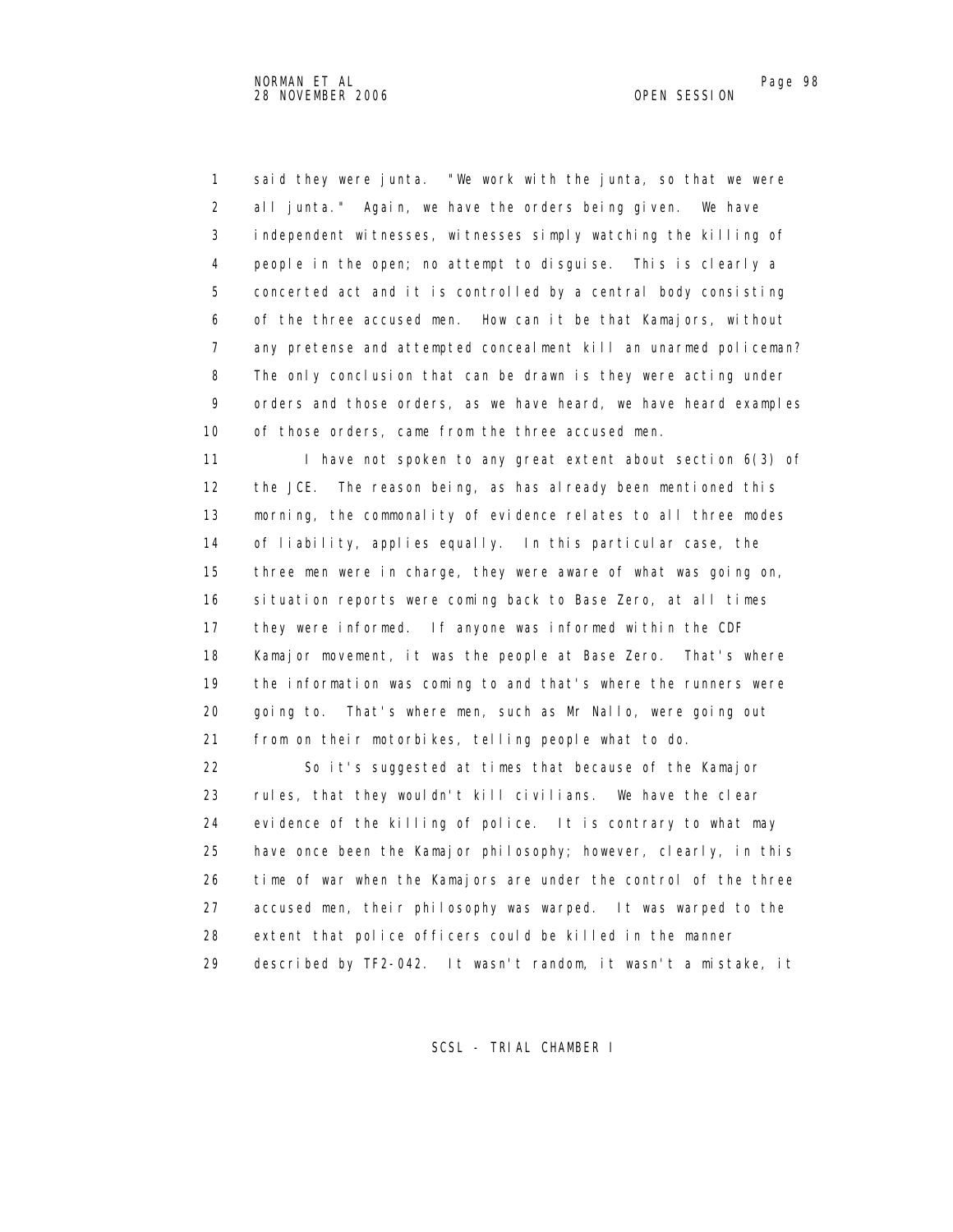1 wasn't by rogue Kamajors. It was Kamajors following the orders, 2 examples of which we have heard throughout the trial. Police 3 were targeted because they were seen to be - and they were just 4 one group - seen to be someone who assisted the junta. They fell 5 under the broad definition of collaborators.

 6 To finish, Your Honours, there are differences between the 7 accused men as to what they did, but those differences are not 8 such as to excuse any of them in respect of their criminal 9 liability. The differences, that is the contributions each of 10 them made, the most prominent one being Mr Norman, Chief Norman, 11 may result in different penalties, but that's another issue and I 12 won't take that any further. It is the only way they can be 13 differentiated. But in terms of evidence being presented that 14 should satisfy the Court beyond a reasonable doubt on each 15 charge, that is present. The Kamajors were under the control of 16 these three men. They had options as to how they went about 17 directing their subordinates to conduct themselves. They gave 18 orders that clearly allowed their subordinates to kill people, 19 such as civilians standing in lines, police officers walking 20 across football fields.

 21 So in summary, the Prosecution submits all the evidence 22 points to one inescapable conclusion. The three accused 23 exercised absolute control over the CDF, and the CDF 24 concomitantly followed the orders of the three accused. Embedded 25 in those orders was fundamental command expressed in a number of 26 ways by combatants to win the war at all costs. Consequently, 27 the CDF personnel, including many child soldiers, as we have 28 heard, and as is demonstrated in the written submissions, 29 implemented those orders across the field of war against anyone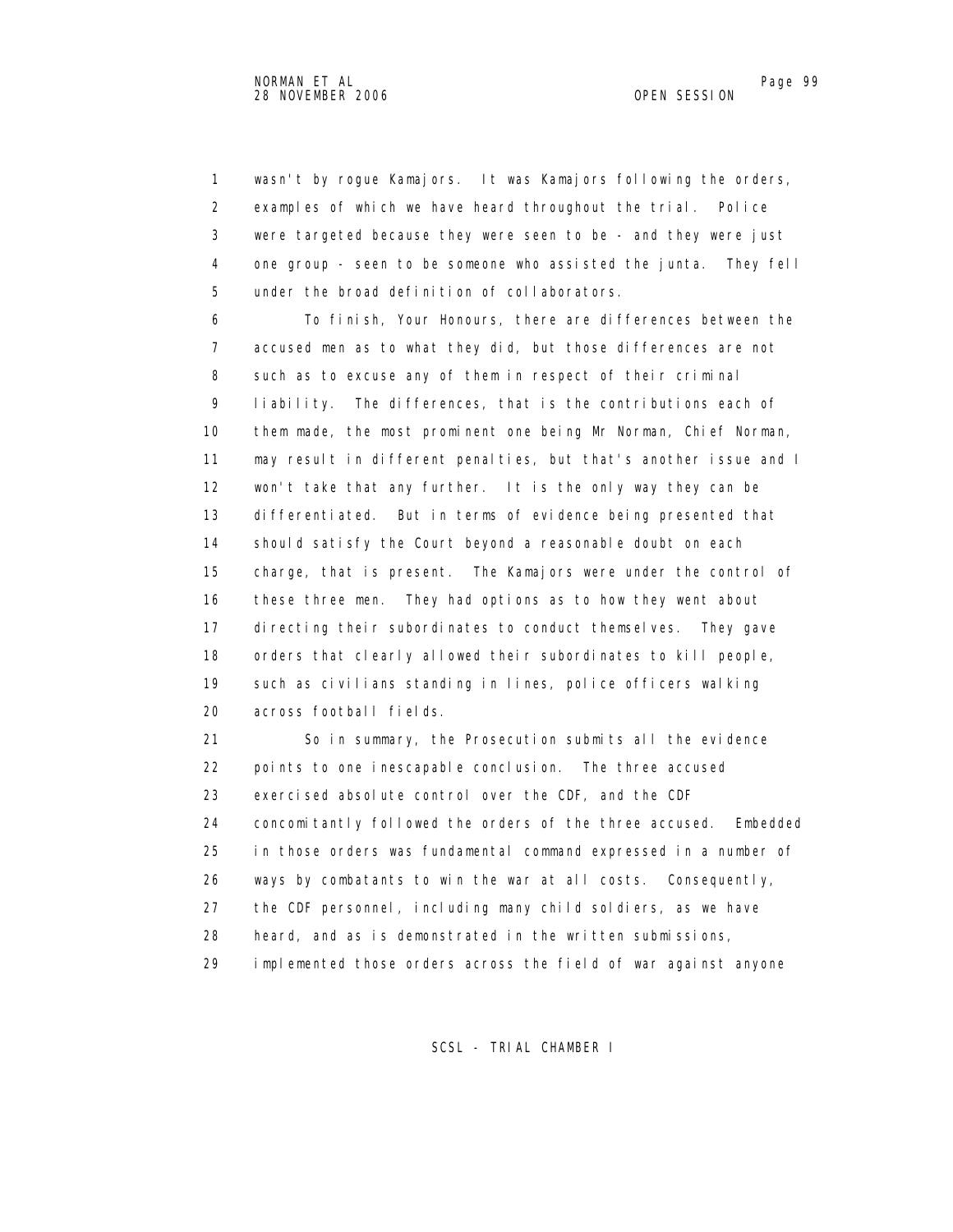1 who fell under that broad definition of rebel, collaborator or 2 sympathiser. Any failure to follow those orders was due to 3 tactical considerations. It was not due to the intervention of 4 the accused men. They knew what was happening. They condoned 5 it.

 6 Each of the three men, finally, the Prosecution submits, 7 are criminally responsibile for the offences now before you on 8 the indictment.

9 Thank you.

 10 PRESIDING JUDGE: Just a minute, Honourable Justice Boutet 11 has a couple of questions for you.

 12 JUDGE BOUTET: Mr Tavener, I just want to have a few 13 clarifications, if I may. I heard you in your submission to talk 14 about the murder of one Fallon and Kanu, to be -- I'm not sure if 15 I understood your position clearly on this. Are you saying that 16 these are not murders as war crimes or crimes against humanity 17 because these were the killing of their own Kamajors and these 18 killings or murders were there to show how much power they 19 exercised? Am I misquoting you? It seems to be the message I 20 got from you. In other words, the Prosecution is not relying on 21 these murders, if they are murders, as evidence of crimes against 22 humanity or war crimes but more for other purposes.

 23 MR TAVENER: In brief, Your Honour, that's what I'm 24 submitting. The reason I say that is those two persons were 25 both -- one was Kapra, one was a Kamajor. They were both persons 26 who were combatants on the side of the Kamajors. So although 27 they were killed within -- and can only be killed, I would 28 submit, within the terms of a war -- a war taking place, that is 29 the main thrust we say as to the effect of them being killed.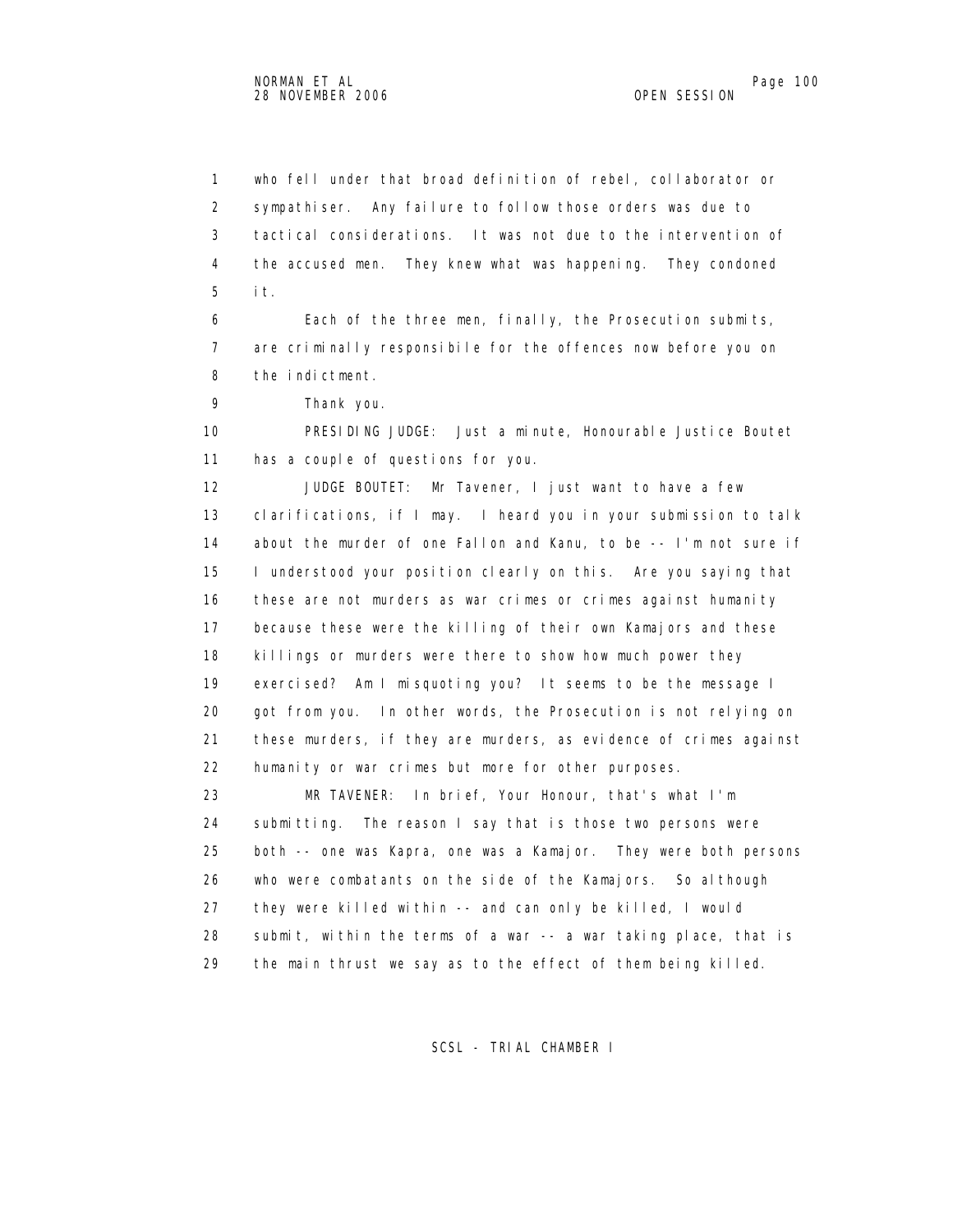1 JUDGE BOUTET: My other question has to do with police 2 officers. I don't think I have read in your written brief, nor 3 in your presentation as to what -- how you qualify these police 4 officers other than I just heard you to say that they have been 5 described by the leaders, as such, the Kamajors, as you submit, 6 as being collaborators of the AFRC or junta. I would like to 7 hear your views or comments as to what was the police role or 8 function at that time? Were they part of -- were they 9 combatants? Were they members of the civilian community? Were 10 they civilians? I mean, we are dealing here with war crimes and 11 crimes against humanity, as such. The qualification of 12 individuals, as you will agree, is quite important. So that's 13 the purpose of my question, to see where do those police 14 officers, wherever they may be - I am not necessarily saying in 15 Bo or Kenema and, so on - I mean, in the context of these 16 activities that were taking place, how would you describe and 17 qualify them to assist the Court in trying to understand your 18 position in this respect.

 19 MR TAVENER: There are a number of issues, Your Honours. 20 There is the suggestion that the police were involved in 21 resisting, using -- attacking Kamajors. That is some suggestion. 22 The evidence was, as I understand it, the only part of the police 23 force that was armed was the SSD. That was the one part of the 24 police force.

 25 The evidence that comes from TF2-042 was, one of the police 26 officers who was shot was an SSD officer. He identified himself 27 as such. Kanu, I think Kanu, OIC, officer in charge. But he was 28 one, not engaged in any activity against the Kamajors. We would 29 say that police are civilians, to discuss that particular issue.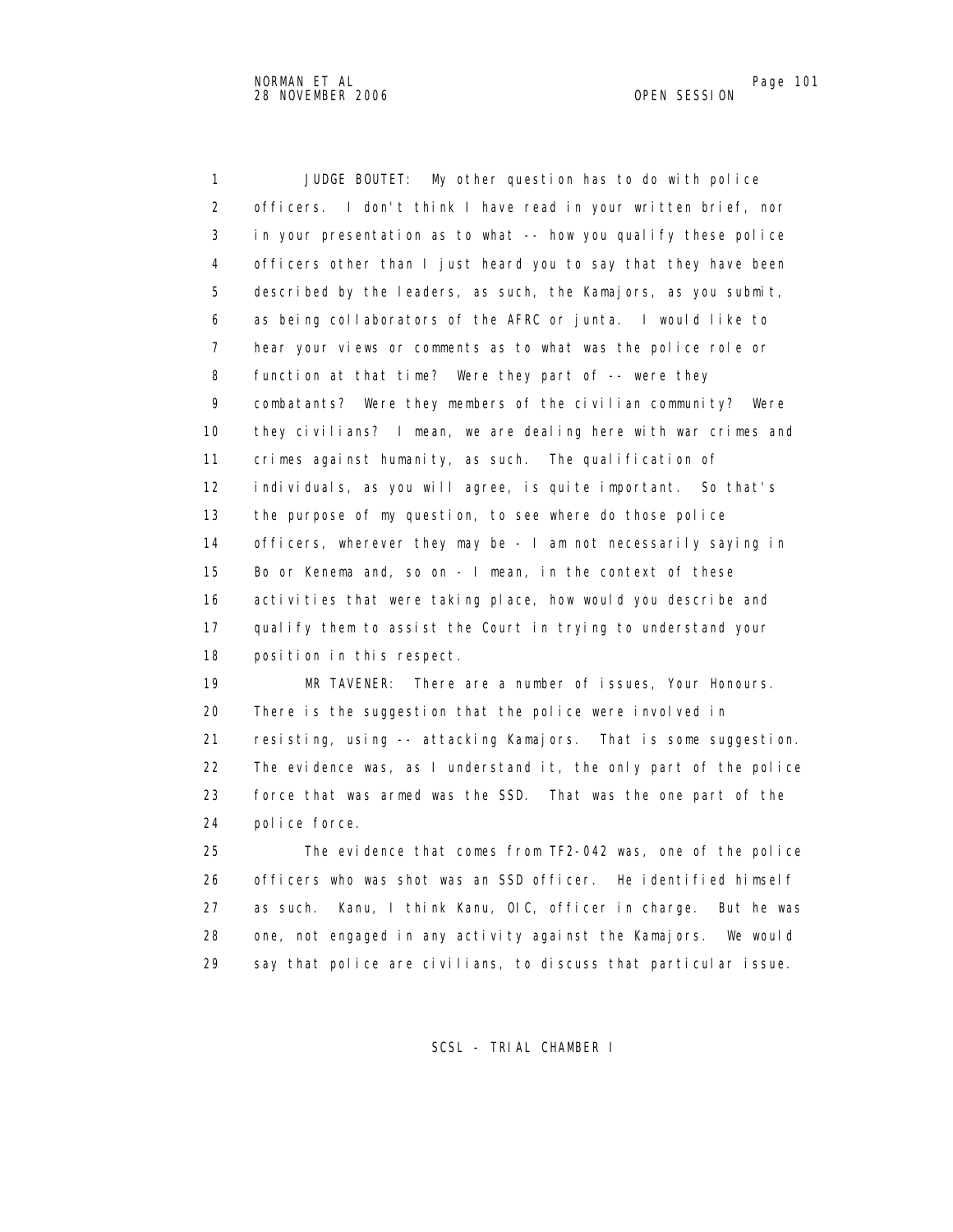1 One, they are civilians. Two, the one police officer, as I 2 understand, was the SSD. However at the time he was killed, he 3 was a civilian, he was unarmed, and he was not, in any way, 4 engaged in any combat. He was walking across a football field or 5 an open space. I believe it was a field. He was approached. He 6 identified himself. He was shot. The police officers -- the 7 evidence that we have of police officers being shot relates to 8 Kamajors going into the barracks and simply shooting. At that 9 stage there was no -- that they weren't resisting, they weren't 10 armed, these police officers that I spoke about as described by 11 TF2-042 were not armed police. The SSD potentially could have 12 been armed, but this particular person who was shot was not -- 13 there is no evidence he was armed. There is no evidence he was 14 doing anything except walking across a field. 15 Now, there is some suggestion, I understand, that, as I 16 mentioned earlier, that at some stage -- there was some vague 17 suggestion that police may have been involved in shooting. But 18 when the Kamajors came in to Kenema, for instance, on that 19 15 February, there was no shooting taking place. They were 20 simply targeting police officers because they were considered to 21 be collaborators, according to the evidence, because they had 22 continued to work in a junta controlled town. 23 JUDGE ITOE: That is the thesis of the Prosecution, that 24 there was no fighting. That's your thesis, I mean. 25 MR TAVENER: Yes. We say one, police officers were 26 civilians; two, in general, they weren't armed; three, these 27 police officers who were killed were doing -- were not involved 28 in combat in any way. They were simply shot. 29 PRESIDING JUDGE: Then, of course, that particular case --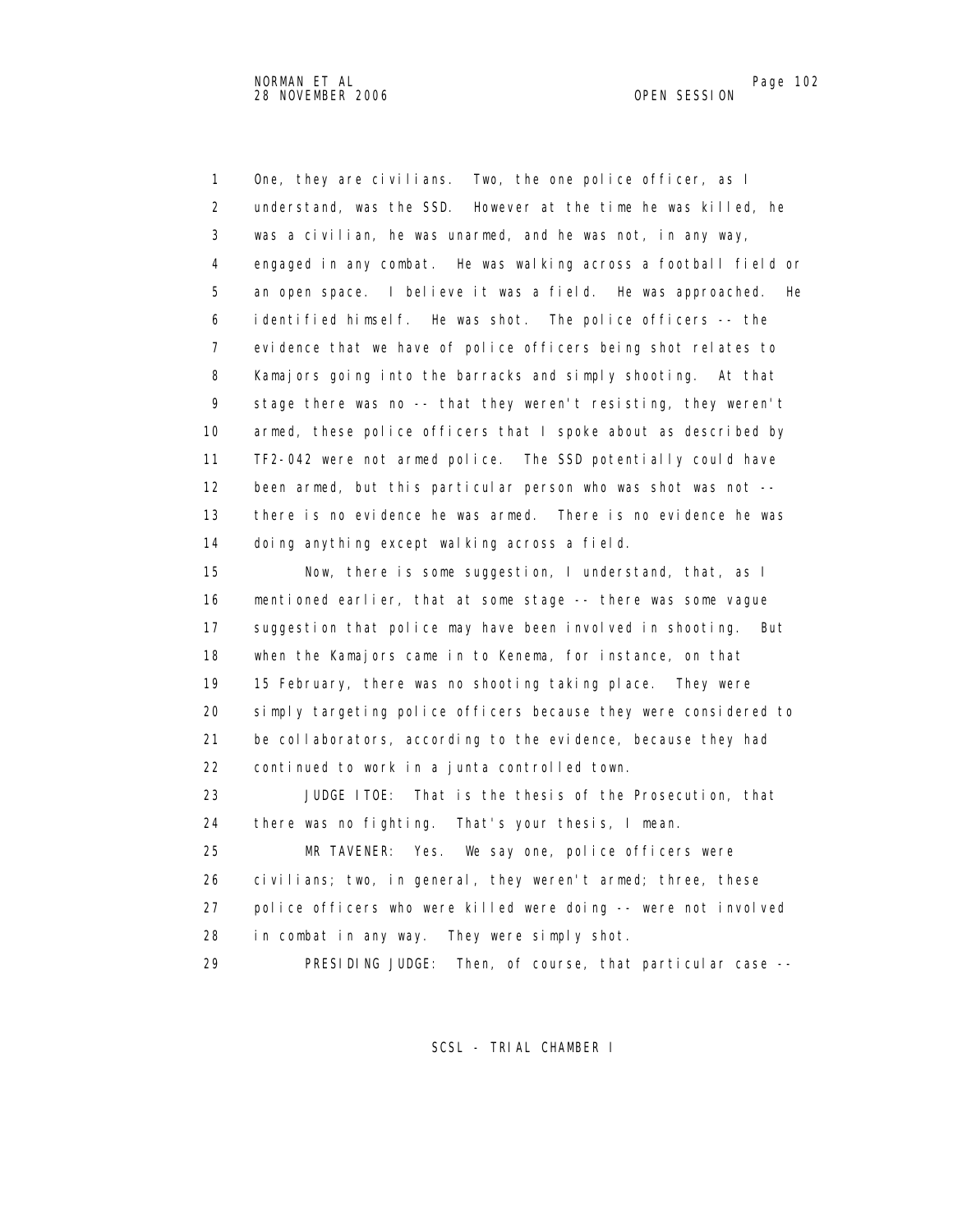1 is there any support from the jurisprudence for your 2 characterisation for the purposes of crimes against humanity of 3 police officers as civilians? I mean, in other words, I am 4 virtually asking you to bring together the two view points, 5 having submitted that on the evidence that you have led, there 6 were not -- that's okay. Having submitted that on the basis of 7 the evidence that you have led, they can properly be 8 characterised as civilians. My question now is: Is there any 9 support from the jurisprudence in support of this position for 10 the purpose of crimes against humanity that police officers, 11 indeed, can be properly legally characterised as civilians. 12 MR TAVENER: Okay. And I will return to the initial point 13 that these police officers were not part of any armed body, and I 14 understand - which I can provide to Your Honours - under section 15 175 of the Constitution -- 165 of the Constitution of Sierra 16 Leone, police are not part of the armed forces. They, in fact, 17 are fulfilling a civilian function. So as a matter of law in 18 Sierra Leone, they are civilians, and may be categorised as 19 civilians. 20 PRESIDING JUDGE: And there is no exception made in respect 21 of the SSD, or formerly the ISU. 22 MR TAVENER: The only evidence is that on occasions they 23 were the only police force that did carry arms. And the example 24 I used, that was the person who was shot at that time. The 25 police officer was not carrying arms and he, too, as the other 26 police officers that were killed, fall under the 165 of the 27 Constitution. 28 PRESIDING JUDGE: Is there anything in the jurisprudence of

SCSL - TRIAL CHAMBER I

29 ICTY or ICTR that can be of assistance to this Court on that? If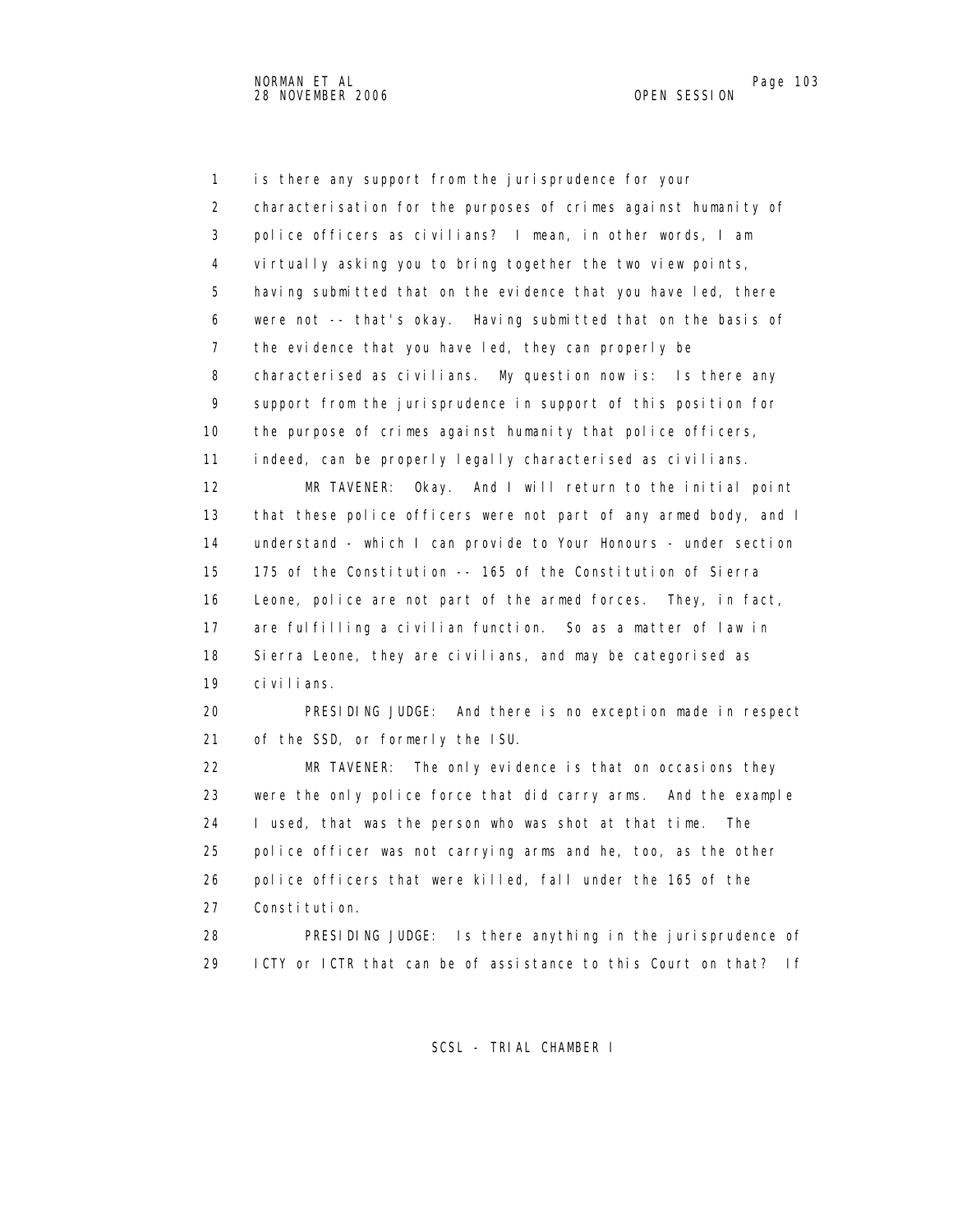1 not, don't worry. We will cause the necessary research to be 2 done. You don't need to pursue that. Thank you. 3 MR TAVENER: I will reply very briefly, but perhaps not 4 directly to you question, in that, it depends on the nature of 5 the police force. Some police forces are paramilitary, some are 6 less so. We would say, when you look at the evidence as provided 7 by the range of police officers who testified before us, bearing 8 in mind Section 165 of the Constitution, they were, in fact, not 9 a paramilitary organisation. 10 Witnesses TF2-04, the policewoman, she described her 11 functions. By no stretch of the imagination could she be 12 considered a paramilitary -- a member of a paramilitary 13 organisation. She carried no gun, she investigated normal 14 domestic crimes, and she simply conducted police functions. So 15 we would say, in terms of Sierra Leone at that time, the police 16 were civilians. 17 PRESIDING JUDGE: Thank you. I think it was just a legal 18 brainteaser anyway from my perspective. Are you through? 19 MR TAVENER: Yes. Thank you. 20 JUDGE ITOE: Not quite. Not quite, Mr Tavener. The 21 Prosecution in the conduct of its case placed a lot of emphasis 22 on, and I think spent quite some time, in adducing evidence of 23 the killings, the alleged killings of Mustapha Fallon and Alpha 24 Kanu. Where -- why was this evidence adduced and where do you 25 place these killings within the context of the charges that you 26 are alleging against the accused persons? 27 MR TAVENER: Thank you, Your Honour. If you give me the 28 opportunity, I may have had an error in respect to Mr Fallon. 29 JUDGE ITOE: Because there were two murders and then the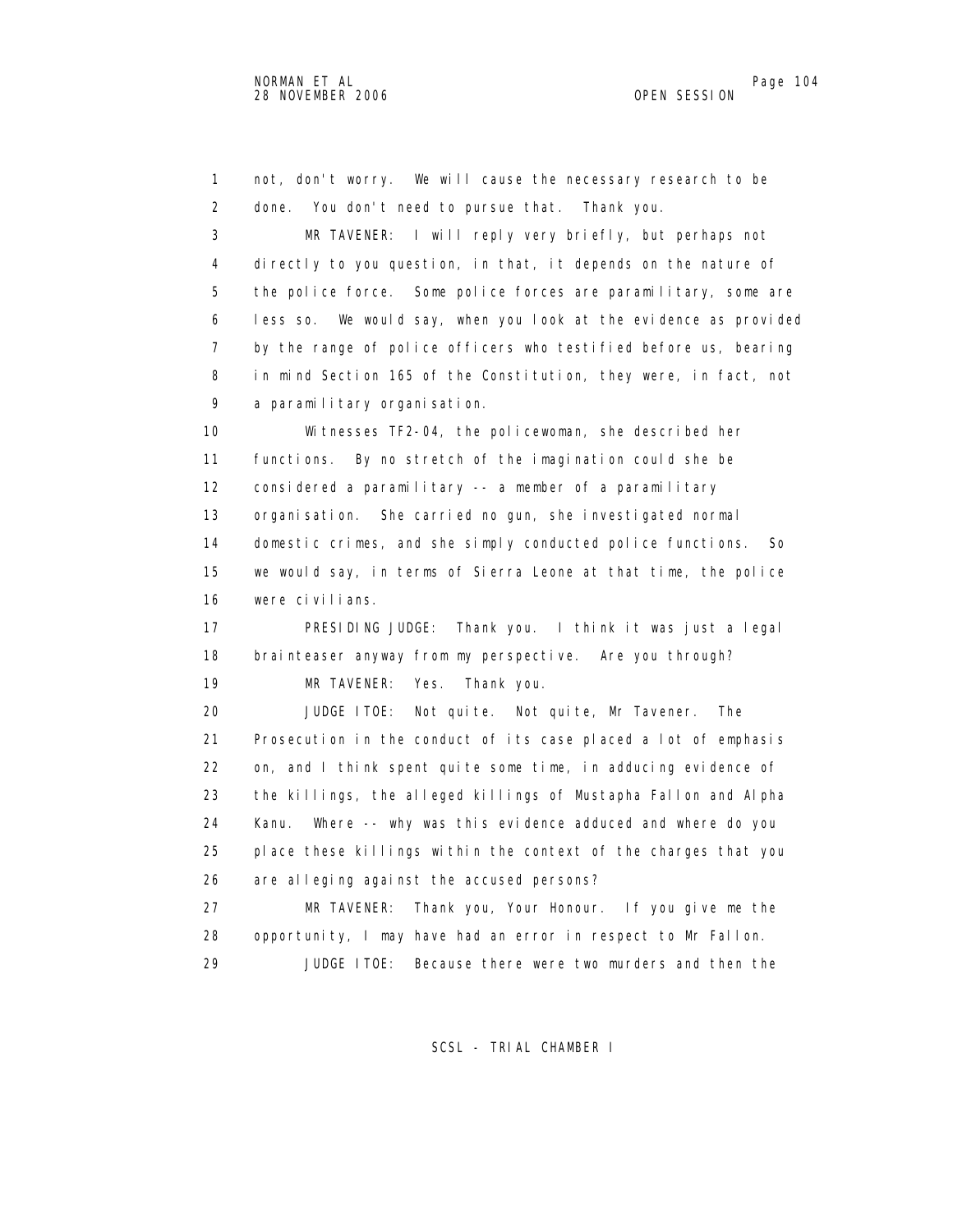1 killings. Mustapha Fallon and Alpha Kanu. 2 MR TAVENER: Mr -- Mustapha Fallon was a noncombatant. He 3 was simply someone picked to provide certain material for the 4 secret -- the secret activities of Fofana and the -- sorry, High 5 Priest Kondewa and the others. So Mustapha Fallon falls under -- 6 and that's where I'm mistaken. 7 JUDGE ITOE: You say Mustapha Fallon was a noncombatant? 8 MR TAVENER: Yes. 9 JUDGE ITOE: I suppose we have evidence of that on the 10 record? 11 MR TAVENER: Excuse me, I just -- 12 JUDGE ITOE: I suppose we have evidence of that in the 13 record? 14 MR TAVENER: The evidence is that he was a Kamajor, but at 15 the time of the killing, he was not a combatant. He was simply 16 someone who was identified as being available to be used as a 17 sacrifice, and he was. 18 The evidence in that area is contested, and we would say 19 that at the least, as I've mentioned, at the least the position 20 was that it indicates a position of power and authority by the 21 three accused men; that they were capable of committing such a 22 murder, both of Kanu and Fallon. 23 JUDGE ITOE: The what? Let me get this very, very clearly. 24 Let's find a -- a clear statement on these, because I want to -- 25 I think we want to get it clearly as to where you situate these 26 two alleged killings in the context of the indictment. 27 MR TAVENER: The strongest position, the position that best 28 represents what the Prosecution is saying in regards to Alpha 29 Kanu and Mustapha Fallon is that they were both chosen to be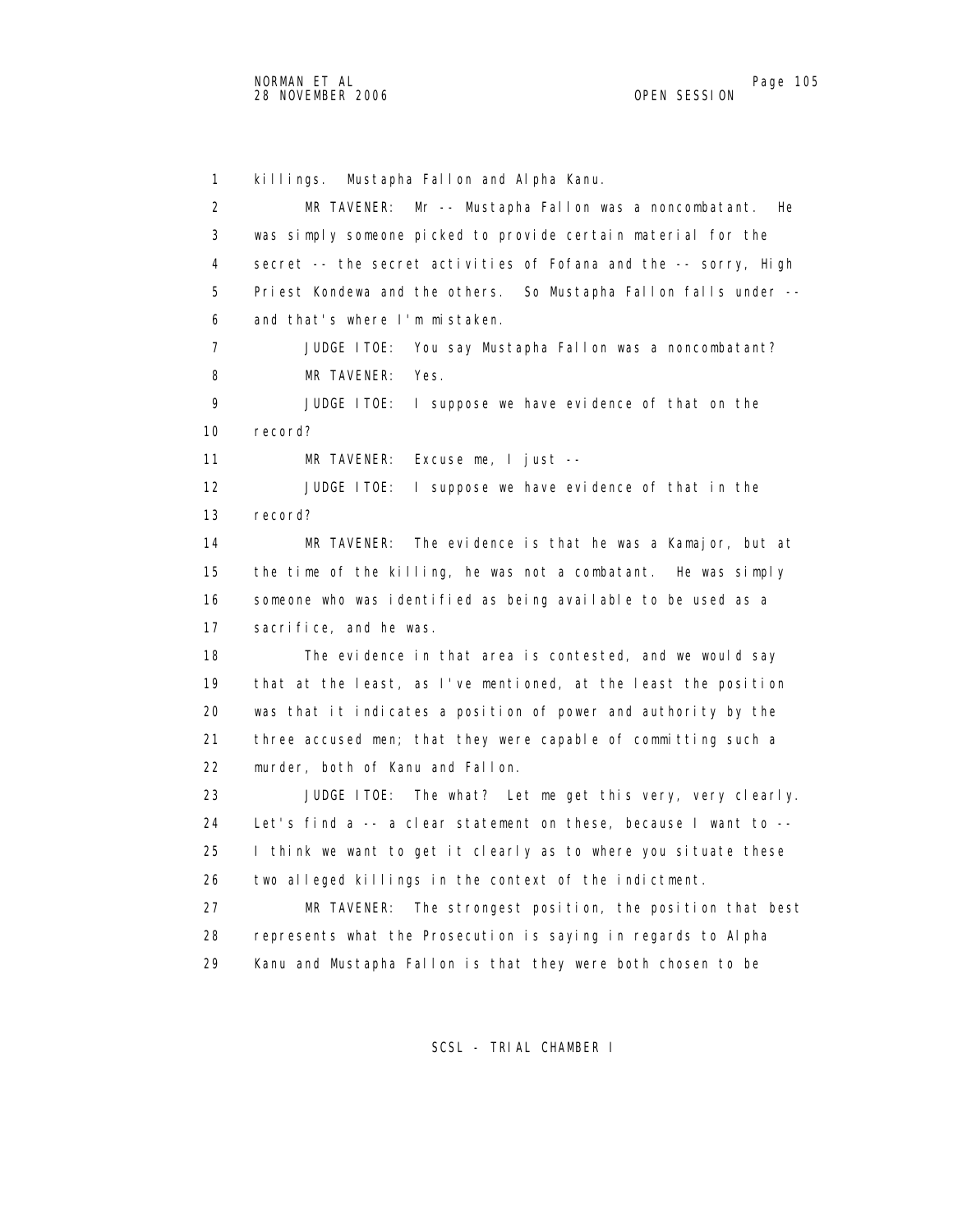1 sacrifices, or sacrificial. Their bodies were used for certain 2 purposes, and they, obviously, were killed as a part of that 3 process. We would say in respect of Fallon, but not Kanu, he 4 could fall under the heading of a noncombatant, because was he 5 was a noncombatant at the time. The difficulty of categorising 6 Mr Fallon is that he was a Kamajor. So we -- 7 JUDGE BOUTET: I mean, you are losing me now, because are 8 you saying you have Kamajors and Kamajors? 9 MR TAVENER: No, Your Honour. 10 JUDGE BOUTET: So you have Kamajors who are combatants and 11 Kamajors that are noncombatants. So how are we to deal with 12 this, and how are we to differentiate? And furthermore, I would 13 really like to hear you to say, even to take your actual position 14 that he may not have been at the time a combatant, I would 15 imagine Kamajors who are at Base Zero sleeping during the night, 16 and you may say they are noncombatants. 17 I mean, whatever it is, but if he is a noncombatant, we 18 assume that for the purpose of this discussion under which item, 19 count, is this appeal? Because I look at the indictment, I 20 cannot see this particular crime, as such, under any of the 21 heading of the alleged killings or murders as such. I'm just 22 seeking your guidance and assistance in this respect. 23 [CDF28NOV06E - CR] 24 MR TAVENER: I appreciate that, Your Honour, and we can say 25 that the best way for the Court to deal with the evidence in 26 respect of the killings of these two men, is it demonstrates the 27 power and authority of the three accused men in that they could 28 kill people belonging to them. That is clearly a case of Alpha 29 Kanu, and we would say it is also the case in respect of Fallon;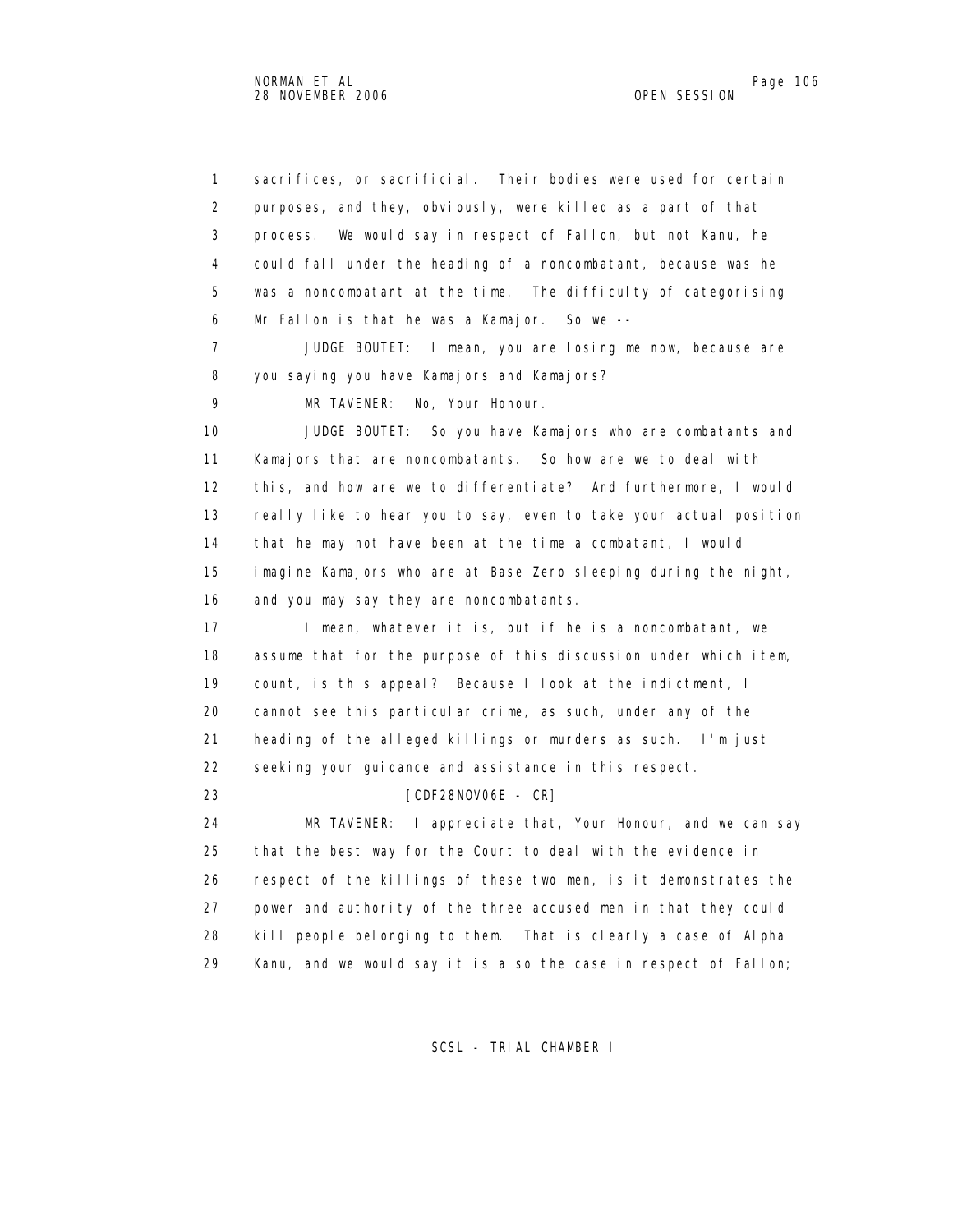1 that is probably the easiest way. In terms of arguing about 2 status, I agree with Your Honour, this is not the time to do it, 3 the best approach is simply to see these two men's deaths as 4 examples of where the three accused stood in the hierarchy, their 5 ability to do acts without sanction from anyone else. In fact, 6 it demonstrates that they were in absolute control of the CDF. 7 That is, we would say, how the deaths of those two men fit into 8 the Prosecution case. 9 JUDGE BOUTET: Thank you. 10 JUDGE ITOE: I won't go any further with Mr Fallon. 11 MR TAVENER: I appreciate that, Your Honour. 12 JUDGE BOUTET: Mr Tavener -- 13 JUDGE ITOE: Mr Tavener, I'm sorry. 14 PRESIDING JUDGE: Dr Jabbi, it's your turn. 15 MR JABBI: Thank you, My Lord. My Lords -- 16 JUDGE ITOE: Dr Jabbi, I suppose you have your eyes on your 17 watch to know when you're starting? 18 PRESIDING JUDGE: Yes, Mr Jabbi. 19 MR JABBI: My Lords -- 20 PRESIDING JUDGE: You'll confirm that your estimate is two 21 hours. 22 MR JABBI: Yes, My Lord. 23 PRESIDING JUDGE: Very well. Let's proceed. 24 MR JABBI: I'm very likely to go under two hours. 25 PRESIDING JUDGE: That sounds very refreshing. 26 MR JABBI: My Lords, we have, of course, filed our final 27 trial brief, and responded to various aspects of the Prosecution 28 case. I wish to begin by giving some of the main highlights of 29 that trial brief and begin by tackling some of the issues raised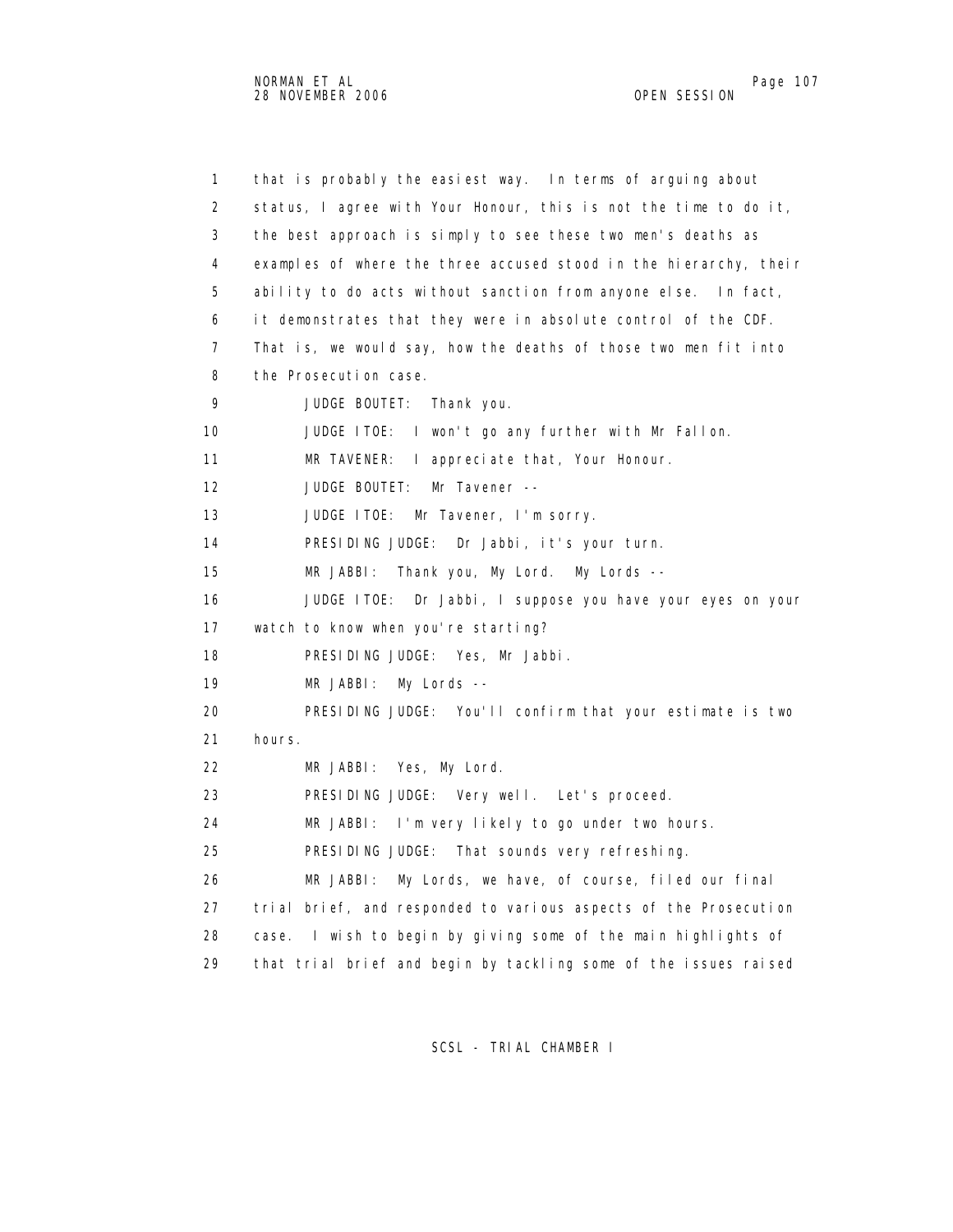1 both in the Prosecution trial brief and also in the submissions 2 that have been made by the Prosecution today.

 3 My Lords, I want to go straightaway to the question of the 4 defects in the indictment, and to note that this is covered in 5 our brief, generally in paragraphs 53 to 112. My Lords, the 6 general point we make about the indictment is that it is vague in 7 several parts, and that the Prosecution pre-trial brief did not 8 have to remove that vagueness as much as would have been 9 necessary. We do not have a sufficient amount of material facts 10 set down in the indictment to substantiate the counts. We 11 accordingly submit that this has substantially prejudiced the 12 ability of the first accused to organise his defence, as best as 13 possible, and that that has also affected his right to a fair 14 trial.

 15 It is generally accepted that the indictment is the very 16 foundation on which the Prosecution proceeds, and the whole 17 trial, of course. Accordingly, they should contain a statement 18 of facts which detail the various crimes, and it is those 19 allegations of fact that the Prosecution is required to prove in 20 making the case against the accused persons. What, in fact, we 21 do have in the indictment is a series of repeated general facts, 22 alleged facts, which, on no particular occasion, particularise 23 the elements of the various offences in question.

 24 Since, My Lords, the evidence is also limited to what is 25 specifically pleaded, if there is vagueness and lack of 26 particularity, it becomes extremely difficult to determine what 27 is to be responded to. Indeed, even what is being pleaded. My 28 Lords, if I may just briefly refer to an opinion expressed by 29 this Chamber with respect to the relevance of having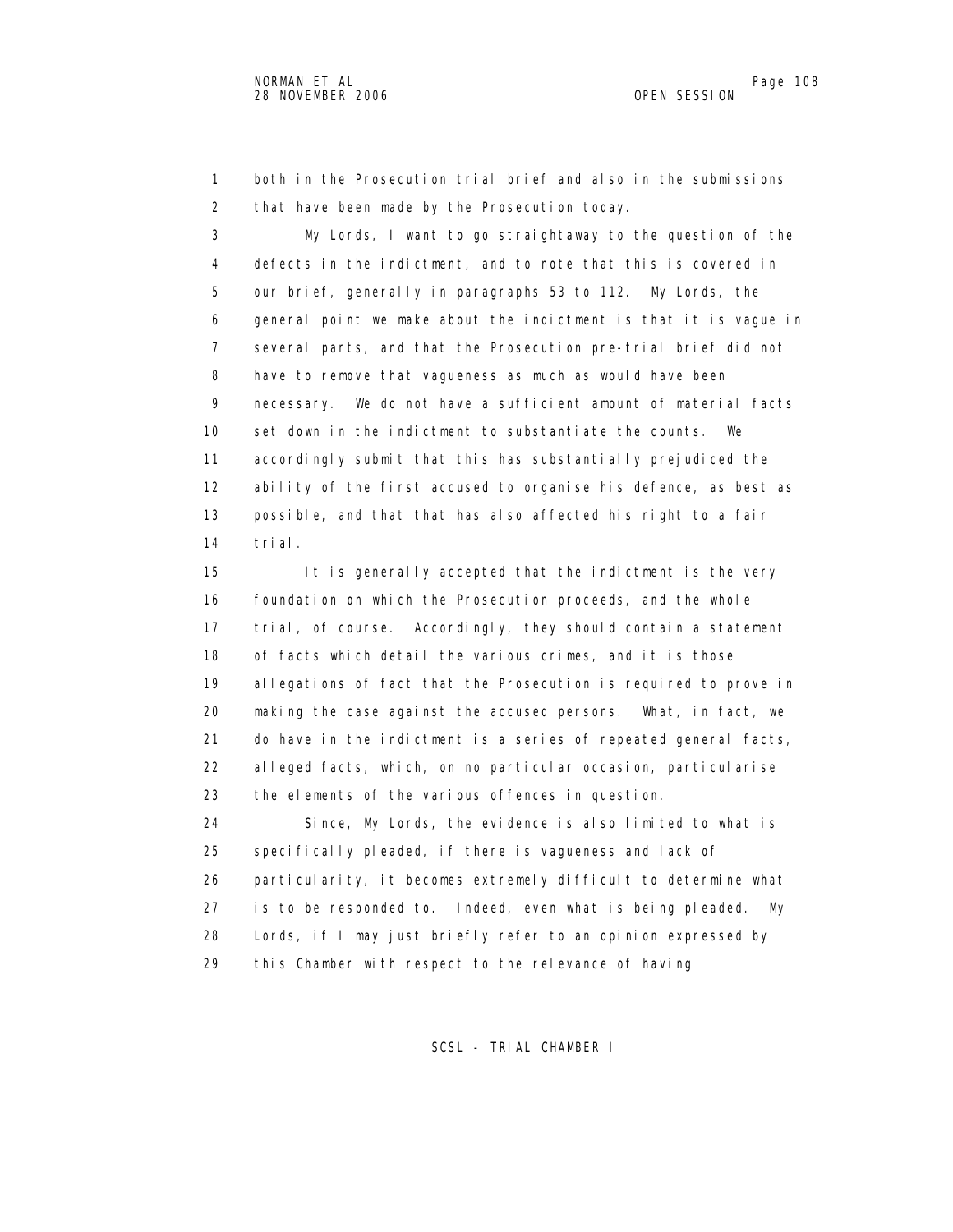1 particularised pleadings in the indictment.

 2 My Lords, in a decision of 24th May 2005, a separate 3 [indiscernible] opinion of Honourable Justice Itoe, at paragraph 4 27, this opinion is expressed: "One of the fundamental 5 principles on which international criminal justice is based is 6 that an accused person should never be tried nor convicted on the 7 strength of evidence related to an offence for which he has not 8 been indicted, nor should such evidence be adduced or admitted if 9 this would not only be contrary to the provisions of Article 10 17(4)(A) of the Statute, but would also amount to a flagrant 11 violation of the principle of fundamental fairness." 12 My Lord, having expressed the relevance of particularity in 13 the indictment and the effect of vagueness in that regard, I 14 would just want to draw Your Lordships' attention to a selection

 15 of some of those defects as addressed in the Norman final trial 16 brief. These examples, My Lords, are extensively recited in 17 paragraphs 71 to 100, that is page 28, paragraphs 71 to 100 of 18 the Norman final trial brief. I do not, My Lords, wish to go 19 into too much detail there because, in fact, they are well set 20 out in those paragraphs, but I would just want to list some of 21 those defects. One, My Lords, is the failure to plead the mode 22 and extent of an accused's participation under the relevant 23 article of the Statute. And this is covered in the next six 24 paragraphs from paragraph 71.

 25 My Lords, paragraph 20 of the indictment speaks to the 26 Prosecution's view of the acts alleged -- alleged acts or 27 omissions of the first accused and others which, according to the 28 Prosecution, makes them individually criminally responsible under 29 Article 1 for the various offences cited. And all that is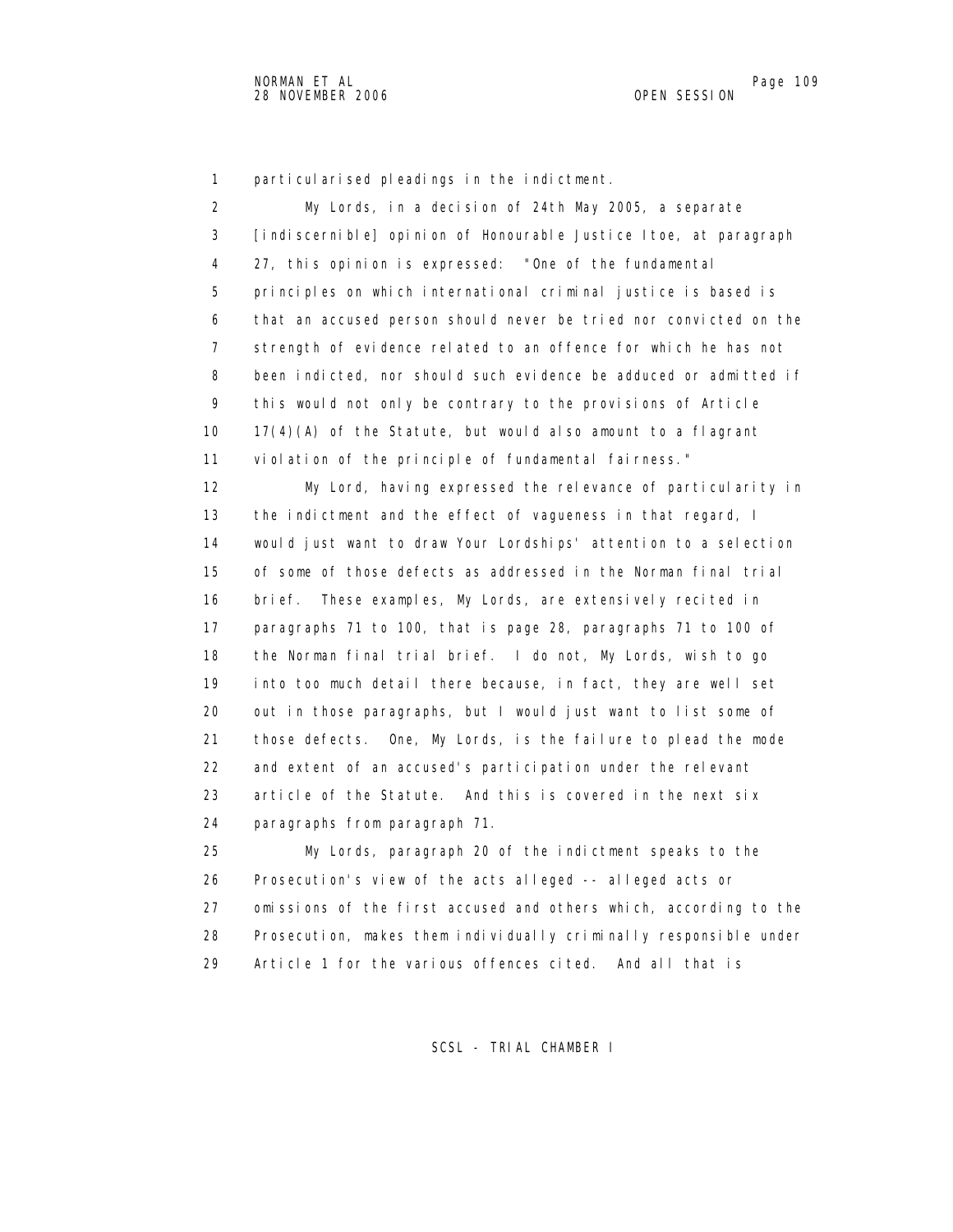1 provided there is the allegation that the first accused, together 2 with others, was criminally responsible for the crimes referred 3 to in Articles 2, 3 and 4 of the Statute, as alleged in this 4 indictment, which crimes each of them planned, instigated, 5 ordered, committed or in whose planning, preparation or 6 execution, each accused otherwise aided and abetted, for which 7 crimes were with a common purpose, plan or design, in which each 8 accused participated or where a reasonably foreseeable 9 consequence of the common purpose, plan or design in which each 10 accused participated. My Lords, our submission is that this does 11 not sufficiently particularise the modes of liability by the 12 first accused.

 13 Indeed, that mode and extent of participation are material 14 facts which the indictment should clearly set out for the purpose 15 of proof by evidence. In fact, however, we have no indication, 16 as demonstrated in that paragraph, of the specific acts by which 17 the accused allegedly planned, instigated, ordered or aided and 18 abetted any of the crimes in question. So we submit that the 19 Prosecution has failed to provide that required specificity.

 20 My Lord, the same thing goes for the second defect we want 21 to identify, and this is stated in paragraph 76 and 77, to the 22 extent that the alleged committing of offences under Article 6(1) 23 is also not specific enough. No specific crimes are indicated 24 there which the first accused is alleged to have committed. So 25 also, My Lords, with the next defect, the defects in pleading 26 joint criminal enterprise. These are paragraphs 78 to 80. Here 27 again, My Lords, one of the paragraphs in the indictment, 28 paragraph 19, is the area where the Prosecution proposes their 29 theory of joint criminal enterprise. That paragraph reads as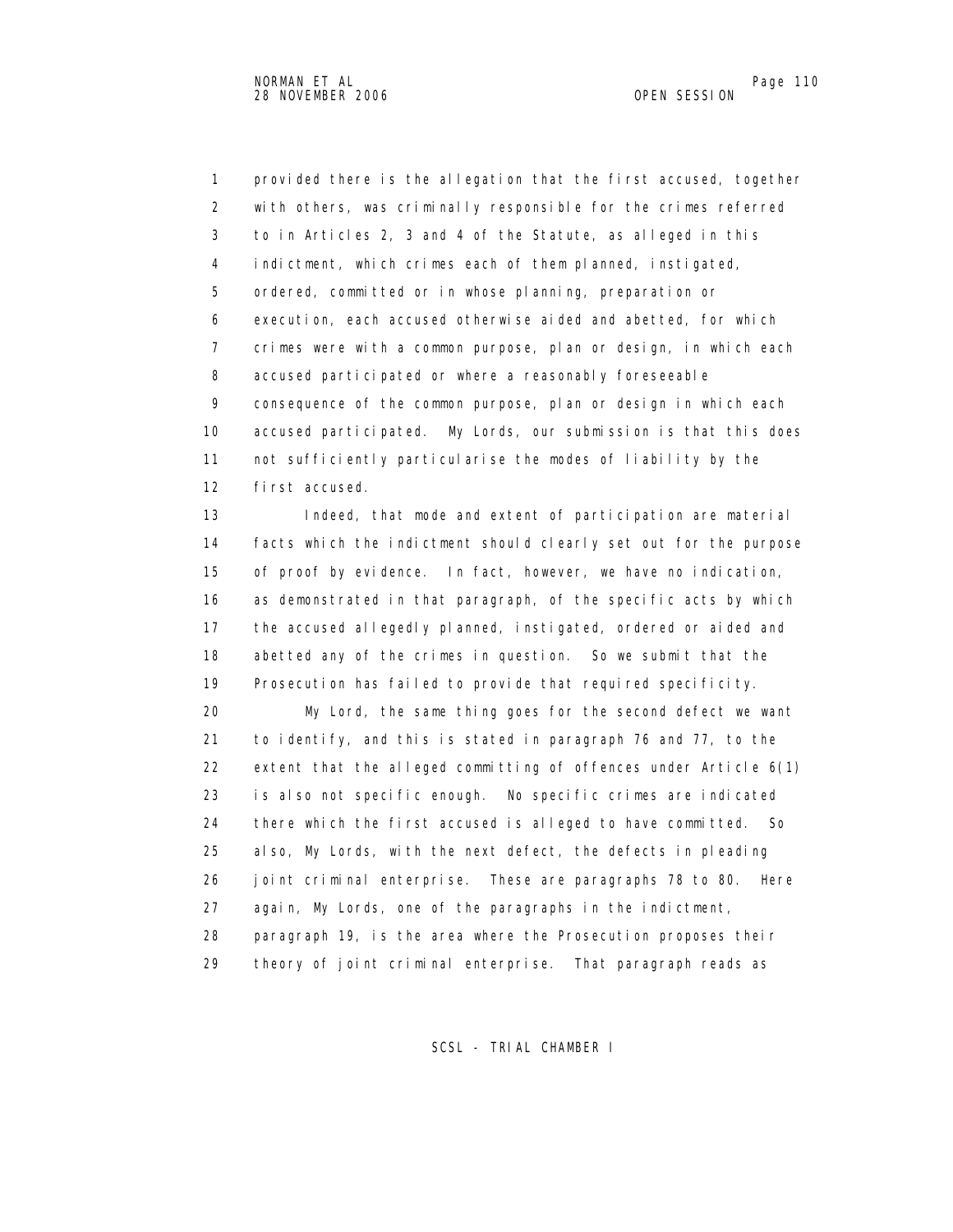1 follows:

 2 "The plan, purpose or design of Samuel Hinga Norman, 3 Moinina Fofana, Allieu Kondewa and subordinate members of 4 the CDF was to use any means necessary to defeat the 5 RUF/AFRC forces and to gain and exercise control over the 6 territory of Sierra Leone. This included gaining complete 7 control over the population of Sierra Leone and the 8 complete elimination of the RUF/AFRC, its supporters, 9 sympathisers and anyone who did not actively resist the 10 RUF/AFRC occupation of Sierra Leone. Each accused acted 11 individually and in concert with subordinates to carry out 12 the said plan." 13 My Lord, the Norman Defence submits that this paragraph 14 does not necessarily reveal any criminal activity or purpose and, 15 to that extent, it does not specify the, either for example, the 16 very nature of the joint criminal enterprise being alleged, or 17 the mode of it or, indeed, what form it is alleged to take. The 18 effect of this, of course, is to make it difficult to see clearly 19 what specific allegations of criminal conduct in fact are being 20 alleged. That is as far as Article 6(1) goes. 21 When we go to Article 6(3) as well, one of the defects in 22 respect of the pleading there is as to the alleged superior 23 responsibility of the accused. 24 PRESIDING JUDGE: This is the alleged fourth defect, is it? 25 MR JABBI: Yes, My Lord. This is in paragraphs 81 to 84. 26 PRESIDING JUDGE: I'm just saying it's the alleged fourth 27 defect. You have given us three. 28 MR JABBI: Yes, indeed. This is the fourth, My Lord. 29 PRESIDING JUDGE: Fine. 81 to?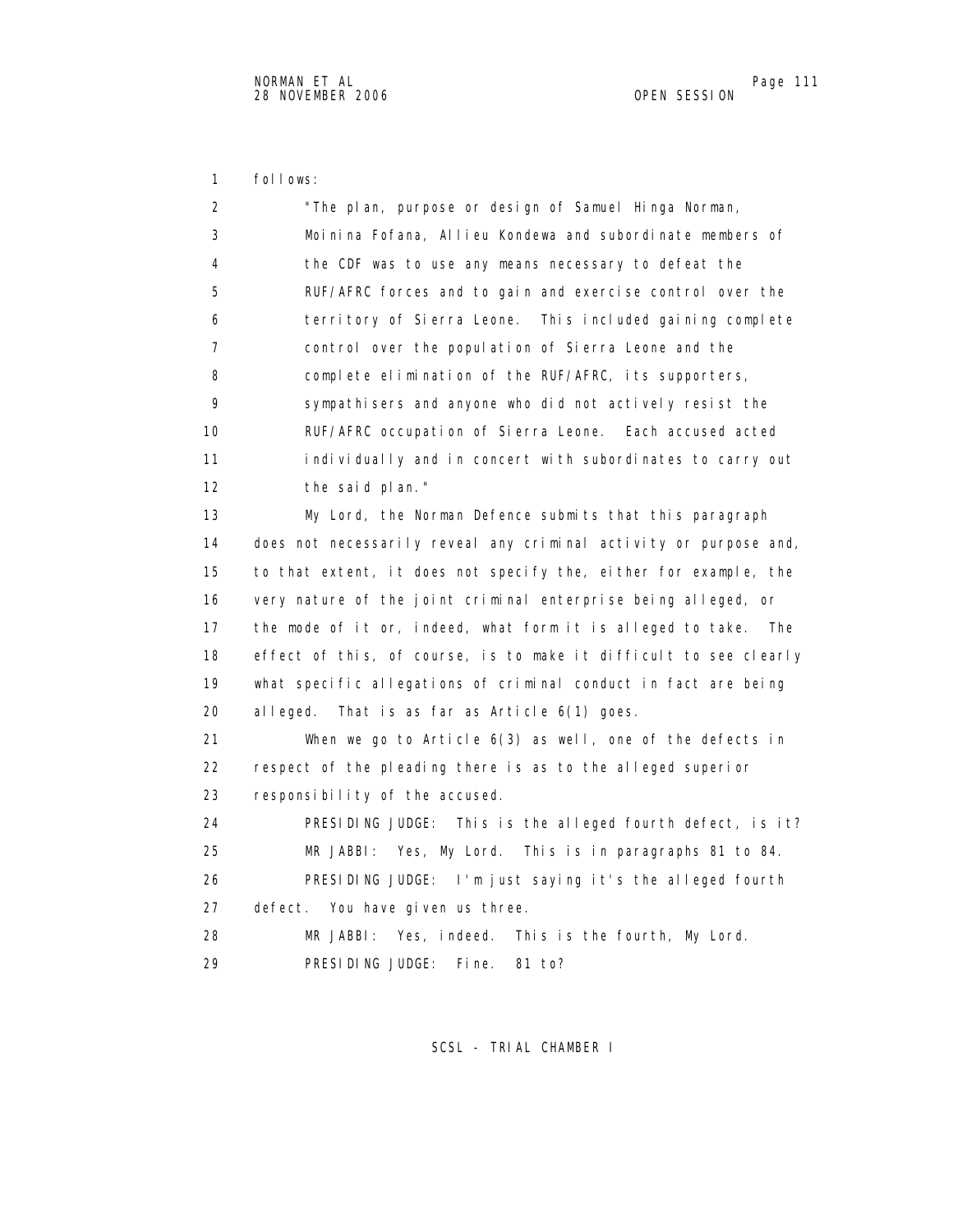1 MR JABBI: Eighty-one to 84.

2 PRESIDING JUDGE: Thank you.

 3 MR JABBI: My Lord, we find here that there is no 4 specificity as to the subordinates in question to whom the 5 accused is supposed to have a superior responsibility, and the 6 allegation merely is as to CDF subordinates. The specific 7 paragraph of the indictment to which we would like to draw Your 8 Lordships' attention is paragraph 21. If I may briefly read 9 that, as well: "In addition, or alternatively, pursuant to 10 Article 6(3) of the Statute, Samuel Hinga Norman, Moinina Fofana 11 and Allieu Kondewa, while holding positions of superior 12 responsibility and exercising command and control over their 13 subordinates, are individually criminally responsible for the 14 crimes referred to in Article 2, 3 and 4 of the Statute. Each 15 accused is responsible for the criminal acts of his subordinates 16 in that he knew or had reason to know that the subordinate was 17 about to commit such acts or had done so and each accused failed 18 to take the necessary and reasonable measures to prevent such 19 acts or to punish the perpetrators thereof."

 20 My Lord, it will be seen that in that allegation, no 21 subordinates are named, no commanders identified, nor certainly 22 is there an identification of the relationship between the 23 accused and his alleged subordinates, apart from the very general 24 statement that the accused had subordinates. Furthermore, no 25 material facts have been advanced in that process alleging the 26 conduct of the accused that would indicate the requirement of 27 knowledge, or having reason to know about the acts of the 28 subordinates which alleged to be his individual criminal 29 responsibility, as well. We submit that this is one of the modes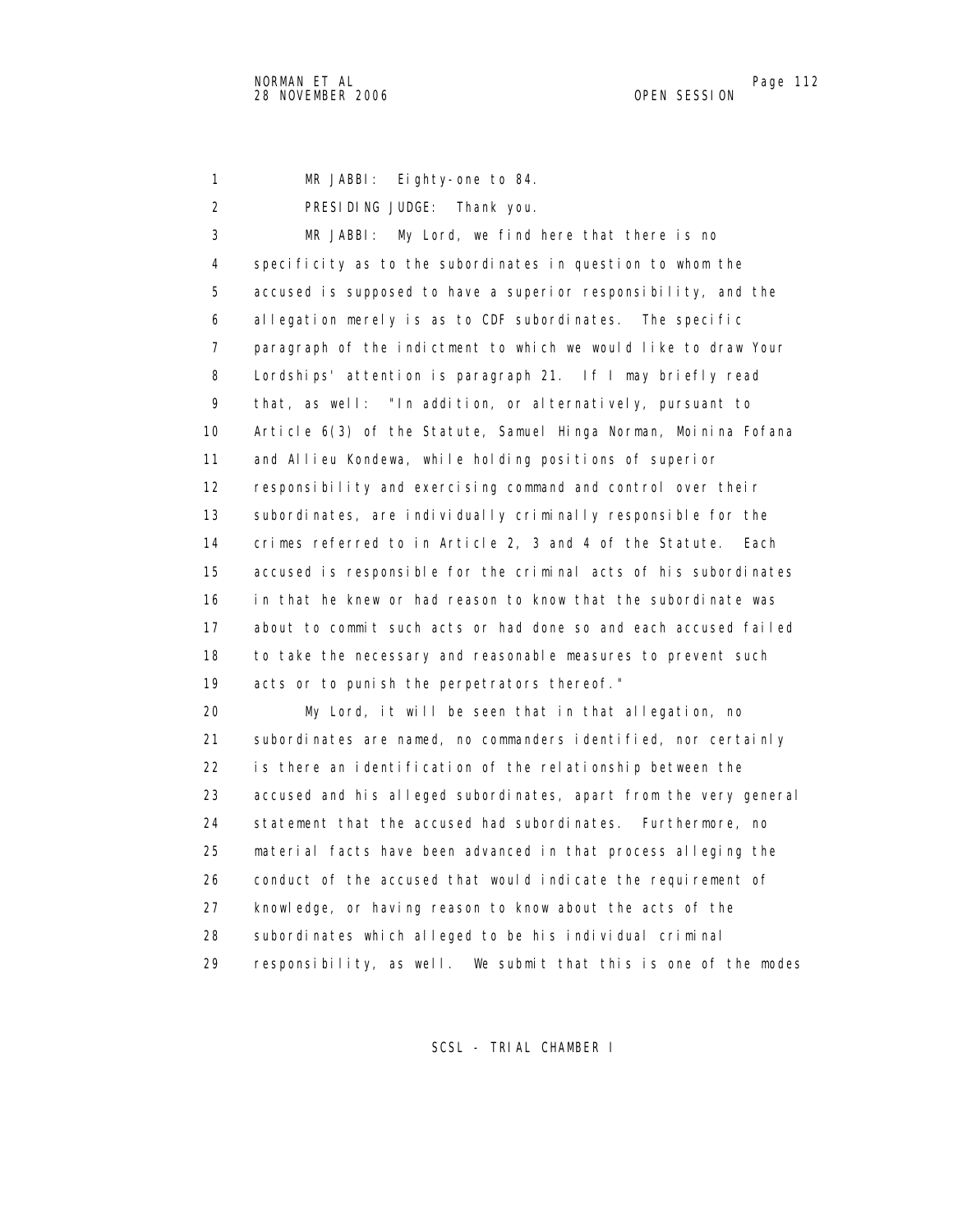1 of indefiniteness, vagueness, or imprecision in the allegation of 2 the criminal responsibility of the accused. 3 My Lord, in the interests of brevity, so far as that may be 4 necessary here, I just want to mention the next defect and the 5 relevant paragraphs setting it out; that is the lack of 6 specificity with respect to the particular counts. 7 JUDGE ITOE: To follow up on the basis of specificity 8 raised by the Presiding Judge, I suppose you are now on the fifth 9 defect? 10 MR JABBI: Yes, My Lord. 11 JUDGE ITOE: On the fifth defect? 12 MR JABBI: Yes, My Lord. I believe so. 13 PRESIDING JUDGE: Which counts, do you say? Relating to 14 which counts? 15 MR JABBI: It's general there, My Lord, and the specifics 16 are provided in paragraphs 85 to 93. 17 PRESIDING JUDGE: Of the Norman brief? 18 MR JABBI: Yes, indeed, My Lord. 19 PRESIDING JUDGE: Thanks. 20 MR JABBI: I propose that those submissions are sufficient, 21 specific and clear, and I would want to go -- 22 PRESIDING JUDGE: Without requiring further specificity 23 from you? 24 MR JABBI: Yes, indeed, My Lord. 25 PRESIDING JUDGE: All right. 26 MR JABBI: I would just want to go to the sixth -- 27 JUDGE ITOE: I would only have loved, Dr Jabbi, that you 28 refer us to the corresponding paragraph of the indictment where 29 there is a lack of specificity in relation to what you've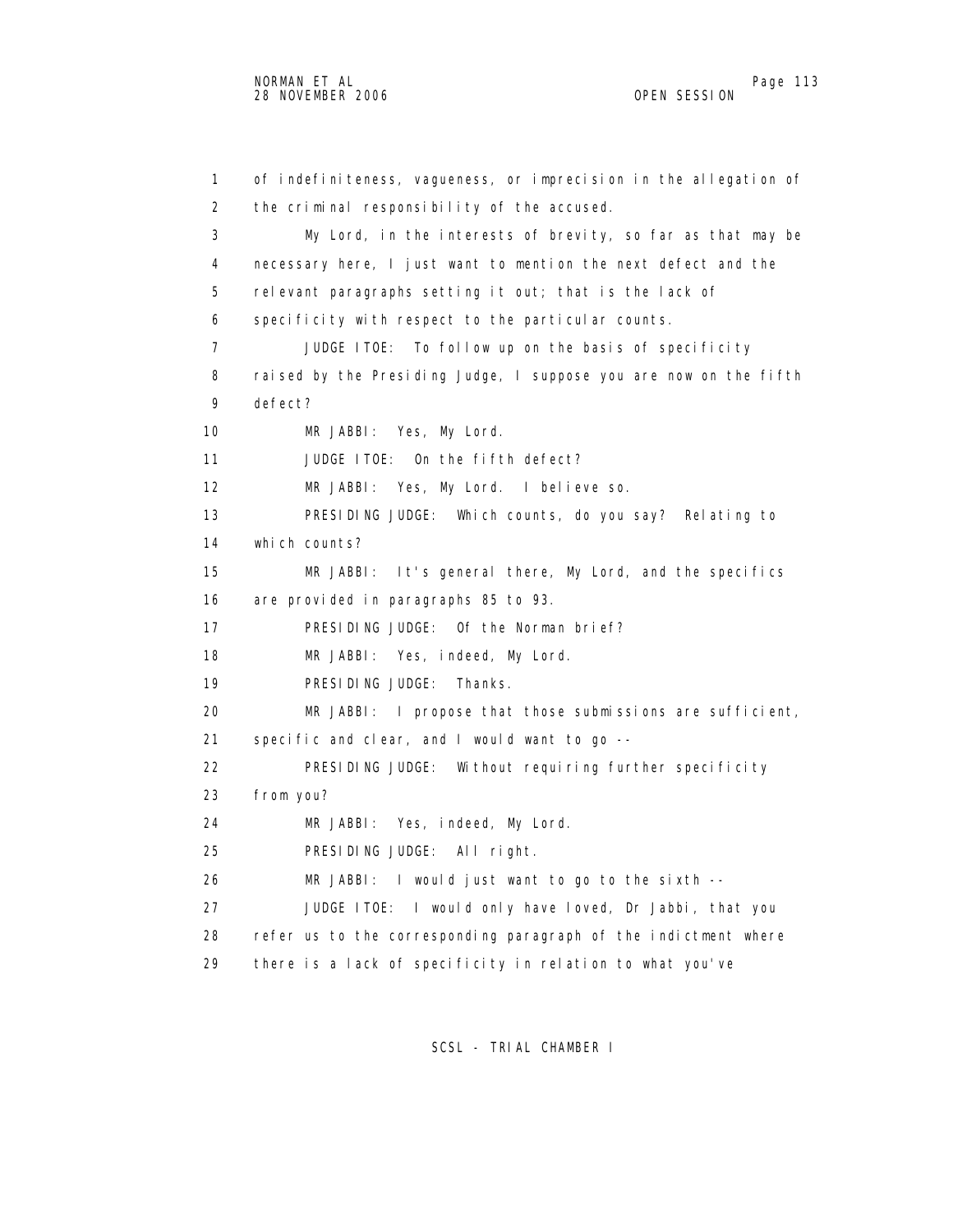1 referred to in paragraphs 85 to 93 of the Norman brief.

 2 MR JABBI: Yes, My Lord. For example, My Lord, with 3 respect to count 3, inhumane acts punishable under Article 2(1) 4 of the Statute, when we refer to paragraphs 26(a) and (b) of the 5 indictment --

6 PRESIDING JUDGE: Yes.

 7 MR JABBI: -- it reads, "Acts of physical violence and 8 infliction of mental harm or suffering included the following: 9 (a) between about 1 November 1997 and 30 April 1998, at various 10 locations, including Tongo Field, Kenema Town, Blama, Kamboma and 11 the surrounding areas, the CDF, largely Kamajors, intentionally 12 inflicted seriously bodily harm and serious physical suffering on 13 an unknown number of civilians; (b) between November 1997 14 and December 1999, in the towns of Tongo Field, Kenema, Bo, 15 Koribondo and surrounding areas, and the districts of Moyamba and 16 Bonthe, the intentional infliction of serious mental harm and 17 serious mental suffering on an unknown number of civilians by the 18 actions of the CDF, largely Kamajors, including screening for 19 'Collaborators,' unlawfully killing of suspected 'Collaborators,' 20 often in plain view of friends and relatives, illegal arrest and 21 unlawful imprisonment of 'Collaborators,' the destruction of 22 homes and other buildings, looting and threats to unlawfully 23 kill, destroy or loot."

 24 My Lord, in paragraph 89, our criticisms of these 25 subparagraphs are indicated. There is, for instance, the charge 26 of physical violence and mental harm falling under Article 3(a) 27 of the Statute as distinct from material facts relevant to 28 count 4. It is not clear which of those activities are being 29 alleged as which form of criminal conduct. The inhumane acts are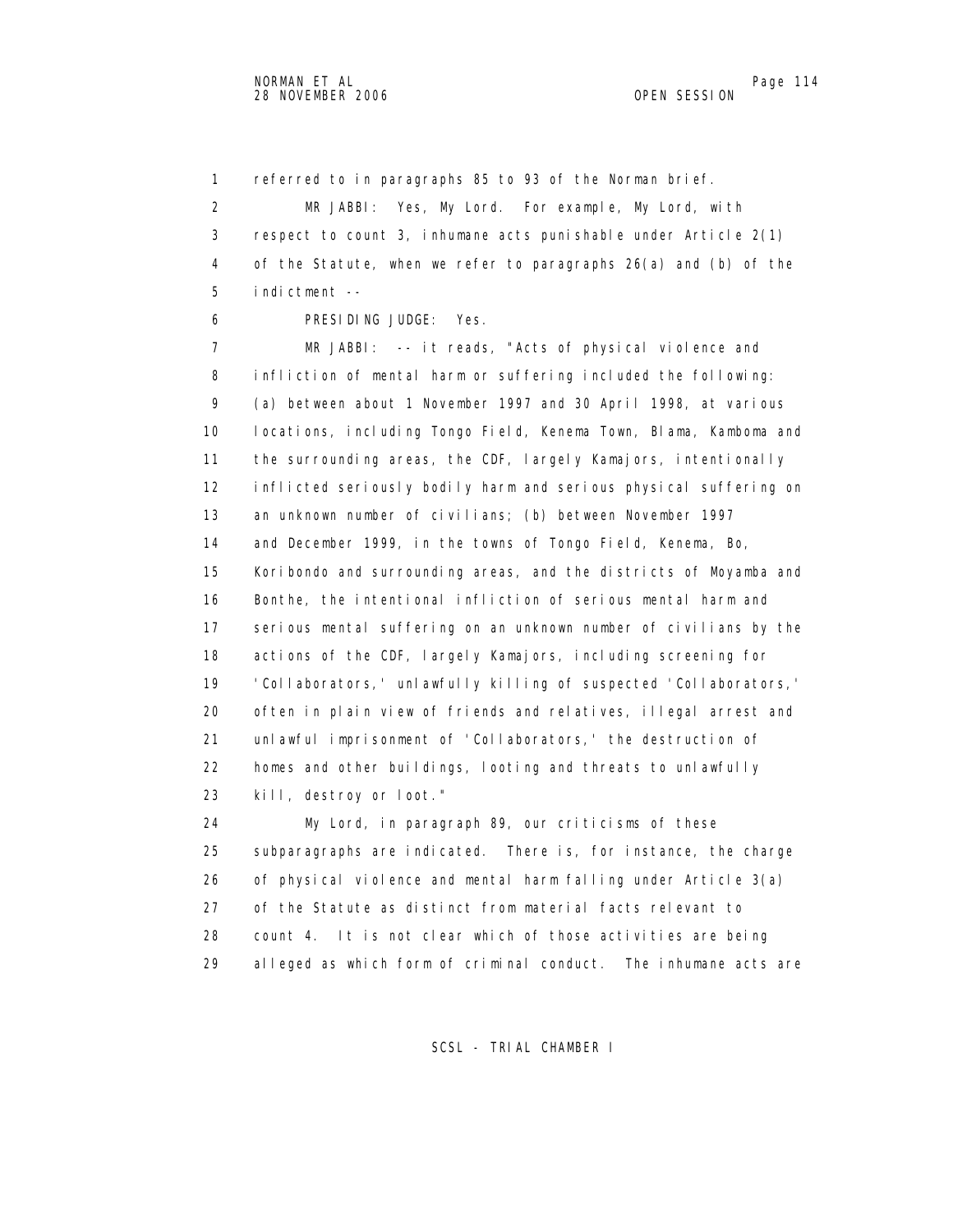1 not specified or clarified. The so-called illegal arrest and 2 unlawful imprisonment of collaborators, for example, cannot 3 easily qualify as a crime against humanity.

 4 My Lord, to proceed to the next defect, this is one on 5 which the Prosecution has already had to make certain submissions 6 this morning. The count on pillage, under count 5, wherein 7 burning is alleged as an element of pillage. My Lord, count 5 in 8 the indictment reads as follows -- I will skip the area or the 9 geographical location which has been adjudged as having no place 10 in this indictment, just one location there.

 11 Count 5, under paragraph 27, reads as follows: "Looting 12 and burning included, between about 1 November 1997 and about 1 13 April 1998, at various locations, including in Kenema District, 14 the towns of Ndanema, Tongo Field and surrounding areas, in Bo 15 District, the towns of Bo, Koribondo, and the surrounding areas, 16 in Moyamba District, the towns of Sembehun, Gbangbatoke and 17 surrounding areas, and in Bonthe District, the towns of Talia 18 (Base Zero), Bonthe Town, and surrounding areas, the unlawful 19 taking and destruction by burning of civilian owned property."

 20 By their acts or omissions in relation to these events, Sam 21 Hinga Norman, Moinina Fofana and Allieu Kondewa, pursuant to 22 Article 6(1) and, or alternatively, Article 6(3) of the Statute, 23 are individually and criminally responsible for the crime alleged 24 below.

 25 Then the crime reads, "Count 5: Pillage, a violation of 26 Article 3 common to the Geneva Conventions and of Additional 27 Protocol II, punishable Article 3(f) of the Statute."

 28 My Lord, the essential point we're making here is that, by 29 including burning in count 5, the offence of pillage is not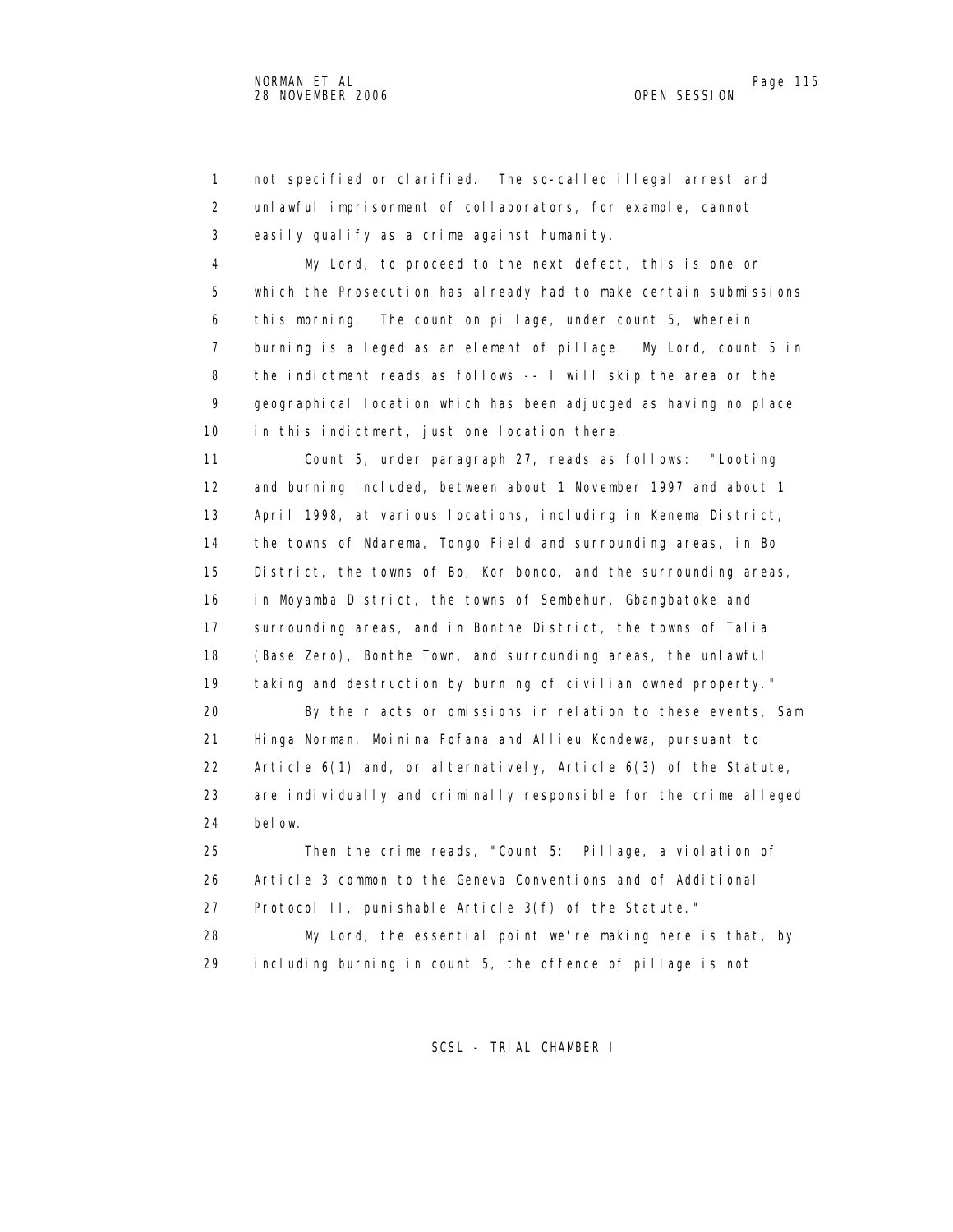1 thereby borne out, because there is authority that, in fact, 2 burning is not an essential element of pillage.

 3 My Lords, I would like to refer to a decision of this 4 Chamber on the Rule 98 motions, decision on motions for judgment 5 of acquittal pursuant to Rule 98, dated 21st October 2005, 6 registry document number 473, paragraph 102. My Lord, this 7 Chamber clearly set out the following elements of pillage in that 8 paragraph: "(1) The perpetrator appropriated private or public 9 property." The operative word there, My Lords, the operative 10 word is "appropriated." The second element, "The perpetrator 11 intended to deprive the owner of the property and to appropriate 12 it for private or personal use." Again, the mental element there 13 relates, in part, at least, to appropriation. Of course, the 14 first aspect there is only an implicit aspect of appropriation 15 itself. "(3) The ppropriation was without the consent of the 16 owner." 17 My Lord, there is no sense in which burning of property can 18 be characterised as an appropriation. To the extent that that is 19 the case, making burning such a major feature of the count on 20 pillage in count 5 clearly means that that count is not borne 21 out, the offence in that count is not borne out. 22 PRESIDING JUDGE: Counsel, at this stage we'll take a short 23 break, and we'll reserve your 45 minutes out of the allotted 24 time. 25 MR JABBI: 45 minutes already, My Lord? 26 JUDGE ITOE: [Microphone not activated]. 27 PRESIDING JUDGE: Well, you have done 45 minutes. We'll 28 reserve the balance of your time when we come back.

29 MR JABBI: That will be more than 45, My Lord.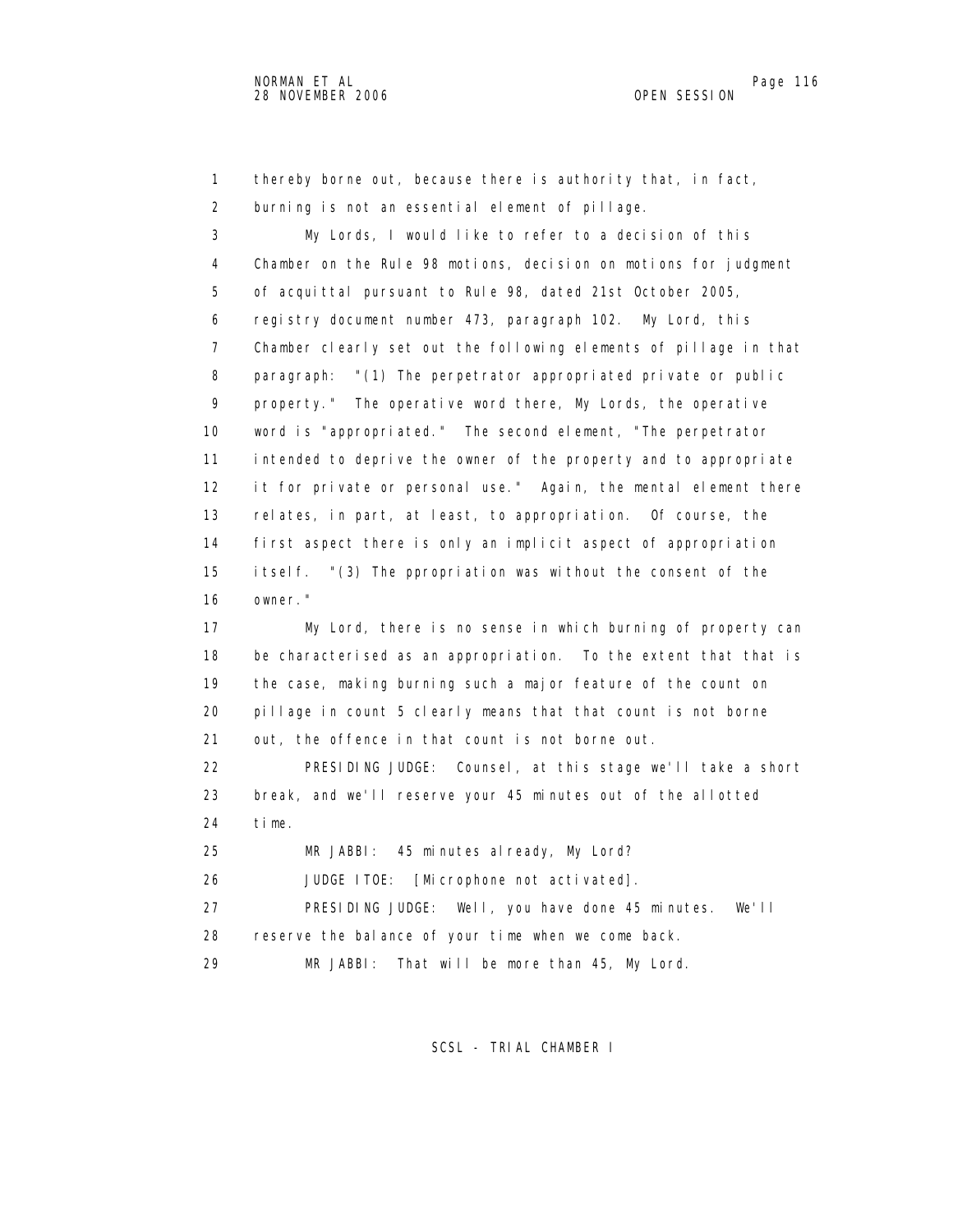1 PRESIDING JUDGE: Yes, certainly. 2 MR JABBI: I will make an application when we come back. 3 [Break taken at 4.30 p.m.] 4 [Upon resuming at 4.50 p.m.] 5 PRESIDING JUDGE: Dr Jabbi, let us continue. 6 MR JABBI: Yes, My Lord. 7 PRESIDING JUDGE: May I reassure you, you have only used up 8 45 minutes of your allotted time. 9 MR JABBI: My Lords, just to round off on count 5, the 10 defects in count 5, may I just make some general reference to 11 certain other paragraphs in our brief that deal with issues in 12 count 5. My Lord, in paragraphs 101 to 112, which I do not 13 intend to go deeply into, we identify the failure of the 14 pre-trial brief and the opening statement to cure the defects in 15 the indictment, the indictment defects. Paragraphs 101 to 112 16 where those references to the pre-trial brief, as set out in 17 extensive and may I also refer Your Lordships to paragraphs 413 18 to 431 where, again, the same count is dealt with. In paragraphs 19 401 to -- 413, rather, and 431, we however now include analysis 20 of the evidence, not only in relation to burning but also in 21 looting which is the other aspect of the offence charged in count 22 5. And in relation to all the geographic locations that are 23 referred to in count 5, again watching the clock, I would just 24 want to refer to the evidence of, in paragraph 420 of the trial 25 brief, paragraph 420, I just want to refer briefly to the 26 evidence of three Defence witnesses. 27 In paragraph 420 Ishmael Senesie Koroma gave testimony, in 28 transcript of his evidence on February 23, 2006, at pages 12 to

SCSL - TRIAL CHAMBER I

29 13 where he testified that while the juntas were leaving fully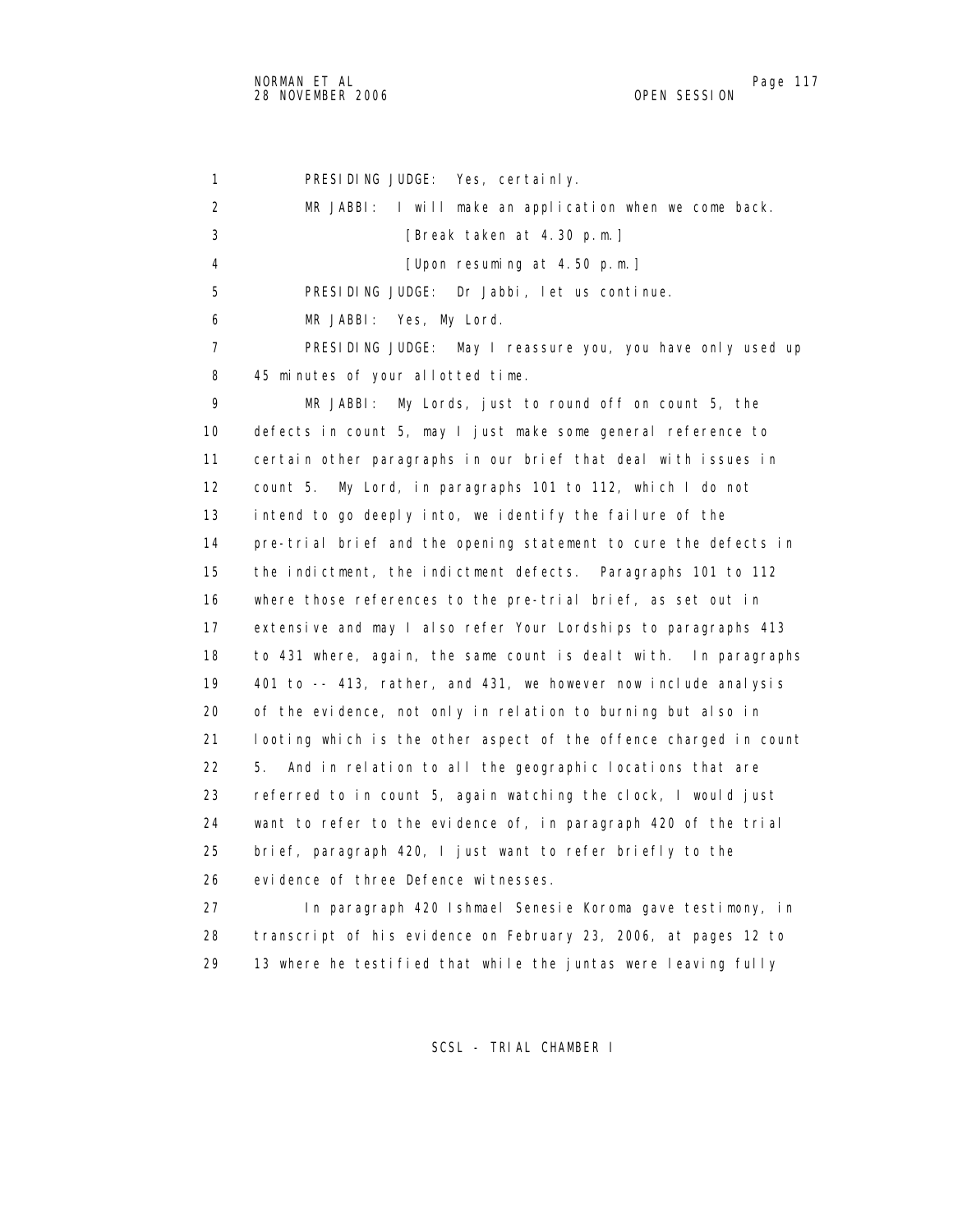1 out of Kenema, led by Mosquito, they caused a lot of destruction 2 and looted shops completely and took all the vehicles to 3 Kailahun.

 4 And they of course also denied, under cross-examination at 5 page 63 of the transcript, the witness denied under 6 cross-examination, of being aware of Kamajors committing acts of 7 looting and stated that it was a rule for them not to loot. And 8 the testimony of Arthur Koroma, who gave evidence on 3 May, 9 transcript pages 34 to 35, corroborating the evidence of Koroma, 10 Senesie Koroma, Ishmael Senesie Koroma, to the effect that in 11 fact as the AFRC forces were pulling out of Kenema in February 12 1998, they launched what they called Operation Pay Yourself, 13 where they broke into all the major shops along the main street 14 and looted vehicles and items in the shops.

 15 Then at paragraph 421 in respect of Tongo Field and 16 surrounding areas we just want to refer briefly to the testimony 17 of Prosecution witness TF2-144, TF2-144. He testified that when 18 they left Tongo and were escorted by the Kamajors to Kenema, he 19 was later escorted by one commander to Tongo, and upon arrival in 20 his compound he discovered that all his things had been removed 21 and his three houses destroyed. And that is given in the context 22 of looting and pillage.

 23 We note that, and submit that this piece of evidence is 24 obviously unreliable since the witness was not there when the 25 alleged looting took place.

 26 Now those three pieces of evidence should suggest the 27 limitations of much of the evidence given in respect of count 5 28 by the Prosecution and that it should not be relied on. Even in 29 those areas outside the reference to burning, and burning of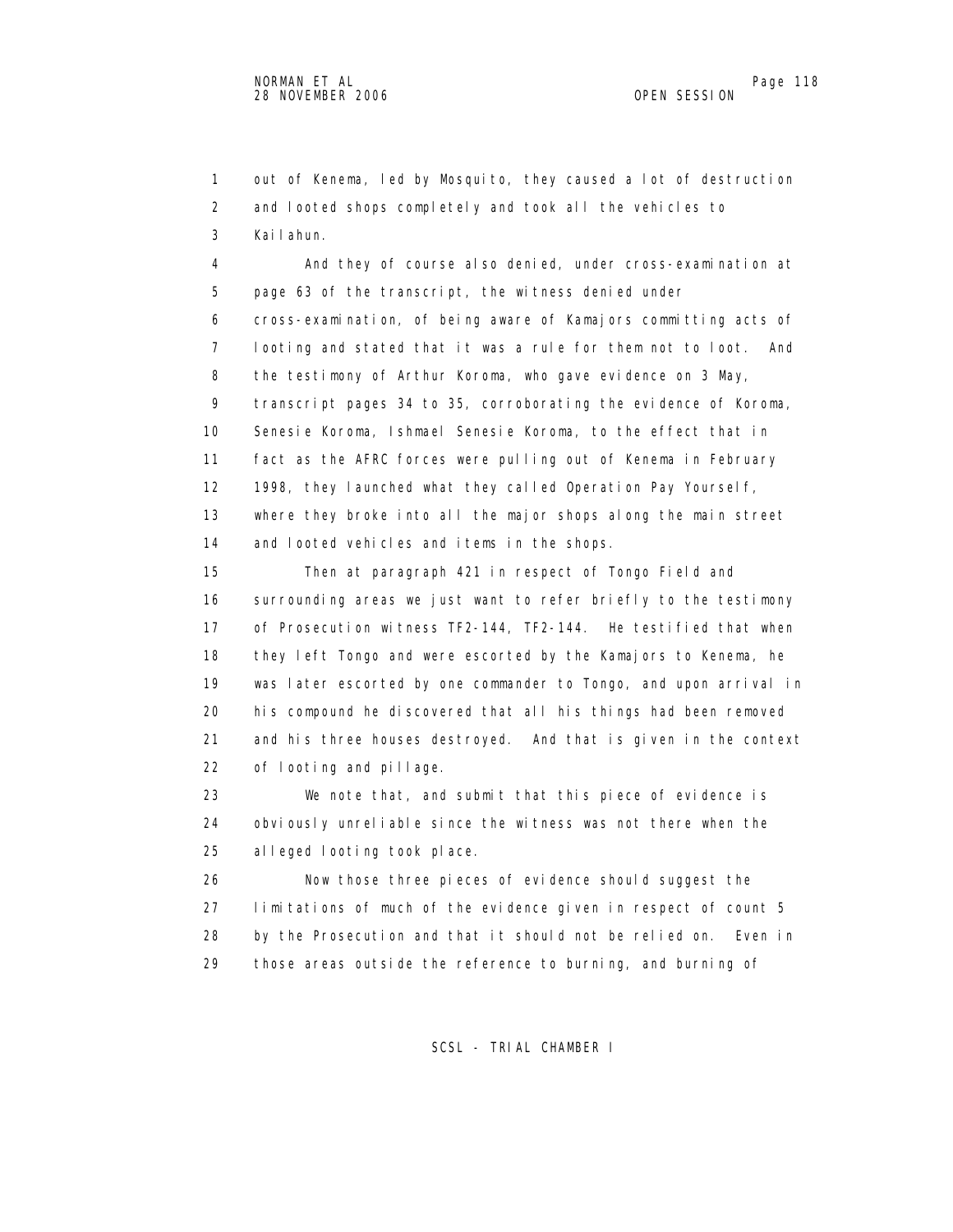1 course, the evidence on burning in respect of count 5 qualifies 2 to be entirely discarded in view of the fact that burning is not 3 an element of the pillage charged in the count. 4 My Lord, the last defect I do not want again to go into and 5 that is on paragraphs 98 to 100; the failure to specify dates, 6 precise dates, of criminal acts. The relevant references are all 7 there. 8 I would now, My Lords, want to move on to another aspect of 9 our submissions in the final trial brief. 10 PRESIDING JUDGE: You are finishing with defects now? 11 MR JABBI: I believe I have indicated enough, My Lord. 12 PRESIDING JUDGE: On defects? You have covered that rubric 13 exhaustively? 14 MR JABBI: Yes, My Lord. 15 PRESIDING JUDGE: Yes. And then, would you then, for my 16 benefit and guide the Court as to what would be your submission 17 on the question of the defects, the alleged defects? In other 18 words, as to the legal effect. Because if you have asked us to 19 look at seven alleged or perceived defects in the form of the 20 indictment, what should the Court do in case, at some point, we 21 agree with you in respect of one or the other or all of them? 22 What is the law? A short submission, that's all. But if you are 23 not prepared to come to that, we'll leave that. 24 MR JABBI: I will say that briefly, My Lord -- My Lord, 25 there is obvious evidence of prejudice to the accused person and 26 the need for the weight to be given to that evidence to be 27 considerably reduced and much of it to be ignored. 28 PRESIDING JUDGE: Thank you, counsel. Proceed with your 29 further, your second rubric.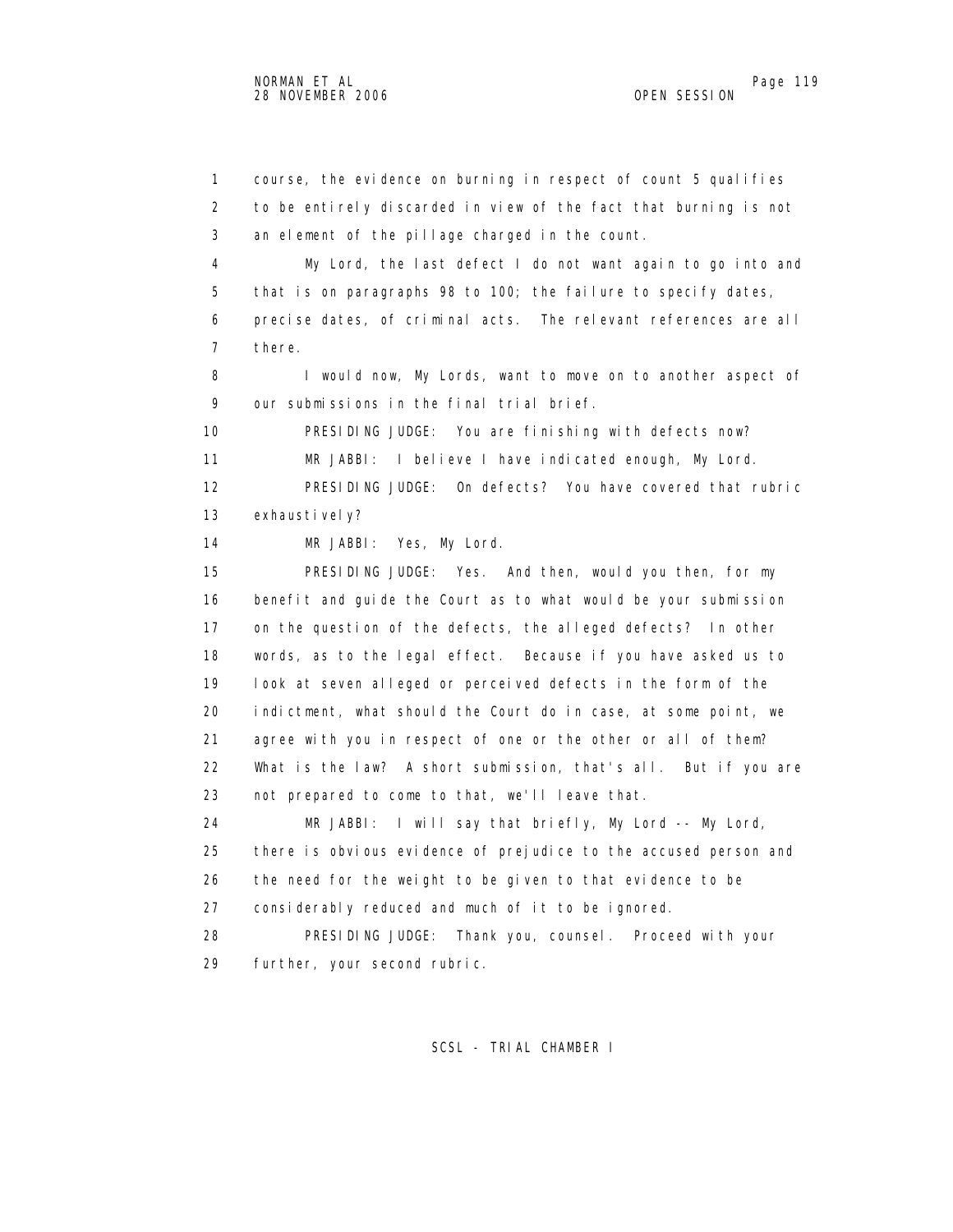1 MR JABBI: Well, the next thing I would want to deal with 2 briefly is the elements for crimes against humanity, and to say 3 that the trial brief deals with this, principally at paragraphs 4 150 to 184, paragraphs 150 to 184. My Lord, our submission here 5 is a very wide ranging area. Our submission is that the 6 Prosecution has generally failed to show the -- the crimes 7 against humanity, both in the charges laid and of course in the 8 evidence. And I would like to refer to paragraphs 150 and 162 in 9 particular, 150 and 162 in particular, for the general elements 10 that must be pleaded and also proved for crimes against humanity.

11 If I may specify paragraph 162 which is more or less on all 12 fours with 150. The elements are as follows, My Lords: There 13 must be an attack. Two: The acts, alleged acts of the accused 14 must be part of the attack. Three: The attack must be directed 15 against a civilian population. Four: The attack must be 16 widespread or systematic. Five: The accused must know that his 17 acts constitute part of a pattern of widespread or systematic 18 crimes directed against a civilian population. And these 19 elements are espoused by this Chamber in paragraphs 54 to 59 of 20 the Rule 98 decision referred to earlier.

 21 My Lord, the requirement for pleading and proving these 22 elements, one requirement is that it is not any attack that 23 qualifies as an element of this particular mode of offence. It 24 has to be an attack on a civilian population and directed to that 25 civilian population itself, as distinct from certain specified 26 persons who may well have suffered some violence, but not as part 27 of an attack on a civilian population. This is the basic 28 requirement of these elements. And the alleged acts of the 29 accused must be demonstrated to be part of that attack on the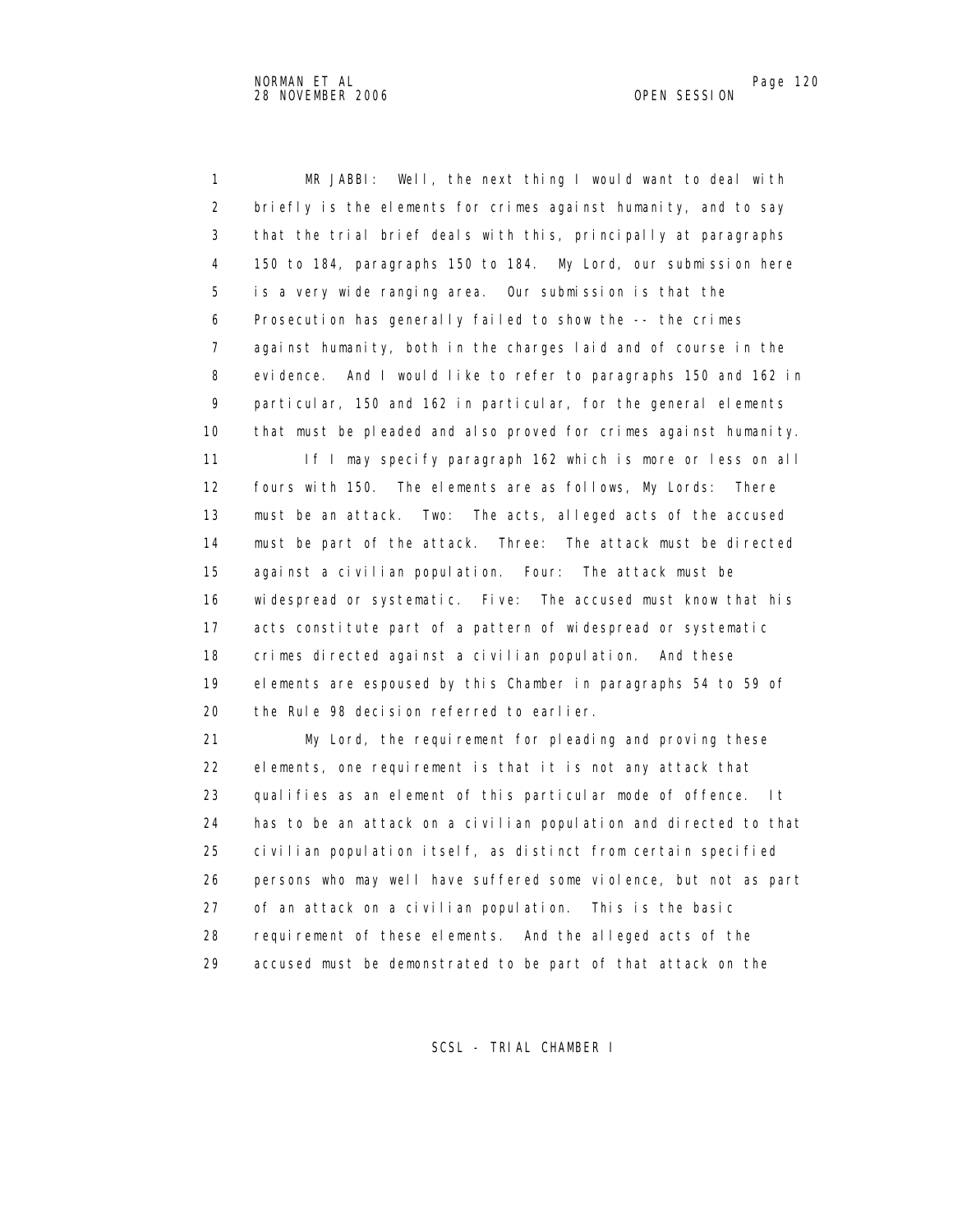1 civilian population.

 2 My Lords, I just wish to state here, generally, but the 3 specifics are provided in the paragraphs I have already referred 4 to, that there is no evidence of Kamajor, the exercise of Kamajor 5 fighting efforts having been directed to a civilian population as 6 such. Notwithstanding that in the process of fighting exercises, 7 it is not impossible that some civilian may have encountered 8 discomfort. 9 My Lords, in paragraph -- paragraphs 178 to 180 of the 10 Norman final trial brief, some of the evidence of the Prosecution 11 is recited in order to demonstrate that the encounters in 12 question, in each case, did not rise to the level of what the law 13 characterises as an attack against a civilian population. 14 As I said, My Lord, paragraph 179, in particular, recites 15 some eight pieces of testimony by various Prosecution witnesses. 16 JUDGE ITOE: Paragraph what? 17 MR JABBI: Paragraph 179, My Lord. And in paragraph 180 we 18 make the following assessment: The evidence of alleged killings 19 continues in this same way where the alleged killings 20 specifically targeted an individual or is a random act of 21 violence; in some instances as acts of retaliation from past 22 vendettas, therefore, the Defence submits that there is no 23 evidence of an attack, let alone an attack against a civilian 24 population. 25 My Lord, in paragraphs 181 to 184 we deal with the other 26 element of a crime against humanity: That of the attack being 27 widespread or systematic. And we submit that in fact the

28 incidents in question are not attacks of that character. Now,

29 invariably more isolated instances of discomfort being met by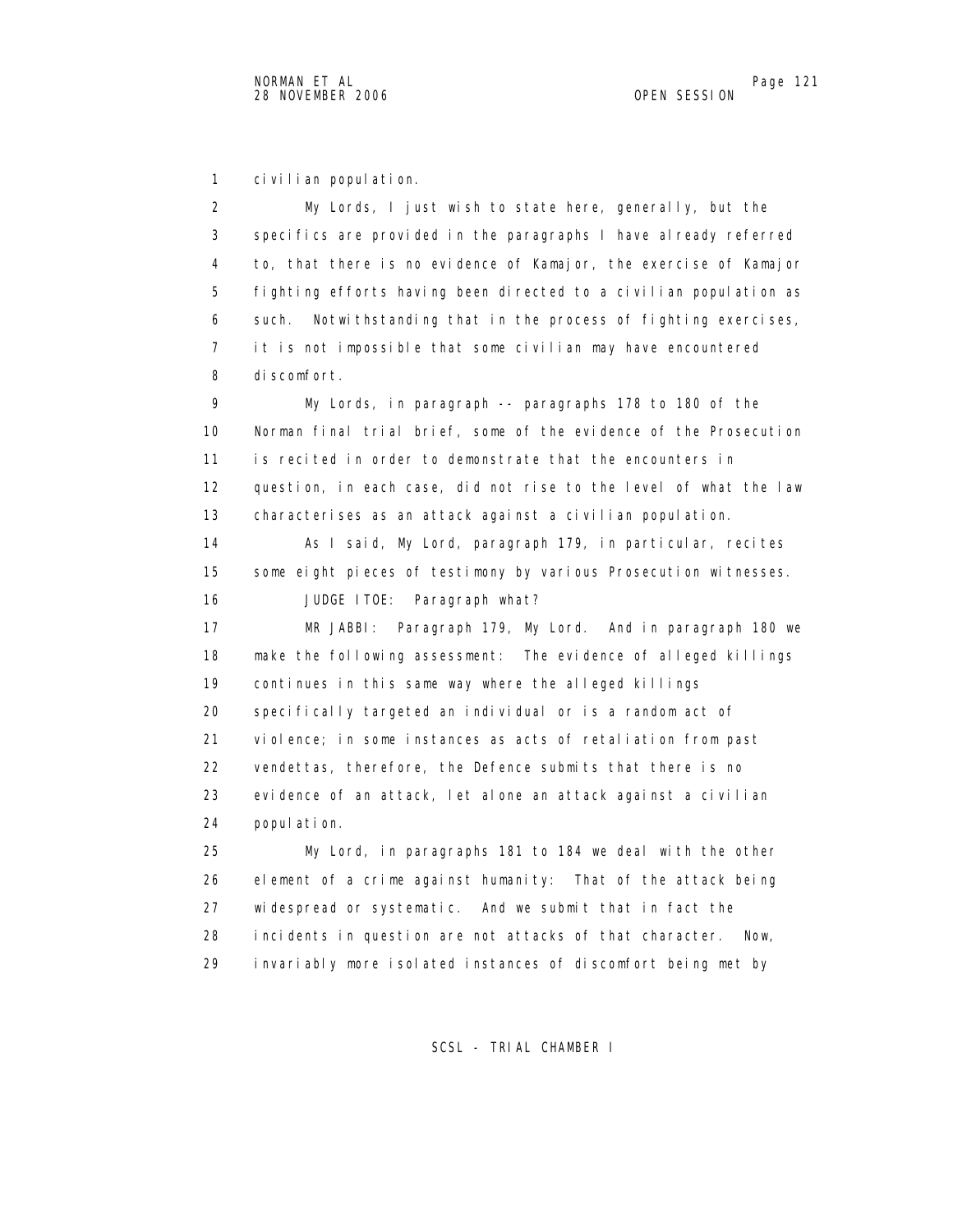1 this or that person. 2 My Lords, although I intend to continue, I begin to sense 3 that my requested two hours may need to be slightly augmented. 4 PRESIDING JUDGE: Our disposition is to continue until 6.00. 5 MR JABBI: Yes, I'm continuing. 6 PRESIDING JUDGE: Our position is to continue until 6.00 7 and then -- 8 JUDGE ITOE: Hoping that you'll round. 9 PRESIDING JUDGE: Hoping that you'll round up your -- but 10 if the law of diminishing returns begins to set in, then we might 11 consider the advisability of adjourning for you to finish up 12 during the first 30 minutes of tomorrow morning's session, but 13 we, we intend to go until 6.00. 14 MR JABBI: My intention, My Lord, was next to take quite a 15 major area but -- 16 PRESIDING JUDGE: I think we have the judicial muscle to 17 withstand that until 6.00. 18 MR JABBI: With my own forensic muscle. 19 PRESIDING JUDGE: You're a much younger person. 20 MR JABBI: My Lord, if I may, instead of going into that 21 bigger chunk for now, if I may, therefore, refer Your Lordships 22 to certain areas of the variation of evidence and to refer Your 23 Honours to paragraphs 34 to 144, paragraphs 34 -- sorry -- sorry 24 My Lord, not paragraph 34. Paragraphs 119 on page 34, paragraphs 25 119 where, as a matter of fact it begins on paragraph 113, 26 general introductory. Paragraphs 113 to 144; paragraphs 113 to 27 144. Sorry, My Lords. 28 My Lords, here are certain aspects of the evaluation of 29 evidence are highlighted and analysed so as to assess their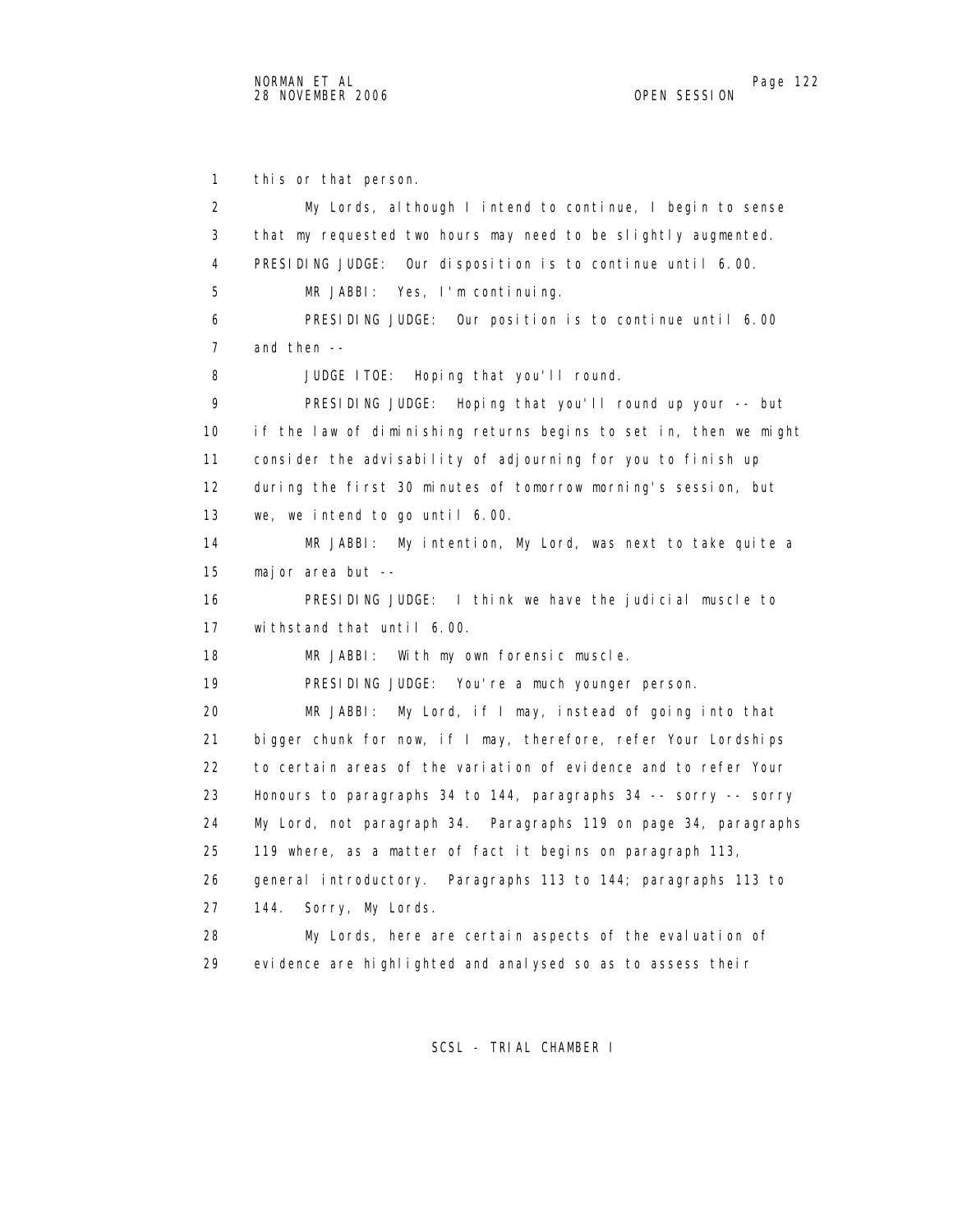1 effect in coming to a conclusion on various pieces of evidence. 2 The introductory basic principles that are in paragraphs 113 to 3 116, 118, the one referring to the need for the evidence to be 4 assessed in accordance with the tribunal Statute and the Rules 5 and the principle of fair determination of the case against the 6 accused, and also in the spirit of the Statute and the general 7 principles, then in joint trials the basic principles, when 8 conducting such trials, that is in paragraphs 114 to 115, where 9 the point is made that, notwithstanding the joint trial, each 10 accused person shall be accorded the same rights as if he or she 11 were being tried separately. And, secondly, that all the 12 evidence, whether or not by the particular accused, or on behalf 13 of the particular accused, ought to be taken into account in the 14 evaluation of guilt or otherwise, they will refer to the Simic 15 case, the Trial Chamber's decision in paragraph 18 thereof which 16 says that it is not just the evidence of the Prosecution and the 17 defendant under consideration, and must be taken into account 18 when [indiscernible] the evidence.

 19 There is also the question of the right of the accused and 20 the standard of the burden of proof and that is raised in 21 paragraph 116, Article 17(3) of the Statute and Rule 87(A) of our 22 Rules of Evidence and Procedure state the main concepts here, to 23 the effect that the accused person is entitled to a presumption 24 of innocence which places the burden of proof of guilt on the 25 Prosecution, without any corresponding burden or responsibility 26 on the accused person, even to vouch for -- to seek to prove his 27 own innocence. And here again, My Lord, a pertinent statement of 28 the broad principle there from the Appeals Chamber decision in 29 this Celibici case at paragraph 458 which is partly cited in our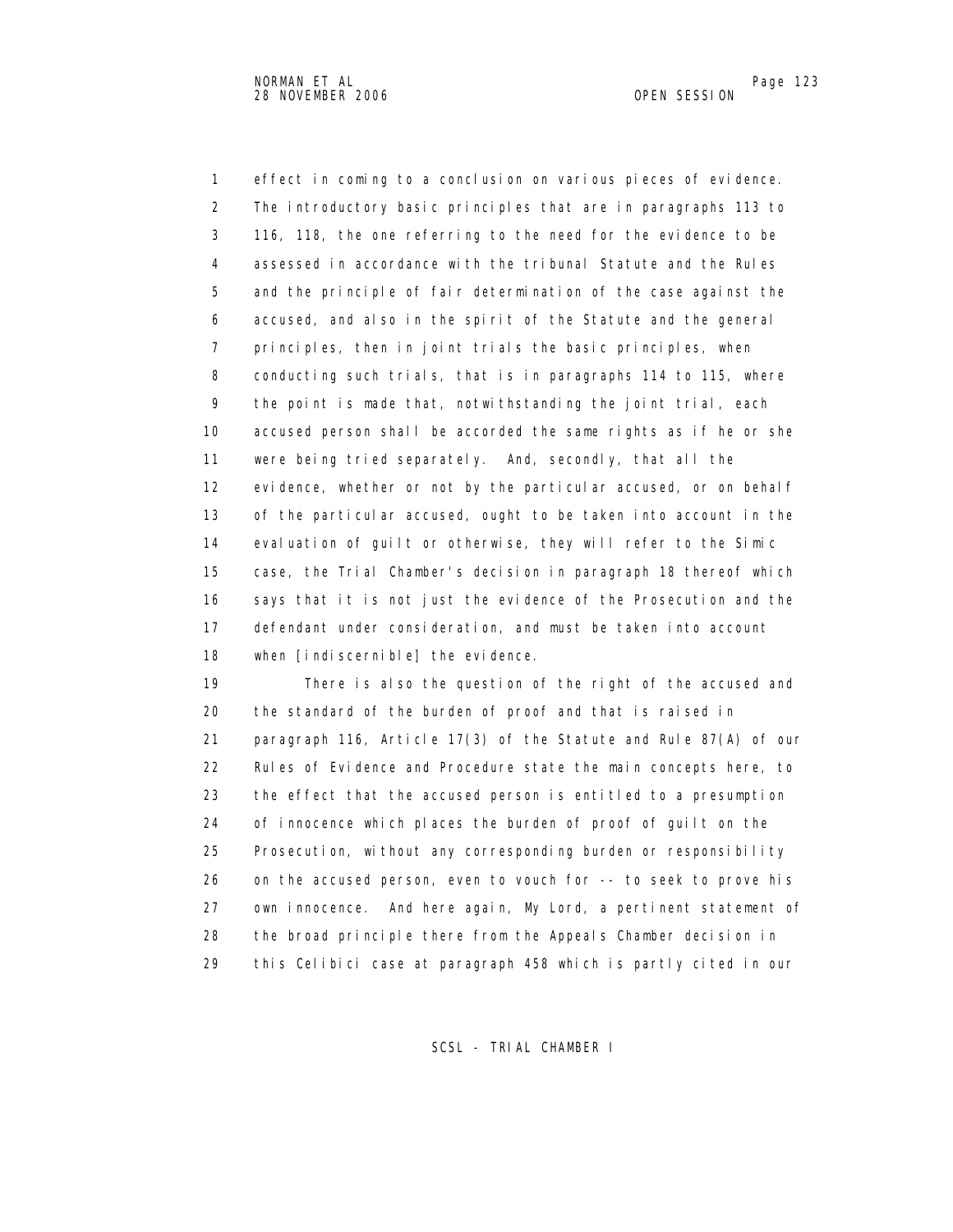1 paragraph 116 to the following effect:

| 2  | "At the conclusion that is sought to be reached it is not        |
|----|------------------------------------------------------------------|
| 3  | sufficient that it is a reasonable conclusion available          |
| 4  | from that evidence. It must be the only reasonable               |
| 5  | conclusion available. If there is another conclusion which       |
| 6  | is also reasonably opened from that evidence, and which is       |
| 7  | consistent with the innocence of the accused, he must be         |
| 8  | acquitted."                                                      |
| 9  | My Lords, in connection with this I would also want to cite      |
| 10 | from a decision of this Chamber dated 27th of November 2006      |
| 11 | entitled "Written reasoned decision on Prosecution motion for    |
| 12 | leave to call evidence in rebuttal and for immediate protective  |
| 13 | measures for proposed rebuttal witness," which is Registry       |
| 14 | document number 750 at paragraph 54, wherein Your Honours        |
| 15 | unanimously assert as follows:                                   |
| 16 | "In order to arrive at a fair determination of the issue         |
| 17 | and arguments raised in this motion, we would like to state      |
| 18 | for the record that it is our view that the statutory            |
| 19 | burden of proof that lies on the Prosecution obligates it,       |
| 20 | not only to establish the guilt of the accused beyond all        |
| 21 | reasonable doubt, but also equally imposes on it, on the         |
| 22 | other hand, a corresponding obligation and duty of ensuring      |
| 23 | that all the relevant evidence on which the proof of guilt       |
| 24 | is, or will be based, is presented before the Chamber with       |
| 25 | due diligence, preferably before the closure of its case         |
| 26 | and before the opening of the case for the Defence."             |
| 27 | My Lord, there has been some attempt on the part of the          |
| 28 | Prosecution to slightly remove or displace the emphasis in that  |
| 29 | stipulation of the burden of guilt, burden of proof of guilt, in |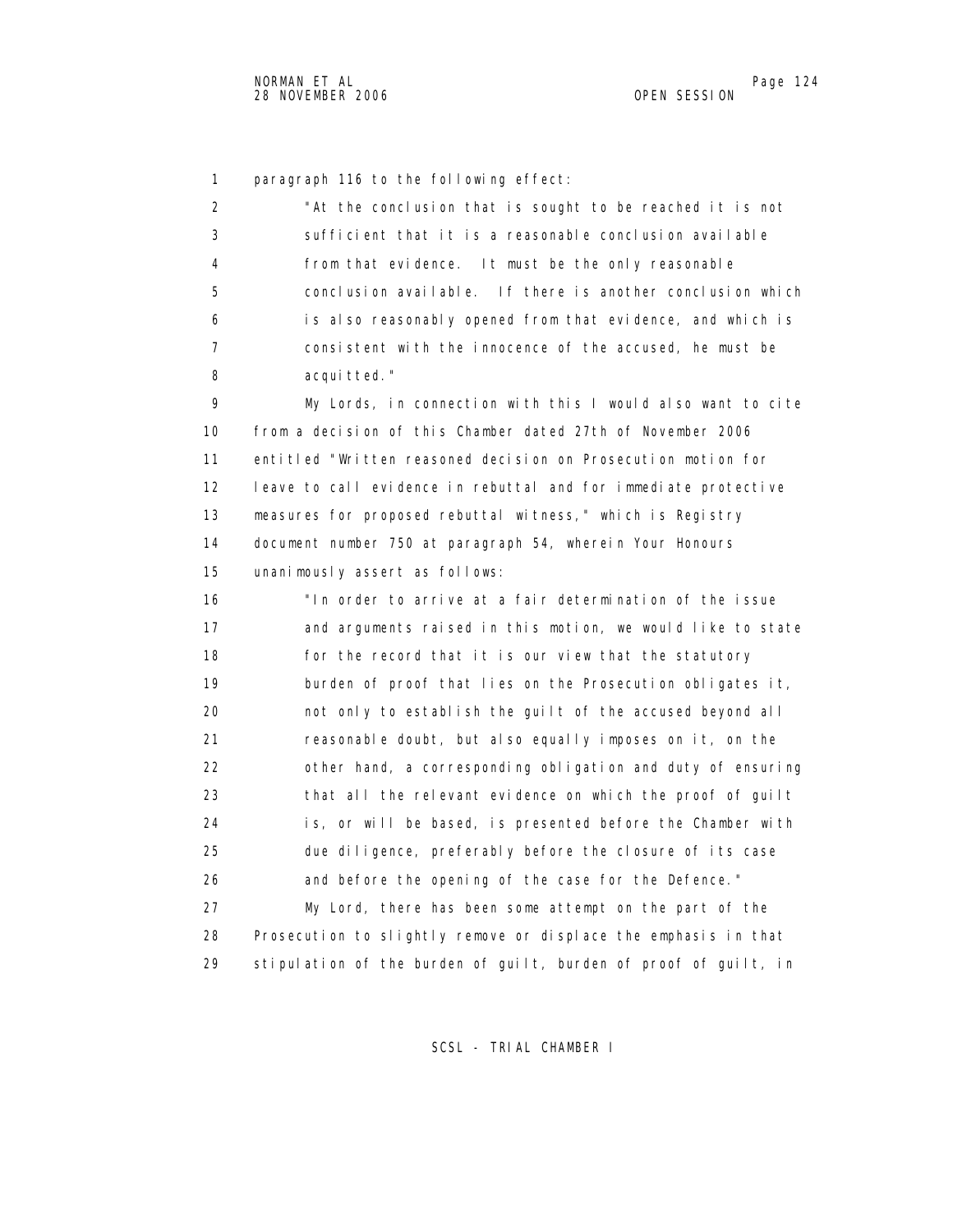1 some of the submissions that have been made. But the statement 2 of that principle that I've just cited from Your Lordships is, of 3 course, the prevailing one, and it is what guides the assessment 4 of evidence adduced in criminal prosecution. 5 My Lords, we would want now just to name some of these 6 aspects of that evaluation of evidence to identify them and try 7 to state their effect, and, first, is the issue of corroboration. 8 This issue is treated in paragraphs 124 to 127 of the Norman 9 final trial brief. If I may just set them down, first of all. 10 The next issue, My Lords, is hearsay evidence and this also 11 is treated in paragraphs 128 to 131, followed by the next, which 12 is witness credibility, paragraphs 132 to 138, and certain 13 incidental issues related to those three I have named. Next, 14 inability to recall dates. Inability to recall dates. In 15 paragraphs 139 to 141. And the last of this set, the question of 16 leading questions at paragraphs 142 to 144. 17 My Lord, with respect to corroborative evidence, that 18 phenomenon is not presented as a requirement that evidence must 19 be corroborated, at least there are certain types of evidence 20 that must be corroborated, but not generally that evidence in 21 criminal Prosecution must be corroborated. That is not a 22 requirement. 23 PRESIDING JUDGE: Are you saying there is no general rule 24 of law that evidence -- 25 MR JABBI: That all evidence must be corroborated. 26 PRESIDING JUDGE: Yes. 27 MR JABBI: There is no progressive rule of law. 28 PRESIDING JUDGE: No general rule, but exceptionally there 29 may be --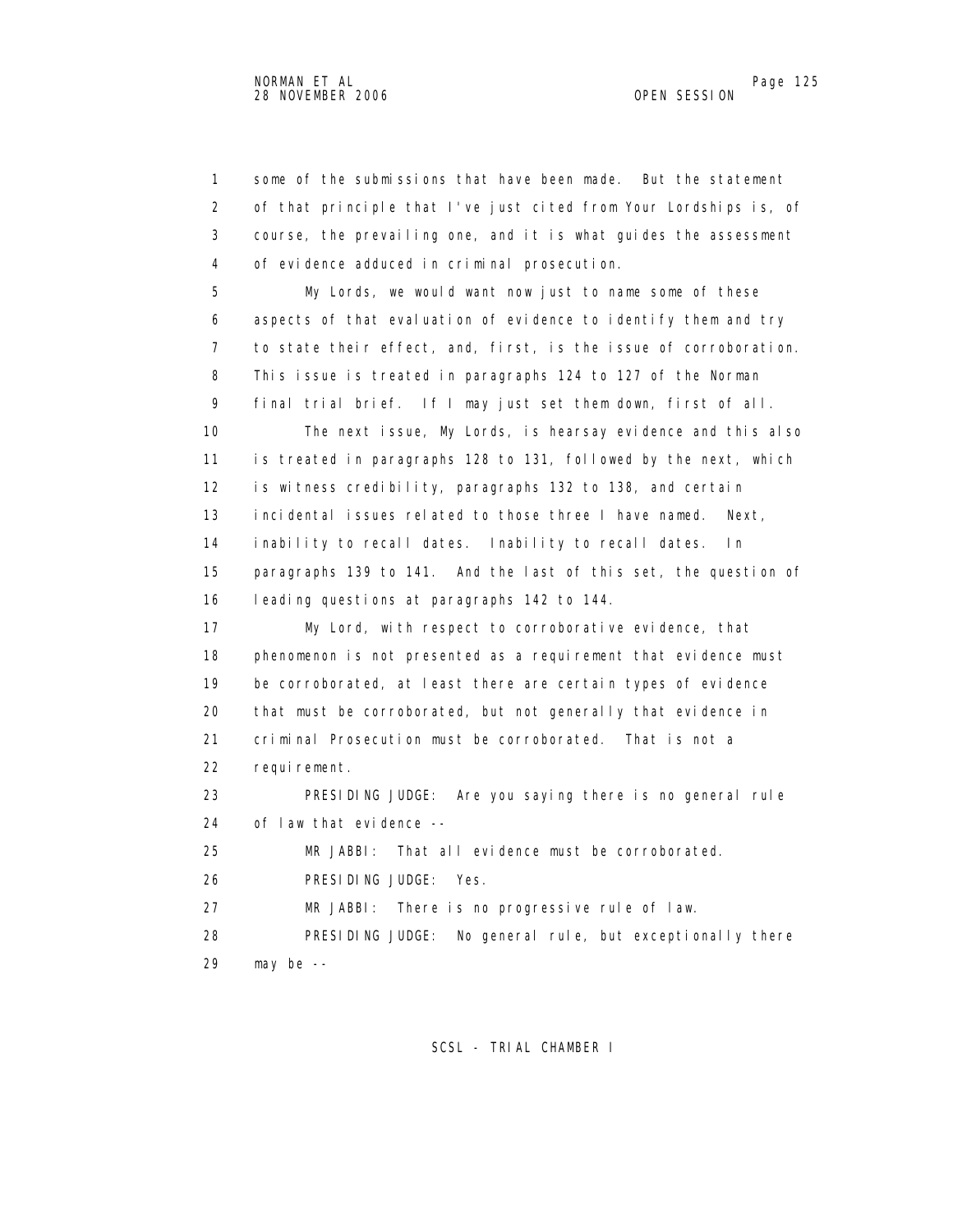1 MR JABBI: There certainly are, My Lord. 2 PRESIDING JUDGE: -- statutory and requirements. 3 MR JABBI: Yes, indeed, My Lord. 4 PRESIDING JUDGE: All right. Let's go on. 5 JUDGE ITOE: And where there is corroboration, it makes 6 some difference, I suppose, to the situation, doesn't it? 7 MR JABBI: Yes, certainly, My Lord. In fact, this Chamber 8 has also said transcript of September 27, 2006, at page 59, lines 9 5 to 16, that it is not prepared to go as far as accepting that 10 it is a general principle of international law that corroboration 11 is not a requirement and it called the law -- that statement of 12 the law on corroboration, they called it a contentious 13 proposition. If I may just read the portion of the transcript. 14 JUDGE ITOE: May we have the name of that -- the reference 15 of that decision, please? 16 MR JABBI: Yes, My Lord. 17 JUDGE ITOE: Of this Chamber? You are saying yes. 18 MR JABBI: Yes, My Lord. 19 JUDGE ITOE: I remember, yes. 20 MR JABBI: It's from the transcript of 27 September 2006, 21 page 59, lines 5 to 16. The prosecuting counsel said, "-- but 22 the principles of international law, that there is no need for 23 collaboration," as he was about to proceed, then one of your 24 Lordships interposed, "Oh, well, I'm not saying -- I don't 25 accept -- I don't think I'm prepared to go that far, that there 26 is no need for corroboration, no." And then the prosecuting 27 counsel weighed in again, "Yes, My Lord." And then His Lordship 28 continued, "I contest that." Prosecuting counsel weighed in 29 again, "My Lord," and then the Presiding Judge, no less, said, "I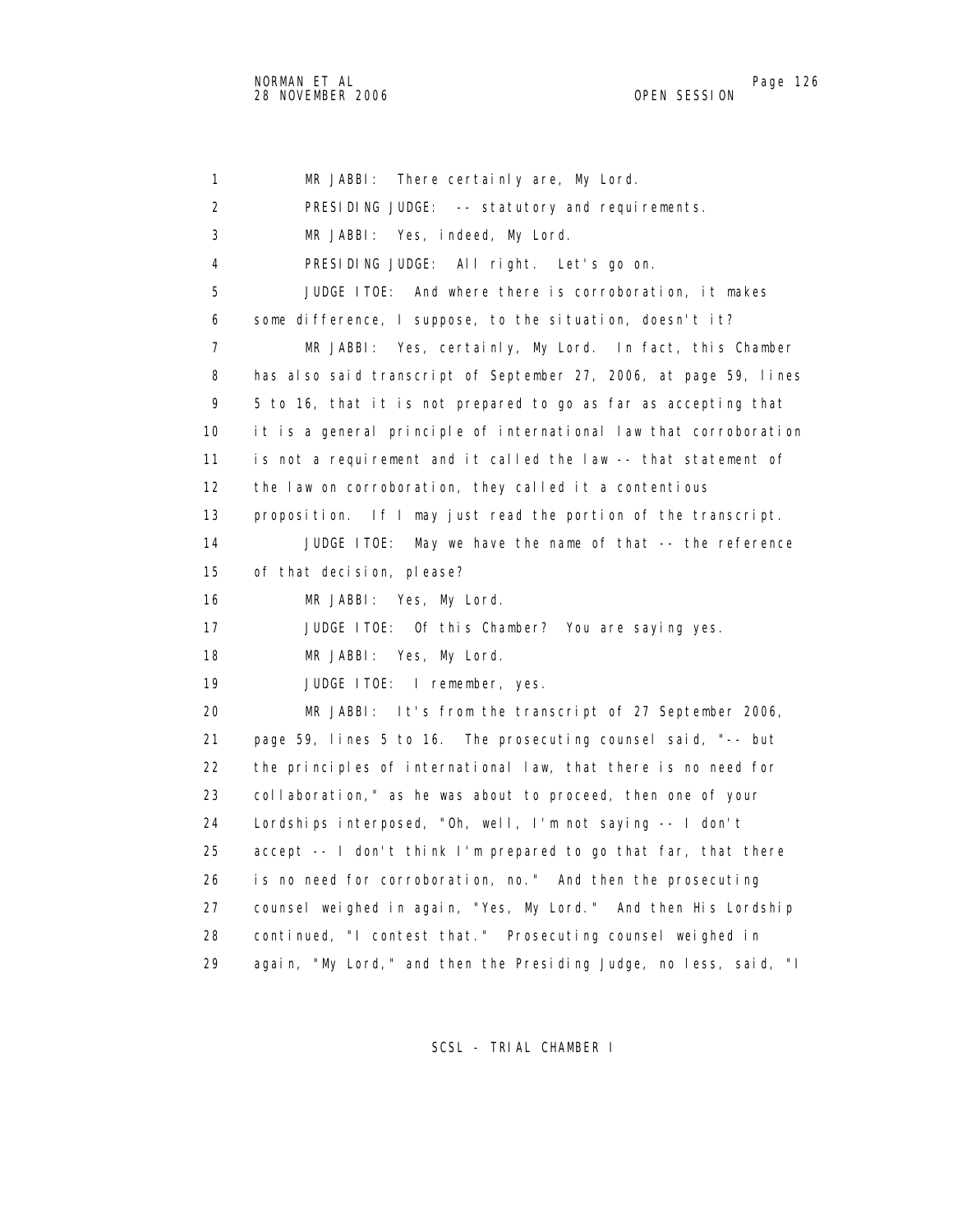1 think it is a very, very," then the prosecuting counsel sought 2 attention, "My Lord," and the Presiding Judge continued. "I 3 think it is a very, very contentious proposition." And then 4 another of Your Lordships said, "It is a very contentious legal 5 proposal."

 6 So, My Lord, the point one is making is that corroboration 7 is a phenomenon of criminal evidence, and whilst there is no 8 general proposition elevating it into a universal requirement, 9 however, there are various rules and stipulations prescribing it 10 as a requirement in certain context and circumstances and even 11 when it is not a requirement, it certainly has some force and 12 effect when it does obtain and even when it doesn't obtain. So, 13 my Lords, we identify a few pieces of evidence by the Prosecution 14 witnesses, which are so crucial that the failure to have it 15 corroborated in any respect by other evidence tends to gravely 16 undermine its force and persuasion. And in paragraph 126 of our 17 final trial brief we identify pieces of evidence by one -- 18 TF2-165, then TF2-035, then TF2-022 and TF2-071 on very grave 19 allegations. 20 With TF2-165, in transcript of 7 March 2005, at page 9, 21 lines 13 to 25, page 10, lines 22 to 12 and 17, page 12, line 25 22 to page 13, line 22. 23 That related to a testimony to the effect that sometime in 24 1997, or later, a group of unidentified --

 25 PRESIDING JUDGE: We may want to caution you that if those 26 extracts relate to evidence given in closed session, you may be 27 careful to do some kind of instantaneous redaction. I'm only 28 saying if. I'm not sure at all. Because there are names 29 mentioned there.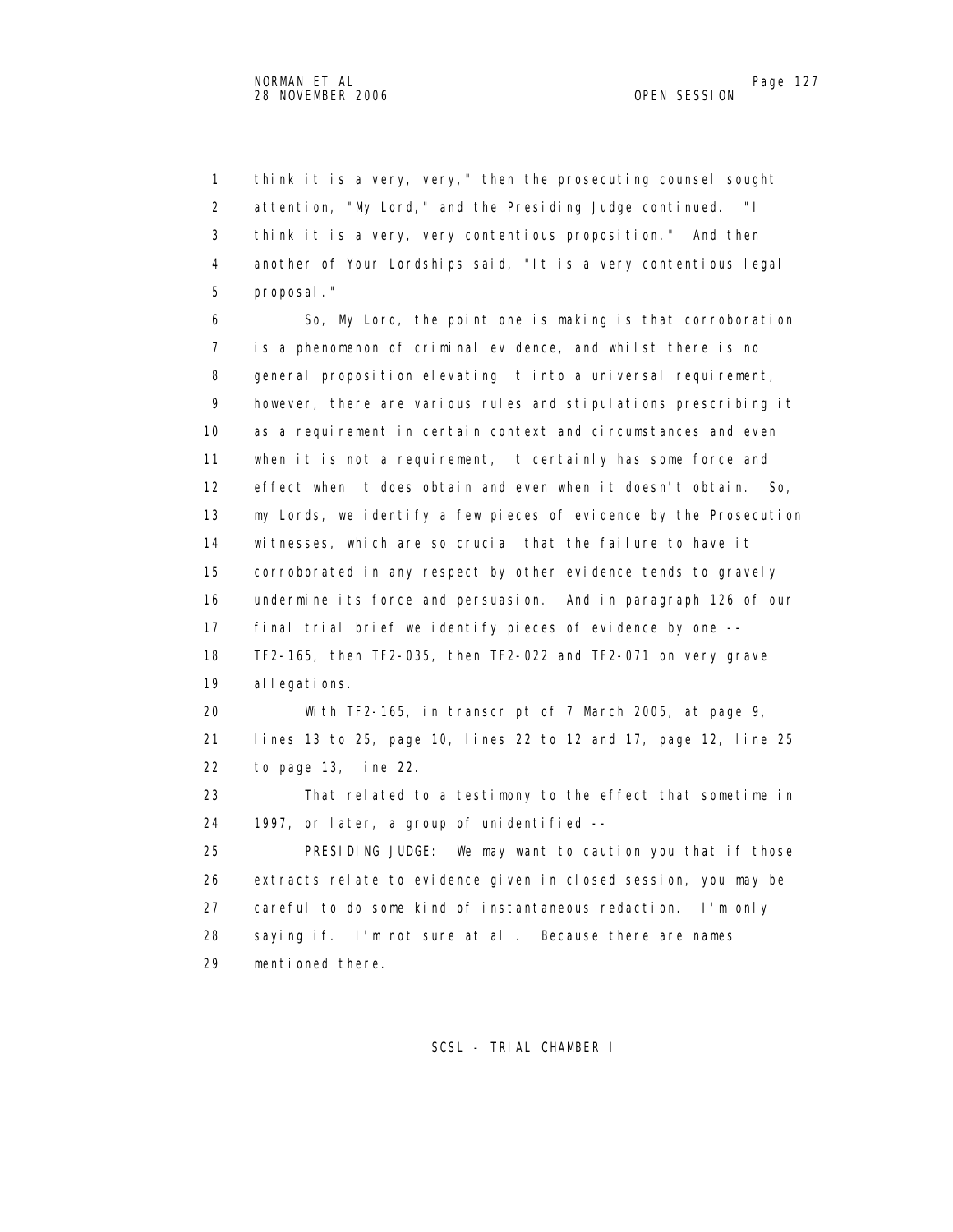1 MR JABBI: Yes, indeed, My Lord. 2 PRESIDING JUDGE: And just to be on the safe side. 3 MR JABBI: Yes, safe side. 4 PRESIDING JUDGE: And an abundance of caution. 5 THE INTERPRETER: Your Honours, could counsel switch on his 6 microphone? 7 PRESIDING JUDGE: Counsel, you might. I am just wondering 8 whether since you are addressing us and this is all documented in 9 your brief whether the mere references just to the -- 10 MR JABBI: To the paragraph. 11 PRESIDING JUDGE: -- and the paragraph would not suffice 12 for our purposes -- 13 MR JABBI: The general character of the evidence. 14 PRESIDING JUDGE: Yes, to avoid you embarking upon this 15 exercise of instantaneous redaction. 16 MR JABBI: Yes, My Lord. I will proceed that way, My Lord. 17 Thank you very much. 18 PRESIDING JUDGE: Right. 19 MR JABBI: That evidence is in respect of a certain alleged 20 killing. And, in paragraph 126, sub (1), the details are stated. 21 Our point is that this is such a crucial piece of evidence of an 22 incident allegedly taking place in very open public, but for 23 which there is no corroboration whatsoever. And in this 24 particular case, as we note in the footnote, the need for 25 corroboration is heightened here by the fact that the date of the 26 alleged incident is not made clear in the testimony. 27 PRESIDING JUDGE: When you say "heightened," you mean 28 desirable? 29 MR JABBI: Made more desirable.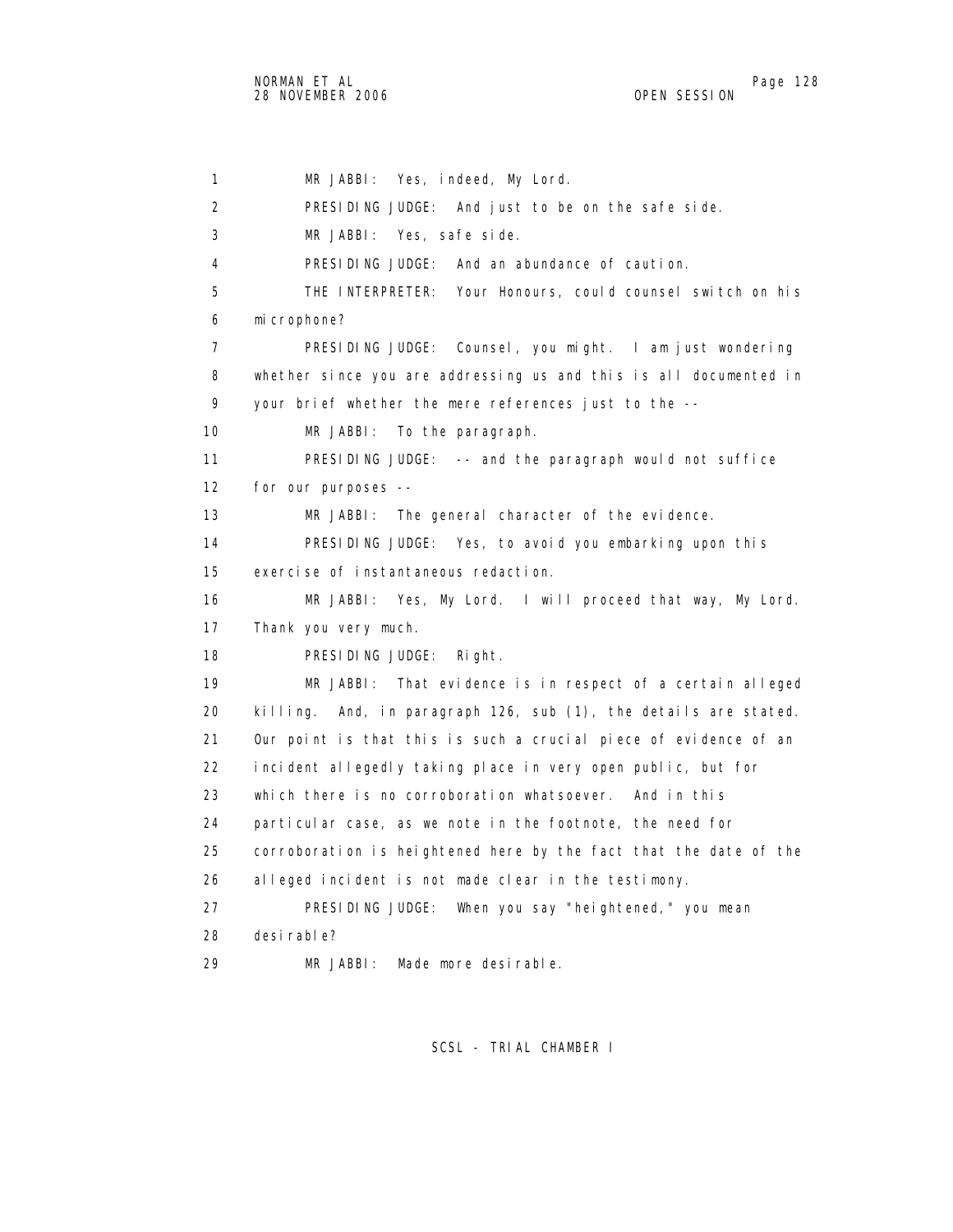```
 1 PRESIDING JUDGE: Because, clearly, as we have already 
 2 argued -- 
 3 MR JABBI: Yes. 
 4 PRESIDING JUDGE: -- as a general principle, there is no 
 5 rule of law -- 
 6 MR JABBI: No, My Lord. 
7 PRESIDING JUDGE: -- requiring corroboration.
8 MR JABBI: No, My Lord.
9 PRESIDING JUDGE: Unless there are specific statutory
10 requirements to that effect.
 11 MR JABBI: Yes, My Lord. 
 12 PRESIDING JUDGE: But, of course, the [indiscernible] that 
 13 corroboration may be desirable in certain circumstances, and, in 
 14 certain areas, as a matter of practice, corroboration may be 
 15 desirable. So, if you can put it at that, rather than 
 16 heightened, because I don't understand whether we understand the 
 17 language of heightened in that context. 
 18 MR JABBI: As Your Lordship pleases. What I'm saying here 
 19 My Lord is that because of the very seriousness of the 
 20 allegation, and the imprecise timing that is involved -- 
 21 PRESIDING JUDGE: It's your submission that 
 22 corroboration -- 
 23 MR JABBI: -- it is our submission that corroboration -- 
 24 PRESIDING JUDGE: -- is desirable. 
 25 MR JABBI: By that -- and so corroboration is desirable. 
 26 PRESIDING JUDGE: Right. 
 27 MR JABBI: My Lord, then the evidence of TF2-035. This is 
 28 another alleged public incident where a large number of people 
 29 are alleged to have been isolated and systematically hacked to
```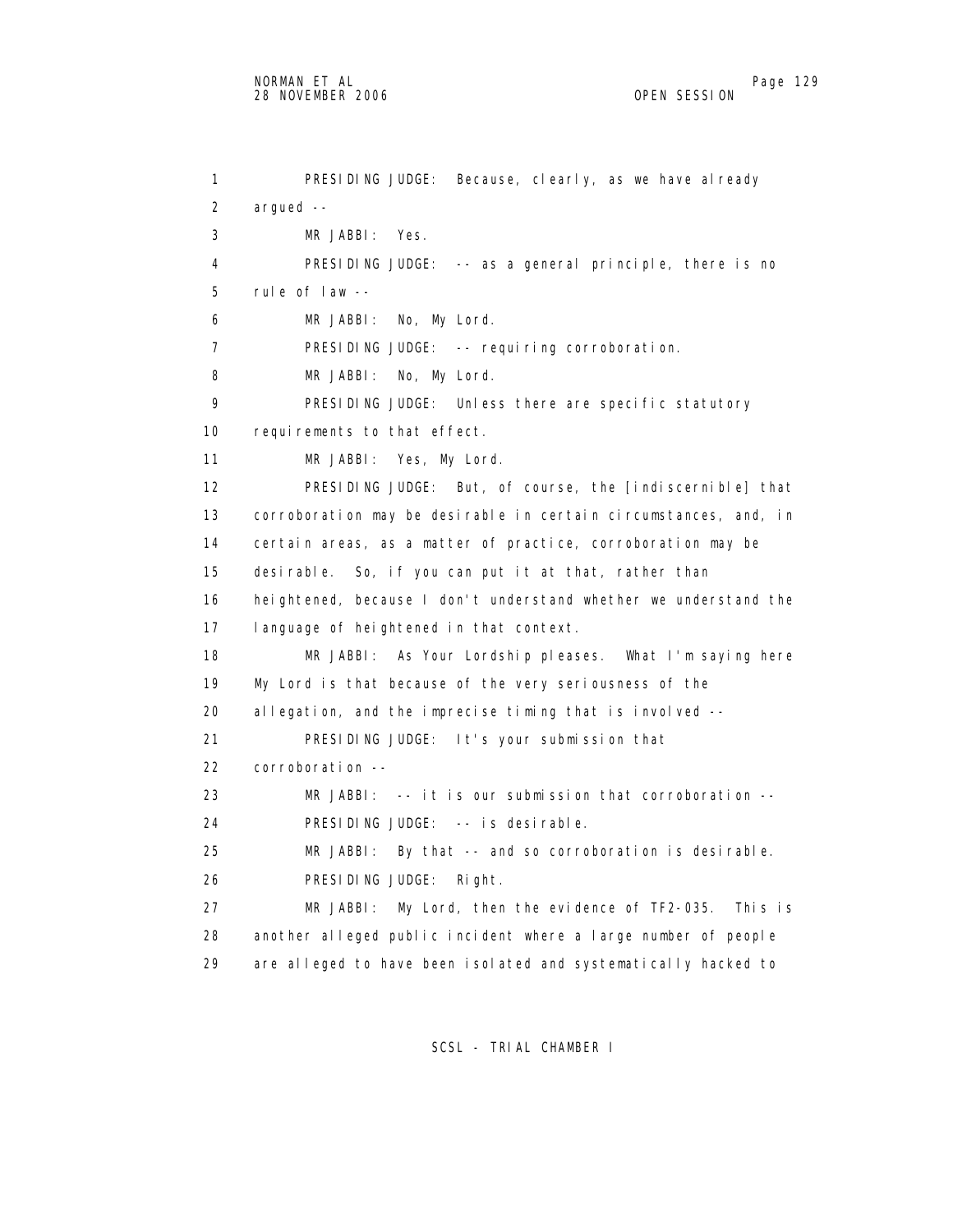1 death at a public checkpoint, if one may also say that. 2 Again, the seriousness of it suggests that it would be 3 desirable for it to have been corroborated. The same goes for 4 TF2-022 and TF2-071 and those are also set out in some detail in 5 the same paragraph 126. 6 We would want to put a rider to the points made so far on 7 corroboration by submitting that even where evidence is 8 corroborated it does not however necessarily follow that it is 9 credible or reliable, and we consider that there is need for a 10 lot of caution to be exercised by the Trial Chamber when looking 11 at the phenomenon of corroboration or the absence of it with 12 respect to certain pieces of evidence. 13 My Lord, I do not know whether it will be premature to seek 14 to end there for today with a plea. I still have a few minutes 15 on my original requested two hours but at this stage -- 16 PRESIDING JUDGE: Yes. 17 JUDGE ITOE: No, no, I am sorry, you are out of time. You 18 are out of your two hours. 19 MR JABBI: Yes. 20 PRESIDING JUDGE: Yes. What is your promise for tomorrow 21 because you indicated that you definitely were going to stay 22 within the limits of two hours. 23 MR JABBI: Yes, My Lord. 24 PRESIDING JUDGE: And the way -- your methodology has been 25 generally speaking effective, virtually making your general 26 submissions and specific submissions, but referring us to the 27 paragraphs and it would seem to be a very helpful and workable 28 methodology. It would be the disposition of the Bench to advise 29 you to continue with that and hopefully, if we can reserve for